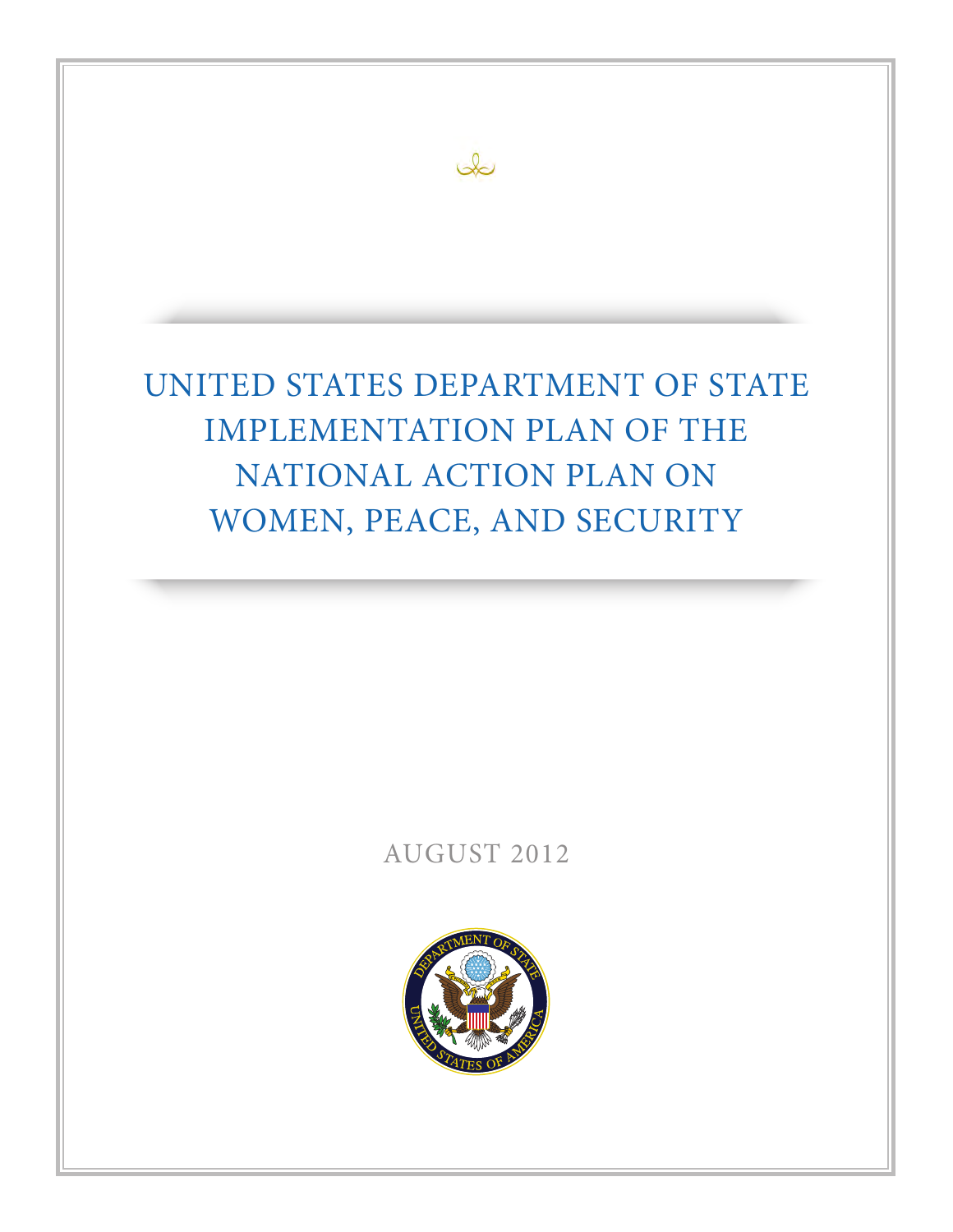

# **Table of Contents**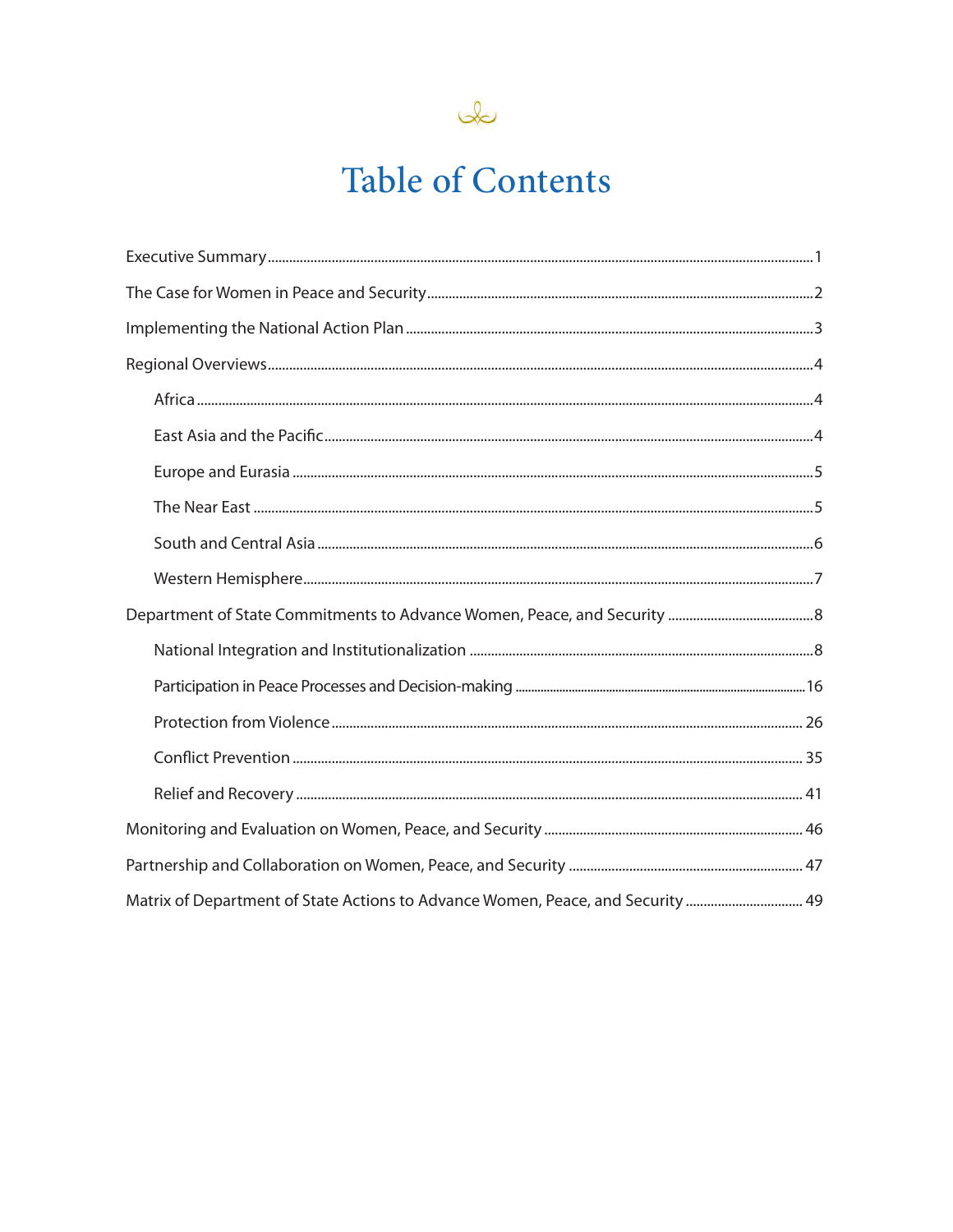## **Executive Summary**

The goal of the first-ever *United States National Action Plan on Women, Peace, and Security* (NAP) is as simple as it is profound: to empower half the world's population to act as equal partners in preventing conflict and building peace in countries threatened and affected by war, violence, and insecurity. Achieving this goal is critical to our national and global security and it builds on the work of the Department under Secretaries of State Madeleine Albright, Colin Powell, Condoleezza Rice, and Hillary Rodham Clinton, since the first United Nations (UN) Security Council Resolution on Women, Peace, and Security was passed in 2000.

As directed by Executive Order 13595, "Instituting a National Action Plan on Women, Peace, and Security," the NAP describes the course that the United States (U.S.) Government will take to accelerate, institutionalize, and better coordinate our efforts to advance women's inclusion in peace negotiations, peacebuilding activities, conflict prevention, and decision-making institutions; to protect women from gender-based violence; and to ensure equal access to relief and recovery assistance, in areas of conflict and insecurity. Further, the Executive Order requested the Departments of State and Defense (DoD) and the United States Agency for International Development (USAID) to develop implementation plans identifying the actions each agency plans to take to implement the NAP.

The following *Department of State Implementation Plan of the United States National Action Plan on Women, Peace, and Security (Department Implementation Plan)* provides guidance for how the Department of State (Department), both in Washington and at U.S. embassies and consulates, can advance the NAP. In implementing the NAP, the Department demonstrates its unfaltering commitment for furthering the promotion of gender equality in service of America's foreign policy and national security. This effort builds upon the goals for gender integration included in the U.S. National Security Strategy (2010) and the Quadrennial Diplomacy and Development Review (2010). The U.S. Department of State Policy Guidance on Promoting Gender Equality (2012) further identifies peace and security as one of three priority areas in which advancing the status of women and girls and promoting gender equality should be integrated across our diplomacy.

The Department will continue to promote Women, Peace, and Security in our bilateral relationships, our engagement with civil society and the private sector, and in the Security Council and other multilateral forums. We will also continue to embrace the principles of country ownership, partnership, and mutual commitment and accountability, such that these partnerships reflect the sound principles set forth in the Paris Declaration on Aid Effectiveness, the Accra Agenda for Action, and the Busan Partnership for Effective Development Cooperation.

The Department is committed to leveraging existing resources to advance the outcomes, actions, and commitments contained in the NAP as well as the *Department Implementation Plan.* This may include implementing Women, Peace, and Security activities through a variety of funding streams that support bilateral, multilateral, humanitarian, military, and law enforcement assistance programs.

In developing the *Department Implementation Plan,* the Department worked hard to ensure that it was informed by the widest base possible. We are deeply indebted to our interagency partners, Congressional staff, bilateral and multilateral partners, civil society, and the private sector, who — from the beginning informed and inspired the development of these documents. We are confident that the actions proposed in this *Department Implementation Plan* are high-impact, necessary, achievable, and informed by those charged with implementation on the ground.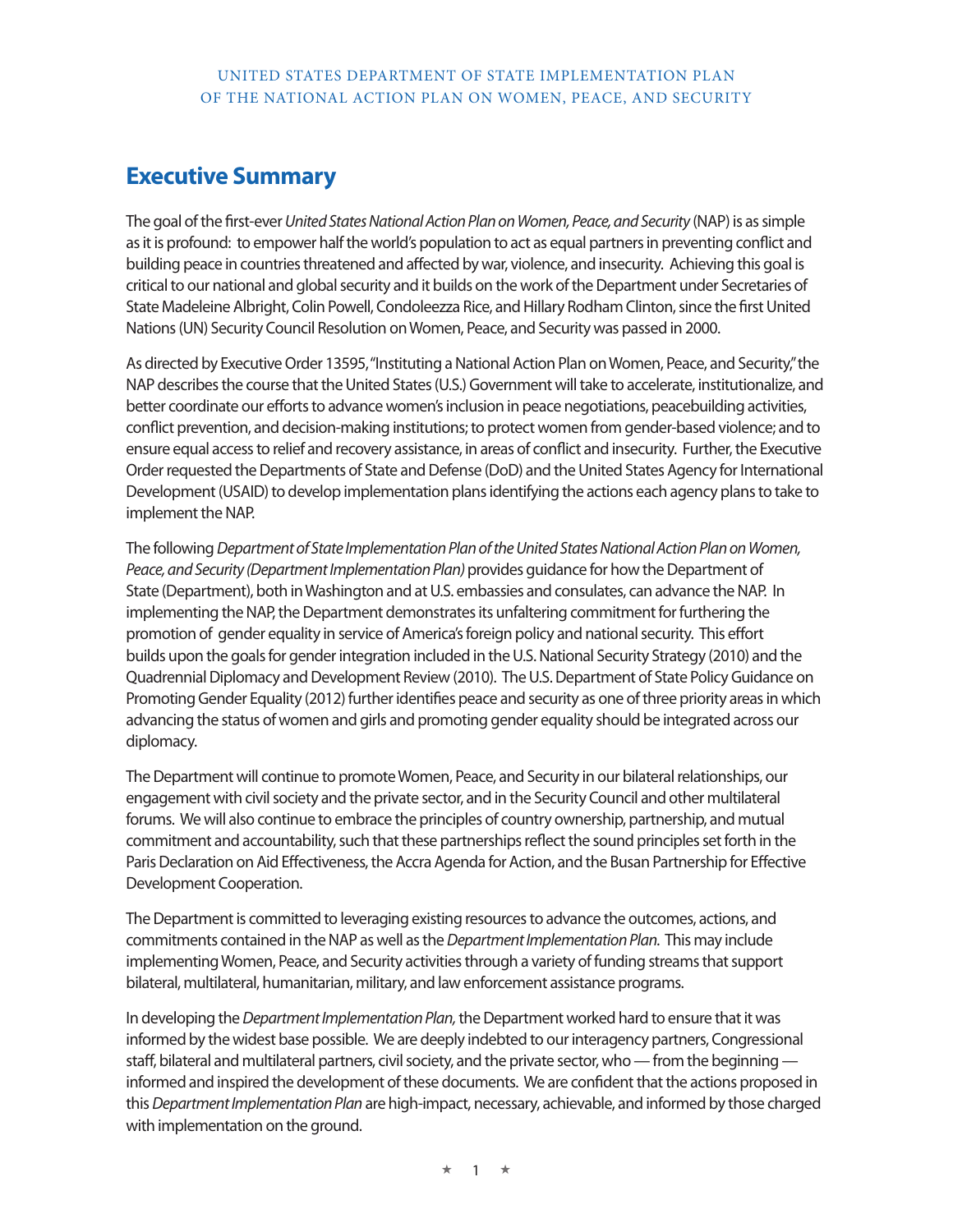# **The Case for Women in Peace and Security**

The NAP outlined how deadly conflict can be more effectively avoided, and peace can be best forged and sustained, when women become equal partners in all aspects of peacebuilding and conflict prevention, when their lives are protected, their experiences considered, and their voices heard.

> *"Whether it's ending conflict, managing a transition, or rebuilding a country, the world can no longer afford to continue ignoring half the population." – Secretary Hillary Rodham Clinton, December 19, 2011*

*Women as Equal Participants in Conflict Resolution.* When included as meaningful participants in peace processes and decision-making forums, women can enlarge the scope of agreements, focusing on issues like human rights, justice, national reconciliation, and economic renewal, which are critical but often overlooked in formal negotiations. Women often build coalitions across ethnic and sectarian lines, and speak on behalf of other marginalized groups. They can act as mediators and help foster compromise, as well as find creative solutions. And, as witnessed in numerous conflicts, when women organize in large numbers, they galvanize opinion and draw in support for peace. Yet, too many peace negotiations and processes exclude women and miss this valuable input.

*Protections for Women During and After Conflict.* In conflict zones around the world, women and girls are often deliberately targeted and attacked. Gender-based violence,<sup>1</sup> including rape, sexual assault, domestic violence, mutilation, forced prostitution, and sexual slavery, can be both a cause and consequence of a societal breakdown, and is increasingly recognized as a facet of many conflicts. In places where wars have officially come to an end, women and girls often continue to be plagued by high levels of violence and insecurity; widespread impunity and breakdown in the rule of law can contribute to high rates of genderbased violence. When countries are not experiencing active conflict, evidence shows that rates of violence against women can be a primary indicator of a nation's stability, security, and propensity toward internal or external conflict.

*Women and Conflict Prevention Efforts.* Mitigating cycles of conflict and preventing wars before they occur are the most important ways to ensure stability and prosperity around the world. Too often, women have critical knowledge about impending or escalating conflict, but are overlooked or unable to report their concerns safely. The status and treatment of women and girls may serve as signals of broader vulnerability to the onset or escalation of conflict or atrocities, and can be monitored by incorporating gender analysis in mechanisms for conflict early warning, atrocity prevention, crisis prevention, and conflict mitigation and management. More broadly, evidence indicates that investments in women's employment, health, and education, as well as health and education for girls, correlate with greater economic growth and more successful development outcomes, including stability.

*Women's Access to Relief and Recovery Assistance.* Women and children are particularly affected by conflicts, comprising the vast majority of forcibly displaced persons around the world. As the primary caregivers in many families and communities in crisis situations, women's perspectives are crucial in ensuring that relief and recovery assistance addresses the needs of the entire affected population. Women and girls, including former combatants and those with disabilities, have distinct needs and vulnerabilities that can often times be overlooked in traditional demobilization, disarmament, and reintegration (DDR) programs.

<sup>1</sup>*For the purposes of this Implementation Plan, "gender-based violence" is defined as violence that is directed at an individual based on his or her biological sex, gender identity, or his or her perceived adherence to socially defined norms of masculinity and femininity. It includes physical, sexual, and psychological abuse; threats; coercion; arbitrary deprivation of liberty; and economic deprivation, whether occurring in public or private life. Sexual violence is considered a form of gender-based violence.*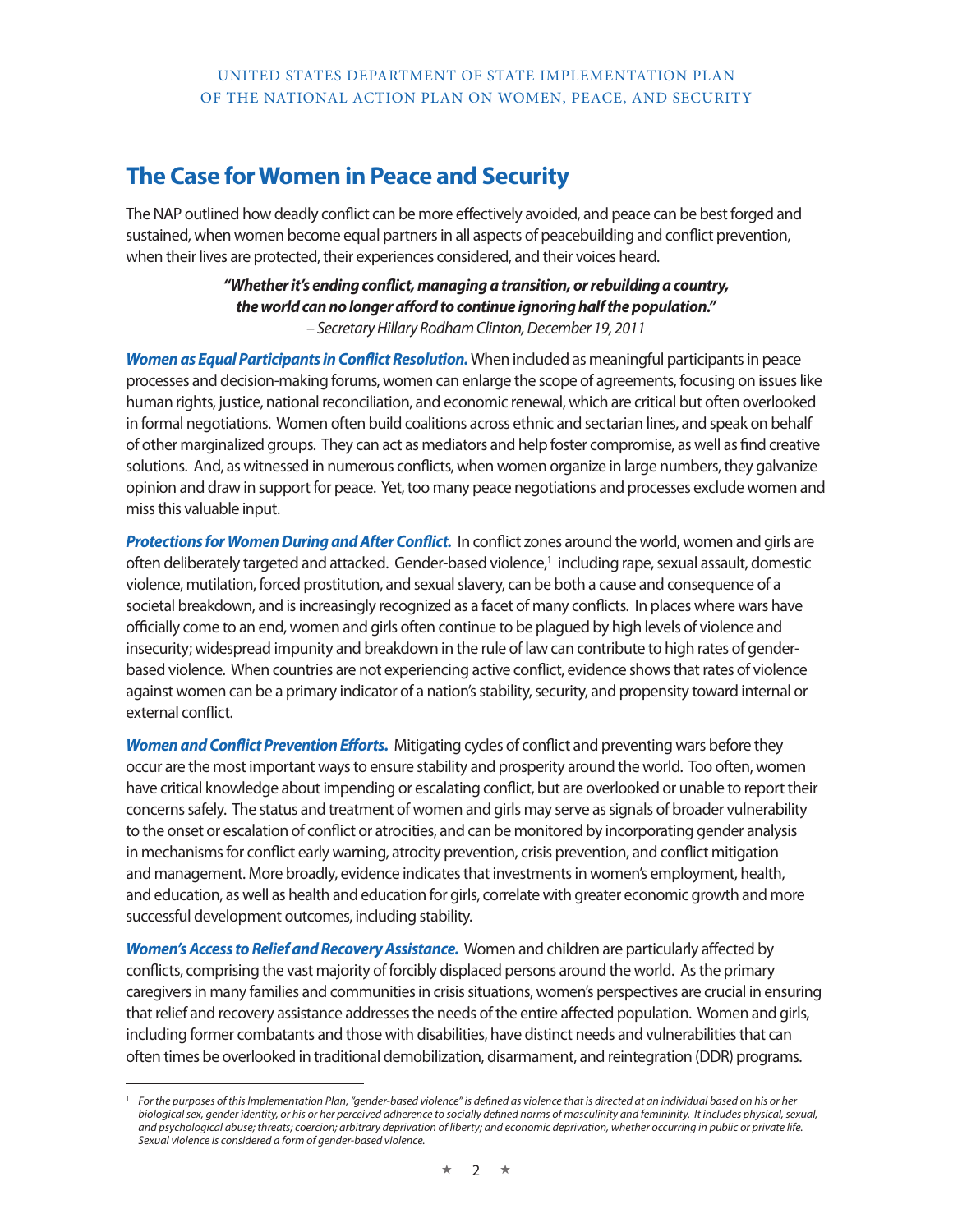# **Implementing the National Action Plan**

The Department recognizes that promoting women's participation in conflict prevention, management, and resolution, as well as in post-conflict relief and recovery, advances core U.S. national interests of peace, national security, economic and social development, and international cooperation.

The Department will apply this implementation plan to a range of countries: those in or emerging from conflict, experiencing high levels of insecurity, in a significant political transition, or recovering from a natural disaster. The Department also intends to maintain its energetic efforts to build strong coalitions with likeminded states in furtherance of the goals described in this document. In this regard, implementation of the NAP complements efforts at the UN Security Council by addressing the agenda's core pillars, to include taking action in a broad array of situations that do not necessarily fall within the scope of that body's mandate.

The Department identified a select number of Focus Country Embassies through which to advance our initial efforts on gender equality in areas of conflict and insecurity by considering the following factors:

- The country is in an active conflict or has recently emerged from conflict.
- The country is in political transition.
- The country has active peace negotiations.
- The country is at high risk of instability or fragility.
- The country has high levels of human insecurity.
- The country is impacted by regional security concerns.
- The country is the site of an international peacekeeping mission or significant U.S. military engagement.
- The country has a National Action Plan or Strategy on Women, Peace, and Security of its own.
- The Department is able to have a positive impact on the status of women and girls in the country.

The Ambassador-at-Large for Global Women's Issues leads the coordination of NAP implementation through a Department-wide working group.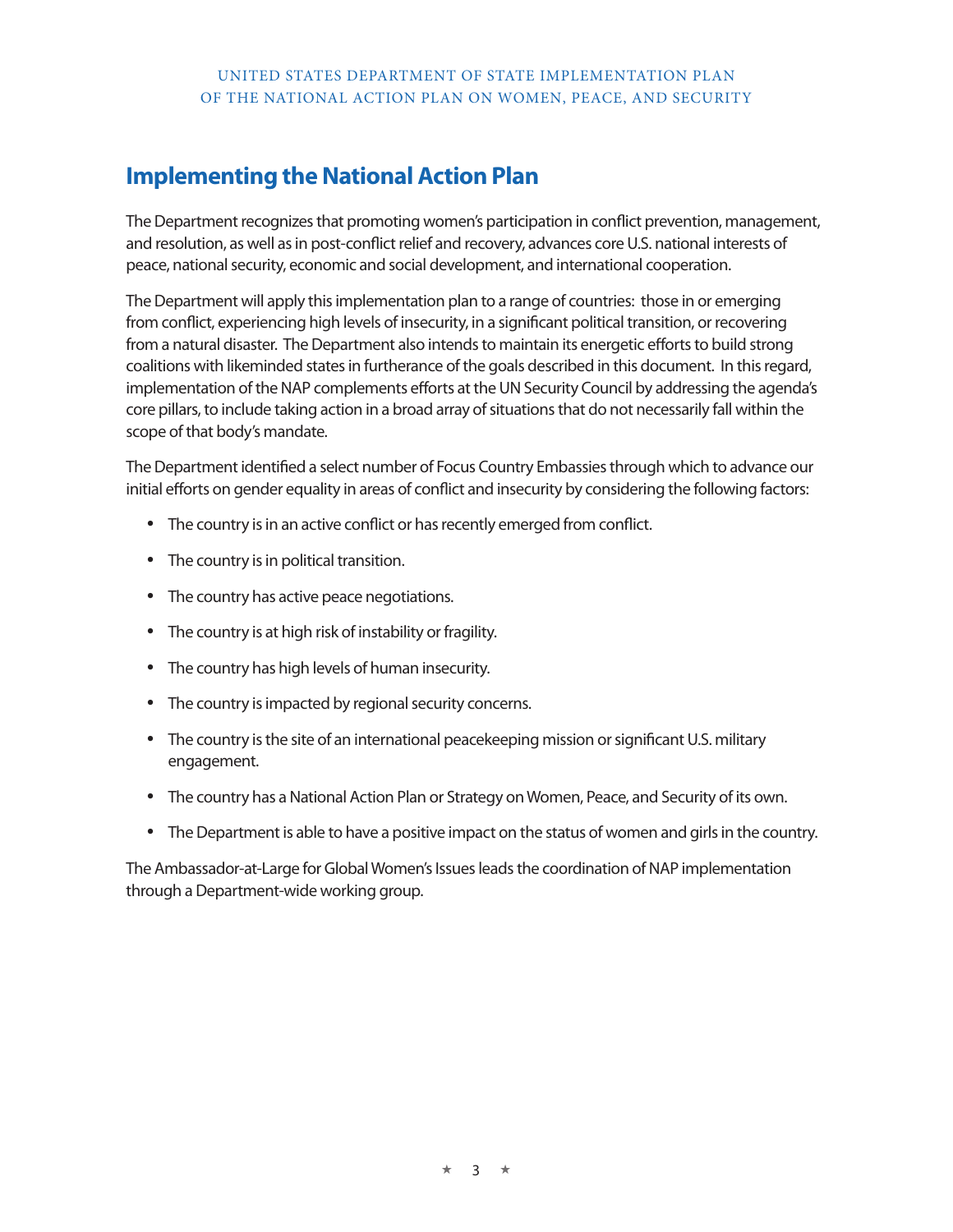# **Regional Overviews**

The Department works within a diverse set of regional and country contexts, each with unique challenges and opportunities in their pursuit of peace and stability. This section highlights Women, Peace, and Security issues within each regional context.

### **Africa**

Department efforts to promote and advance women in peace and security issues will help contribute to long-term stability and prosperity in Africa. In several conflicts, such as those in Liberia, Rwanda, and Sierra Leone, women played a key role in productive peace negotiations and post-conflict reconstruction. In other post-conflict countries, recent or upcoming elections and constitutional reform processes present opportunities for advancing women's leadership and representation in government bodies. However, despite these noteworthy gains, many underlying structural challenges continue, including pervasive gender-based violence and complex regional crises, which magnify human insecurity, particularly for women.

Throughout Africa, the Department is partnering with other agencies, national governments, civil society, and multilateral organizations to address these issues. In several countries, the Department is engaged or has engaged diplomatically to encourage the inclusion



*Walking along a Northern Uganda road, an African woman brings home water.*

of women in peace or stability discussions. In other countries, the Department works directly with government and civil society to reform criminal laws and to strengthen the justice system, human rights, and women's rights institutions. The Department also addresses these issues in public diplomacy outreach to non-governmental organizations, women, and other key African publics.

### **East Asia and the Pacific**

East Asia and the Pacific experiences a range of issues that could contribute to instability, including economic injustice, political repression, the loss of natural resources due to climate change, food insecurity, cross-border tensions, and ecological disasters. Trafficking in persons and gender-based violence are also pervasive.

The Department relies on a broad spectrum of approaches to conflict prevention and resolution in the region, including engaging and protecting women as agents of peace and stability. The Department has developed pragmatic and inventive actions, tailored to the unique qualities of each country and based on the principles of enhancing regional ownership and ensuring authentic grassroots-level support. They include support to peace and order councils that develop early warning mechanisms and promote women's participation; support to non-governmental organizations providing political leadership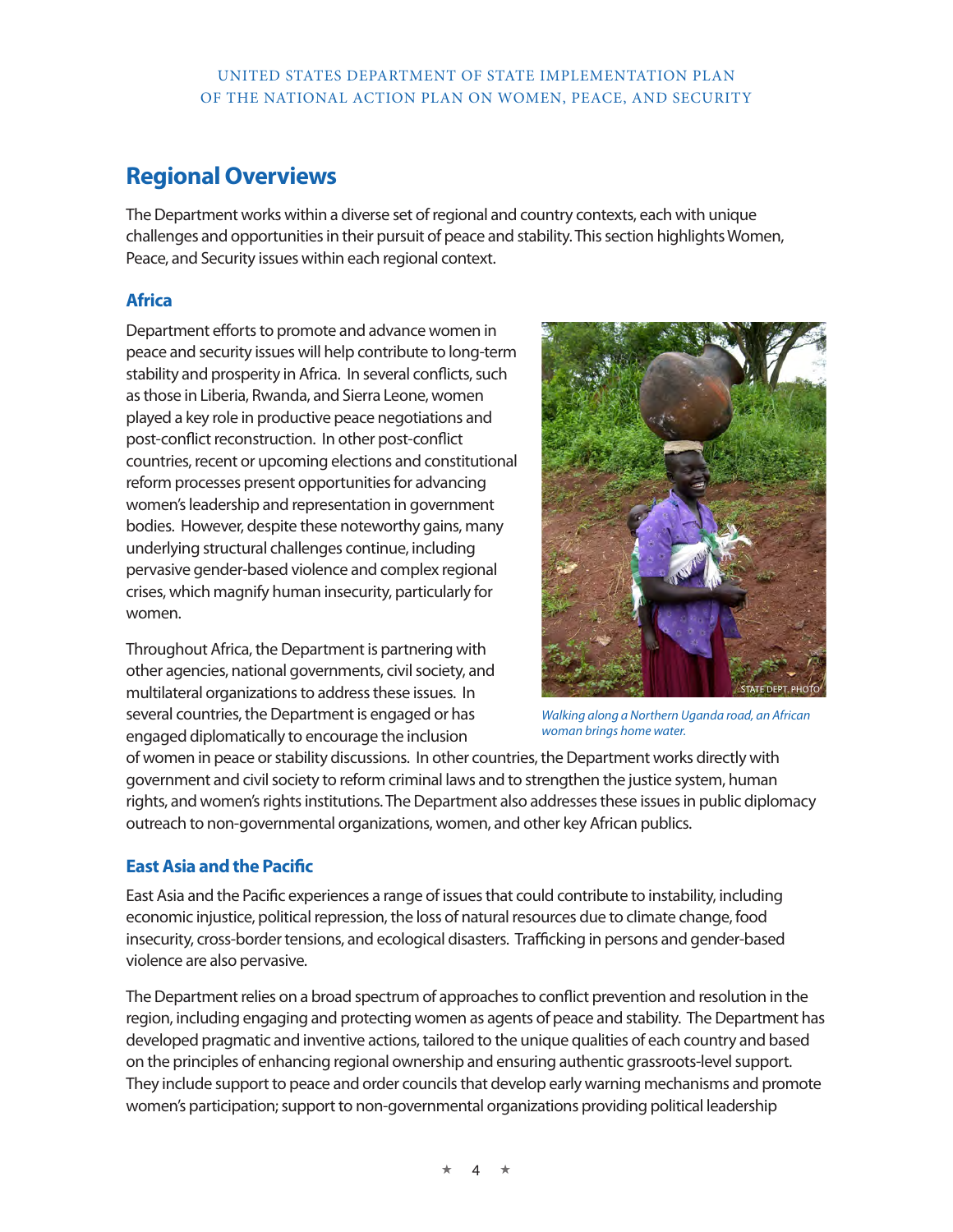and awareness training to young women; and support for efforts to strengthen local governments' capacity to deliver basic social services in health, water, and education in conflict areas. To address gender-based violence, the Department will work directly with legal aid providers to offer assistance to survivors; with the justice sector to ensure access to and enforcement of justice for women and members of vulnerable groups; and with parliaments to advocate for the passage of relevant legislation, such as on anti-trafficking. The Department also addresses these issues in public diplomacy outreach to non-governmental organizations, women, and other key East Asian and Pacific publics.

### **Europe and Eurasia**

Europe and Eurasia has varying levels of stability including some countries in internal or external conflict. The Department's overall engagement focuses on fostering Euro-Atlantic integration and on strengthening countries' ability to respond to new or persistent threats to stability through a range of efforts to bolster democratic institutions,



*A young woman learns to sew as a trade at the Burmese NGO, Karen Baptist Women's Association, in Rangoon.*

strengthen the rule of law, encourage tolerance among different communities, promote economic development, and respond to issues of mutual national concern such as trafficking in persons. Women, Peace, and Security issues are an important consideration for these activities, as well as for targeted conflict management and mitigation programming in the region.

The Department seeks active diplomatic and programmatic steps to promote the inclusion of women in decision-making processes at all levels of government and society as well as to empower women to be more economically active, as poor economic conditions and inequality have often exacerbated conflict in the region or served as a primary conflict driver. Regional and country-specific grant programs have and will continue to support women's civil society organizations and to empower women actively participating in conflict prevention activities.

Recognizing the particular challenges that post-conflict countries in Europe and Eurasia face in fighting gender-based violence, the Department's assistance efforts have focused resources on local efforts to provide social services for survivors and witnesses; on improving the justice sector's response; and on the policy and legislative development essential to expanding the legal remedies, protections and coordination necessary to prevent, investigate, and prosecute gender-based violence.

### **The Near East**

Many countries in the Middle East and North Africa are undergoing either post-authoritarian or postconflict transitions, or a combination of the two, while others continue to experience long-standing conflict or instability. The uprisings that began in Tunisia in January 2011 and spread across the region have transformed the power dynamics in several countries, and women have played a role in all of the protest movements from Tunis to Sana'a. The long-term outcomes of these changes remain uncertain,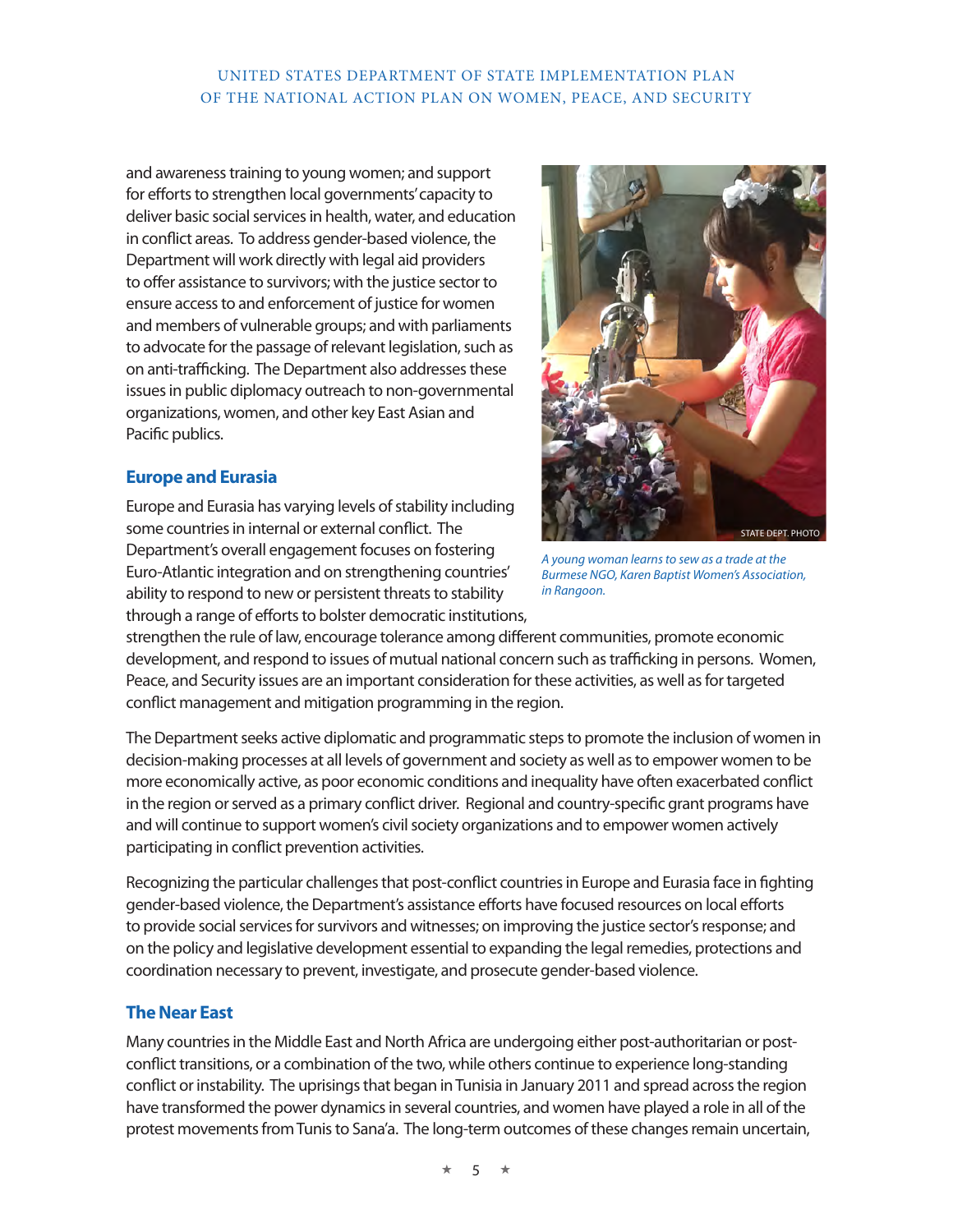and the region as a whole faces many structural changes, including income inequality, stagnant economic growth, explosive demographics, continued political repression, and limited educational opportunities.

Transitions to democracy and peace cannot be successful without women's meaningful engagement in the political and economic life of their societies, yet the fluid transitional environment presents both opportunities and obstacles. The Department will continue to focus its diplomatic engagement and communication on encouraging necessary political reforms. The development of new constitutions and legislative frameworks provides an opportunity for governments to advance and enshrine women's rights. Elections provide opportunities to enhance women's participation in government. Unfortunately, some countries have already witnessed backsliding on previous gains in women's rights. In many countries, women have felt the impact of economic upheaval most acutely, and their roles in peacebuilding and transitional processes have been limited.

Across the region, the Department will continue to focus programs and outreach on women's political and economic empowerment. The Department emphasizes security sector reform and rule of law, tailoring programs to individual country needs. Whether emerging from conflict or in the throes of uncertain political transitions, the region faces opportunities to defend and advance women's rights and roles, and the Department is embracing these opportunities to support and encourage the advancement of Women, Peace, and Security objectives during this moment of historic change.

### **South and Central Asia**

South and Central Asia has a complex history that includes instability that has disproportionally impacted women and children. Ethnic divisions, economic injustice, political repression, the loss of natural resources due to climate change, food insecurity, cross-border tensions, natural and ecological disasters, trafficking in persons and gender-based violence are pervasive. In Central Asia women are often confronted with similar human rights challenges as males including corruption and weak rule of law, but face additional significant challenges of gender-based discrimination, domestic violence and under-representation in government institutions. In South Asia, Nepal and Sri Lanka are in transition from conflict towards sustainable peace, development and democracy. Women are playing an important role in the transitions, but they continue to confront systemic discrimination.

In order to promote peace and stability in the region, the Department is committed to support and expand substantive participation by women in peace, stabilization and recovery processes. In addition, the Department has promoted women's entrepreneurship in the region and continues to see this approach as extremely important to foster gender equality, reduce vulnerability to gender-based violence and foster stability.

Though both Afghanistan and Pakistan have made some strides towards gender equality, whether through legislation or marked health care and education improvements, they still rank poorly in all major gender and human development indices. Violence and insecurity are an everyday reality for women in both countries. In this critical time, the Department will focus on preserving and building on gains for women in each country. As Afghanistan's own security forces transition to the lead on security, support and vigilance will be required to ensure that security sector institutions are prioritizing the protection of women and girls and promoting the effective participation of women in the ranks of the security forces, for example, as police officers.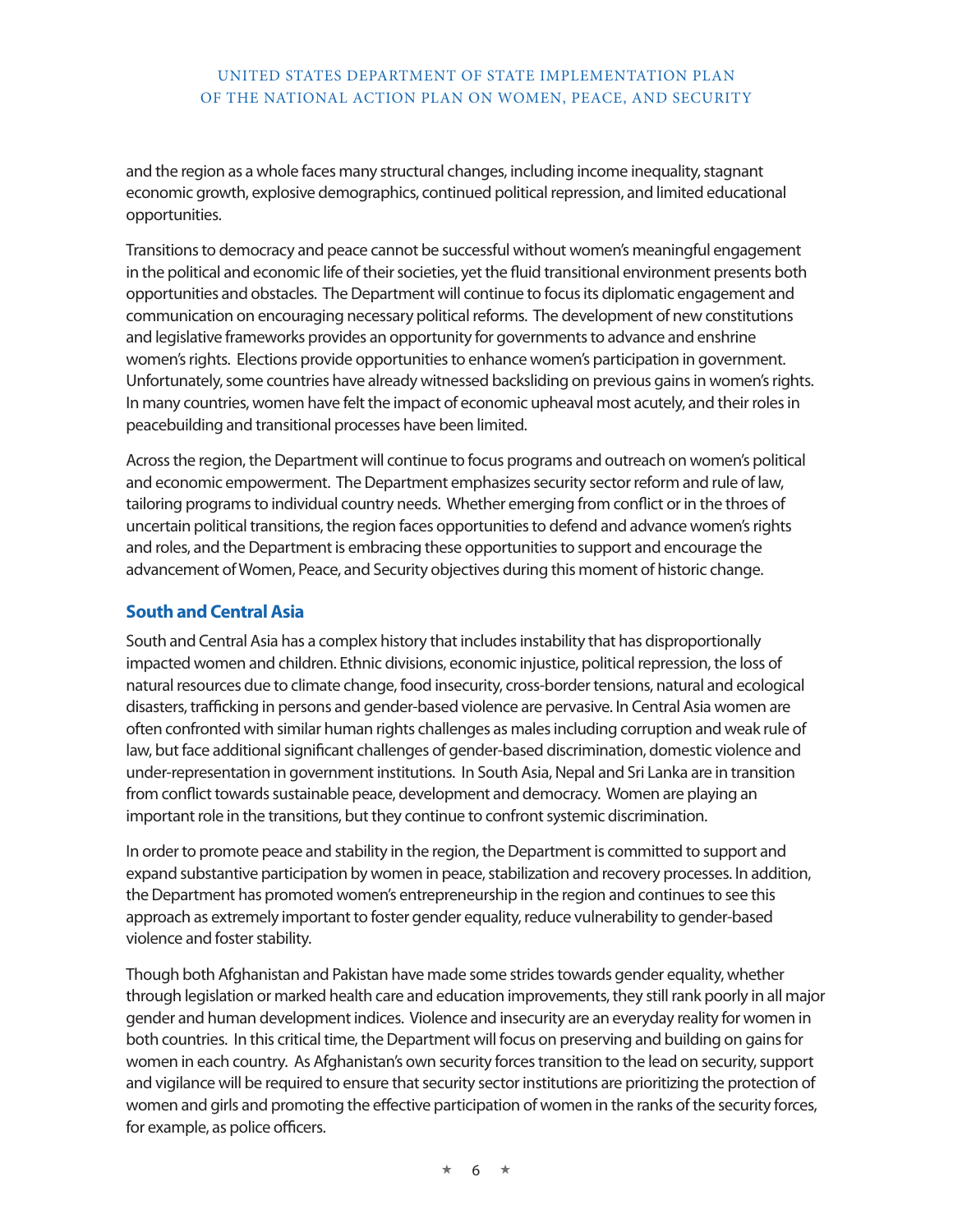### **Western Hemisphere**

Despite positive trends in the Western Hemisphere region in the last two decades, dramatic increases in crime and violence, as well as slow recoveries from natural disasters and internal conflicts pose concerns for well-being, economic growth, and democracy. One of the most pressing issues in the region, citizen security, affects young men and boys differently from women and girls, although the issues are interlinked. Gender-based violence and particularly violence against women is a well-documented cause and effect of increased criminality, insecurity, and the growing violence in the region. Insecurity contributes directly to increased femicide levels, increased risks for women human rights defenders, and ongoing domestic violence, as well as indirectly to increased teenage pregnancies, and increased poverty and insecurity for women-led households. Furthermore, women remain underrepresented in political and economic spheres, especially when they belong to a marginalized and/or minority group.

The Department will work to increase gender awareness and integration of gender-sensitivity training within the security, law enforcement, and judicial sectors, including through such security frameworks as the Central America Regional Security Initiative (CARSI). The Department will work to increase women's leadership in political processes and women's participation in the violence prevention and peace-building initiatives such as community policing and mediation programs, as well as to strengthen cooperation and respect for gender equality between both sexes.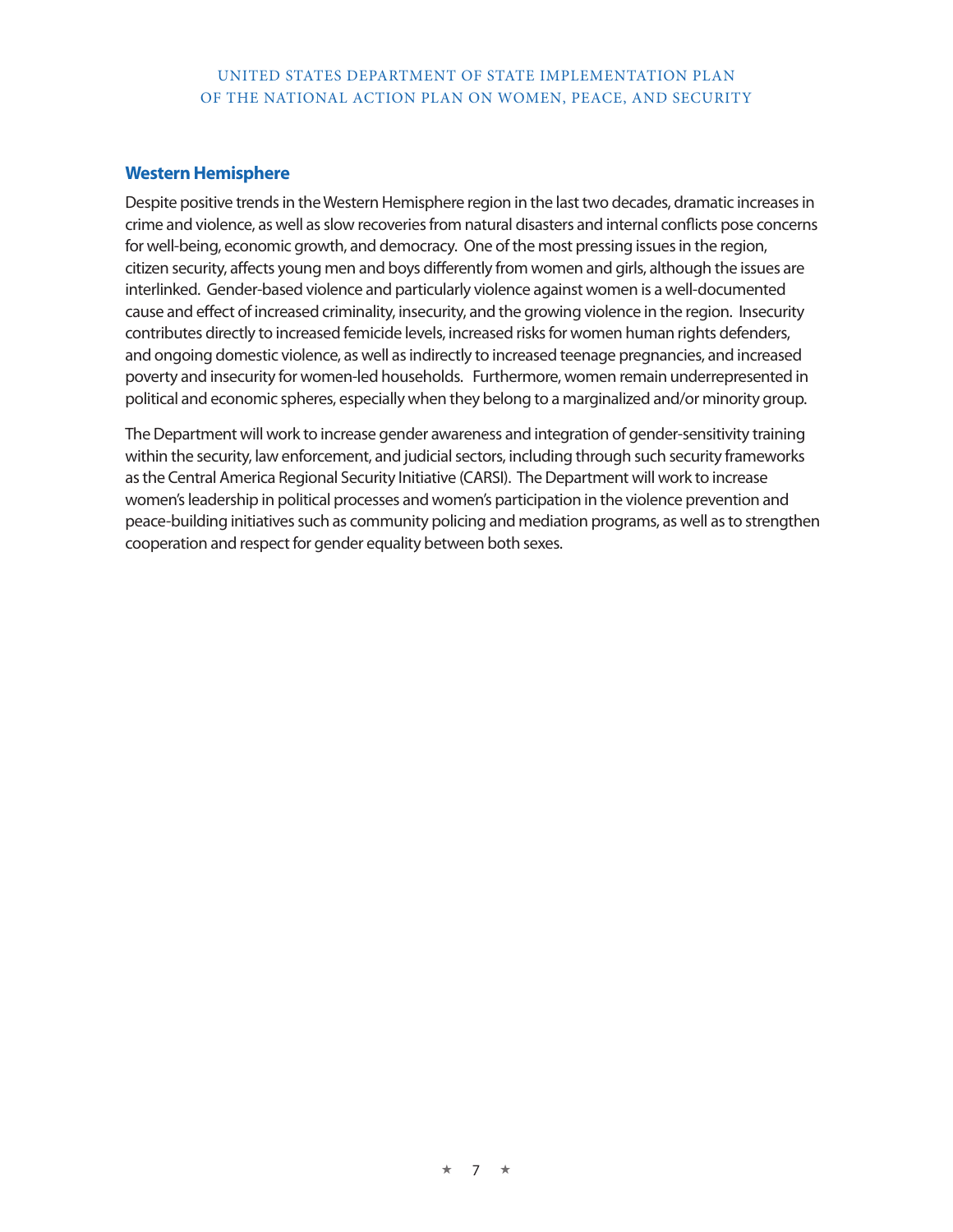# **Department of State Commitments to Advance Women, Peace, and Security**

The Department is committed to advancing the outcomes outlined in the NAP and going even further to promote women's participation and enhance their protection in conflict-affected environments. This plan provides guidance on how the Department, both in Washington and in the field, can advance these outcomes and actions, inter alia, by better engaging governments, civil society, the public, the private sector, and relevant multilateral institutions to ensure women's inclusion in all aspects of peace processes, reconstruction and stabilization, civilian security efforts, economic revitalization, and the provision of emergency assistance.

We have organized the Department's commitments by the five high-level objectives directed by the Executive Order and discussed in the NAP: (1) National Integration and Institutionalization; (2) Participation in Peace Processes and Decision-making; (3) Protection from Violence; (4) Conflict Prevention; and (5) Access to Relief and Recovery.

Each commitment identifies responsible bureaus and embassies and includes examples of diplomatic and programmatic actions that advance the NAP, and which will be coordinated, as appropriate. These examples are intended to provide guidance on advancing these commitments and to illustrate ways in which the Department is implementing the NAP; they are not a comprehensive list of the types of activities currently taking place or being planned by the Department. The Department's undertakings are subject to the availability of appropriated funds, and are to be implemented consistent with U.S. law.

# **1. National Integration and Institutionalization**

**NAP OBJECTIVE:** Through interagency coordination, policy development, enhanced professional training and education, and evaluation, the United States Government will institutionalize a gender-responsive approach to its diplomatic, development, and defenserelated work in conflict-affected environments.

**NAP OUTCOME 1.1.** Agencies establish and improve policy frameworks to support achievements in gender equality and women's empowerment throughout our diplomacy, development, and defense work.



*Ambassador Verveer discusses progress on the National Action Plan for Women, Peace, and Security with senior military officers at the Sea Service Leadership Association's 24th Annual Women's Leadership Symposium.*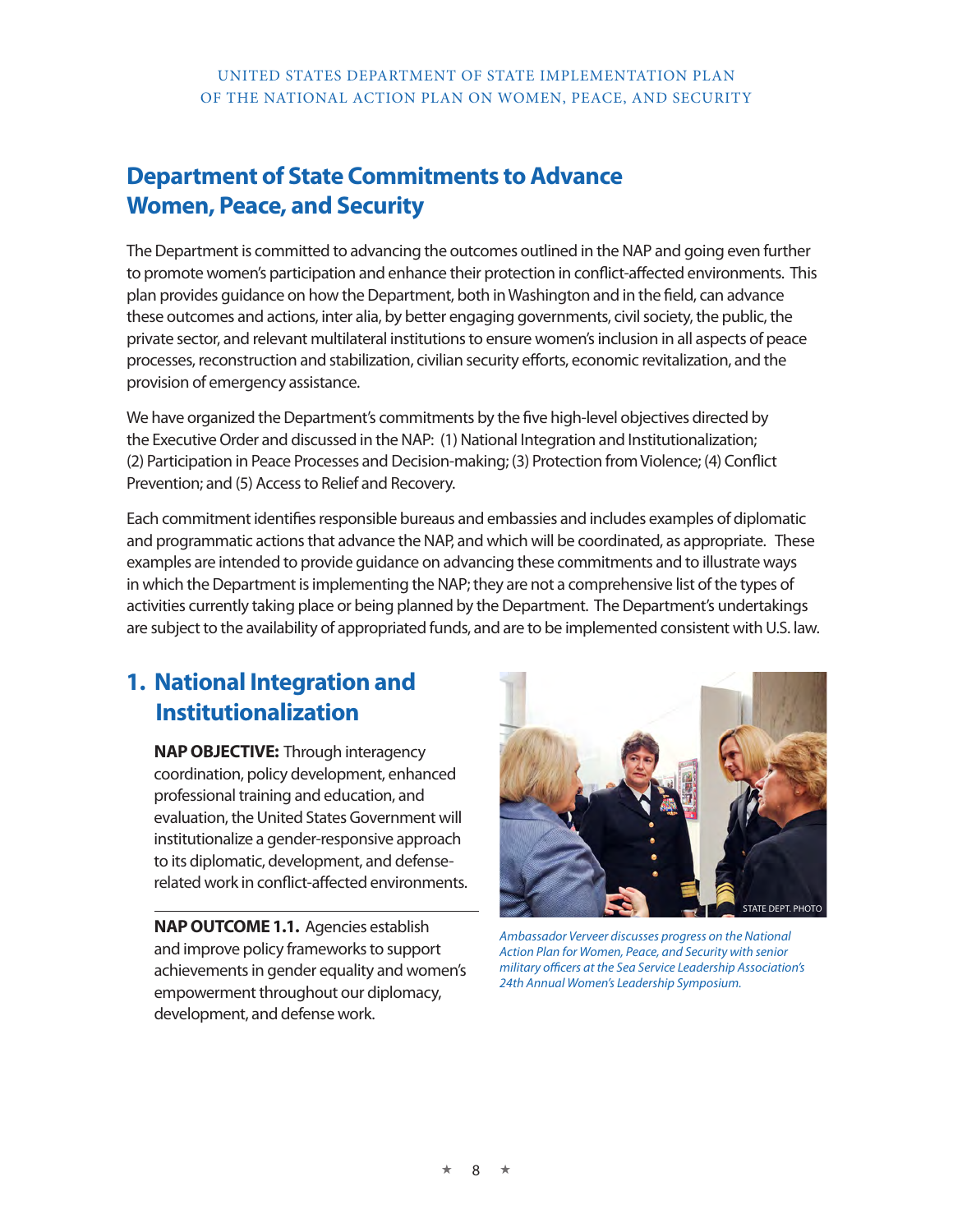**The Department will integrate gender into strategic planning processes. The Department will continue to enhance gender integration in annual planning and budgeting processes and results reporting. (Reference NAP Action 1.1.1)**

### **Responsible bureaus include:**

African Affairs (AF), East Asian and Pacific Affairs (EAP), European and Eurasian Affairs (EUR), Near Eastern Affairs (NEA), South Central Asian Affairs (SCA), Special Representative for Afghanistan and Pakistan (SRAP), the U.S. Special Envoy for Sudan and South Sudan (S/USSESSS), Western Hemisphere Affairs (WHA), Focus Country Embassies, Conflict and Stabilization Operations (CSO), Counterterrorism (CT), Democracy, Human Rights, and Labor (DRL), Economic and Business Affairs (EB), Educational and Cultural Affairs (ECA), the Global AIDS Coordinator (S/ GAC), Global Criminal Justice (J/GCJ), Global Women's Issues (S/GWI), Global Youth Issues (J/GYI), International Information Programs (IIP), International Narcotics and Law Enforcement Affairs (INL), International Organizations Affairs (IO), Political Military Affairs (PM), Population, Refugees, and Migration (PRM), Public Diplomacy and Public Affairs (R), and to Monitor and Combat Trafficking in Persons (J/TIP).

### **Bureaus and embassies will aim to:**

- Analyze existing gender inequalities and identify priority areas of focus and opportunities related to Women, Peace, and Security.
- Set concrete goals with clear outcomes and indicators to address existing gender inequalities and priority areas of focus and opportunity.
- Incorporate public diplomacy and outreach into the strategic planning processes to pursue Women, Peace, and Security goals.

### **Next Steps:**

S/GWI, in consultation with the Office of U.S. Foreign Assistance Resources (F) and the Bureau of Budget and Planning (BP), will work together to provide guidance on gender integration for the various strategic planning processes and tools for bureaus and embassies. Bureaus and embassies should, as per the relevant guidance, work to identify long-term goals to address gender inequalities. In addition, bureaus and embassies should continue to attribute and report on gender issue in the annual planning and budgeting processes as well as the annual results reporting process.

S/GWI will provide technical assistance on integrating Women, Peace, and Security into the strategic planning process. Bureaus and embassies are encouraged to reference the Women, Peace, and Security elements in other bureau and country level strategic plans posted on intranet websites.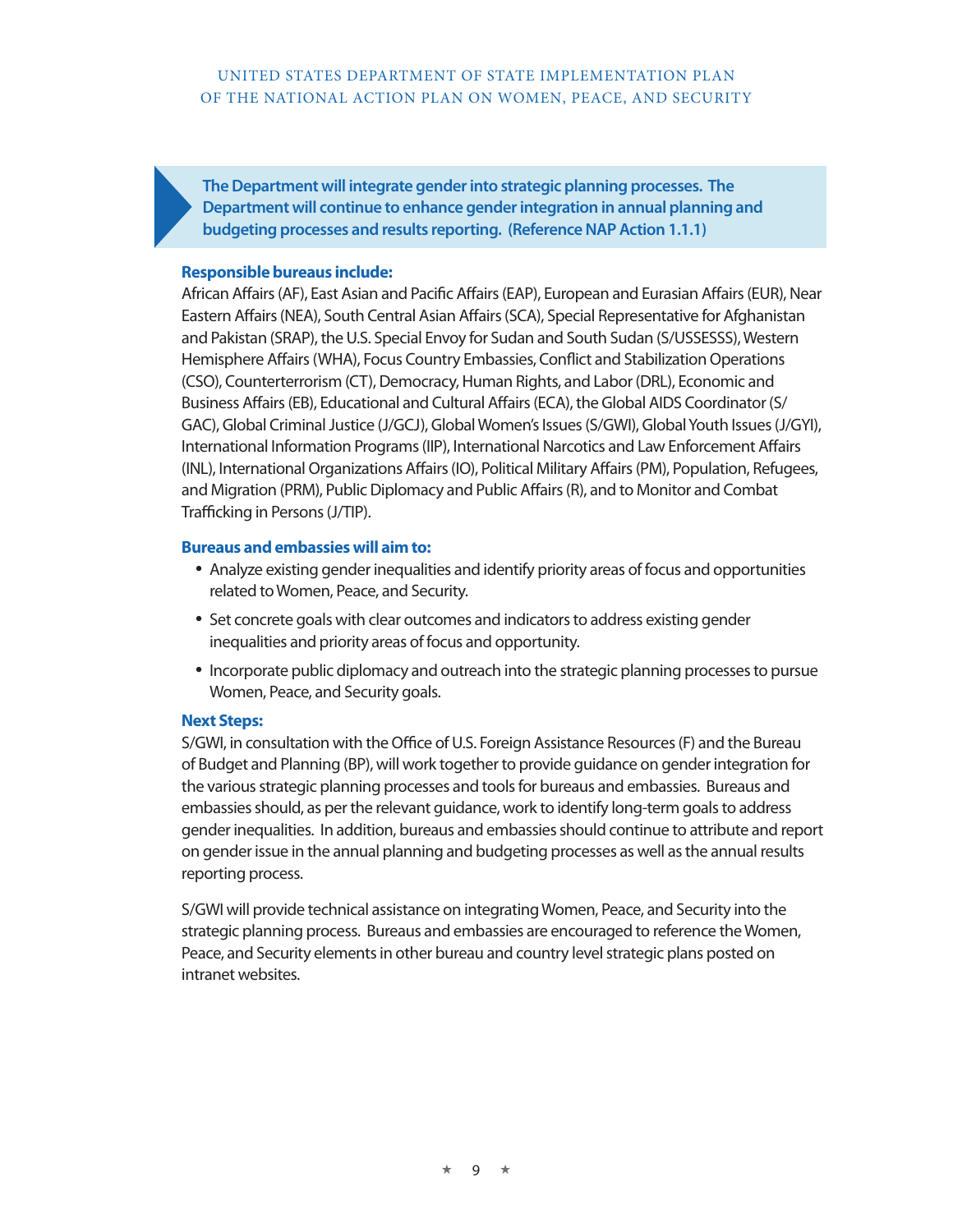### **Examples of Ongoing Work:**

In 2011, the Department, in conjunction with USAID, developed new definitions related to gender issues for bureaus and posts to use in attributing the portions of their budgets toward gender equality and advancing the status of women in year-end performance plans and reports. In 2012, the "Women, Peace, and Security Key Issue" was added to ensure that Operational Plans and Performance Plan Reviews (PPRs) capture activities that support objectives and outcomes outlined in the NAP.

Some bureaus and embassies have already developed specific Women, Peace, and Security-related strategies linked to their overarching foreign policy and national security objectives, including with relation to specific Women, Peace, and Security objectives and/or in specific country contexts. For example, in 2010, AF led the development of a five-year strategy (2010–2016) to focus U.S. Government assistance on preventing – and protecting women and children from – violence in the Democratic Republic of the Congo (DRC). The U.S. Embassy in Colombia developed an interagency strategy to address issues related to gender, including peace and security; advancing economic empowerment, land, and labor rights; prevention of violence, access to justice, and protection of rights; and political participation.

**NAP OUTCOME 1.2.** Agencies enhance staff capacity for applying a gender-sensitive approach to diplomacy, development, and defense in conflict-affected environments.

**The Department will develop and integrate training modules on gender, including peace and security, into all relevant Foreign Service Institute courses and bureau-specific training programs. Bureaus and embassies will encourage officers to participate in training opportunities on gender. (Reference NAP Action 1.2.1)**

### **Responsible bureaus include:**

Regional bureaus and offices, focus country embassies, and functional bureaus.

The Foreign Service Institute (FSI), in coordination with S/GWI and regional and functional bureaus, will develop for foreign and civil service personnel:

- • A specific classroom training course on gender equality and Women, Peace, and Security issues.
- Modules on gender equality and Women, Peace, and Security, which will be integrated in relevant regional, tradecraft, and leadership classroom training courses.
- An online distance learning training course on gender equality and Women, Peace, and Security issues.

### **Bureaus and embassies will aim to:**

• Raise the awareness among employees and contractors of existing regulations related to the prevention of sexual exploitation and abuse (PSEA).

### **Next Steps:**

Bureaus and embassies will integrate training modules on gender and Women, Peace, and Security, into relevant bureau- and embassy-specific training programs.

 $10 \rightarrow$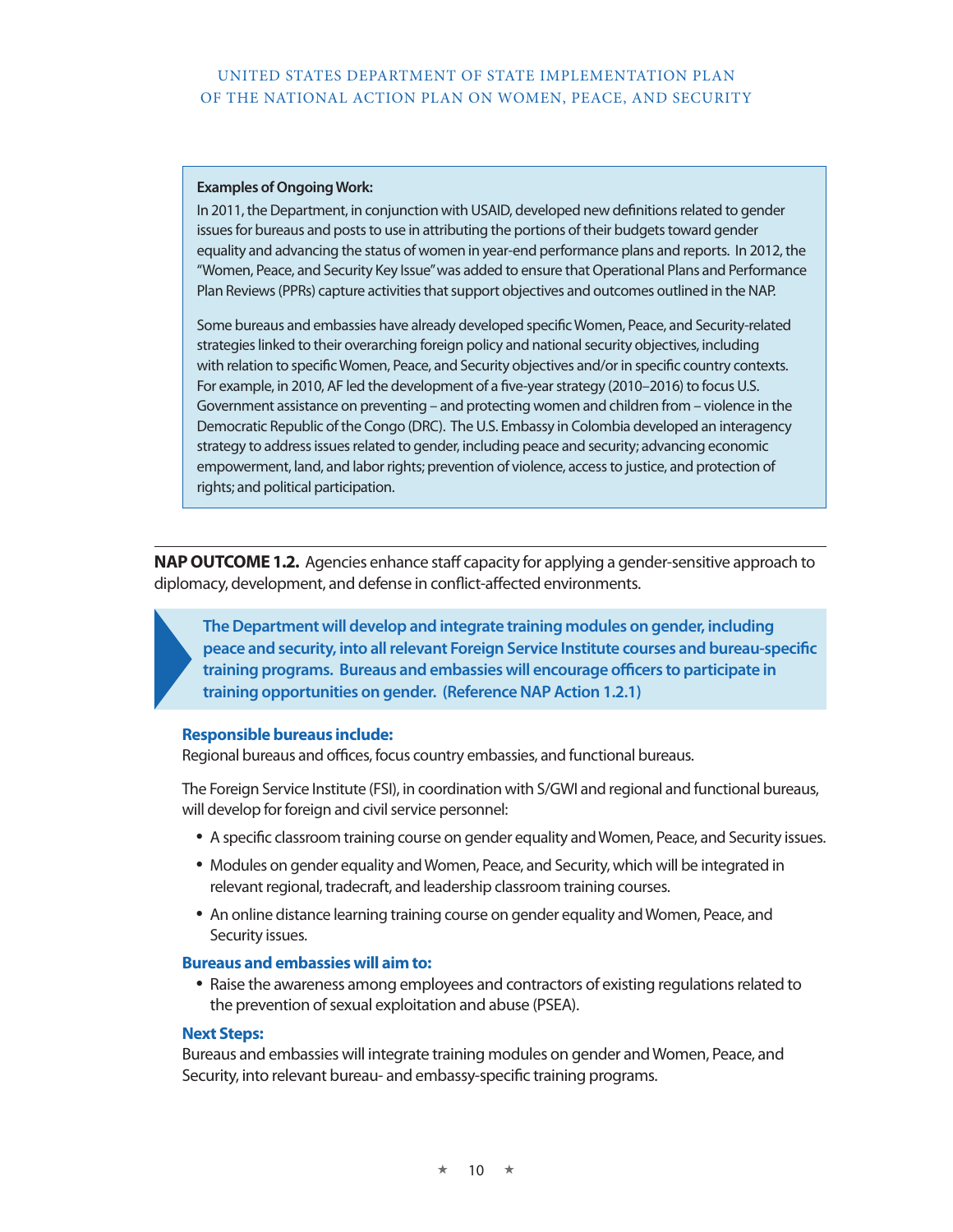### **Examples of Ongoing Work:**

Some bureaus have already integrated Women, Peace, and Security -related modules into the training programs they run for their staff and contractors. For example, INL Pre-Deployment Training, which is mandatory for all advisors deploying under contract to serve in INL programs, includes training modules on gender-based violence, human rights, trafficking in persons, legal systems, and ethics. Additional training modules are being developed on protection of civilians and conflict management. PRM provides training to its program officers and Refugee Coordinators to ensure that they have functional knowledge of gender issues, gender-based violence, and PSEA as they relate to PRM programs. CSO will host targeted gender trainings with representatives from all CSO offices.

The Department, together with the Department of Homeland Security, developed an online, interactive training for the entire federal acquisitions workforce on combating human trafficking, and its contributing factors like the demand for commercial sex, using the pertinent provisions of the Federal Acquisition Regulation.

Bureaus and embassies are already engaged in promoting PSEA. The U.S. Embassy in Pakistan holds awareness training PSEA in crisis-affected environments for staff and contractors. PRM has undertaken an internal assessment of its program management and staff policies to strengthen prevention of and response to sexual exploitation and abuse of beneficiaries and to underscore the importance of compliance with relevant laws, regulations, and policies for PRM staff, just as PRM does with its implementing partners. With the results of this assessment, PRM has established training and monitoring and evaluation tools for staff on PSEA.

**The Department will develop and share tools to promote gender equality and advance the status of women and girls in crisis, conflict, and transition environments. (Reference NAP Action 1.2.2)**

### **Responsible bureaus include:**

Regional bureaus and offices, focus country embassies, and functional bureaus.

### **Bureaus and embassies will aim to:**

- Develop guidance, checklists, and toolkits to assist Department staff with integrating gender issues in their day-to-day work. In developing these tools, bureaus and embassies may work with the interagency, civil society, and the private sector, as appropriate.
- Report annual performance information on programs and activities that support Women, Peace, and Security goals through the use of standard and custom performance indicators, and to report gender-sensitive and sex-disaggregated data to show the impact of programs on women.

### **Next Steps:**

S/GWI will provide technical assistance to support bureaus' efforts in the development of tools to assist in promoting the Women, Peace, and Security objectives.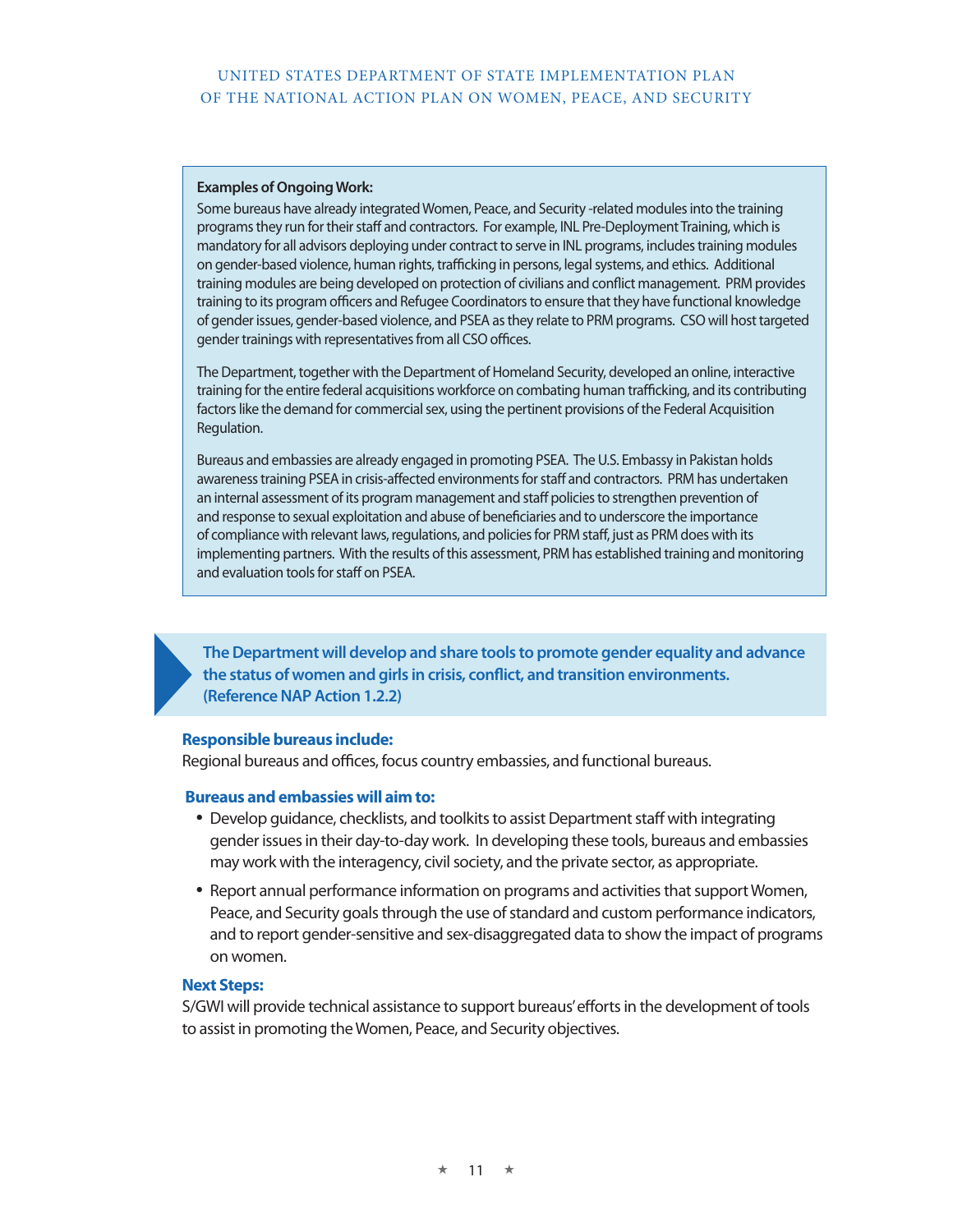### **Examples of Ongoing Work:**

Some bureaus and offices have developed country-specific tools to promote Women, Peace, and Security objectives. For example, the INL developed a comprehensive training manual for rule of law practitioners in Afghanistan that includes practical resources for U.S. Government officers and contract employees in the field such as instructions for referring Afghan women to shelters, and contact information for family guidance centers and legal aid offices in the provinces.

The Department has developed more general guidance as well. For example, in April 2011, the Global Health Initiative's (GHI) Women, Girls, and Gender Equality Principle Supplemental Guidance was released to provide, for the first time ever, concrete guidance to the field on how to integrate women, girls, and gender equality into country GHI strategies. This guidance requires that each country team conduct a gender assessment; provide a narrative on how they will implement the principle; and collect age- and sex-disaggregated data to track progress.

PRM will develop a checklist based on internationally-recognized principles and guidelines to ensure that gender issues are being incorporated in crisis response activities. CSO will develop gender guidelines to ensure consideration and integration of gender issues at all stages of in-country engagements, including supporting interaction with women's civil society groups and individual women in order to capture their perspectives and pass recommendations to embassies and partner governments. INL is developing a programmatic guide on gender, justice, and law enforcement to assist INL officers in the design and management of projects that promote the participation and protection of women and girls in INL projects.

**NAP OUTCOME 1.3.** Agencies establish mechanisms to promote accountability for implementation of their respective gender-related policies in conflict-affected environments.

**The Department will have identified Points of Contact on Women, Peace, and Security at bureau and embassy levels, with appropriate seniority, expertise, and training on Women, Peace, and Security. Department bureaus and embassies, where appropriate, will establish working groups on promoting gender equality and the status of women and girls. (Reference NAP Action 1.3.1)** 

### **Responsible bureaus include:**

Regional bureaus and offices, focus country embassies, and functional bureaus.

- Have Points of Contact and Working Groups provide technical assistance and training on Women, Peace, and Security-related issues, review policies and proposals to ensure they are gender sensitive, and conduct periodic assessment of Women, Peace, and Security-related activity.
- • Incorporate, as applicable, gender expertise skills and competencies requirements into recruitment, training, and evaluations for foreign and civil service staff, as well as locally employed staff.
- • Coordinate regionally, via Points of Contact and Working Groups, efforts on Women, Peace, and Security objectives, as appropriate.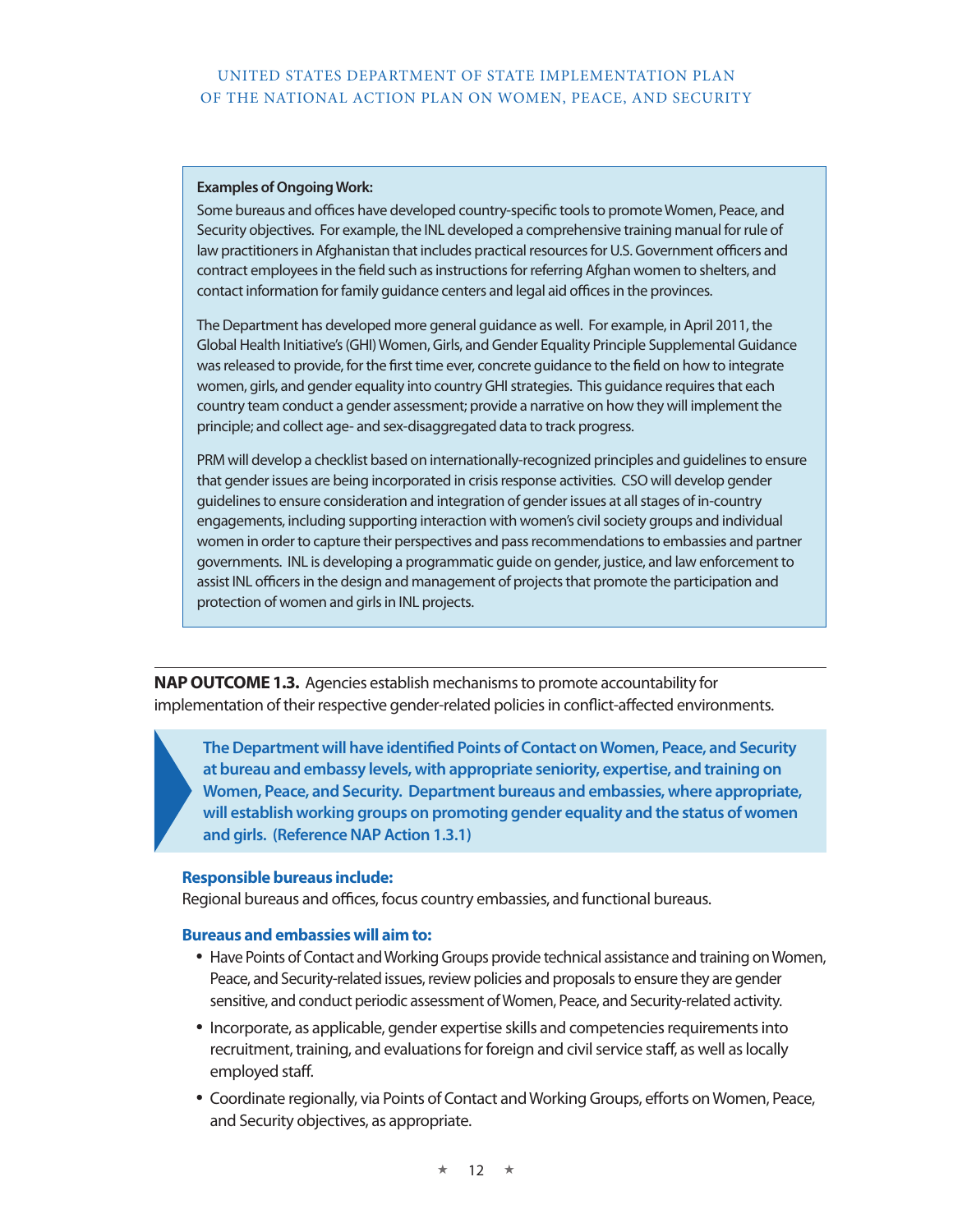### **Next Steps:**

S/GWI will coordinate implementation of the NAP and its commitments, including gathering bureau and embassy input for annual reporting, through the Department Working Group on Women, Peace, and Security.

### **Examples of Ongoing Work:**

Through Points of Contact and Working Groups, bureaus and embassies are developing greater expertise and are supporting coordination and implementation of their Women, Peace, and Security priorities. In addition to assigning Points of Contact on Women, Peace, and Security, some bureaus and embassies, including PRM, CSO, and DRL, have identified gender Points of Contact in each office/ section to participate in a bureau/embassy working group to advance Women, Peace, and Security efforts. Other bureaus, such as WHA, SCA, and CSO, have identified Senior Coordinators to focus on gender initiatives. Some embassies integrate Women, Peace, and Security into the responsibilities of a broader working group, such as, in the case of the U.S. Embassy in Serbia, where Women, Peace, and Security issues were included in the Democratization Goal Implementation Group. The U.S. Embassy in India established a Women's Empowerment Working Group that meets with S/GWI to coordinate its efforts throughout the Embassy and four consulates as well as with Washington. All major sections in the Embassy and consulates are represented.

**The Department will encourage award submissions to honor individuals or operating units performing exceptional and innovative work to advance gender equality. (Reference NAP Action 1.3.2)**

### **Responsible bureaus include:**

Regional bureaus and offices, focus country embassies, and functional bureaus.

### **Bureaus and embassies will aim to:**

- Include the promotion of Women, Peace, and Security objectives, along with other key objectives outlined in the U.S. Department of State Policy Guidance on Promoting Gender Equality, among the criteria for bureau and Department awards to foreign and civil service employees and contractors, including the Franklin Award, Meritorious Honor Award, Superior Honor Award, Certificates of Appreciation, and the Extra Mile Award.
- • Nominate appropriate foreign service, civil service, or foreign service national employees for the Swanee Hunt Award for Advancing Women's Role in Policy Formulation.

### **Examples of Ongoing Work:**

The Department issues the Swanee Hunt Award for Advancing Women's Role in Policy Formulation. The award recognizes outstanding work to advance the status of women; excellence in reporting on the status of women and their role in the public policy process; originality and perseverance in promoting women's influence in policy formulation in their host country; and the effective improvement of the influence of women and girls in international affairs.

In May 2012, SCA presented a group Meritorious Honor Award to the interagency that included several Washington bureaus and six posts, recognizing their efforts in launching a Central Asia and Afghanistan women's economic empowerment initiative.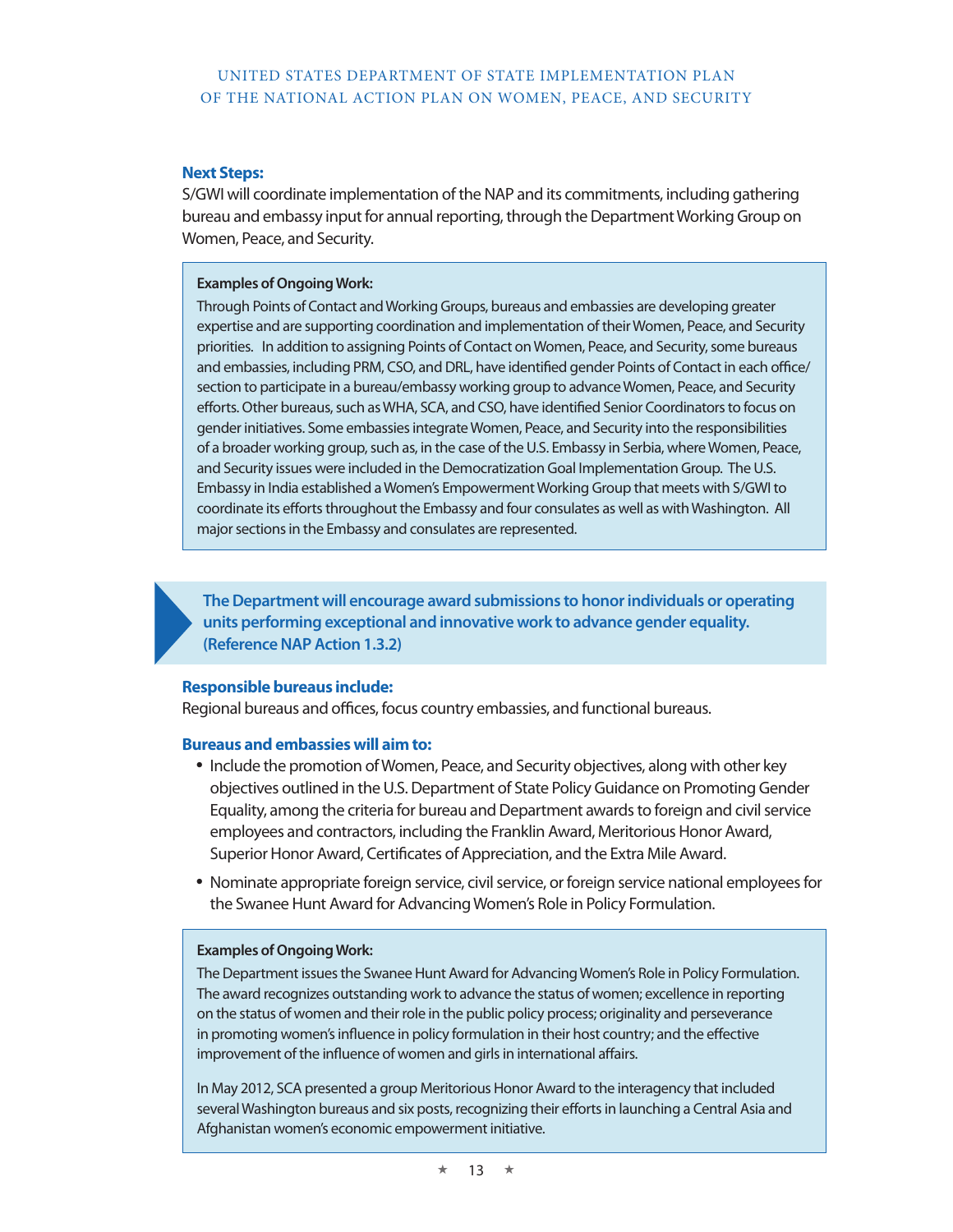**The Department will incorporate Women, Peace, and Security objectives in program proposals and program design as appropriate. (Reference NAP Action 1.3.3)** 

### **Responsible bureaus include:**

Regional bureaus and offices, focus country embassies, and functional bureaus.

### **Bureaus and embassies will aim to:**

- Evaluate needs, opportunities, and disparities to inform priorities and goals to be included in requests for proposals and statements of objectives and/or work. In this process, bureaus and embassies may consult with Department gender experts.
- Develop program objectives that address Women, Peace, and Security.
- Encourage applicants, through requests for proposals/applications, to address gender considerations in their program design and to better track gender-relevant information.
- Give preference, in the proposal review process, to applicants who address gender issues in a meaningful way.
- Include gender-specific data and recommendations in reports, assessments, and afteraction reviews.

### **Examples of Ongoing Work:**

DRL requires, as weighted criteria, that all applicants applying for funds include information on how their programs will address the human rights concerns of at risk and vulnerable populations, including women. DRL will evaluate how proposals identify and address considerations to support and empower women within their program objectives and has requested that applicants provide specific means, measures and corresponding targets, as appropriate. Under the Africa-Women, Peace, and Security Initiative, which focuses on increasing women's participation and protection in conflict prevention and resolution, AF and S/GWI review proposals with Women, Peace, and Security related criteria. Similarly, WHA and S/GWI will work together to ensure that security-related proposals, including through the Central America Regional Security Initiative, take into account the distinct needs of women in citizen security efforts.

**NAP OUTCOME 1.4.** Agencies establish processes to evaluate and learn from activities undertaken in support of Women, Peace, and Security initiatives.

**The Department will set targets and report results for performance indicators to track progress towards goals and objectives related to Women, Peace, and Security. (Reference NAP Action 1.4.1)**

### **Responsible bureaus include:**

Regional bureaus and offices, focus country embassies, and functional bureaus.

### **Bureaus and embassies will aim to:**

• Develop monitoring and evaluation components concurrently with program design to advance Women, Peace, and Security objectives in conflict, crisis, or transition-related operations.

 $14 \rightarrow$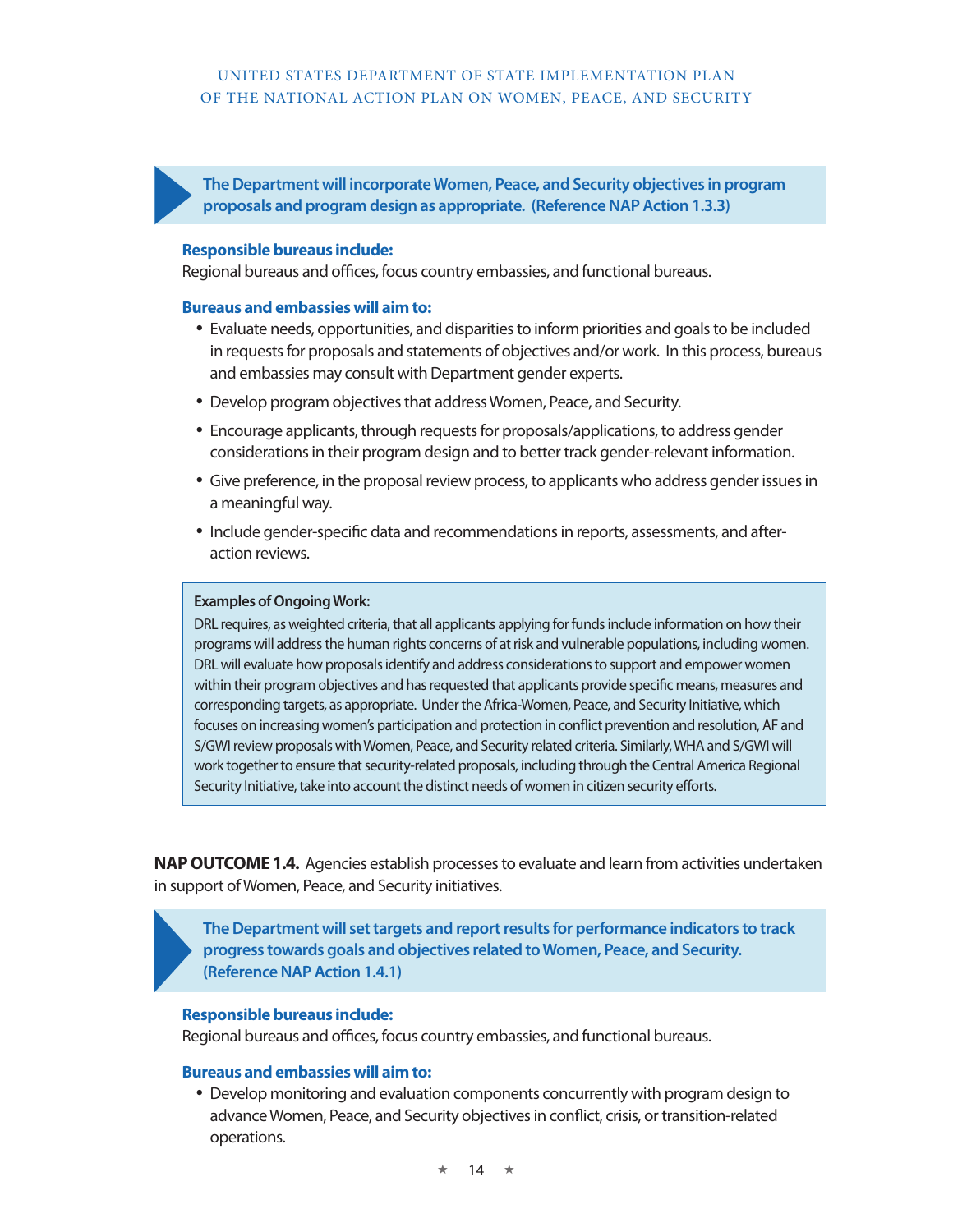- Ensure collection and appropriate analysis of Women, Peace, and Security-relevant data to determine whether programs are having the desired results.
- Integrate Women, Peace, and Security related indicators into their monitoring and evaluation plans and collect sex-disaggregated data when possible to show the impact of programs on women.
- Address the Women, Peace, and Security Key Issue in annual Operational Plans and Performance Plans and Reports.
- • Incorporate standard foreign assistance indicators related to Women, Peace, and Security into monitoring plans and annual performance reporting.

### **Next Steps:**

Bureaus and embassies will develop and improve data collection mechanisms to track and report progress on Women, Peace, and Security objectives, assess lessons learned, and identify best practices from existing programs. For example, the U.S. Embassy in Pakistan will develop a 'gender tracker' to account for agency interventions, progress toward indicators and success/ challenges.

To guide evaluation, bureaus and embassies should adapt the framework outlined in the Department of State Program Evaluation Policy (February 2012) to implement evaluations of programs, projects, and activities, with specific guidance on gender.

In order to support coordination and synergy across bureaus' gender-specific monitoring and evaluations systems, a Department-wide Gender Monitoring and Evaluation (M&E) working group will be formed. This will complement the efforts of other M&E groups, such as the interagency M&E subgroup of GHI's Women, Girls, and Gender Equality (WGGE) Principle Task Force, which is working on ways to facilitate a collaborative approach to sharing and putting to use performance information, as well as a matrix to track programs, budgets, planning, and performance management related to achievement of the NAP objectives.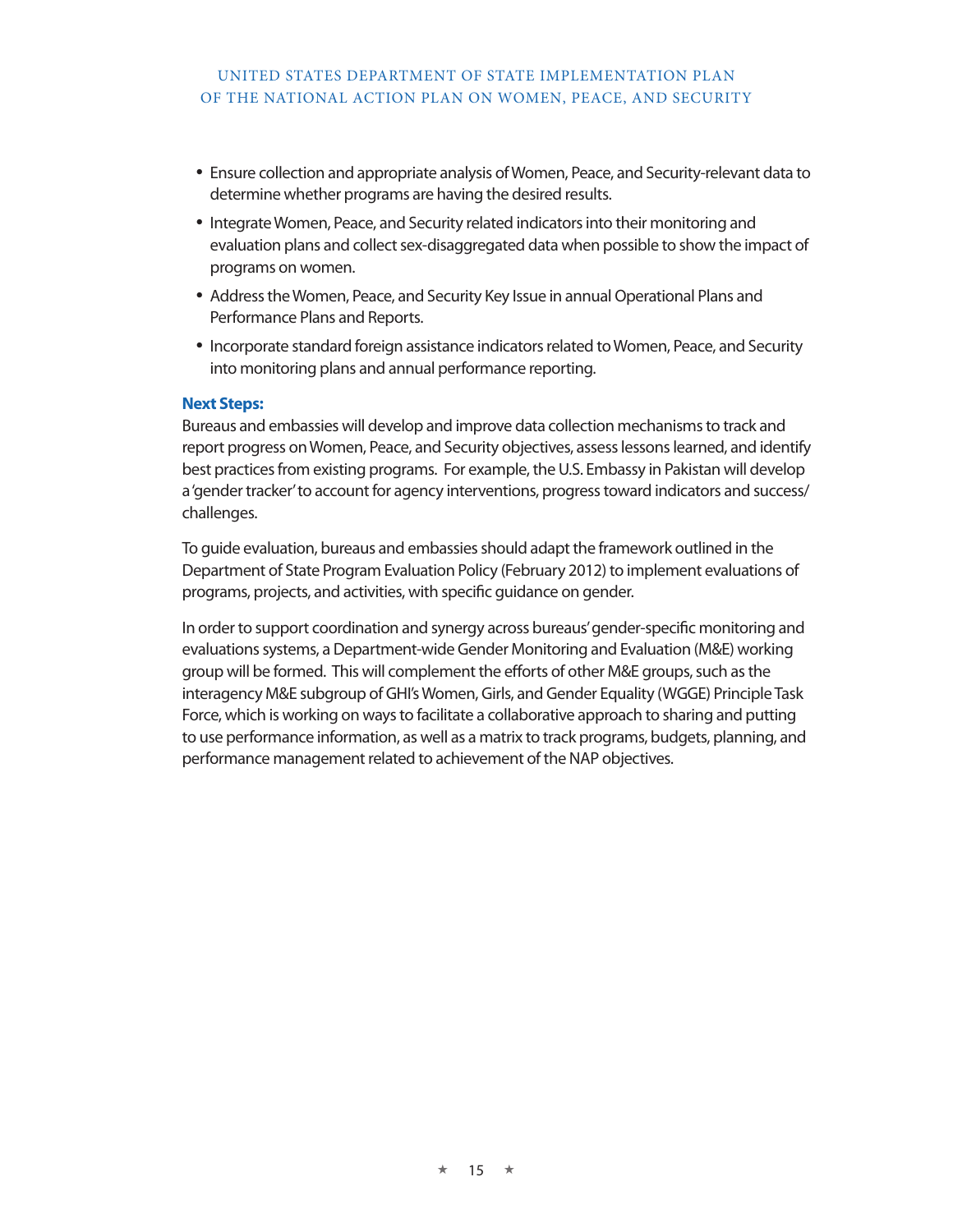### **Examples of Ongoing Work:**

In 2011, the Department and USAID drew on technical expertise within both agencies and from within the development and security communities to develop new performance indicators related to Gender Equality and Women's Empowerment, and made it standard practice for all indicators in every sector (e.g. Counterterrorism, Education, Environment) to be disaggregated by sex. Data for these standard foreign assistance indicators can be used by all bureaus missions worldwide to set targets and report results on in their annual Performance Plan and Report. In this way, country and bureau specific targets and results are captured, and that information can be aggregated to determine what is being accomplished with U.S. Foreign Assistance as a whole across the Department and USAID. In addition to standard indicators related specifically to women's issues and sex-disaggregated information across all sectors, missions and bureaus can also develop and track progress on custom indicators in their Performance Plan and Report, which could be used to focus on select programs or goals associated with Women, Peace and Security.

Bureaus and embassies have already taken steps to integrate gender into their evaluation processes. For example, INL has established standard assessment procedures to track the integration of women in police, corrections and justice sectors. PEPFAR developed Next Generation Gender Indicators to monitor and evaluate male norms and behaviors, gender-based violence, women's legal rights, and women and girls' access to income and productive resources. CSO developed a bureau indicator on gender, measuring the increase in the number of female local leaders, reformers, or female-led partner organizations that take action to prevent and mitigate violent conflict as a result of CSO engagement.

# **2. Participation in Peace Processes and Decision-making**

**NAP OBJECTIVE:** The United States Government will improve the prospects for inclusive, just, and sustainable peace by promoting and strengthening women's rights and effective leadership and substantive participation in peace processes, conflict prevention, peacebuilding, transitional processes, and decisionmaking institutions in conflictaffected environments.

**NAP OUTCOME 2.1.** More women are effectively engaged in peace negotiations, security initiatives,



*Mongolian Peacekeepers on deployment to Sierra Leone.*

conflict prevention, peace-building—including formal and informal processes—and decision-making during all phases of conflict prevention and resolution, and transition.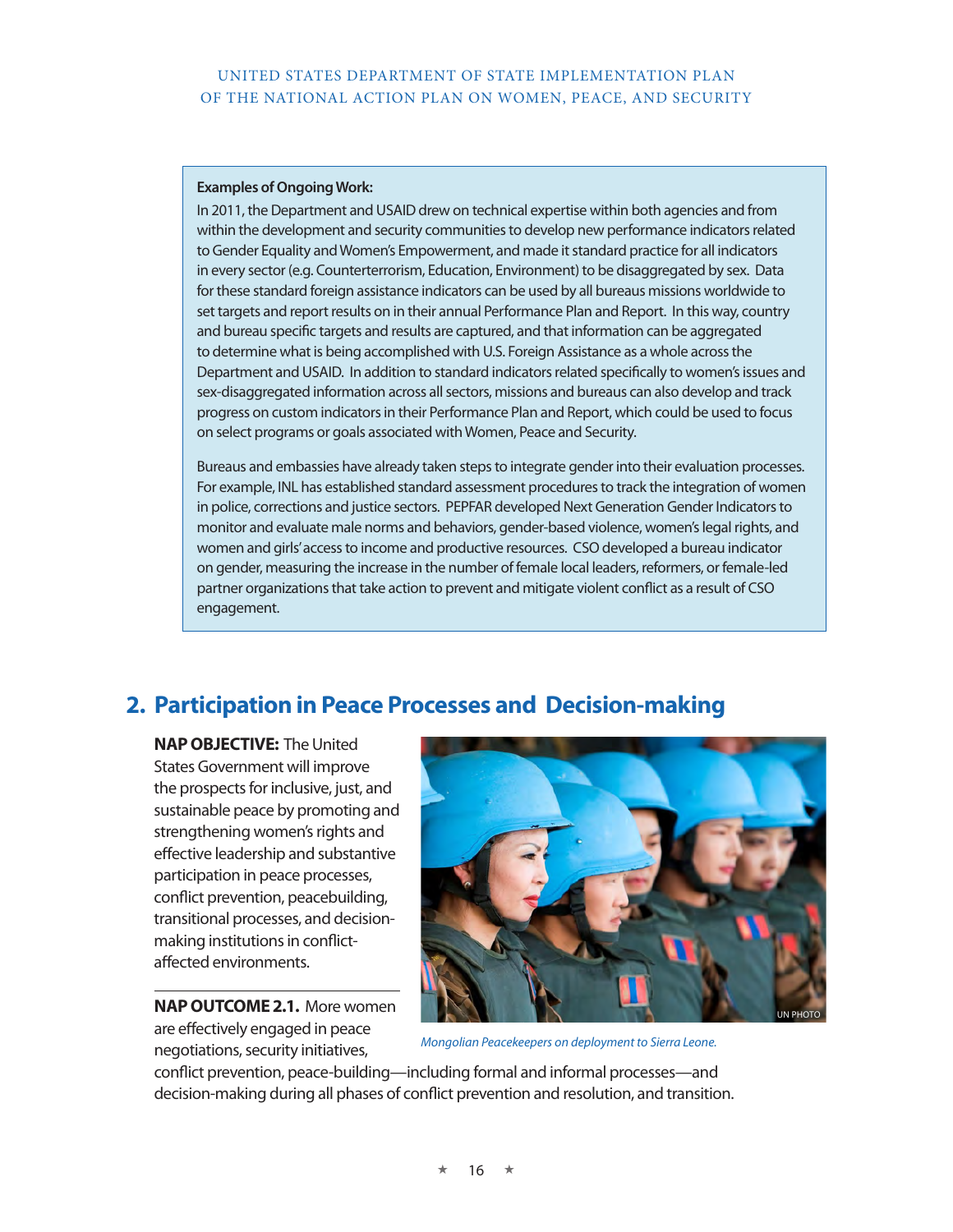**The Department will strive to have U.S. Government delegations be models for the inclusion of women in talks and negotiations concerning conflict resolution, peacebuilding, and political transitions. (Reference NAP Action 2.1.1.)**

### **Responsible bureaus include:**

Regional bureaus and offices, focus country embassies, and functional bureaus.

### **Bureaus and embassies will aim to:**

- Have U.S. delegations model the meaningful inclusion of women in talks and negotiations in which the United States participates.
- • Lead by example by regularly meeting, at both the working and leadership levels, with women's organizations and by participating in women-focused conferences and events.

**The Department will advocate for the inclusion of women in senior positions in international organizations. (Reference NAP Action 2.1.2.)**

### **Responsible bureaus include:**

Regional bureaus and offices, focus country embassies, and functional bureaus.

### **Bureaus and embassies will aim to:**

- Encourage the placement of highly qualified women in senior positions in international organizations.
- Encourage placement of highly qualified women candidates and American citizens into the ranks of the UN, especially in senior positions, and put forward such candidates as appropriate.

### **Examples of Ongoing Work:**

IO helps promote the hiring of women for positions at the UN along with its efforts to promote qualified U.S. citizens for UN employment. Additionally, IO's regular engagement through the UN Security Council, General Assembly, and work with the UN Secretariat reinforces efforts to increase recruitment and retention of women in all aspects of peacekeeping, and in particular for career development leading to leadership positions, as it participates in relevant UN forums. INL serves on UN panels and workgroups to advance efforts to increase the number of women in peacekeeping operations and establish a network to support female peacekeepers.

**The Department will support the participation and leadership roles of women in peace and security-related decision-making forums, both formal and informal, during all phases of conflict, resolution, and transition. (Reference NAP Action 2.1.3)**

### **Responsible bureaus include:**

Regional bureaus and offices, focus country embassies, and functional bureaus.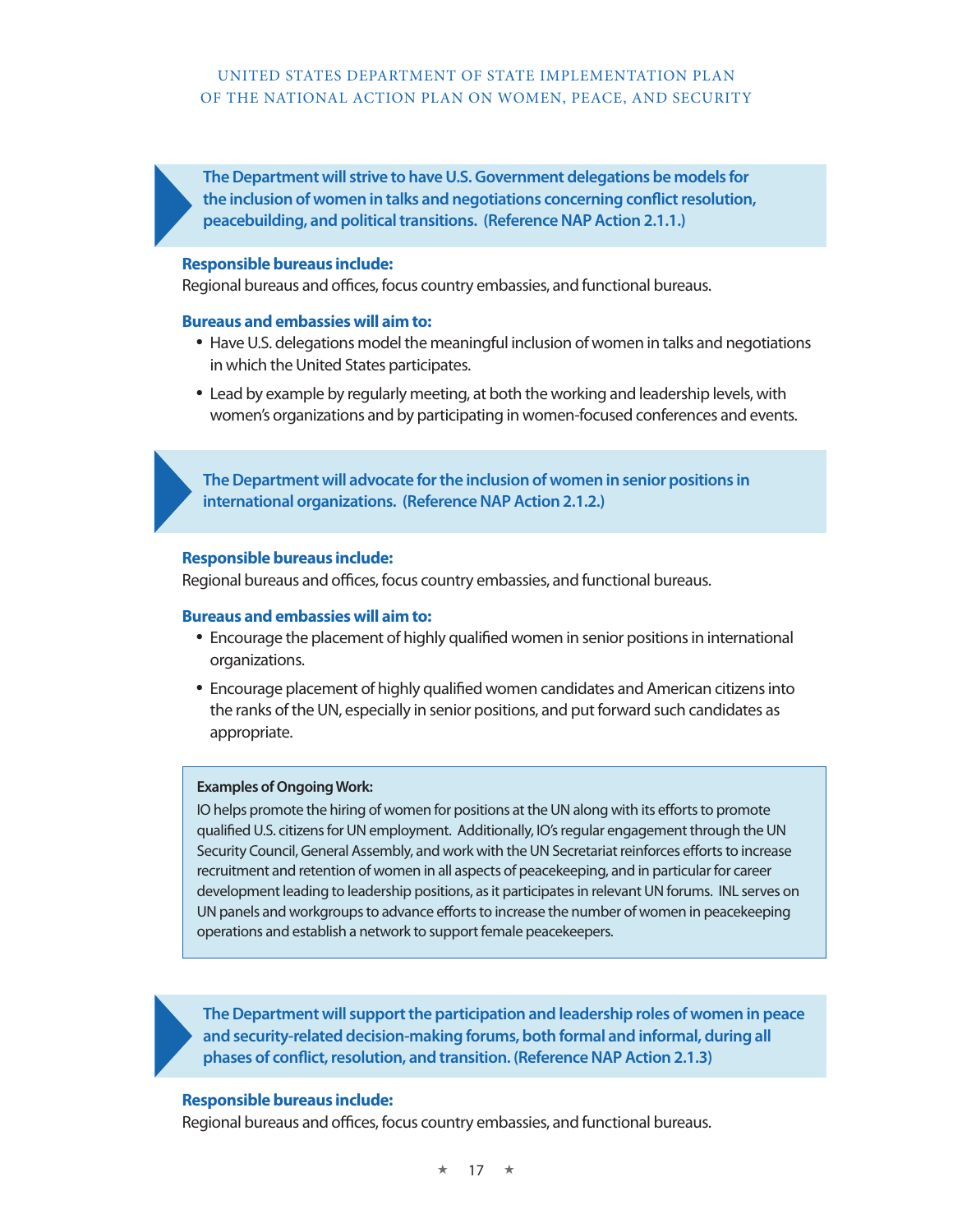### **Bureaus and embassies will aim to:**

- Support, through diplomacy and programming, the attendance, participation, and leadership of women in peace negotiations, donor conferences, security sector reform efforts, transitional justice and accountability processes, and other related decision-making forums, including those led by international and regional organizations.
- Encourage governments to include women on their official delegations to decision-making forums, as appropriate.
- Expand support to women with disabilities, especially disabilities incurred during conflict, to ensure that their perspectives are represented in peace and security-related decisionmaking forums.
- Increase women's involvement in community level dispute resolution mechanisms.

### **Examples of Ongoing Work:**

As part of its assessed UN contributions, the United States provides 22 percent of the budget for the various UN Special Political Missions worldwide. Many of these missions support the integration and political participation of women in countries emerging from conflict.

In engaging in transitions around the world, the Department encourages the participation of women in peace and decision-making processes. The Department is working to strengthen women's engagement and empowerment domestically in Sudan and South Sudan – including their ability to participate in international negotiations and in the ongoing constitutional processes in both countries. As part of the Africa-Women, Peace, and Security Initiative, AF, together with S/GWI, is providing targeted assistance to local partners in South Sudan, in follow-up to the 2011 International Engagement Conference, which the U.S. hosted and during which women's participation was featured. The Office of the Special Envoy to Sudan and South Sudan is promoting cross-border engagement, training, and network building between women.

The Department, including the U.S. Embassy in Afghanistan, with support from multiple bureaus and together with interagency and international partners, advocates for the inclusion of female Afghan decision-makers, and male and female civil society leaders in all high-level international conferences regarding the future security and economic development of Afghanistan in order to strengthen the political and economic transition process. By engaging with the High Peace Council's Joint Secretariat, the Department is also advocating for the inclusion of Afghan women and civil society representatives in the development of strategies for its Afghanistan Peace and Reconciliation Program.

**The Department will assist partner governments in improving the recruitment and retention of women, including minority and other historically marginalized women, into government ministries. (Reference NAP Action 2.1.4)**

### **Responsible bureaus include:**

Regional bureaus and offices, focus country embassies, and functional bureaus.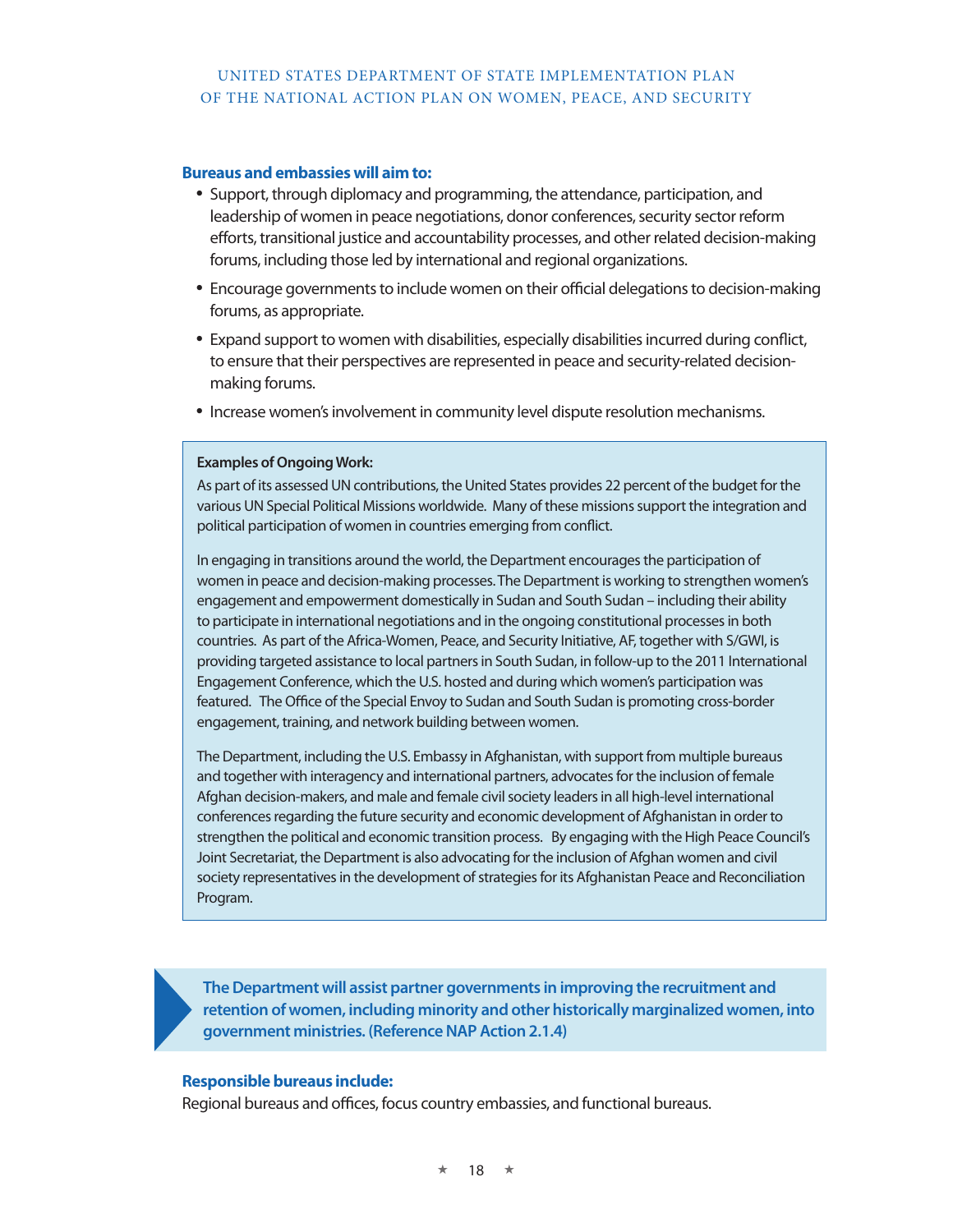### **Bureaus and embassies will aim to:**

- Engage with government ministries to support recruitment, education and training practices that encourage hiring of women.
- Encourage and assist ministries to develop and implement strategies on gender mainstreaming into their human resources strategy.
- Encourage and assist ministries to provide training, quidelines, and materials on the protection and rights of women.
- Encourage and assist ministries to expand the role and contribution of women serving in the government, including as military members and as civil servants, to decision-making.
- Encourage partner nations to establish working groups on gender equality, for the purposes of fostering best practices in recruitment and retention.

### **Examples of Ongoing Work:**

 In South Sudan, the Department is promoting gender mainstreaming in the defense sector and in the South Sudan Development Plan through a Gender Awareness Workshop that aims to create a baseline understanding of the relationship between gender and defense structures and highlight practical steps that can be taken to transform the defense sector into a democratic security service provider in South Sudan. Training the military on gender is also part of a larger security sector reform, as gender equity and diversity within the defense sector is expected to create more representative and non-discriminatory defense forces, as well as to increase the operational efficiency of the security sector.

**The Department will increase support for women's political participation and leadership through training and capacity building for political parties, female candidates, female government officials, and women in civil society and the private sector, in crisis, conflict and transition environments. (Reference NAP Action 2.1.5)**

### **Responsible bureaus include:**

Regional bureaus and offices, focus country embassies, and functional bureaus.

- Support leadership and other skills-based training to current and aspiring female government officials.
- Provide technical assistance and training to women's caucuses in legislative bodies.
- Develop education campaigns targeted specifically to female voters on how and where to register to vote and how to understand political parties' and candidates' positions.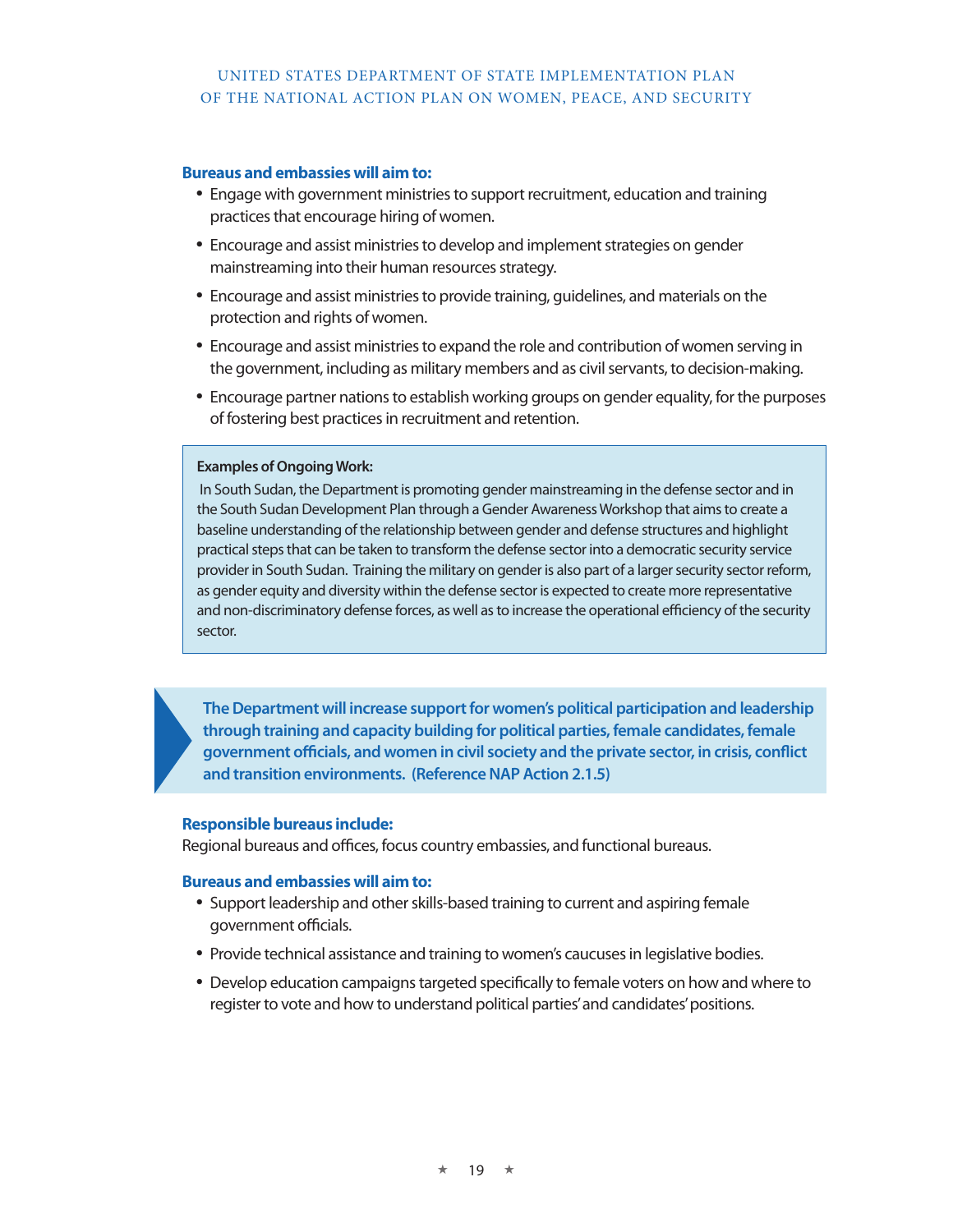### **Examples of Ongoing Work:**

The Department engages directly with women's caucuses in Parliaments and Assemblies to support their efforts to organize and advance women's participation and protection. In Kosovo, the U.S. Embassy partners with the USAID Mission to support the Women's Caucus of the Assembly on drafting and implementing an annual workplan, and by providing research and organizational resources for the Caucus' roundtable policy discussions and legislative hearings. The Embassy further supports the Caucus as it monitors the implementation of the Gender Equality Law and conducts public outreach activities.

The Department also engages with women in civil society to advance their engagement in the political process. In Cambodia, DRL funds a program that educates local government officials and offices on issues affecting their Cham Muslim constituents while building the Cham community's capacity to participate in local decision making processes. This program includes an emphasis on improving Cham women's participation by providing women's leadership trainings and support for women's advocacy groups in two districts that have the highest concentration of Cham Muslims.

In addition to trainings at local and national level, the Department also supports regional institutions, such as the Middle East Partnership Initiative's Arab Women's Leadership Institute (AWLI), which trains women leaders in order to maximize their political gains during periods of transition. AWLI beneficiaries include women from Bahrain, Egypt, Iraq, Jordan, Kuwait, Lebanon, Oman, Saudi Arabia, Tunisia, and Yemen.

ECA promotes women's empowerment and participation in all aspects of conflict resolution and decision-making in their societies through academic and exchange programs. ECA supports student leader institutes in the U.S. for foreign women undergraduates from the developing world; seminars for foreign women Fulbright students in the U.S. to promote leadership and prepare them for an active role when they return home; after-school English classes overseas for disadvantaged teenage girls and boys; Humphrey Fellowships in the U.S. for developing world midcareer professionals, of which a majority in 2012 were women; and teacher exchanges for U.S. and foreign school teachers to develop their skills and international awareness and encourage them to share new knowledge with their fellow teachers and students. In addition, ECA conducts professional exchange programs, including TechWomen, TechGirls, *Fortune/*U.S. State Department Global Women's Mentoring Partnership, and Empowering Women and Girls through Sports Initiative. These exchanges encourage women's leadership and confidence in a variety of fields in which they can promote peace and stability.

- Seek public diplomacy opportunities to promote women's political participation, including as voters, candidates, and in leadership positions.
- Amplify the voices of women in civil society, government, and the private sector through social and traditional media.
- Shape and mobilize public opinion on women's political and civic roles, such as by providing capacity building to civil society on advocacy techniques.
- Host public events in parallel to significant internationally recognized days, such as International Women's Day, the International Day of the Girl Child, The International Day for the Elimination of Violence Against Women, and International Human Rights Day, as well as in parallel to Department initiatives, such as the annual International Women of Courage Award, to publically promote women's political and civic participation.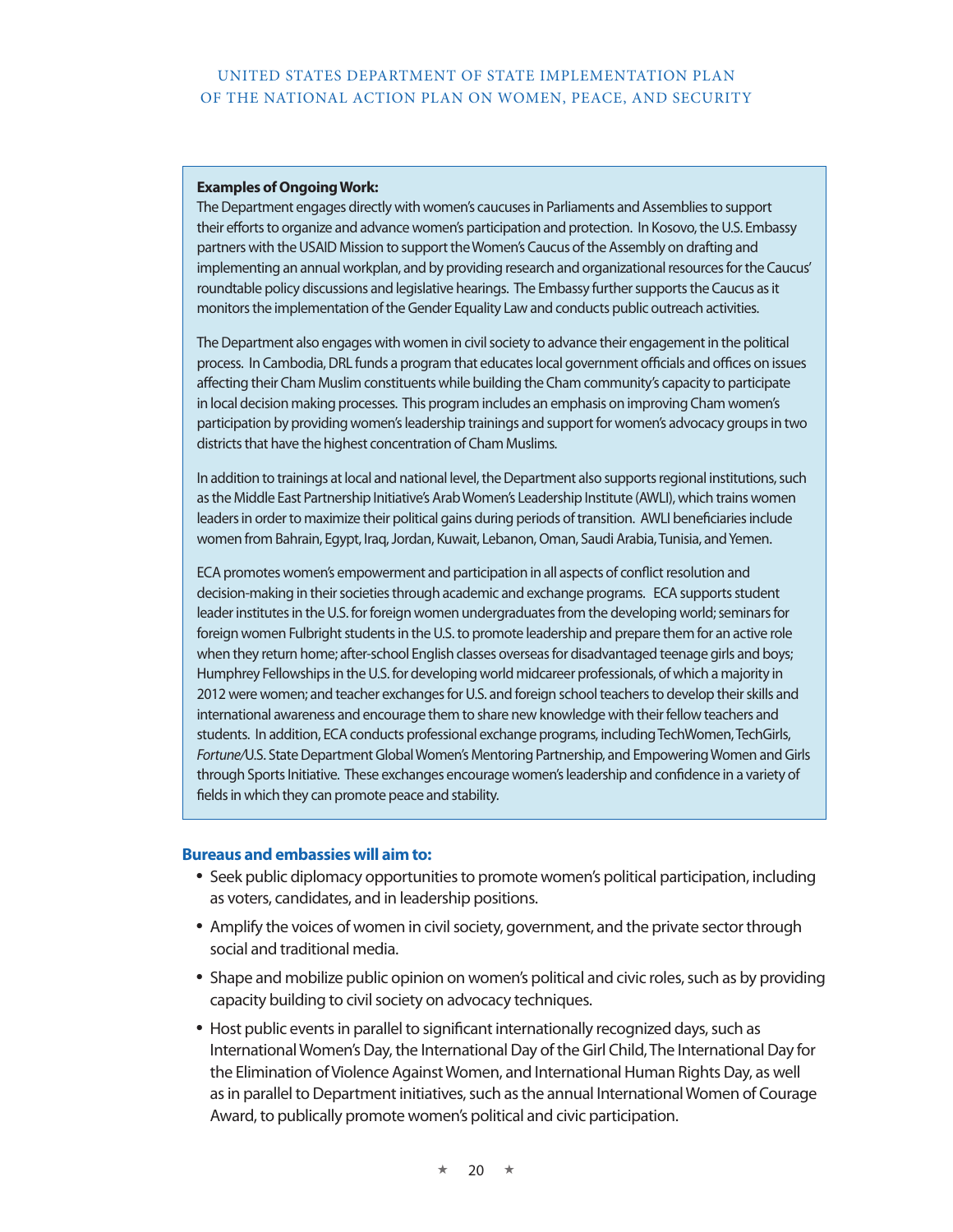### **Examples of Ongoing Work:**

The U.S. Embassy in Egypt supports dozens of talented Egyptian women of all ages who use music to advocate for an increased and equitable role for women in society. This program has contributed to multiple positive media stories and a dedicated core of talented women advocating for women's empowerment.

### **Bureaus and embassies will aim to:**

- Provide, as appropriate, diplomatic support for women as political candidates, including by advocating for strategic placement of women on candidate lists to increase the number of females elected.
- Engage women's civil society groups and individual women in election observation, in order to include their perspectives in the Department's analysis and recommendations.
- Promote capacity building related to women's political participation and leadership in fragile environments and during democratic transitions.
- Provide financial and diplomatic support to multilateral organizations, including UN Women and the UN Democracy Fund.

### **Examples of Ongoing Work:**

In Libya, the Department provides technical assistance to a network of Libyan civil society organizations in mobilizing young men and women to conduct the country's first-ever nationwide, nonpartisan election monitoring effort, and to develop strategies and tools to monitor the National Public Congress and other state institutions between elections. In Egypt, a Middle East Partnership Initiative (MEPI) project enhances women's ability to participate in politics by increasing their knowledge of election campaigns and public life. Through this project, a center works with a number of young women in North Sinai to develop their leadership skills in order to potentially run for public office.

**The Department will increase support for women's participation and leadership in security and judicial sectors. (Reference NAP Action 2.1.6, 2.1.9)**

### **Responsible bureaus include:**

Regional bureaus and offices, focus country embassies, and functional bureaus.

- Provide, as appropriate, diplomatic support, training, equipment, and the necessary physical infrastructure for female-only police/military units and for female police/military personnel operating within co-ed forces.
- Provide diplomatic support and capacity building for women working in the justice sector, including prosecutors and corrections officers.
- Convene discussions on women in national security and judicial sectors, including government, bilateral, multilateral, and civil society partners.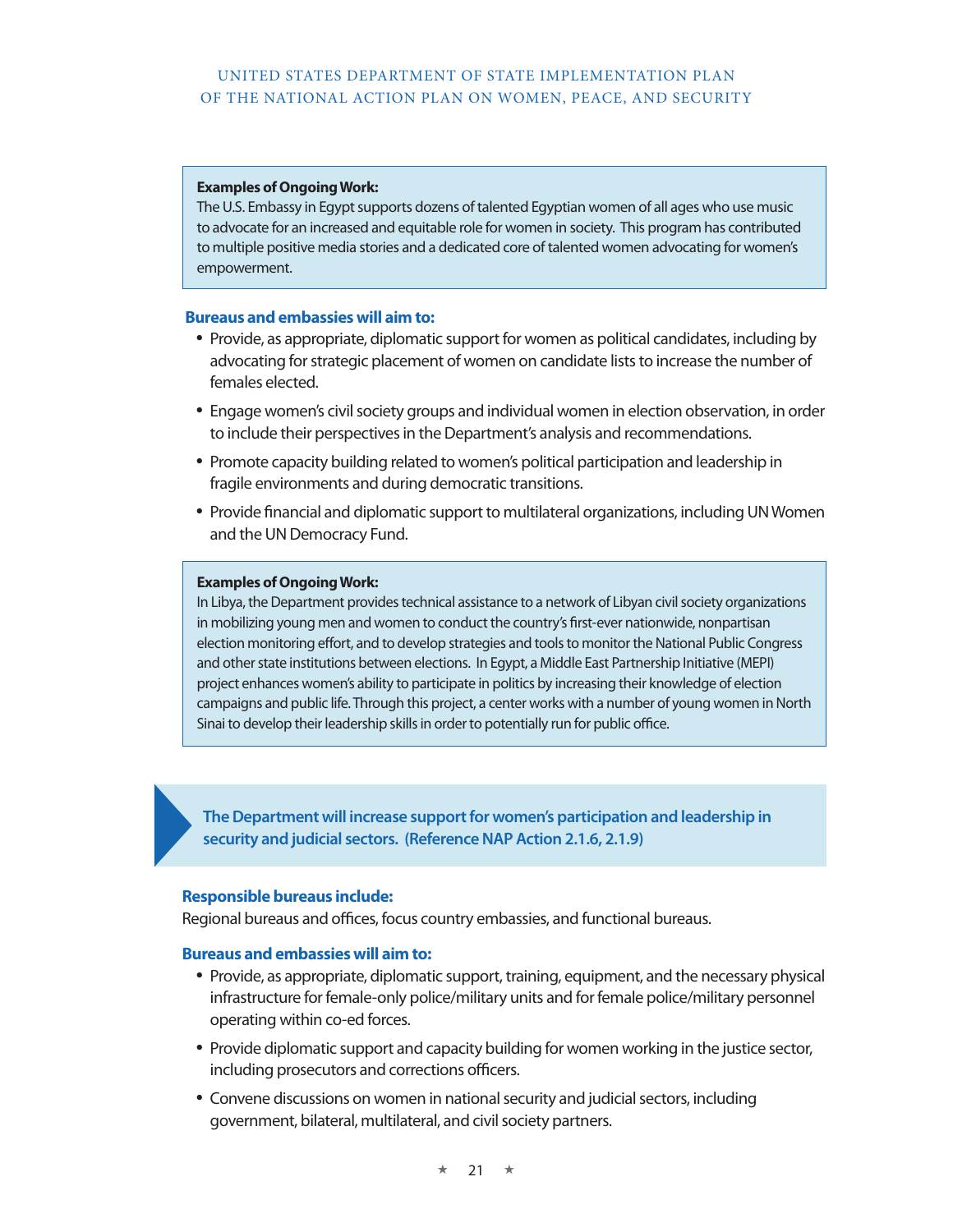- Leverage the participation of female U.S. military personnel to encourage and model gender integration and reach out to female and male populations in partner nations.
- Encourage partner nations to establish working groups on gender equality, for the purposes of fostering best practices in integrating women's participation and leadership.

### **Examples of Ongoing Work:**

Bureaus and embassies have developed strategies and targeted programming to promote gender equality in capacity building efforts in the security and judicial sectors. For example, in Pakistan, INL funds training for female police in criminal investigation, instructor development, and first aid courses; provides ambulances, radios, protective gear and other equipment; and funded infrastructure refurbishment to Women's Police Stations. Additionally, INL hosted a roundtable discussion on women police in Pakistan, attended by Pakistani police and international police experts.

At the regional and multilateral level, the Department supports the work of OSCE's Office for Democratic Institutions and Human Rights to train security sector personnel across Europe and Eurasia with a view to improving compliance with gender equality standards among defense and law enforcement agencies; to improve respect for the rights of security personnel; and to increase the number of women in leadership positions in the security sector.

In order to promote diversity and equal opportunity, the U.S. Embassy in Serbia supported a program on Women in the Professional Armed Forces focused on integrating women into career positions in the Serbian Armed Forces. The Ohio National Guard organized the event under the State Partnership Program, a National Guard program which links partner countries with U.S. states for the purpose of building the capacity of partner armed forces and supporting U.S. national interests and security cooperation goals.

**The Department will support and encourage government, civil society, and the private sector to advocate on behalf of women and women's organizations for their engagement in peace processes. (Reference NAP Action 2.1.7-2.1.8)**

### **Responsible bureaus include:**

Regional bureaus and offices, focus country embassies, and functional bureaus.

- Promote the inclusion of civil society in decision-making processes, monitoring committees, and high-level meetings with government officials.
- Provide diplomatic support and training for women's networks, including representatives across civil society, government, and the private sector.
- Support alumni networks for women who have participated in U.S. government-sponsored programs, seminars, and conferences, to promote networking opportunities for female leaders moving forward.
- Support opportunities for women leaders to connect with women leaders from different countries in order to share common challenges and exchange best practices.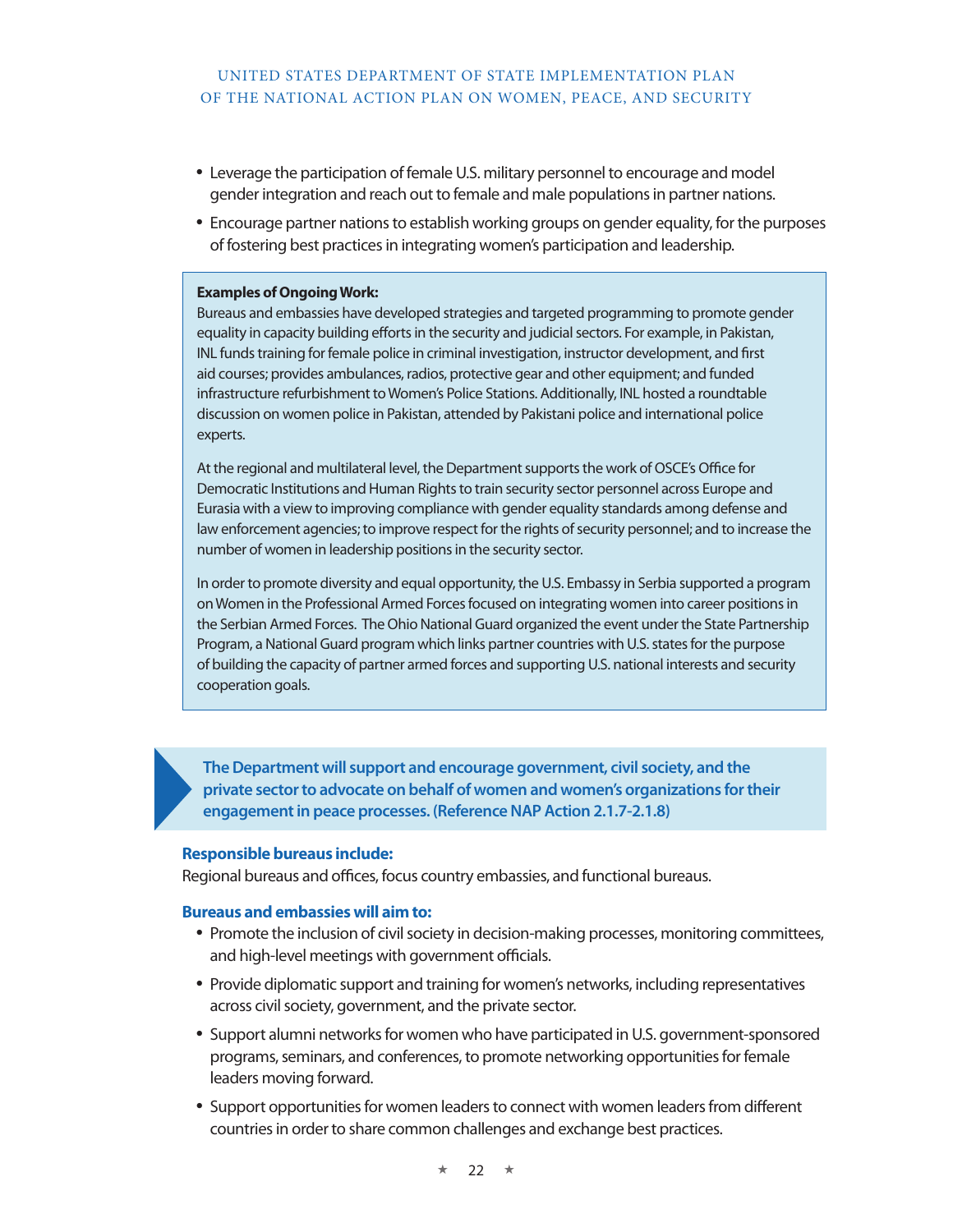• Emphasize gender analysis in peacebuilding, conflict mitigation, and reconciliation programming.

### **Examples of Ongoing Work:**

The Department is dedicated to supporting and building existing women's networks, across civil society, government, and the private sector. CT provides opportunities for female leaders in civil society and female police officers in Afghanistan to interact in order to bridge gaps between women in civil society and in the security sector in order to build trusted networks of women across communities committed to countering the spread of violent extremism. DRL's program in Iraq aims to strengthen a nationwide network of grassroots-based women leaders committed to advocating for the advancement of women's rights in Iraq.

**The Department will seek to ensure that women are significantly and appropriately represented in U.S. funded training programs—including exchange programs, conferences, seminars, and other educational opportunities. (Reference NAP Action 2.1.10)**

### **Responsible bureaus include:**

Regional bureaus and offices, focus country embassies, and functional bureaus.

### **Bureaus and embassies will aim to:**

- Collaborate across embassy offices, including with public affairs and with interagency representatives, to identify appropriate female candidates for nomination to U.S. funded programs.
- Encourage and incentivize partner governments to nominate female candidates for U.S.-run programs. Clearly articulate to partner nations the competencies and skills required of all candidates—including female candidates—for nomination.
- Ensure that needs assessments conducted ahead of training programs incorporate a gender analysis to more accurately gauge participant needs and knowledge.
- Track progress by collecting sex-disaggregated data on participation in these programs via the annual Performance Plan and Report and bureau processes.

### **Next Steps:**

The Department will develop model criteria for the inclusion of female candidates in U.S.-funded training programs, which bureaus and embassies can adapt to meet their own purposes. Bureaus and embassies will identify and share best practices to increase the participation of women in training programs.

### **Examples of Ongoing Work:**

The Department strives to promote women's participation in educational opportunities. For example, ECA ensures gender balance in speakers for its academic and exchange programs. Embassies encourage female participants in trainings, such as in Nepal, where the U.S. Embassy ensures that INL-funded police programs have at least 15 percent participation of women.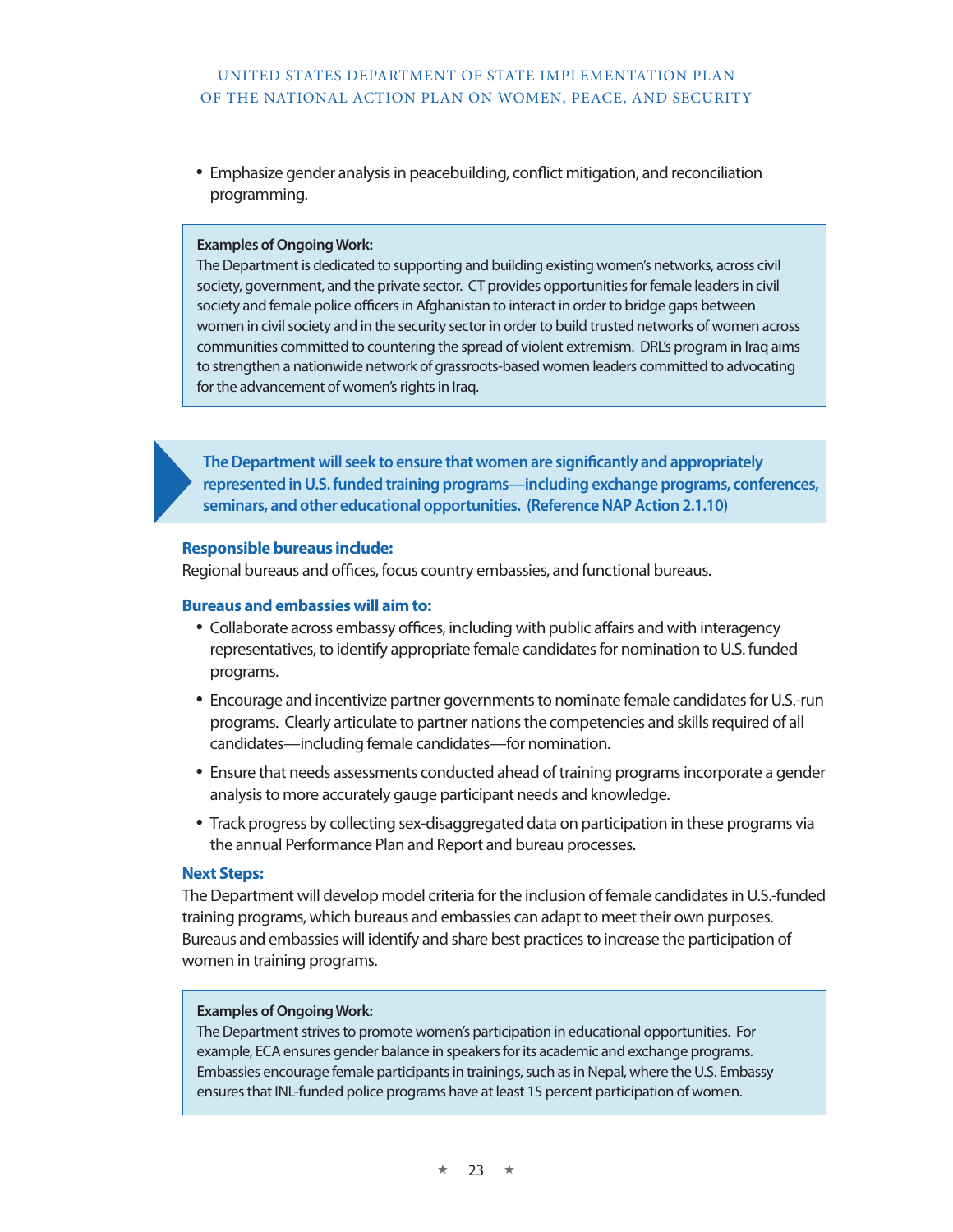**The Department will mobilize men as allies in support of women's leadership and participation in security-related processes and decision-making. (Reference NAP Action 2.1.11)**

### **Responsible bureaus include:**

Regional bureaus and offices, focus country embassies, and functional bureaus.

### **Bureaus and embassies will aim to:**

- • Conduct outreach to male politicians, decision-makers, community leaders, and religious leaders, among others, on the value of women's roles in peace and security.
- Increase initiatives to foster support among male elected officials for current or future female colleagues in the legislature.
- Encourage and support the engagement of young women and men in gender equality and women's empowerment trainings and initiatives.

### **Next Steps:**

The Department will develop a number of tools to facilitate increased engagement with the audiences identified above on the issue of women's political empowerment. For example, S/GWI will develop a set of standard talking points on the value of women in the public and political life for bureaus, offices, and embassies to adapt as Department principals and officers engage with their counterparts, the public, and civil society.

### **Examples of Ongoing Work:**

Department principals, including the Secretary, Ambassadors, and Assistant Secretaries, routinely engage with their male counterparts on the important role that women can play in advancing peace and security. The Department also leads by example, by ensuring that U.S. officials, including the Secretary, meet with women's organizations and participate in women-focused conferences and events. Furthermore, U.S. Embassies serve a convening role, providing a venue for women's civil society organizations to meet with U.S. and partner nation officials.

**NAP OUTCOME 2.2.** Laws, policies, and practices in partner states promote and strengthen gender equality at national and local levels.

**The Department will engage partner governments, at national and local levels, on the passage and enforcement of laws and policies that promote gender equality and advance the status of women and girls. (Reference NAP Action 2.2.1)**

### **Responsible bureaus include:**

Regional bureaus and offices, focus country embassies, and functional bureaus.

### **Bureaus and embassies will aim to:**

• Leverage bilateral dialogues to discuss the importance of laws and policies related to gender equality. Encourage partner governments to work with civil society to develop relevant laws and policies.

 $24 \rightarrow$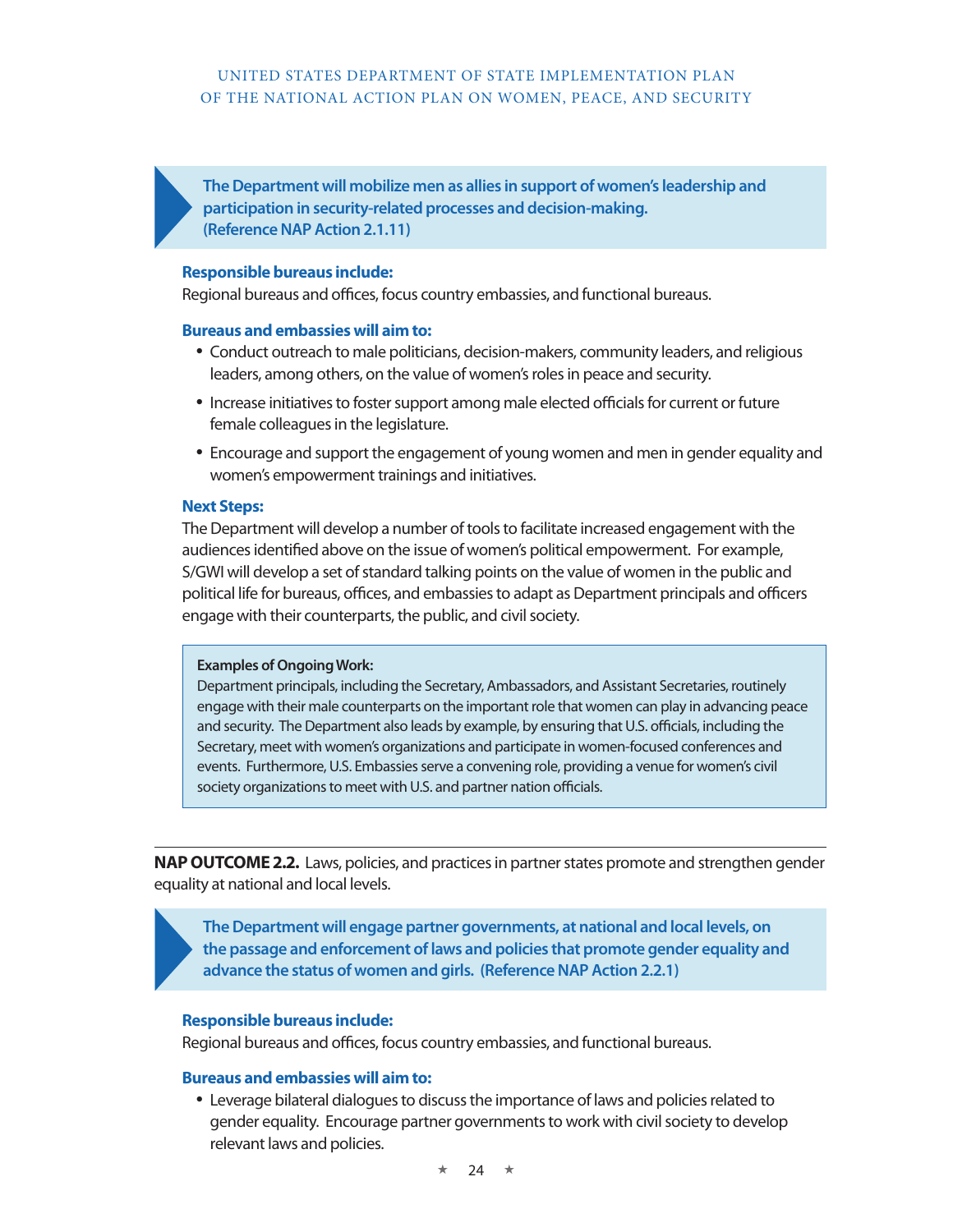- • Support through diplomacy and technical assistance the creation of effective measures to criminalize gender-based violence and adopt effective procedural laws.
- Support through diplomacy and technical assistance the creation of effective laws and policies that advance women's participation in parliaments, the judicial sector, and other political, peace, and/or security decision-making bodies, including those calling for affirmative measures, where appropriate.
- Support capacity-building of legislators to introduce legal reforms that address gaps in existing legislation, and raise public awareness and public support for required legislation.
- Encourage countries to consider ratifying international agreements that include protections for women's rights, and to implement appropriate non-binding instruments like the Guiding Principles on Internal Displacement.
- Conduct public diplomacy and outreach to help ensure that women understand the rights and opportunities afforded to them.

### **Examples of Ongoing Work:**

The Department will continue its diplomatic and programmatic support, at all levels, to strengthen the promotion of gender equality through laws, policies, and practices. For example, CT and DRL, together with U.S. embassies, encourage partner governments to mitigate the use of women's rights as bargaining chips to achieve counterterrorism goals and of "counterterrorism measures" as vehicles to restrict civil society organizations working on women's issues.

**The Department will assist partner governments in building the capacity of their Defense, Interior, Justice, Gender Ministries, and other relevant ministries to implement and enforce laws and policies that promote gender equality and protect women's rights. (Reference NAP Action 2.2.2-2.2.3)**

### **Responsible bureaus include:**

Regional bureaus and offices, focus country embassies, and functional bureaus.

- • Discuss the implementation of relevant laws with interlocutors in Ministries of Defense, Interior, Justice, and Gender, and other relevant ministries. This will be done as a part of regular engagement and at introductory meetings with new government officials. Embassies' political sections may draft standard points that can be updated as necessary.
- Incorporate modules on the promotion and protection of women's rights in trainings for government partners.
- Encourage and provide technical assistance for multi-sectoral task forces to promote and protect women's rights.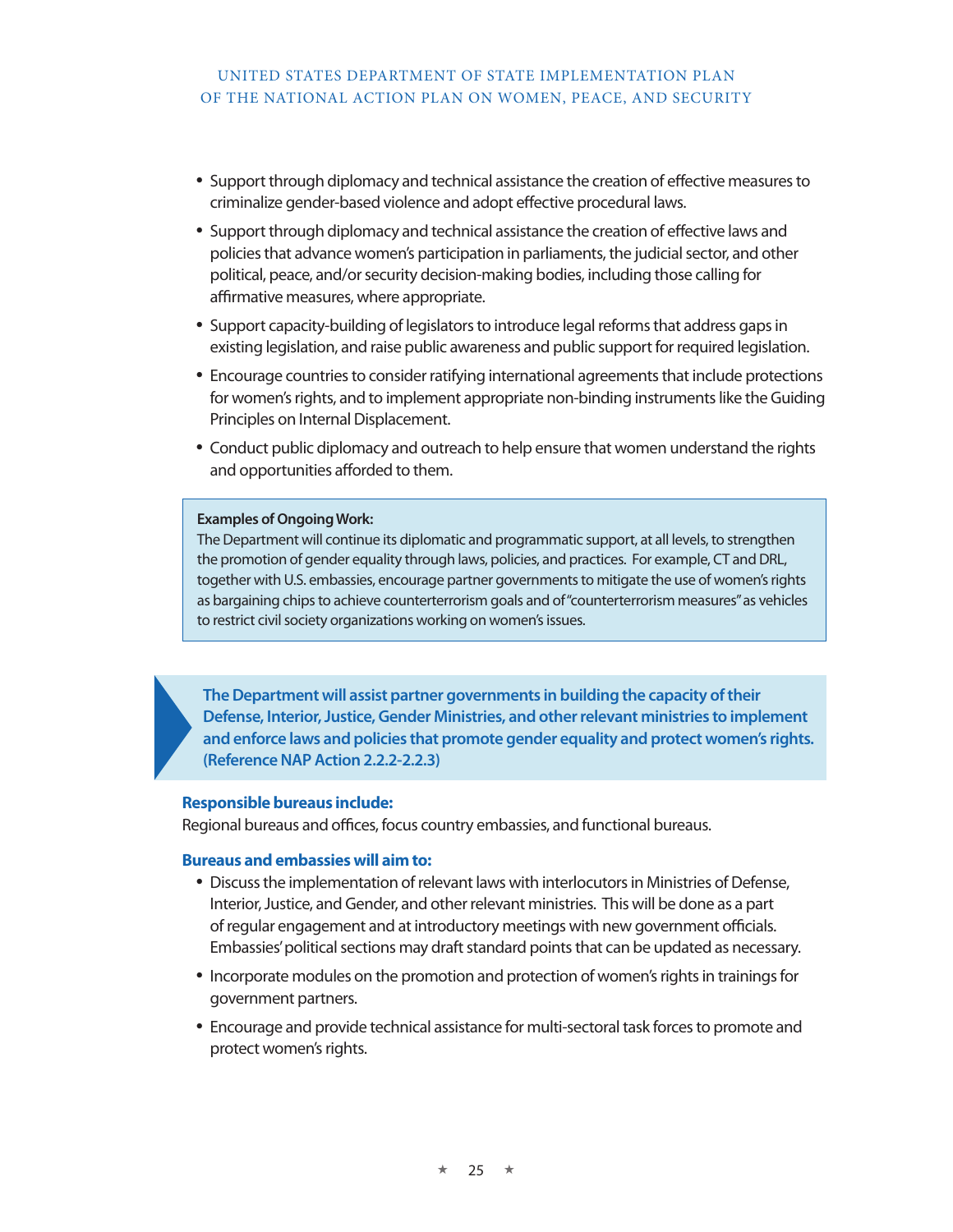### **Examples of Ongoing Work:**

The Department will continue its diplomatic and programmatic support, at all levels, to strengthen the capacity of government partners to implement laws and policies that promote and protect women's rights. In Iraq, DRL currently funds a program to build the capacity of Iraqi sub-national legislatures to enact critical legislation to promote women's rights by taking a comprehensive approach that engages research institutions, provincial councils, civil society organizations and the Iraqi electorate. In Guatemala, through the multi-year Model Police Precinct Program, the Department is supporting the development of a network of Femicide Courts, a multi-institutional initiative promoted by the President of the Supreme Court. The U.S. Embassy participates in the permanent commission established by the Government of Guatemala to monitor the development of the project and has supported the creation of procedural manuals and training for judges, prosecutors and police officers.

# **3. Protection from Violence**

**NAP OBJECTIVE:** The United States Government will strengthen its efforts to prevent—and protect women and children from—harm, exploitation, discrimination, and abuse, including sexual and gender-based violence and trafficking in persons, and to hold perpetrators accountable in conflictaffected environments.



*Displaced women in a transit camp in South Darfur.*

**NAP OUTCOME 3.1.** Risks of SGBV in crisis and conflict-affected environments are decreased through the increased capacity of individuals, communities, and protection actors to address the threats and vulnerability associated with SGBV.

**The Department will prioritize diplomatic engagement with multilateral partners as key levers in the prevention of and response to gender-based violence in countries affected by crisis, conflict, and transition. (Reference NAP Action 3.1.1-3.1.2)**

### **Responsible bureaus include:**

Regional bureaus and offices, focus country embassies, and functional bureaus.

### **Bureaus and embassies will aim to:**

• Advocate for UN peacekeeping missions to have strong mandates on protection of civilians, including on protecting civilians from sexual violence.

 $26 \times$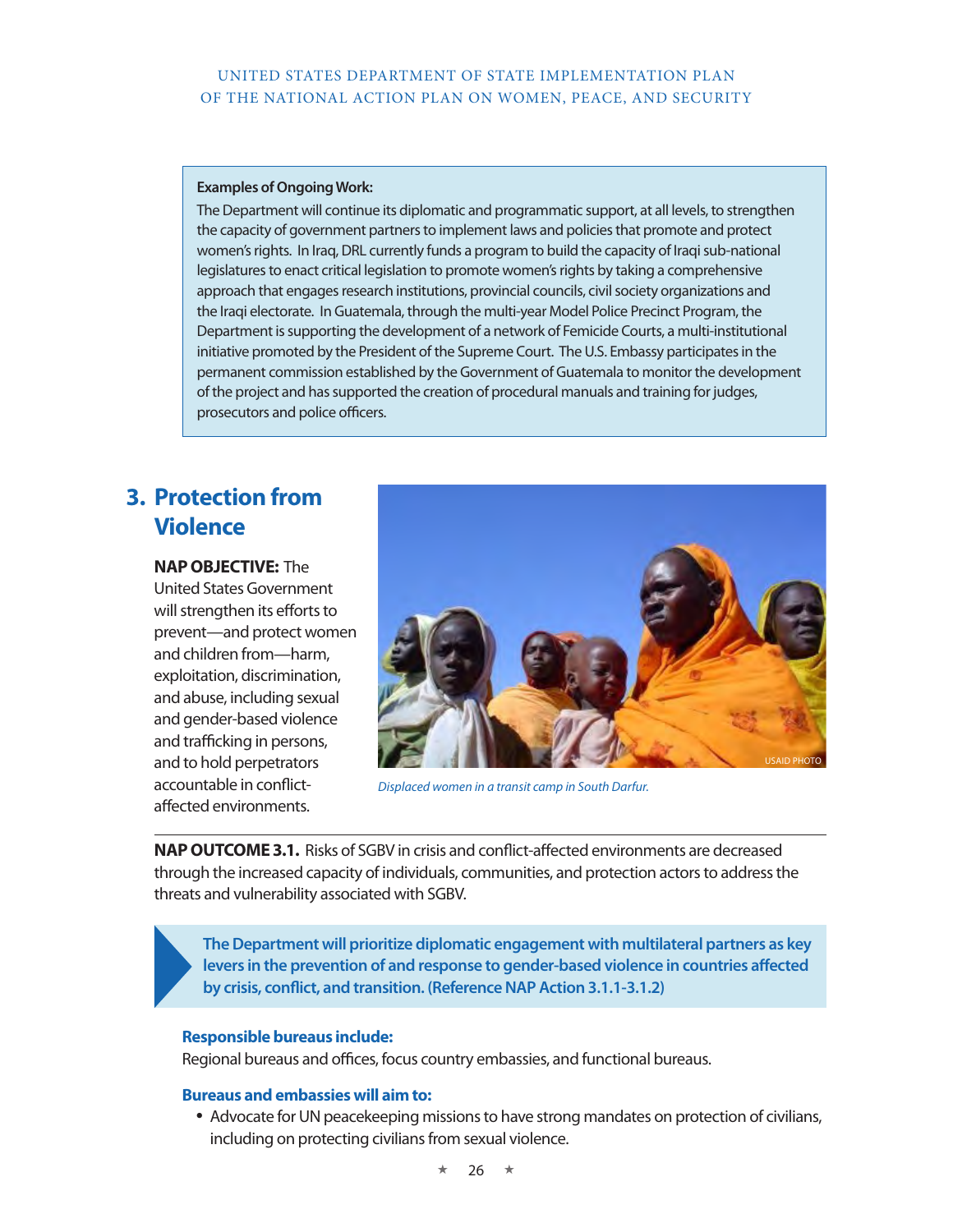- Provide diplomatic support for initiatives in the UN General Assembly Special Committee on Peacekeeping Operations (C-34) and budget committees to build the capacity of military and police peacekeepers to protect civilians and prevent gender-based violence.
- Bolster UN and regional peacekeeping missions' abilities to understand and assess baseline vulnerabilities for civilians, including women and girls, and the range of threats in the region.
- • Support UN and regional organizations' training programs on the protection of civilians, including from gender-based violence.
- Promote better coordination and sharing of information across UN country teams, agencies, bodies, and mechanisms in order to develop and implement holistic strategies to prevent and respond to gender-based violence, including domestic violence.
- • Support initiatives at the UN aimed at promoting accountability for gender-based violence.

### **Examples of Ongoing Work:**

The Department is committed to promoting a strong international architecture for protection, to ensuring that assistance and resettlement programs integrate protection principles, and to engaging in robust humanitarian diplomacy. The Department advances these objectives through engagement with, inter alia, the UN Security Council; in the relevant committees of the General Assembly; in the Human Rights Council; at the Commission on the Status of Women; through participation in UN Executive Board meeting, including UN Women; in the Humanitarian Partners Working Group's Protection Sub-Working Group; as well as at the country level through direct engagement with the UN Country Team.

The Department supports the UN Office of the Special Representative of the UN Secretary General (SRSG) on Sexual Violence in Conflict, including through funding for the Team of Experts. IO supported the UN's development of indicators on Women, Peace, and Security and the UN Security Council supported in its Presidential Statement PRST/2010/22 UN agencies' taking forward these indicators, many of which track women's physical security, for use as an initial framework. IO will continue to work with UN Women in developing and tracking these indicators.

**The Department will increase training and capacity building to support human rights, address gender-based violence, combat trafficking in persons, and for other Women, Peace, and Security-related topics for the security and judicial sectors in partner countries to strengthen gender equality and prevent violence. (Reference NAP Action 3.1.3)**

### **Responsible bureaus include:**

Regional bureaus and offices, focus country embassies, and functional bureaus.

### **Bureaus and embassies will aim to:**

• Support the development and implementation of training, guidance, and other operational tools to build the capacity of partner security and judicial sectors to promote gender equality and address gender-based violence, including through laws, policies, reconciliation, transitional justice, and accountability mechanisms, at local and national levels.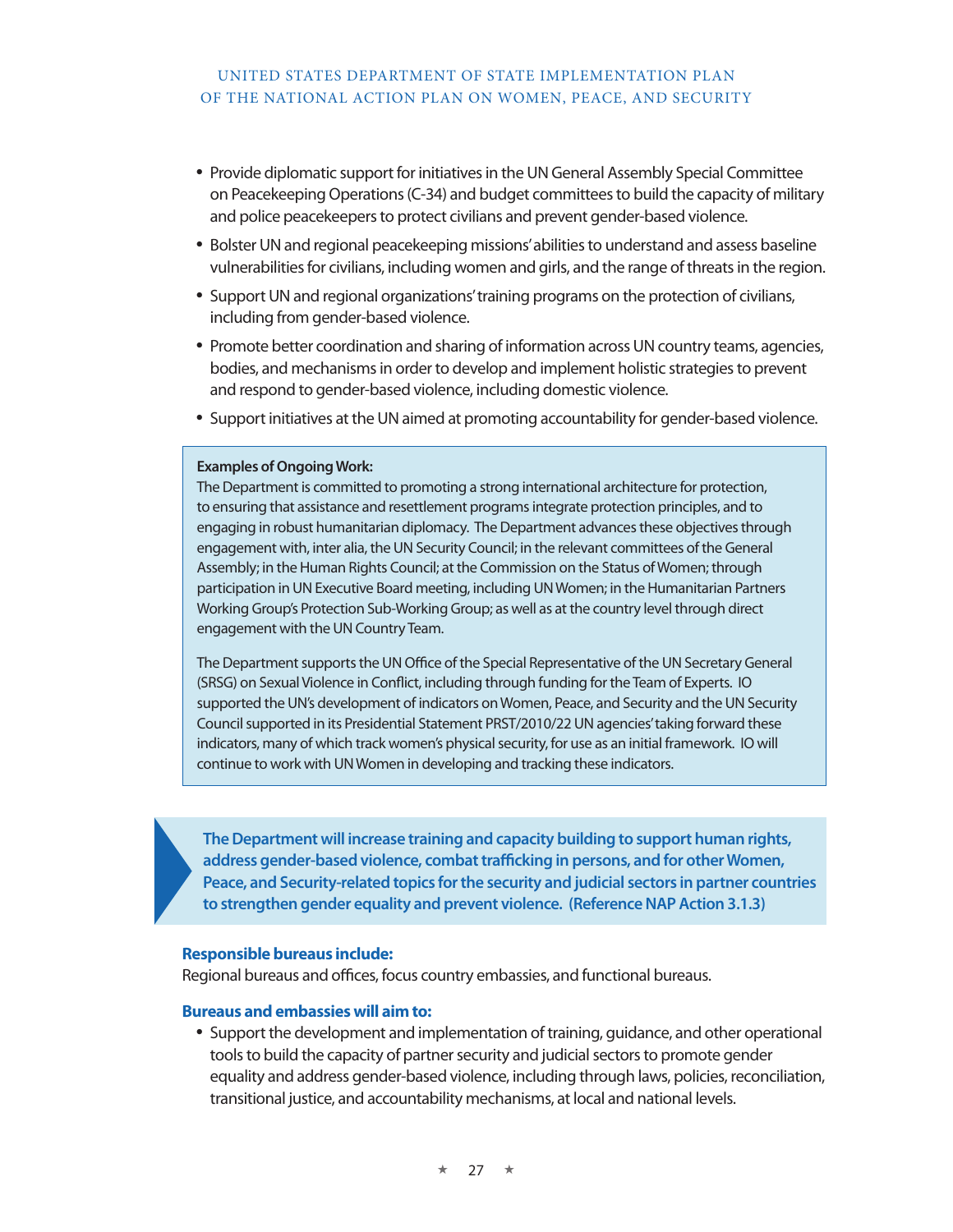- Incorporate human rights, gender-based violence, trafficking, and other Women, Peace, and Security-related topics into existing Department -funded training courses for security actors.
- Leverage existing training on Women, Peace, and Security, such as resources from FSI; African Contingency Operations Training and Assistance (ACOTA); UN; bilateral partners; and civil society.

### **Examples of Ongoing Work:**

The Department's training programs for security and judicial actors contribute to the U.S. goals of advancing gender equality and women's empowerment, and addressing the needs of vulnerable populations in crisis and conflict environments. For example, the Global Peace Operations Initiative supports instruction on protection of civilians, including prevention of gender-based violence, and human rights training in its 62 partner countries and in most of the 43 peace support operations training centers it supports around the world. Around the world, INL supports training for the police on human rights and democratic policing principles, including on women's roles in community policing and mediation, as well as on issues related to domestic violence and trafficking in persons. Targeted training has been developed across a broad range of topics, including on enhancing procedural protections for female and male survivors of gender-based violence, in order to professionalize support services; as well as on human rights concerns when searching and arresting.

**The Department will monitor and promote our partners' observance of appropriate international guidelines relevant to the prevention of sexual exploitation and abuse. (Reference NAP Action 3.1.3-3.1.5; 3.2.4)**

### **Responsible bureaus include:**

Regional bureaus and offices, focus country embassies, and functional bureaus.

### **Bureaus and embassies will aim to:**

- Support education and awareness initiatives for aid workers on PSEA.
- Promote multilateral and international organizations' implementation of appropriate mechanisms for prevention, response, and accountability for sexual exploitation and abuse among their own personnel.
- Establish standard operating procedures for U.S. Government to follow up on cases of sexual exploitation and abuse by international personnel to ensure accountability.

### **Next Steps:**

PRM will share best practices in training and program management with respect to supporting international standards on PSEA and partner accountability with other bureaus, offices, and embassies with programmatic functions.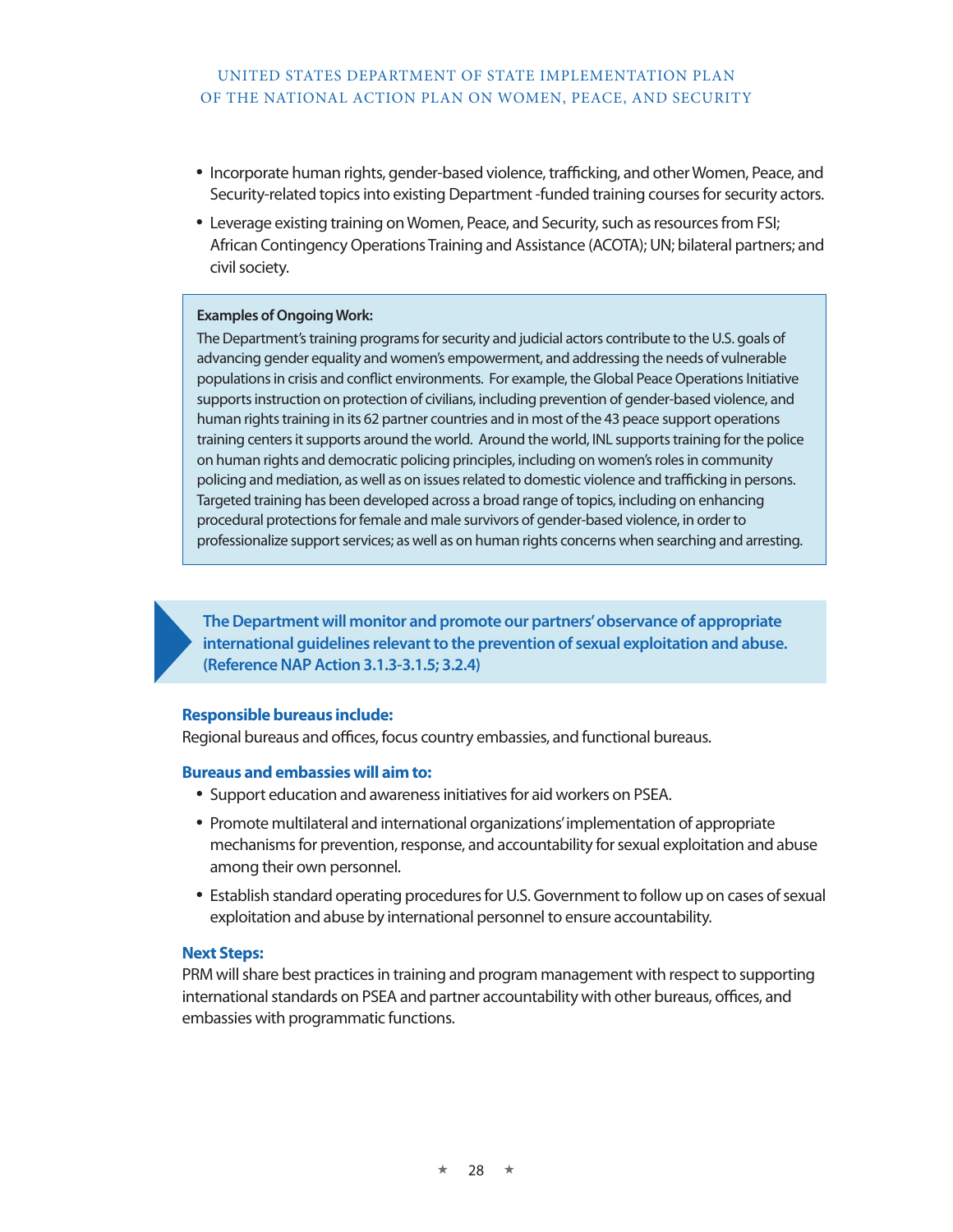### **Examples of Ongoing Work:**

The Department promotes PSEA through our engagement with multilateral, bilateral, and nongovernmental partners. For example, PRM has required since 2003 that implementing partners for humanitarian assistance maintain Codes of Conduct consistent with the UN Secretary General's Bulletin and the Inter-Agency Standing Committee's (IASC) six core principles on PSEA. Further, PRM supports the development of trainings and e-learning tools for international organization and nongovernmental organization (NGO) partners on PSEA.

**The Department will support programming and learning on the use of technology as a means of improving the safety of women and girls. (Reference NAP Action 3.1.6)**

### **Responsible bureaus include:**

Regional bureaus and offices, focus country embassies, and functional bureaus.

### **Bureaus and embassies will aim to:**

• Integrate best practices and international guidelines with regards to the use of technology as a protection tool, such as solar lighting, fuel-efficient cook stoves, and provision of cell phones as part of an early warning system.

### **Next Steps:**

The Department will support research, programming, and learning on technological approaches to protection, such as the Global Alliance for Clean Cookstoves' efforts to help women adopt clean, safe, and efficient cooking stoves and fuels that will to reduce women's and girls' vulnerability to gender-based violence, in addition to acute and chronic illness and burns.

### **Examples of Ongoing Work:**

DRL funds a program in the DRC to incorporate communications technology—including satellite phones, cell phones, an early warning system, a reporting hotline, digital mapping, satellite-internet, and video-conferencing—into current programming to increase civilian protection and enhance the investigation and prosecution of gender-based violence cases. With USAID's Office of Foreign Disaster Assistance (OFDA), PRM is co-funding a World Food Programme project to evaluate the uptake and efficiency of clean, safe, and efficient cooking stoves in refugee camps in Kenya, with a view to adapting stove distribution plans accordingly.

**The Department will support and encourage through investments in the recovery and reintegration of survivors of gender-based violence, in furtherance of efforts by partner governments and civil society, and in coordination with multilateral and nongovernmental organizations and the private sector. (Reference NAP Action 3.1.7)**

### **Responsible bureaus include:**

Regional bureaus and offices, focus country embassies, and functional bureaus.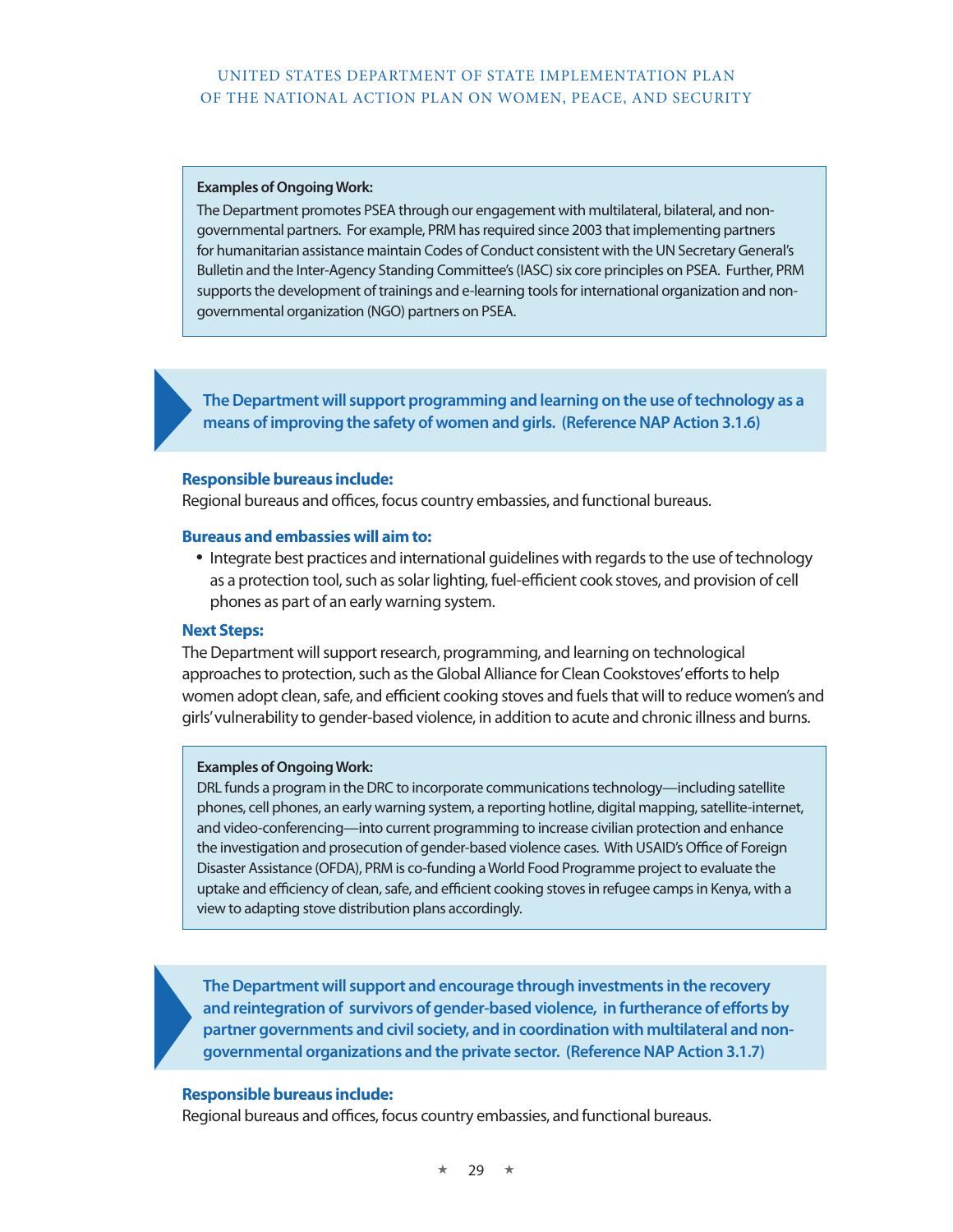### **Bureaus and embassies will aim to:**

- • Encourage and provide a range of age- and sex-appropriate services and tools to assist and empower survivors of gender-based violence, including health, psychosocial, and legal services. Invest in opportunities for survivors through increased access to livelihood training, economic opportunities, education, and rest and recreation, including athletics, art, and play. Programs should be targeted to survivors—women, men, girls, and boys—as well as their families and communities, as appropriate, including assistance for persons with disabilities.
- Enhance government, multilateral partners, and civil society capacity to respond to genderbased violence in a competent and timely manner, such as training for staff in prevention, recognition, screening, and treatment, and monitoring, analysis, and reporting on genderbased violence.
- Engage with community and religious leaders to support survivors' recovery and reintegration, including through the reduction of stigma and discrimination.
- Support public information and rights awareness campaigns on the prevention and response to gender-based violence.
- Contribute towards public-private partnerships, where appropriate, to advance shared goals to prevent and respond to gender-based violence in crisis, conflict, and transition environments.

### **Examples of Ongoing Work:**

The Department takes a multi-pronged approach to preventing and responding to gender-based violence around the world. The Department advances these efforts at all levels, from multilateral organizations to local civil society organizations, to address gender-based violence and increase community awareness of gender equality issues. For example, with support from PRM, nongovernmental organizations provide health, vocational and livelihood skills, education, and child and legal protection activities for refugee and returnee populations, including building the capacities of local mental health and social service providers in addressing and preventing gender-based violence, in the DRC, Kenya, and many other conflict-affected and refugee-hosting countries around the world.

In El Salvador, the U.S. Embassy and USAID Mission support the Government of El Salvador's Ciudad Mujer (Women's City) program, which provides holistic services to gender-based violence survivors, including health and counseling services, and support to police in evidence collection and the submission of police reports.

**NAP OUTCOME 3.2.** Laws, policies, and reconciliation, transitional justice, and accountability mechanisms designed to combat exploitation, abuse, discrimination, and violence against women and girls are developed and implemented at national and locals.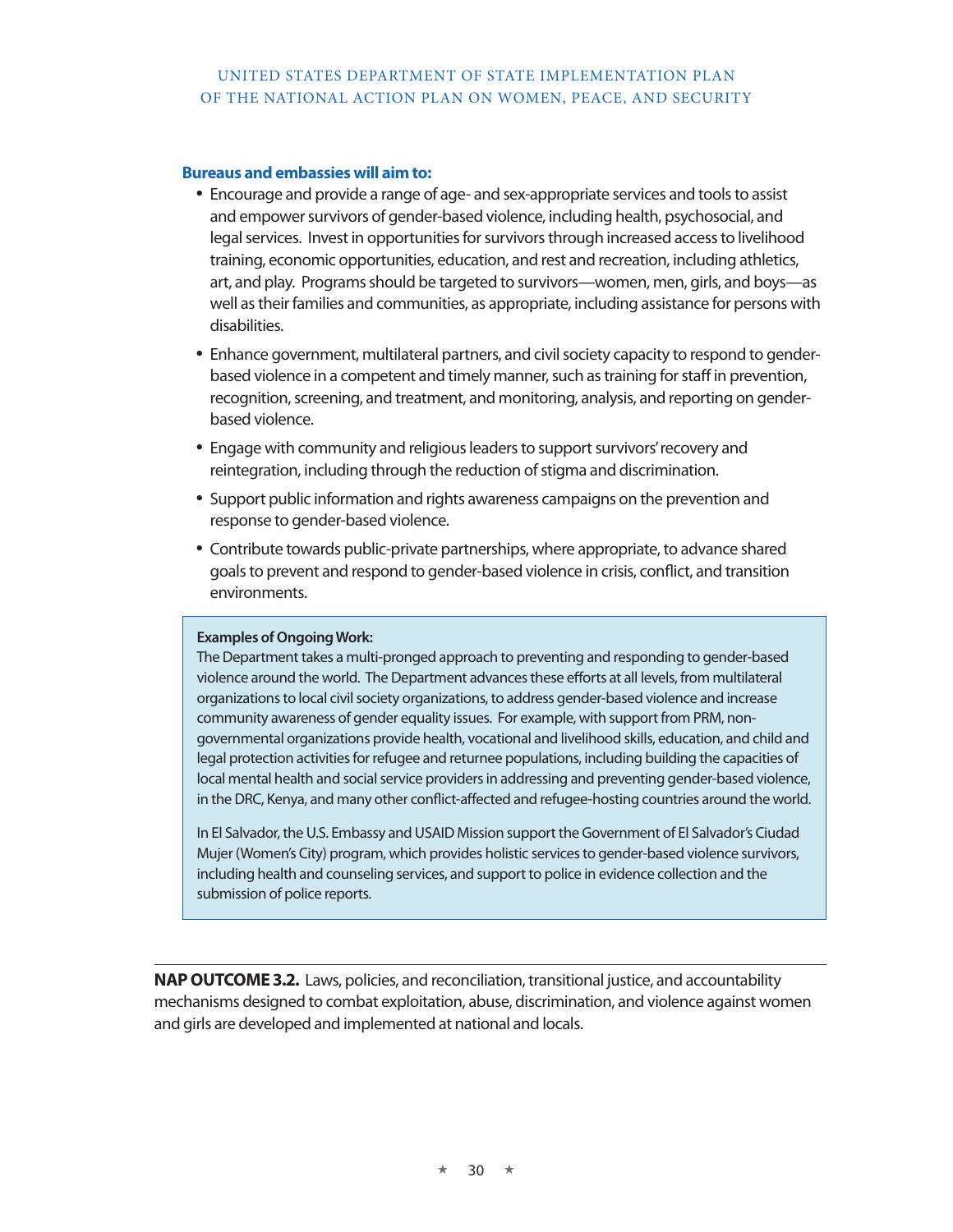**The Department will support the development of effective accountability and transitional justice mechanisms that address crimes committed against women and girls and increase accountability. The Department will engage other governments on the passage and enforcement of laws and policies on the local and national level designed to combat exploitation, abuse, discrimination, and violence against women and girls. (Reference NAP Action 3.2.1-3.2.2)**

### **Responsible bureaus include:**

Regional bureaus and offices, focus country embassies, and functional bureaus.

- • Leverage bilateral dialogues to discuss the importance of laws and policies related to combating exploitation, abuse, discrimination, and violence against women and girls. Encourage partner governments to work with civil society to develop relevant laws and policies.
- Support through diplomacy, development, and technical assistance the creation of effective measures to investigate gender-based violence promptly, effectively, independently, and impartially and to bring those responsible for gender-based violence to justice, including consideration of mobile courts, and other mobile justice mechanisms, where appropriate. Offer technical assistance to build the capacity of legislative, judicial, and law enforcement actors to develop, implement, and enforce laws and policies that promote and protect women's rights.
- Support the establishment of mechanisms for survivors and witnesses of gender-based violence so that they can make complaints safely and confidentially, and build capacity so that there can be appropriate follow-up to these complaints.
- • Establish multi-sector linkages regarding violence prevention and response programs, with particular attention to the legal, judicial, and medical/health sectors.
- Engage governments to identify weaknesses in legal and assistance mechanisms for survivors of gender-based violence and help survivors navigate the justice system.
- • Support, where appropriate, compensation or reparations for survivors and their families.
- Align with efforts to prevent and respond to atrocities, including to hold accountable perpetrators of mass atrocities, including mass rape, and support others who do the same.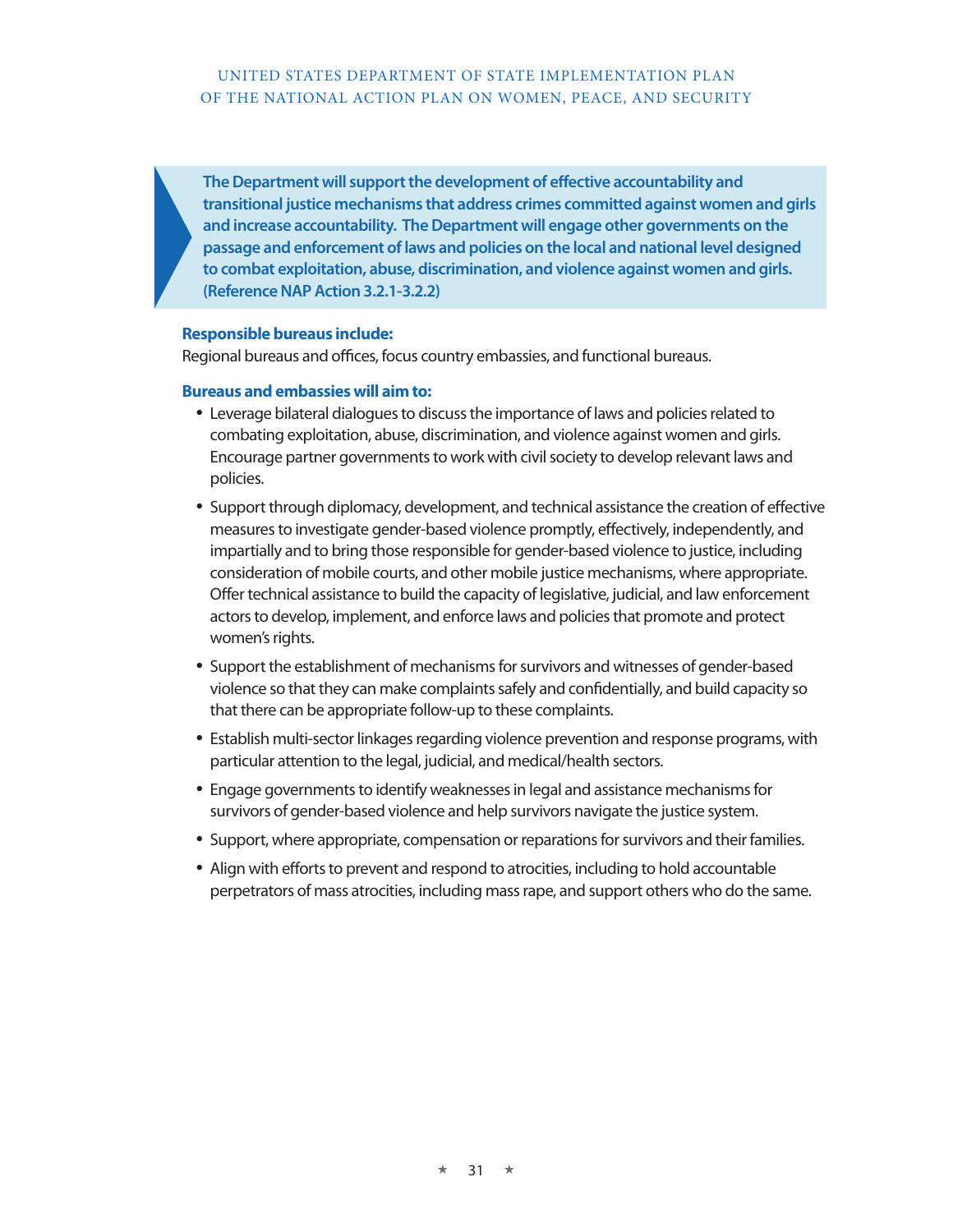### **Examples of Ongoing Work:**

The Department will continue its diplomatic and programmatic support, at all levels, to strengthen accountability and rule of law. In Afghanistan, the Department uses diplomatic tools to encourage the implementation of the Elimination of Violence Against Women (EVAW) law by the Afghan government as well as development of effective accountability and justice mechanisms that address crimes committed against women and girls. INL is providing training for prosecutors at Violence Against Women Units (VAW) at the Office of the Attorney General in Kabul, and in 2011 supported the opening of three new provincial VAW Units, with three more to open in 2012. These units are dedicated to prosecuting crimes against women and girls and have led to 26 convictions so far. More than 750 women from 23 provinces have initiated cases through the VAW Unit in Kabul since it opened in March 2010.

In Haiti, the Department supports cross-sector trainings of penal chain actors (police, magistrates, prosecutors) on gender-based violence to raise stakeholders' awareness about gender-based violence, provide an overview of legislation, introduce techniques for medical evidence collection and survivor assistance, and increase collaboration between relevant actors.

**The Department will use public diplomacy and outreach capabilities to strengthen gender-based violence prevention and response. (Reference NAP Action 3.2.3)**

### **Responsible bureaus include:**

Regional bureaus and offices, focus country embassies, and functional bureaus.

- Conduct and support outreach efforts to help ensure that survivors of gender-based violence understand the accountability options available to them.
- • Disseminate messages on preventing gender-based violence and on holding perpetrators accountable.
- Conduct public diplomacy, including through publicizing in local media, on projects highlighting resources available to victims of gender-based violence, including counseling and law enforcement actions.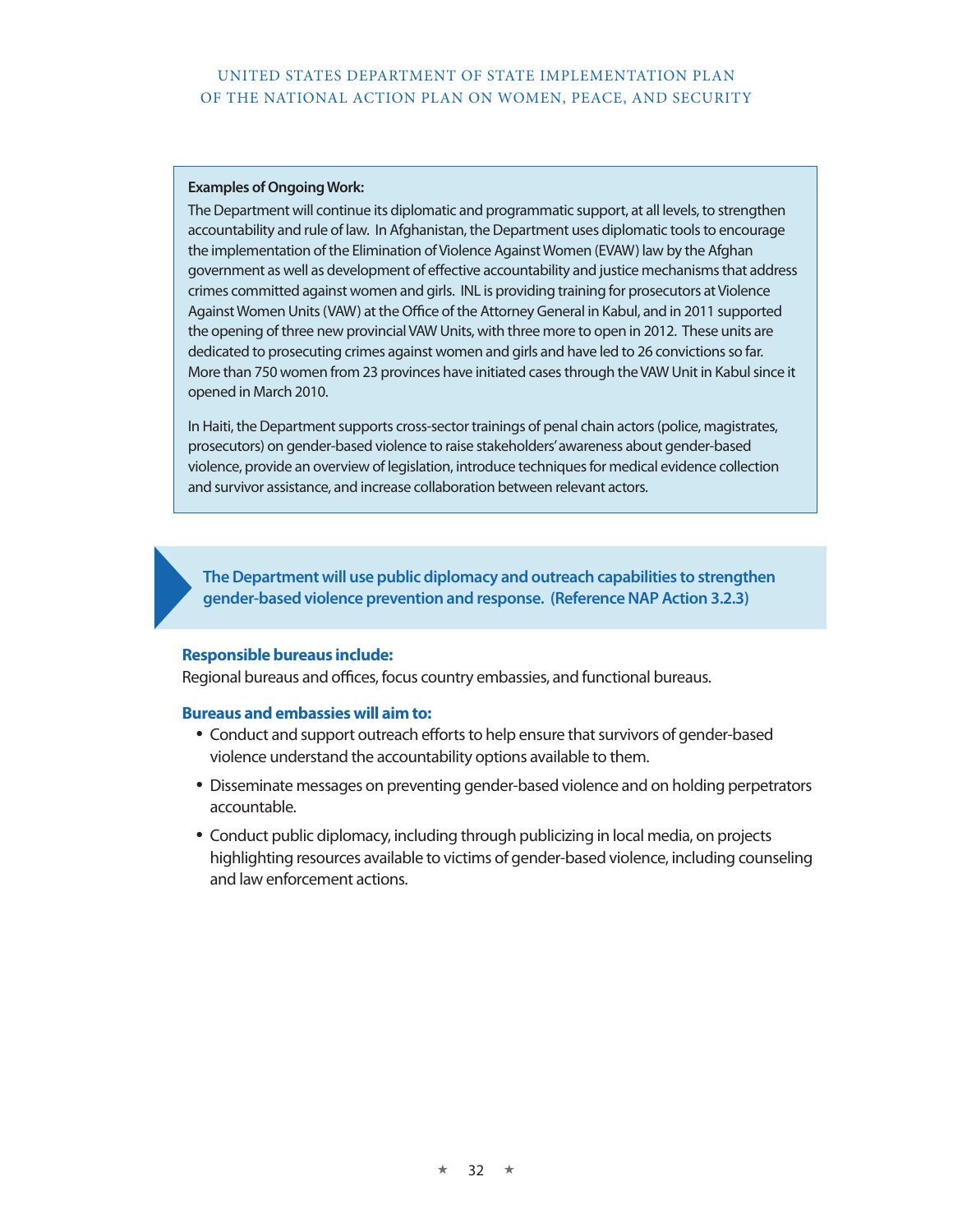### **Examples of Ongoing Work:**

In Afghanistan, DRL supports a program that is working to improve provincial human rights monitoring by enabling Afghan women-focused human rights organizations/institutions to use media technology for monitoring; to use radio programming and journalism training to create a more conducive environment for the work of these organizations; and to inform women about their rights and how to report and track violations and abuses. In Guatemala, the U.S. Embassy supported the development of a documentary film chronicling the story of one Guatemalan woman's successful fight for justice after her sister was murdered by her husband. The Embassy supported more than 60 screenings country-wide, followed by discussion with trained volunteers who educated audiences about their rights under the law and services available to survivors of domestic violence.

In order to address harmful traditional practices such as female genital mutilation/cutting especially in post-conflict settings, S/GWI, in coordination with DRL, is funding a multidimensional program in northern Iraq composed of integrated victim services and a successful educational campaign for village residents and political and religious leaders. This has lead, for the first time, to villages—now close to ten—declaring themselves to be "Female Genital Mutilation Free."

**NAP OUTCOME 3.3.** Interventions are improved to prevent trafficking in persons and protect trafficking survivors in conflict and crisis-affected areas.

**The Department will engage with multilateral, bilateral, and civil society partners and will invest in programs to strengthen the prevention of trafficking in persons and the protection of trafficking survivors. (Reference NAP Action 3.3.1-3.3.5, 3.3.10)**

### **Responsible bureaus include:**

Regional bureaus and offices, focus country embassies, and functional bureaus.

- Engage with international and/or civil society organizations to ensure that standard operating procedures are in place to prevent human trafficking, especially among refugees and internally displaced persons (IDPs), including appropriate assistance and procedures for unaccompanied minors, to identify potential trafficked persons, and to refer survivors to appropriate service providers.
- Provide support, as appropriate, to international and civil society organizations to set up emergency care services for trafficking survivors.
- Promote establishment of local coalitions or taskforces comprised of relevant government authorities and civil society organizations to combat human trafficking as part of the justice reform measures in post-conflict areas.
- Advance collaborative efforts to prevent trafficking in persons by sharing training and public awareness resources with U.S. personnel abroad, embassy staff and other international partners, and by additionally sharing investigative resources with foreign law enforcement counterparts as appropriate.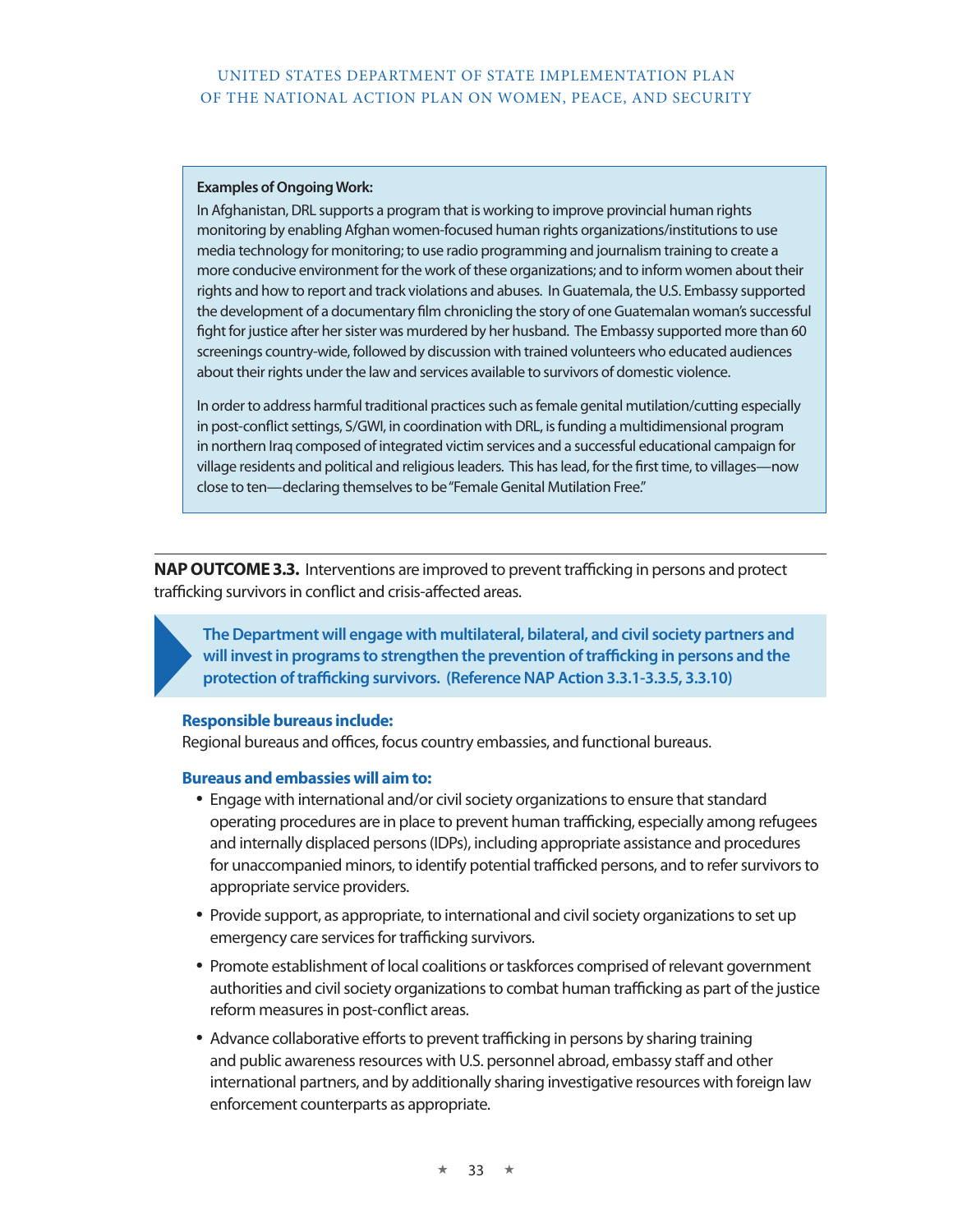• Support coordination of the anti-trafficking-related items of the NAP with the ongoing work of the U.S. Presidential Interagency Task Force to Monitor and Combat Trafficking in Persons and the Senior Policy Operating Group on Trafficking in Persons.

### **Examples of Ongoing Work:**

The Department is integrating attention to trafficking in persons in countries in conflict or crisis at every level, from embassies to the U.S. Presidential Interagency Task Force to Monitor and Combat Trafficking in Persons and the Senior Policy Operating Group on Trafficking in Persons. Whenever possible, J/TIP will: 1) include countries in conflict or crisis as priority countries for funding in the Office's annual solicitation for proposals; 2) incorporate the establishment of national taskforces in country narratives as part of the Trafficking in Persons Report Recommendations and/or in J/TIP-prepared action plans that are given to foreign governments as guidelines for their future anti-trafficking efforts; and 3) meet with new governments in post-conflict countries to ensure anti-trafficking measures are included in criminal justice reforms. Regional and functional bureaus support these efforts through a wide range of programs and public diplomacy, including focused, year-round work plans that engage host governments, providing grants to organizations to study or fight trafficking in specific regions; organizing conferences or public awareness events on the subject of trafficking; making public statements against trafficking in speeches or on embassy blogs and websites; and providing technical assistance and training to law enforcement and public officials to enhance countries' anti-trafficking laws and prevention/prosecution efforts on this front. J/TIP, in conjunction with regional bureaus, may hold "Regional TIP Officers" reporting conferences to ensure reporting officers are up to speed on trafficking issues and better able to engage with host country interlocutors.

**NAP OUTCOME 3.4.** Men and boys are themselves better protected from SGBV, and are mobilized as partners in the prevention of SGBV and other risks of harm, exploitation, and abuse in their communities.

**The Department will build on efforts to increase programs and advocacy campaigns to promote the protection of men and boys from gender-based violence, and to mobilize men and boys as partners in promoting gender equality and preventing gender-based violence within their communities. (Reference NAP Action 3.4.1-3.4.3)**

### **Responsible bureaus include:**

Regional bureaus and offices, focus country embassies, and functional bureaus.

- Support the collection of data on the prevalence of gender-based violence against boys, in order to inform programming.
- • Support community-level approaches to facilitate discussion among families, community organizations, religious and traditional leaders, and other community leaders on human rights, gender norms and behaviors, and gender-based violence.
- Engage a broad range of potential allies, including religious and traditional leaders, youth, and the private sector, in promoting gender equality and addressing harmful norms and practices contributing to gender-based violence.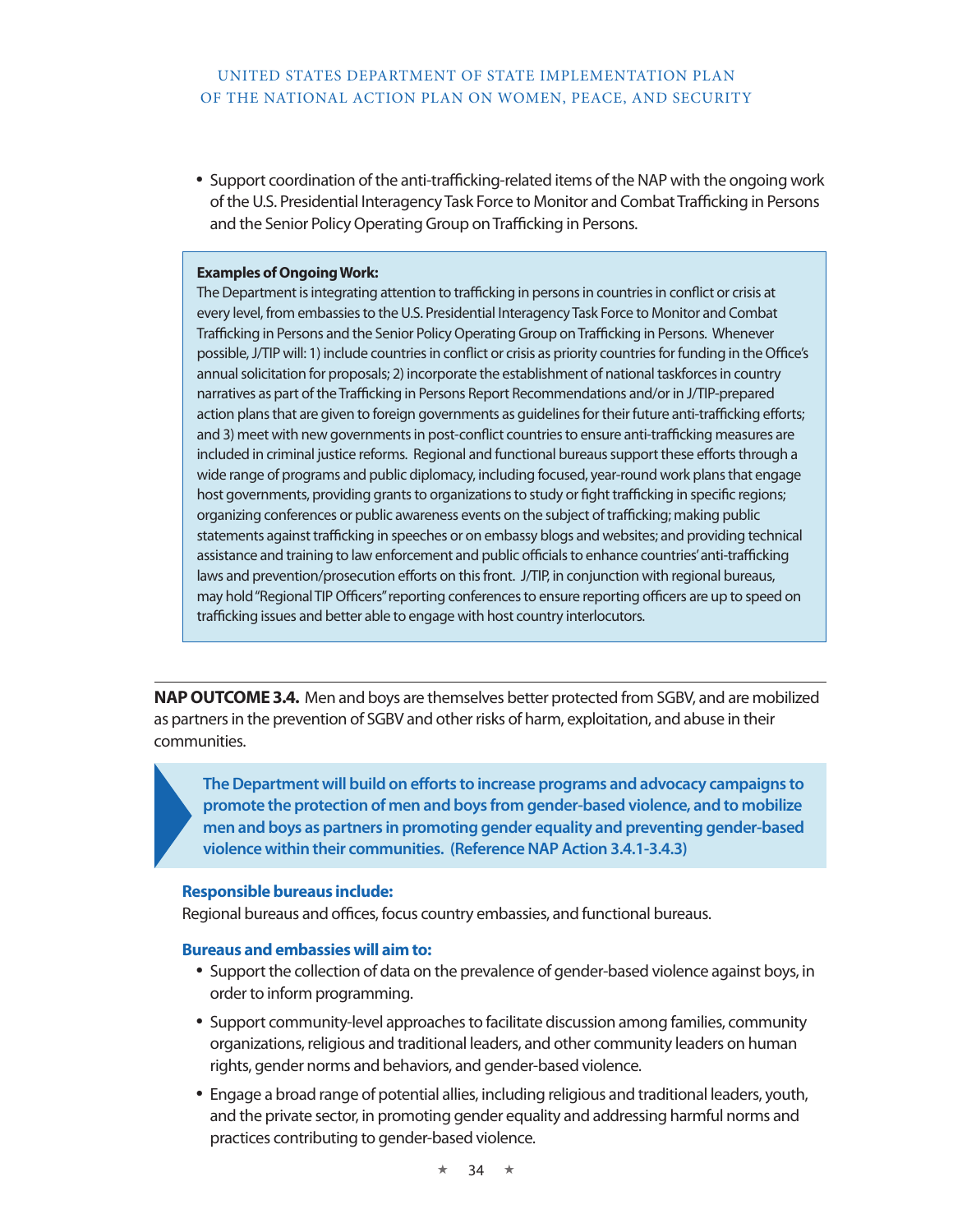- Provide support for advocacy campaigns and programs designed to reduce family and community level violence.
- Increase attention to the needs of male survivors in gender-based prevention and response programs, and in diplomatic engagement, including with partner governments' Ministries of Interior, Justice, Health, and Education.

#### **Examples of Ongoing Work:**

The Department supports community-level approaches to change behaviors and attitudes about violence and to facilitate discussion among families, community organizations, religious and traditional leaders, and other community leaders about human rights and gender-based violence, and both short and long-term ways to address it. The Department works with and engages men and boys; female leaders; grassroots women's groups; religious, faith-based, and community leaders; and youth. The Department also seeks to engage men in government, including in the security sector, and in the private sector. For example, DRL works with religious and traditional community leaders in Afghanistan, Pakistan, and Bangladesh to promote women's rights by training 450 imams using a curriculum on the compatibility of women's rights and Islam. Anecdotal evidence from a series of key-informant interviews and focus group discussions showed that community members have seen an increase in the number of imams speaking out about women's rights in Islam, women's inheritance rights, and condemning violence against women. Further, focus group participants agreed that since their local imams have started discussing women's rights to education in Friday sermons, the barriers for women going to school have been reduced.

# **4. Conflict Prevention**

**NAP OBJECTIVE:** The United States Government will promote women's roles in conflict prevention, improve conflict-early warning and response systems through the integration of gender perspectives, and invest in women and girls' health, education, and economic opportunities to create conditions for stable societies and lasting peace.

**NAP OUTCOME 4.1.** Conflict early warning and response systems include gender-specific data and are responsive to SGBV, and women participate in early warning, preparedness, and response initiatives.



*Girls attending school in Afghanistan.*

**The Department will integrate gender considerations in conflict assessments and humanitarian response strategies, including through participatory models. (Reference NAP Action 4.1.1-4.1.2)**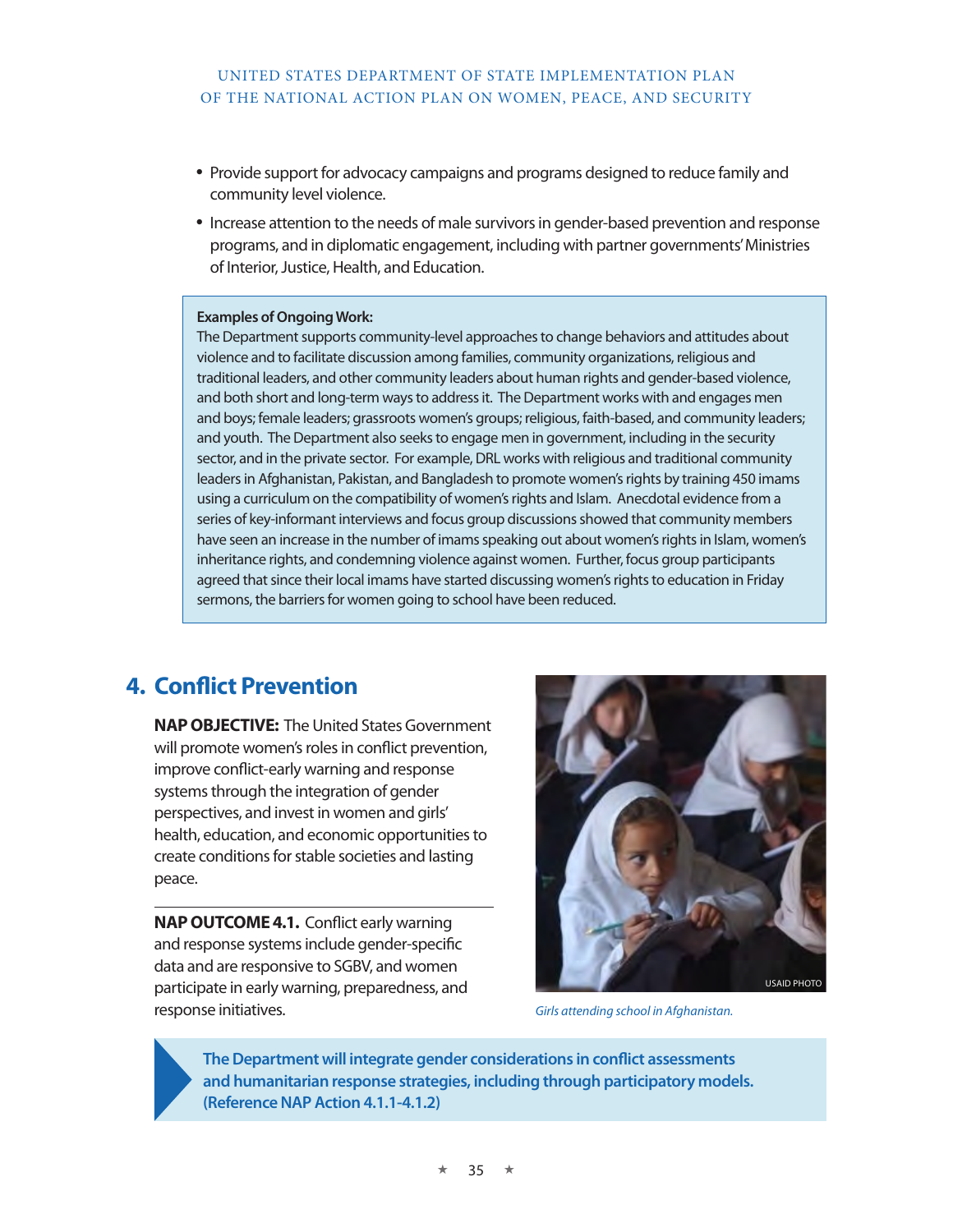## **Responsible bureaus include:**

Regional bureaus and offices, focus country embassies, and functional bureaus.

## **Bureaus and embassies will aim to:**

- Ensure that interviewees in all participatory conflict assessments undertaken by bureaus and crisis response teams include women and girls representing all demographics (e.g. urban/rural, government/civil society).
- Promote gender considerations in conflict assessments conducted by partner governments and multilateral organizations.
- Ensure conflict and atrocity early warning systems and conflict assessment methodologies incorporate gender considerations.
- Develop mechanisms to incorporate gender analysis in atrocity prevention efforts.

## **Next Steps:**

CSO will ensure that gender considerations are incorporated in revisions of the Interagency Conflict Assessment Framework (ICAF) – an interagency tool to assess conflict situations systematically and collaboratively to inform interagency planning for conflict prevention, mitigation and stabilization. CSO will continue to share its conflict assessment tools and findings with the Department.

## **Examples of Ongoing Work:**

The Department has emphasized the need for participatory assessments to be undertaken prior to program interventions, when feasible. CSO is developing guidelines for integrating gender analysis in all stages of operations to ensure conflict dynamics and resiliencies affecting or driven by women are recognized in designing and implementing each engagement.

**The Department will provide diplomatic and programmatic support for communitybased early warning and conflict prevention activities, including preventing the spread of violent extremism. (Reference NAP Action 4.1.4-4.1.6)**

## **Responsible bureaus include:**

Regional bureaus and offices, focus country embassies, and functional bureaus.

## **Bureaus and embassies will aim to:**

- Provide diplomatic and development support for community-based early warning and response groups of local women and men designed to notice, report, and respond to outbreaks or escalation of violence, including gender-based violence.
- Provide diplomatic and development support to empower women's coalitions working in conflict prevention and peacebuilding, and promote their inclusion in formal government conflict prevention processes. Identify and support existing indigenous mediation and negotiation capacities, where appropriate, bringing them to the attention of the host government to develop policy to strengthen these resiliencies and harness them as a part of the host government's conflict prevention policy.
- Expand support for women's roles in community-policing.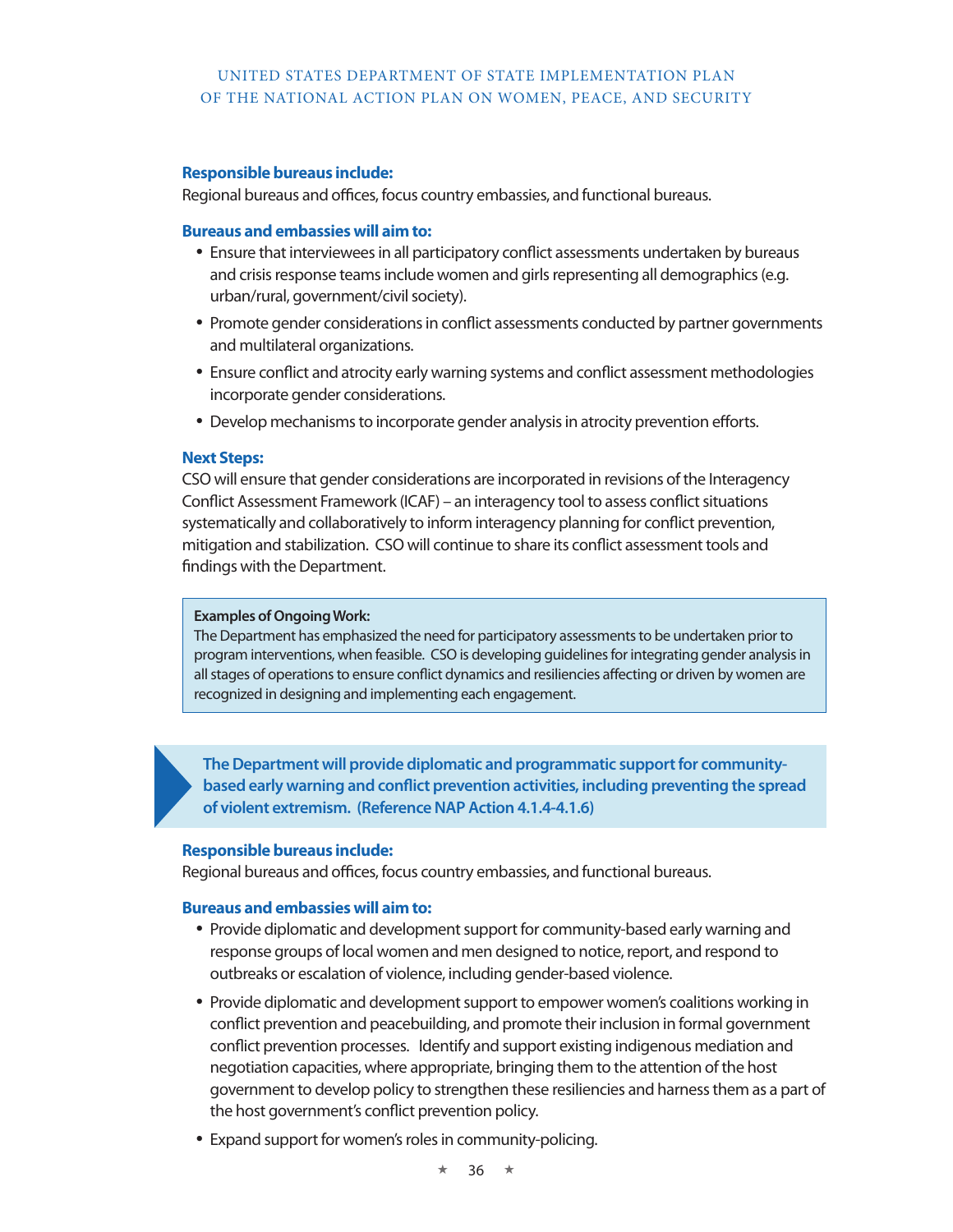#### **Examples of Ongoing Work:**

Bureaus and embassies, through programming and public diplomacy, are actively promoting women's participation in peacebuilding and conflict prevention activities. In Burma, the U.S. Embassy Small Grants program works with an ethnic minority's women's organization in conflictaffected areas of Kachin State to enhance Kachin women's participation in ceasefire negotiations, empowering them to participate in peace talks through trainings and establishing connections between marginalized women and community leaders.

The Department will promote women's roles in countering terrorism and preventing the spread of violent extremism. Bureaus and embassies will aim to:

- • Build the capacity of local, national, and multinational women's and peace groups committed to working against violent extremism to more effectively conduct public outreach.
- Provide train-the-trainer opportunities to help sensitize women to the role that they can play in countering violent extremism within their communities, and to recognize signs of radicalization.
- Seek the feedback of local civil society members, including women, in the development of countering violent extremism programs, as well as all other programs, when feasible and appropriate.
- Encourage counterterrorism and countering violent extremism program recipients to include women in their training and/or implementation, when feasible and appropriate.
- Increase the number of female participants in Anti-Terrorism Assistance programs, including the training of women-only units.
- Promote the role of women in countering violent extremism through multilateral organizations, including the Global Counterterrorism Forum.

## **Examples of Ongoing Work:**

The Department is working to build the capacity of women in civil society and the security sector to prevent the spread of violent extremism. For example, CT supports training to Afghan women in civil society and in the Ministry of Interior on women's roles in preventing the spread of violent extremist ideologies, including educating them about their resources for reporting potential violent extremism activity. CT supports a Countering Violent Extremism Local Grants Program, which provides positive alternatives to individuals and communities susceptible to recruitment and radicalization, including local activities specifically tailored for women. These programs range from training exercises to alert women to signs of radicalization, to law enforcement capacity building that offers women the opportunity to help develop community engagement programs.

The Department will leverage public diplomacy to amplify the work of women in preventing conflict. Bureaus and embassies will aim, where appropriate, to:

- Publicize meetings between senior U.S. officials and women in civil society and the private sector working on conflict prevention within their communities.
- Note the work of women working on conflict prevention in senior U.S. officials' speeches.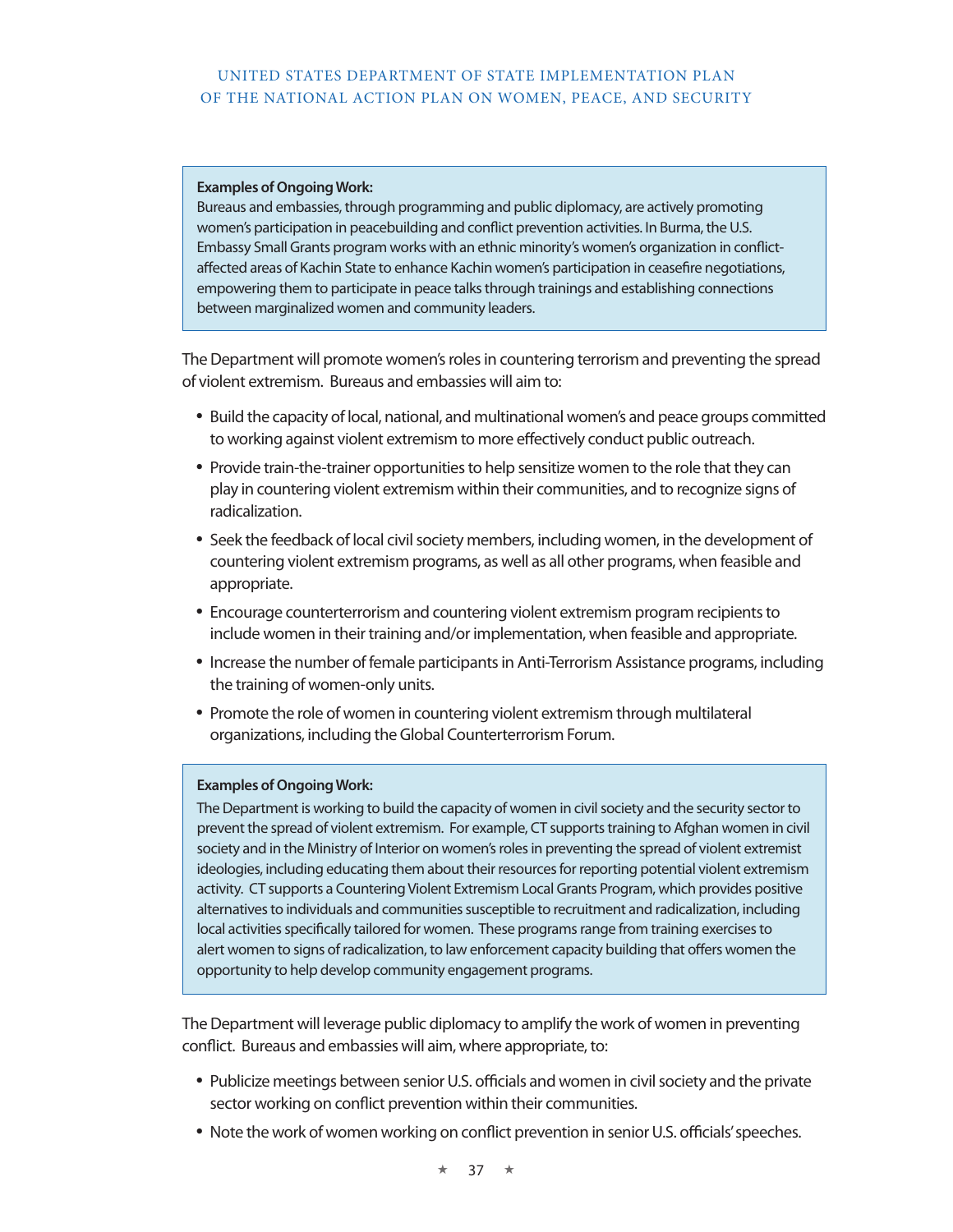- • Support and amplify advocacy and public awareness campaigns and programs that highlight women's role in reducing family violence and broader societal violence.
- Recognize women around the globe who have shown exceptional courage and leadership in advocating for women's rights and advancement, including by nominating them for the annual International Women of Courage award and other scholarship and award opportunities.

#### **Examples of Ongoing Work:**

When deemed safe to do so, senior level U.S. officials have and will continue to publicly praise and acknowledge the work of women striving to prevent the breakout or spread of conflict within their communities, including through public speeches and high-level meetings. For example, in an effort to promote public awareness of women's roles in peace and security, the U.S. Embassy in Georgia supported a local Women's Center's efforts to train up to one thousand volunteers, civil society activists, media, and local government representatives on gender and minority rights. The project aims to support integration of ethnic Azeri minorities through promotion of women's rights, to advocate for implementation of international law and domestic legislation and policies, and to educate women about existing legislation, and discuss the importance of human rights.

**NAP OUTCOME 4.2.** Women and girls participate in economic recovery, and have increased access to health care and education services.

**The Department will strengthen stabilization by providing diplomatic and development support to advance women's economic opportunities. (Reference NAP Action 4.2.1)**

#### **Responsible bureaus include:**

Regional bureaus and offices, focus country embassies, and functional bureaus.

## **Bureaus and embassies will aim to:**

- Provide diplomatic encouragement and development support for cash for work programs, conditional cash transfers, and increased access to land, financial services including saving and credit, and enterprise support activities for women, as appropriate.
- Support legislative initiatives to provide women with equal rights to inheritance and property ownership in conflict affected countries. Support awareness raising around those rights.
- Engage female political and business leaders who can influence the development and implementation of economic policy, especially on the inclusion of women and girls.
- Convene poverty alleviation, development, and business organizations and industry associations to discuss issues concerning women's and girls' economic participation.
- Provide capacity building to increase economic empowerment of women and girls.
- • Leverage diplomatic tools, both bilaterally and multilaterally, to promote investments in women's and girls' economic empowerment.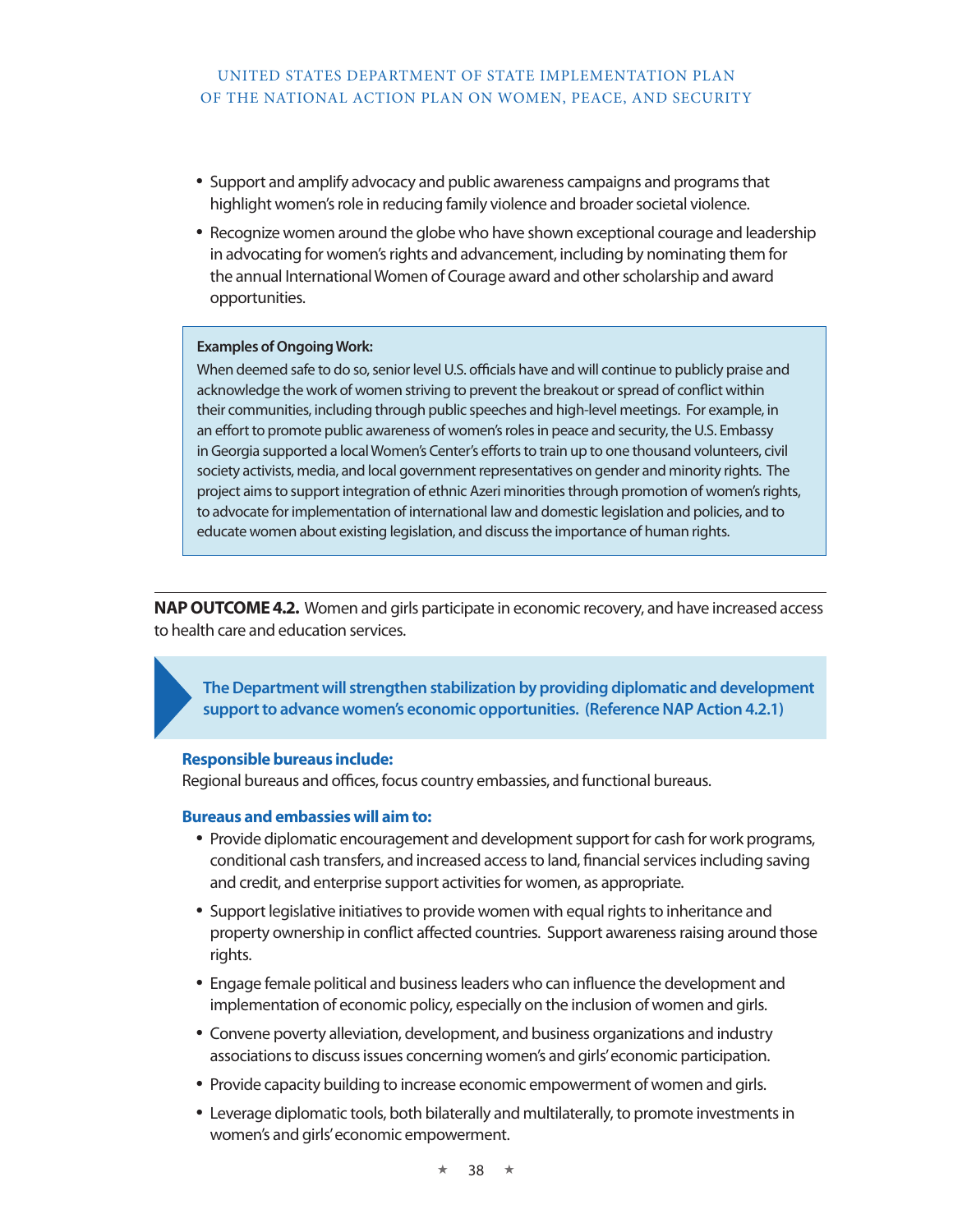- Partner with the private sector and non-government organizations, where appropriate, to make strategic investments in women's economic empowerment.
- Encourage a discussion in our trade-related dialogues, including Trade and Investment Framework Agreements, on how our partners are assisting women in business and increasing the capacity of women-owned businesses to trade with the U.S. and regionally.
- Advocate, in cooperation with the Department of Treasury, for continued operationalization within the multilateral development banks of the relevant information from the 2011 and 2012 World Development Reports on the role women can play both in preventing conflict and in promoting stability in post-conflict situations.
- • Support advocacy campaigns and public awareness through public diplomacy programs that promote women's economic empowerment.

#### **Examples of Ongoing Work:**

The Department is committed to promoting stabilization efforts across sectors, guided by evidence that where the gender gap is closest to being closed in a range of areas – including economic participation, access to education, health, and political participation – countries and economies are more competitive and prosperous. As economic solutions and opportunity are a critical component in promoting the security of the United States and our partners, the Department of State has developed a number of partnerships to advance women's economic engagement in conflict, crisis, and transition environments where women face additional barriers inhibiting their economic participation, two of which are the African Women's Entrepreneurship Program (AWEP) and the Women's Entrepreneurship in the Americas (WEAmericas). For example, almost 200 women leaders and global experts attended the July 2011 Central Asia and Afghanistan Women's Economic Symposium. The event launched a regional initiative, built a network of leading international organizations, universities and foundations, and the private sector, which will be further supported through a grant to establish a regional businesswomen's association. Follow-on support will promote women's enterprise and trade, equal property rights, training for women on how to run for government offices (including for disabled women), and protection of vulnerable elderly women.

In Guatemala, the U.S. Embassy supports training for and outreach to women business-owners to help grow their businesses, including by designing and starting a Pathways to Prosperity Women Entrepreneurs' Network, which included the formation of a steering committee with representatives from the private sector and prominent economic associations, and the identification of one hundred female microentrepreneurs from all over Guatemala to participate in the network.

**The Department will strengthen stabilization by promoting access to primary, secondary, and vocational education for children and youth. (Reference NAP Action 4.2.2)**

#### **Responsible bureaus include:**

Regional bureaus and offices, focus country embassies, and functional bureaus.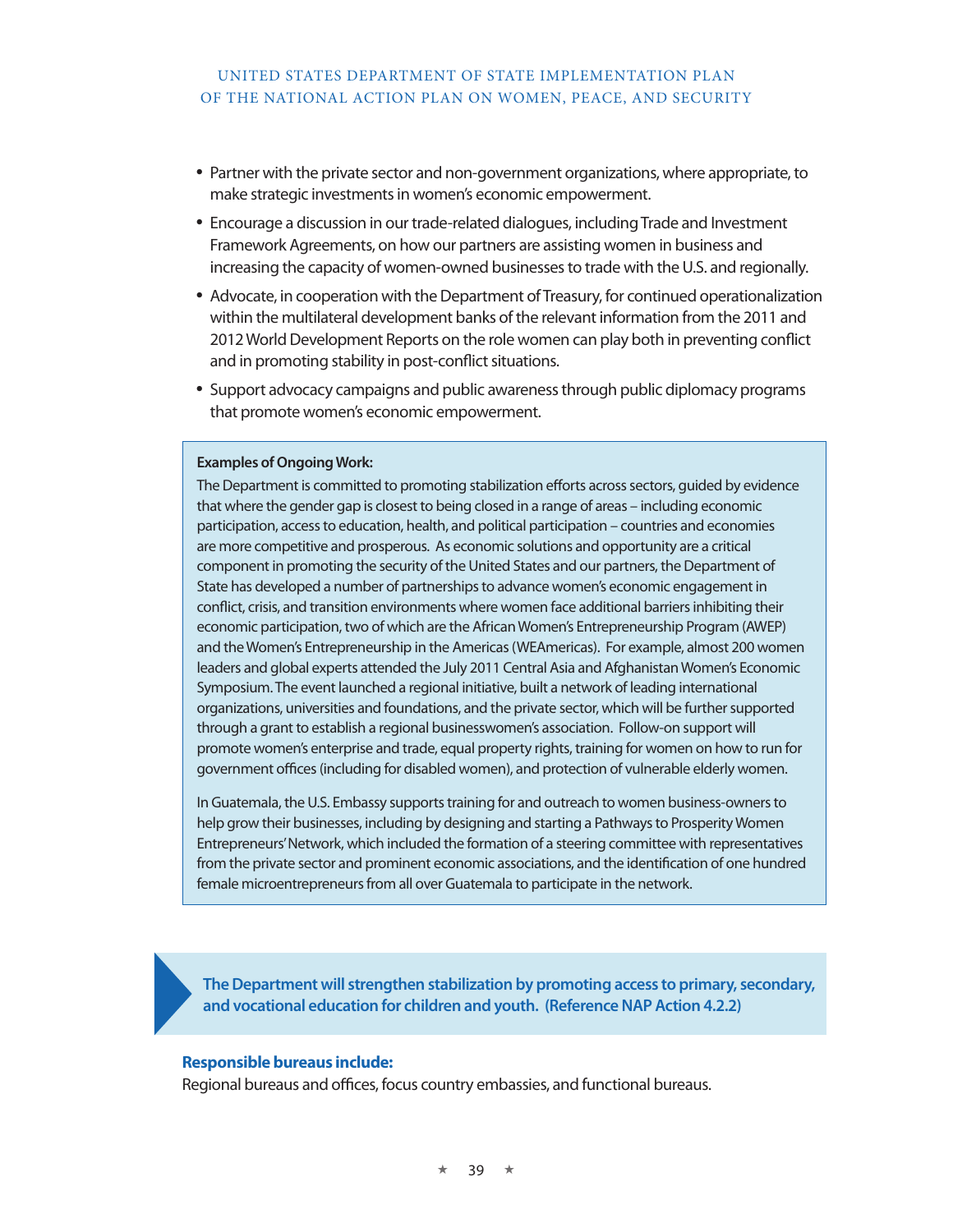## **Bureaus and embassies will aim to:**

- Provide support for education for all children, with special incentives for girls' attendance and retention, taking into account special protection needs.
- • Leverage diplomatic tools, both bilaterally and multilaterally, to promote investments in women's and girls' education and training.
- Partner with the private sector and non-government organizations, where appropriate, to make strategic investments in women's and girls' education and training.
- • Support advocacy campaigns and public awareness through public diplomacy programs that promote education for all children.

## **Examples of Ongoing Work:**

The Department recognizes that education can mitigate the effects of conflict and provide the basis for long term economic growth and stability, and is committed to contributing to the restoration of education sites, services and system-wise capacity for children and youth, particularly girls, in conflict, crisis, and transition environments. For example, in South and Southeast Asia, SCA supports a non-governmental organization to expand the local school library, publish local language children's books, and support girls' education amongst particularly vulnerable groups of girls.

ECA supports both TechWomen and TechGirls, international exchange programs that use technology as a means to empower women and girls worldwide by pairing them with American women in the technology sector who serve as professional and cultural mentors. TechGirls is designed to encourage young girls in the Middle East and North Africa to pursue careers in the science and technology sectors.

**The Department will strengthen stabilization by supporting women's and girls' increased access to health services. (Reference NAP Action 4.2.3)**

## **Responsible bureaus include:**

Regional bureaus and offices, focus country embassies, and functional bureaus.

## **Bureaus and embassies will aim to:**

- Provide support for women's and girls' increased access to and utilization of health services.
- Establish multi-sector linkages regarding violence prevention and response programs, with particular attention to the medical/health, legal, and judicial sectors.
- • Leverage diplomatic tools, both bilaterally and multilaterally, to promote investments in women's and girls' health care.
- Partner with the private sector and non-government organizations to make strategic investments in women's and girls' health care.
- • Support advocacy campaigns and public awareness through public diplomacy programs that promote women's and girls' access to health services.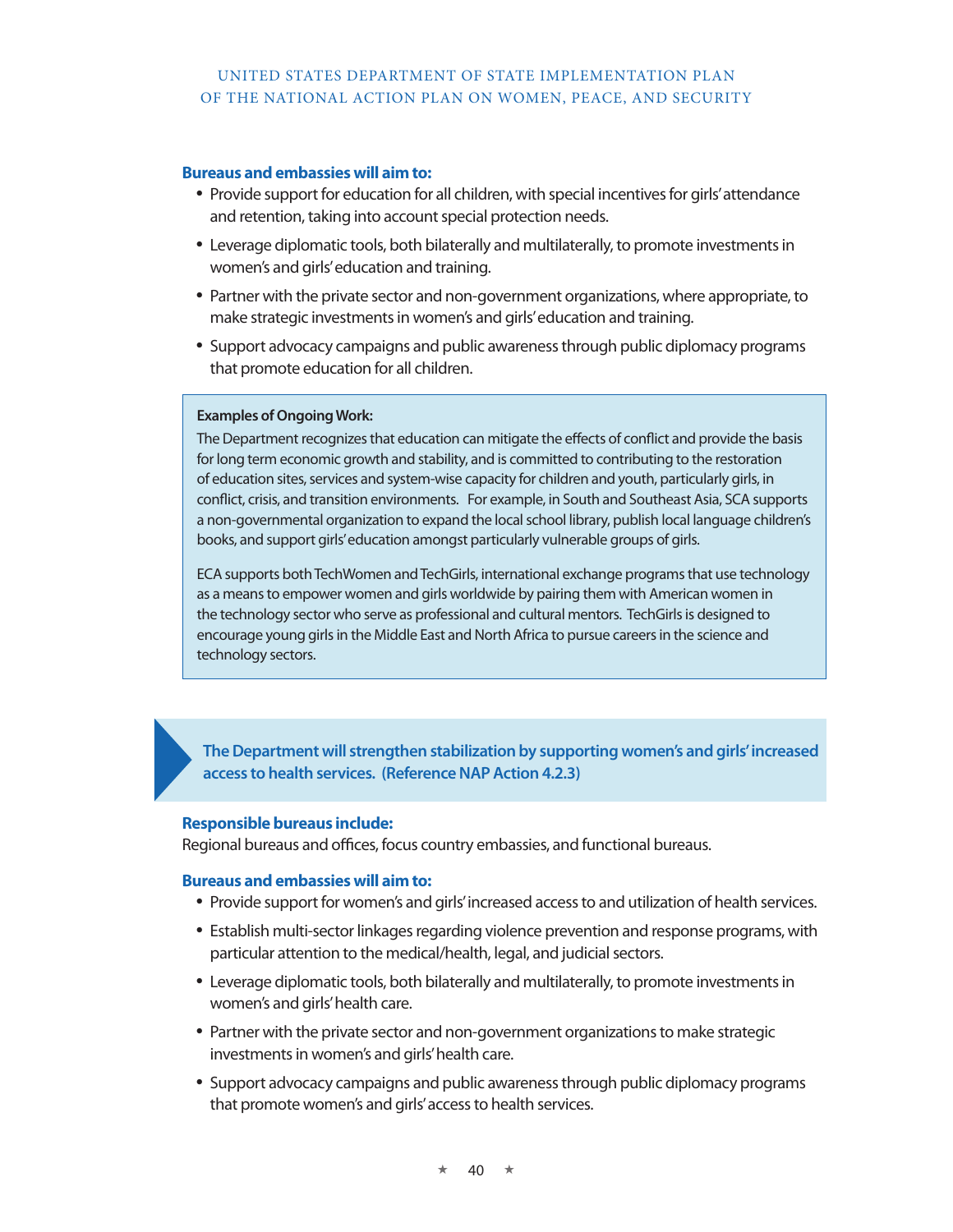## **Examples of Ongoing Work:**

The Department is working to ensure that women are beneficiaries of health initiatives both for their own well-being and because of the centrality of women to the health and prosperity of families and communities. In order to support investments in women's health, S/GAC through the President's Emergency Plan for AIDS Relief (PEPFAR), is committed to investing in women's and girls' health, education, and economic opportunity to create conditions for healthy and stable societies. This commitment is reflected in PEPFAR's Gender Strategy, which integrates gender throughout prevention, care, and treatment programs, with a focus on increasing gender equity in HIV/AIDS programs and services.

# **5. Relief and Recovery**

**NAP OBJECTIVE:** The United States Government will respond to the distinct needs of women and children in conflict-affected disasters and crises, including by providing safe, equitable access to humanitarian assistance.

**NAP OUTCOME 5.1.** Gender and protection issues are explicitly and systematically integrated and evaluated as part of responses to crisis and disaster.



*Girls drawing in a refugee camp.*

**The Department will promote equal access and integrate gender considerations into humanitarian relief and recovery programs. The Department will evaluate the impact of gender integration in these programs. (Reference NAP Action 5.1.1-5.1.8)**

## **Responsible bureaus include:**

Regional bureaus and offices, focus country embassies, and functional bureaus.

#### **Bureaus and embassies will aim to:**

• Incorporate special protection considerations for the most vulnerable, including women, children and youth, the disabled, and lesbian, bisexual, gay, and transgender persons in crisis response and programming.

#### **Examples of Ongoing Work:**

The Department currently supports many programs and directs diplomatic energies towards achieving equal access and gender integration in relief and recovery efforts. PRM promotes women's equal access to resources and their participation in managing those resources. PRM also encourages adherence to appropriate international standard protocols and guidelines, such as: Sphere Standards, IASC Guidelines on gender-based violence, and the Gender Handbook for Humanitarian Action.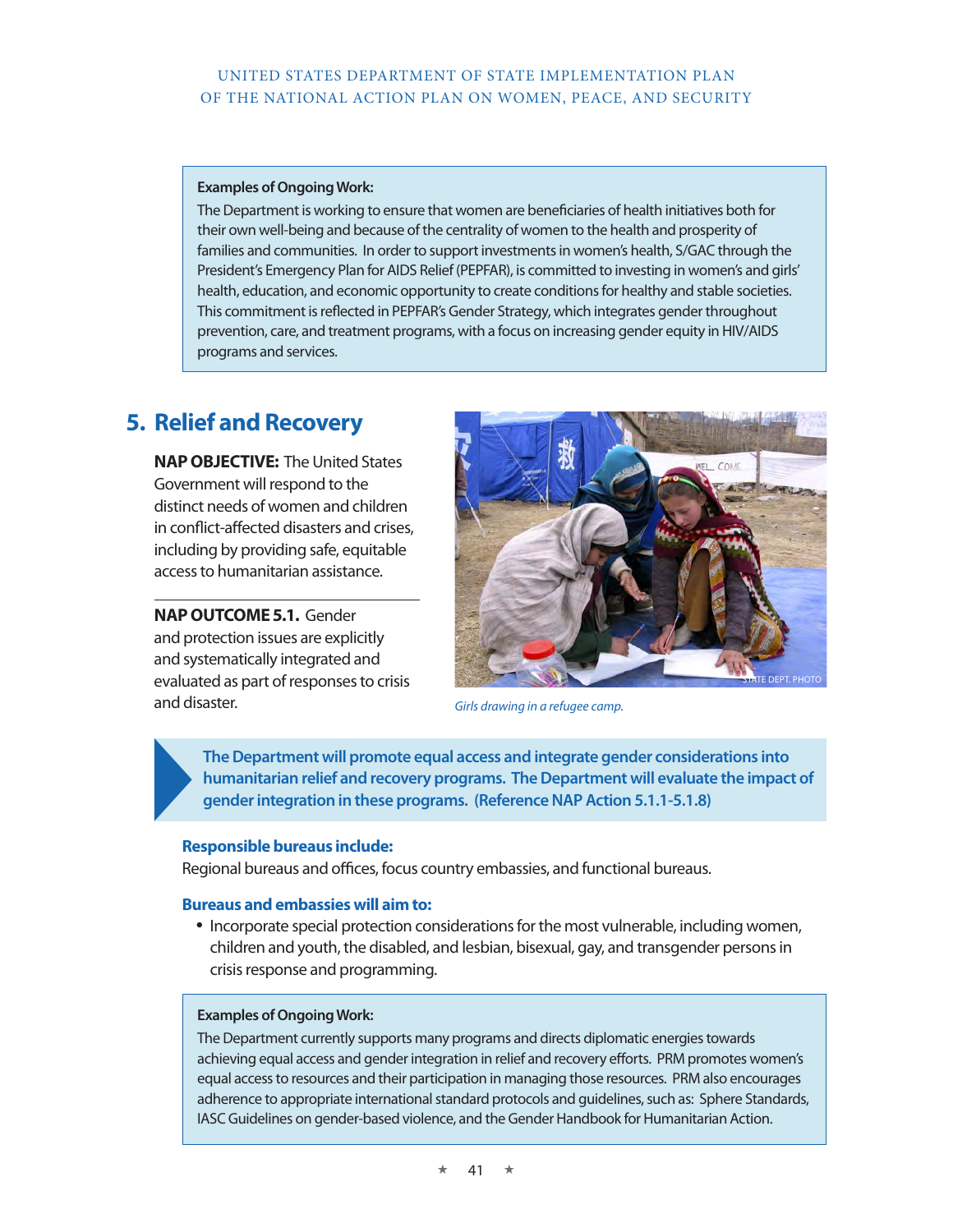## **Bureaus and embassies will aim to:**

- Ensure that Department crisis response and recovery teams have access to appropriate gender expertise, such as pre-deployment training and a designated gender advisor, to ensure that gender considerations are well integrated in U.S. Government-supported relief and recovery efforts.
- • Conduct joint monitoring missions with other U.S. Government agencies, such as CDC and USAID, to assess United States Government-funded humanitarian programs to document strengths and gaps in gender programming.

## **Examples of Ongoing Work:**

With regard to Department staff, CSO provides gender guidelines and tools for staff deploying to emergency situations to ensure that gender considerations are well integrated in U.S. Governmentsupported relief and recovery efforts. The Office of the U.S. Global AIDS Coordinator (OGAC), the Centers for Disease Control and Prevention (CDC), PRM, and United Nations High Commissioner for Refugees (UNHCR) will work together to conduct gender analysis for PEPFAR-funded refugee programs.

## **Bureaus and embassies will aim to:**

- Work with international partners to identify the most vulnerable in need of resettlement and with NGO partners to provide services to address the specific protection needs of these individuals.
- Support the work of international organization partners on gender issues, including genderbased violence, where appropriate.
- Explore opportunities to introduce resolution language in international forums to underscore the need to integrate and evaluate gender and protection issues explicitly and systematically as part of responses to crisis and disaster.
- Review, when circulated for Board approval and in cooperation with the Department of Treasury, multilateral development banks' post-conflict assessments, country assistance strategies, and proposed programs in countries prone to or emerging from conflict, and advocate for the inclusion of sound gender analysis and actions to address the specific needs of women and girls.

**NAP OUTCOME 5.2.** Relief and recovery assistance includes enhanced measures to prevent and respond to SGBV in conflict and post-conflict environments.

**The Department will provide support in relief and recovery assistance for direct services for survivors of gender-based violence, and for prevention of gender-based violence. (Reference NAP Action 5.2.1)**

## **Responsible bureaus include:**

Regional bureaus and offices, focus country embassies, and functional bureaus.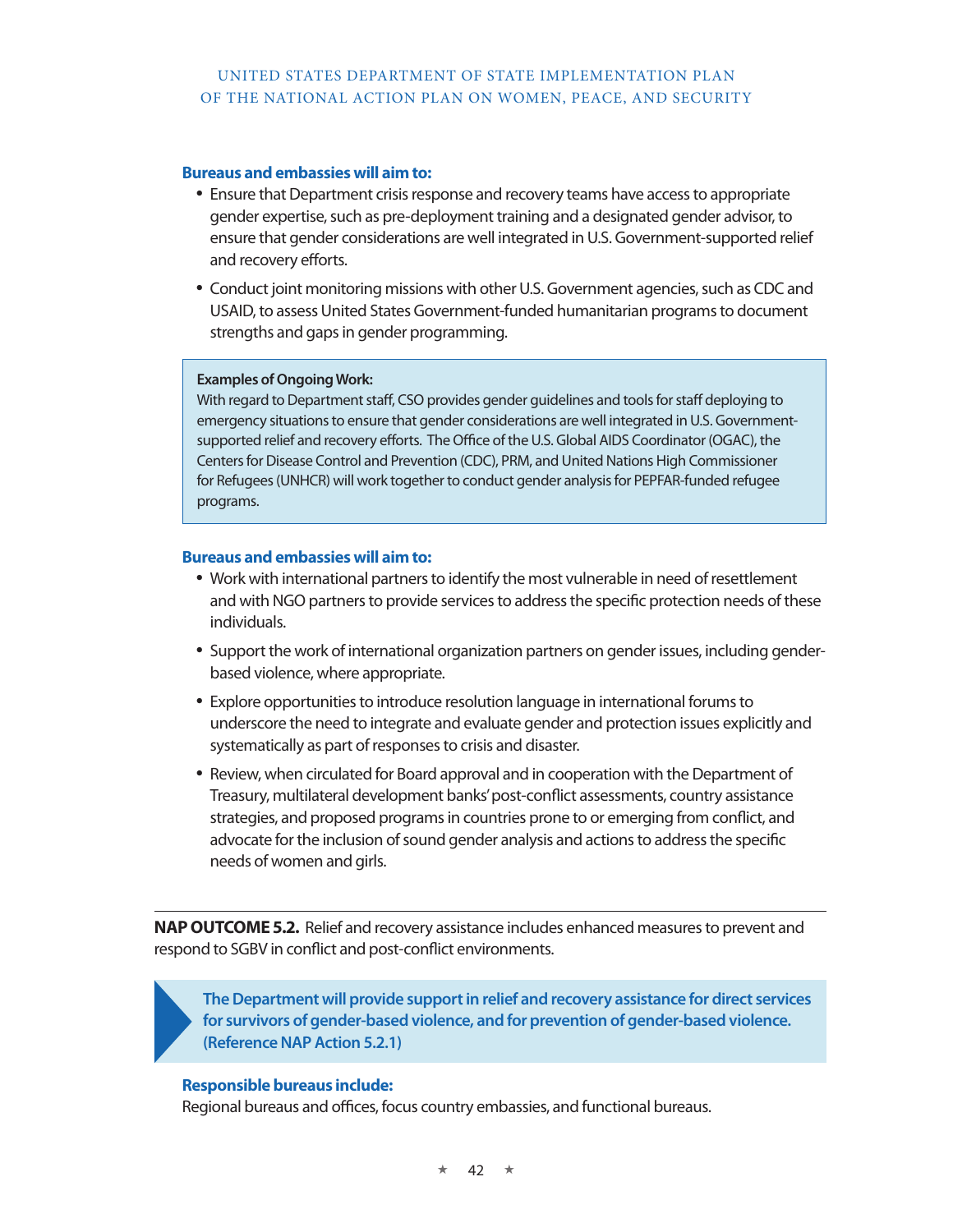### **Bureaus and embassies will aim to:**

- Provide and encourage a range of appropriate services and tools to assist and empower survivors of gender-based violence, including health, psychosocial, economic, and legal services. Programs should be targeted to survivors, as well as their families and communities, as appropriate, including assistance for persons with disabilities.
- • Increase support to international efforts relating to equitable access to education for youth in crisis, conflict, and transition environments, including in helping to shape the agenda on education of youth in emergencies.
- Engage a broad range of potential allies, including religious and tribal leaders, youth, and the private sector, in promoting gender equality and addressing harmful norms and practices contributing to gender-based violence.
- Make available to the public information and analysis on United States Governmentsupported gender-based violence programming in relief and recovery contexts, in order to promote learning and dissemination of best practices.

## **Examples of Ongoing Work:**

PRM supports projects in the DRC and in Kenya developing community resources for providing mental health services for traumatized refugees and refugee returnee populations and receiving communities while building the capacities of local mental health and social service providers to serve this population, including to better respond to incidences of gender-based violence. The Department recognizes that often, men and women of different ages have different needs and perspectives and therefore may require special outreach, to include adolescents as well as the elderly.

**The Department will encourage international organization and NGO partners to adhere to existing internationally-agreed upon protocols and guidelines. (Reference NAP Action 5.2.2)**

#### **Responsible bureaus include:**

Regional bureaus and offices, focus country embassies, and functional bureaus.

### **Bureaus and embassies will aim to:**

• Encourage international organization and NGO partners to provide gender sensitivity training, including on gender-based violence, to staff members on existing international guidelines.

## **Examples of Ongoing Work:**

S/RAP utilizes traditional diplomatic tools to encourage international organizations and NGO partners to provide gender sensitivity training, including on gender-based violence, to staff members. PRM promotes, in its programmatic and diplomatic engagements, the use of the IASC Plan of Action to protect beneficiaries of humanitarian assistance from sexual exploitation and abuse, adherence to Sphere standards, and application of the IASC Guidelines on gender-based violence.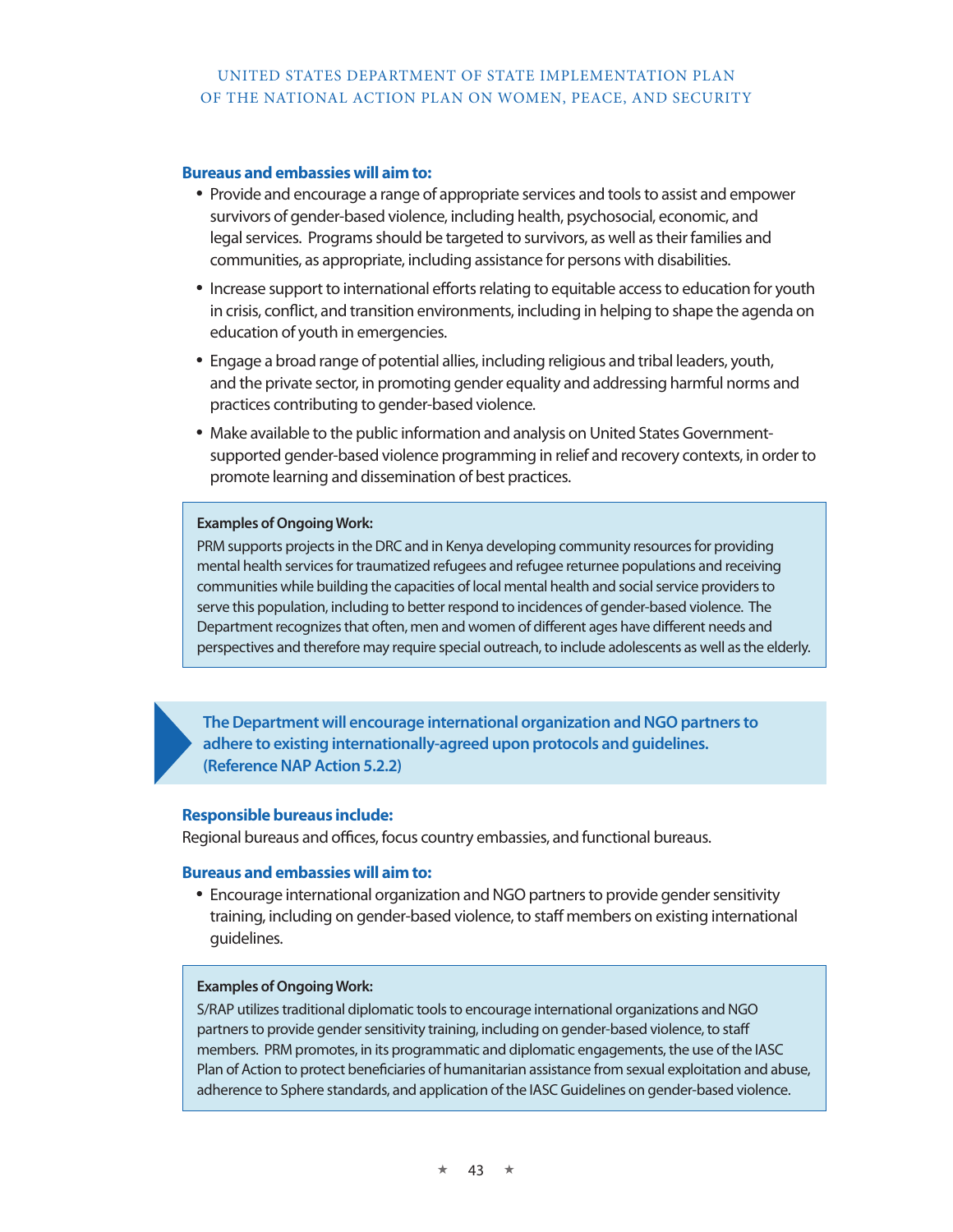**NAP OUTCOME 5.3.** Reintegration and early recovery programs address the distinct needs of men and women.

**The Department will ensure that the active participation and the distinct needs of men and women are reflected in reintegration and early recovery programs in order to strengthen accountability to beneficiary populations. (Reference NAP Action 5.3.1)**

#### **Responsible bureaus include:**

Regional bureaus and offices, focus country embassies, and functional bureaus.

#### **Bureaus and embassies will aim to:**

- Encourage and support humanitarian assistance programs that incorporate active participation by beneficiaries, especially women, access to education, and social and economic empowerment programs, among others, as part of crisis and disaster response.
- • Increase support to international efforts relating to equitable access to education for youth in post-conflict environments.
- • Support durable solutions for the return and reintegration of refugees that specifically address the needs of female (adults and children) returnees.
- Support programs that build the capacity of partners—both international and local—to assist returnee populations and receiving communities.

#### **Examples of Ongoing Work:**

Participation is particularly important for those who are often excluded, such as women, children, adolescents, ethnic/tribal/religious minorities, the elderly and other groups suffering from discrimination. The United States is the single largest donor to UNHCR and has supported UNHCR's work in aiming to place its persons of concern at the center of decision-making with regard to their own protection and welfare. As a means to ensure better participation, UNHCR has developed a Tool for Participatory Assessment in Operations as part of its Age, Gender, and Diversity Mainstreaming Strategy. The UNHCR tool outlines ten basic steps to ensure that women, girls, boys and men participate in analyzing protection problems together; in discussing capacities to face protection problems; and in finding solutions together.

**The Department will ensure that demobilization, disarmament, and reintegration (DDR) programs address the distinct needs of female ex-combatants and those associated with armed forces in other capacities. (Reference NAP Action 5.3.2)**

#### **Responsible bureaus include:**

Regional bureaus and offices, focus country embassies, and functional bureaus.

## **Bureaus and embassies will aim to:**

- Support relevant UN peacekeeping mandates.
- Support voluntary contributions for DDR programming.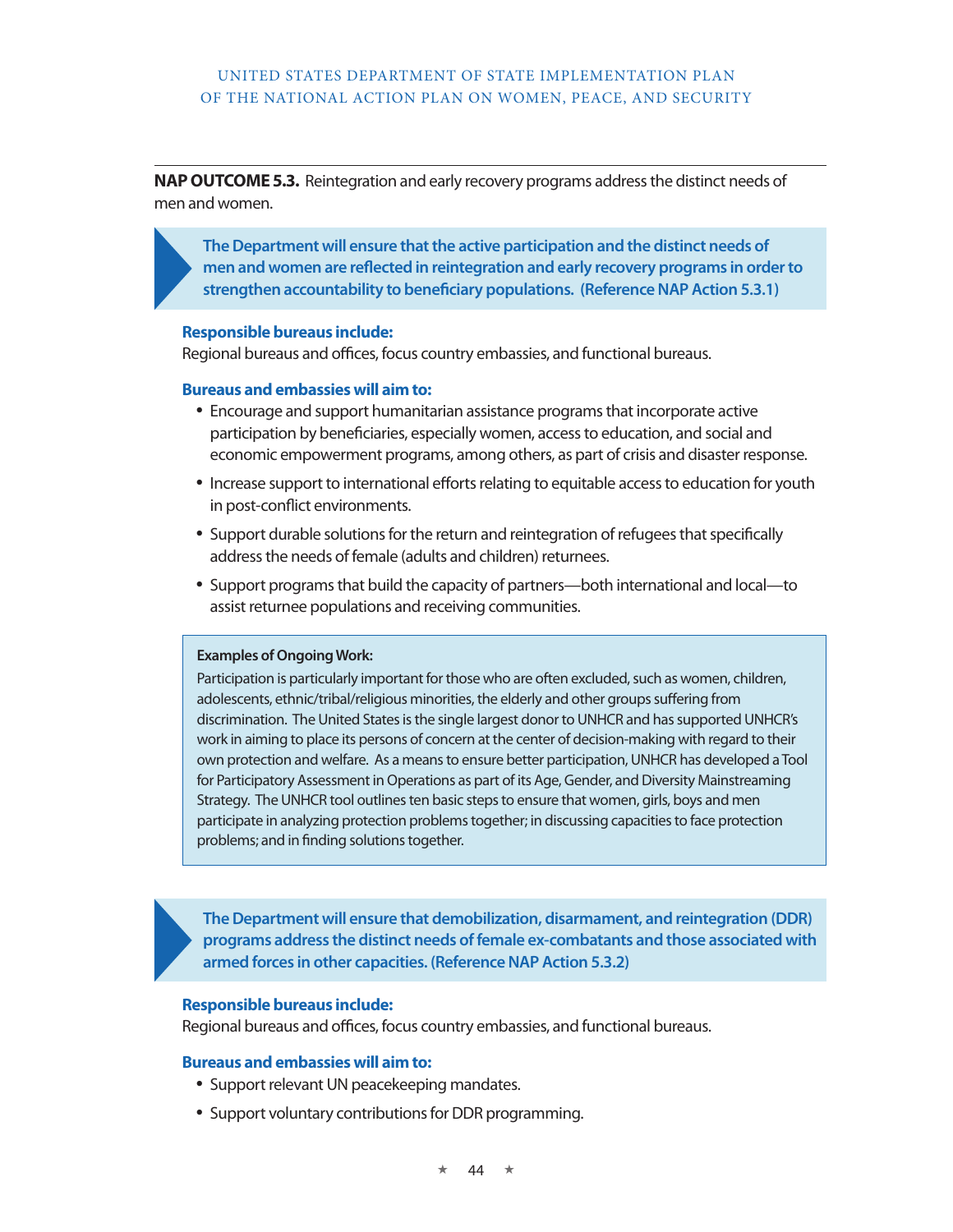#### **Examples of Ongoing Work:**

The Department currently supports programs that integrate the distinct needs of men and women in reintegration and early recovery programs. IO and other bureaus support DDR programs for women and girls through UN peacekeeping mandates and through voluntary contributions to relevant UN agencies and programs, such as UN Development Program (UNDP) and UN Children's Fund (UNICEF) as well as through our national efforts. UN peacekeepers support demobilization and disarmament; reintegration into the community through training, stipends, and counseling is generally funded through bilateral and multilateral assistance. Certain groups, such as adolescents, may require special outreach to meet their distinct needs.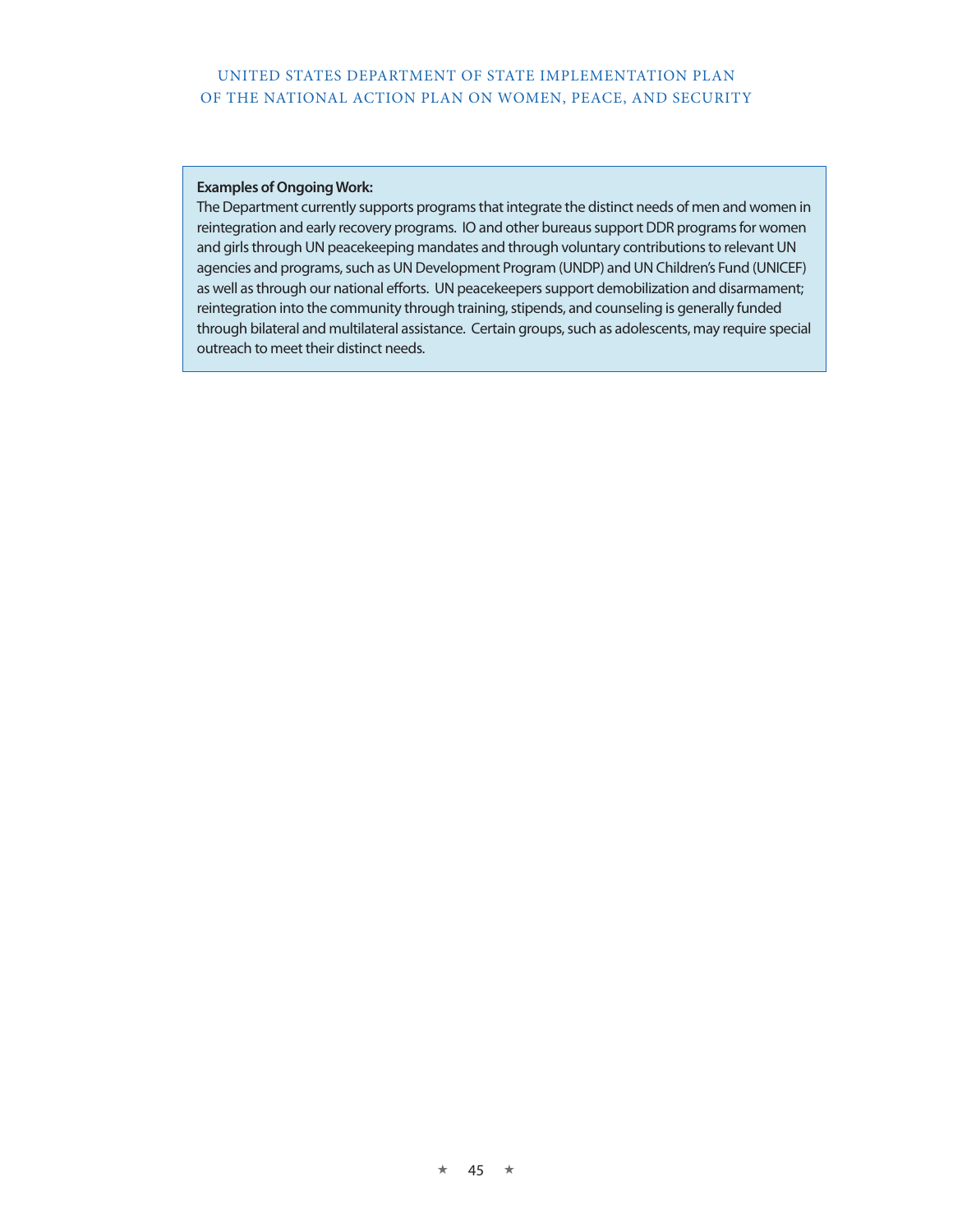# **Monitoring and Evaluation on Women, Peace, and Security**

# **Monitoring and Evaluation within the Department**

The Department will track and report progress in implementing the NAP objectives. This will include analyzing the success of staff training, collecting sex-disaggregated data in conflict, crisis, and transition environments, and establishing metrics to determine whether programs are having the desired results. This is supported by the Department of State and USAID Performance Plan & Report system, which includes seven broad output and outcome indicators on gender equality, female empowerment, and gender-based violence, in addition to gender-sensitive indicators in other Program Areas such as Peace and Security and Governing Justly and Democratically. Bureaus and embassies will integrate these indicators, as well as custom indicators, in performance management plans where applicable to measure progress toward the achievement of Women, Peace, and Security goals.

 S/GWI, together with the Department Working Group on Women, Peace, and Security, will assist bureaus and embassies in assessing progress, identifying best practices and lessons learned, and focusing on areas in need of further attention. These efforts will be complemented by the Department's twice-yearly meeting for PDASs, to be chaired by the Ambassador-at-Large for Global Women's Issues, to review progress on implementing the U.S. Department of State Policy Guidance on Promoting Gender Equality, including its relevant provisions relevant to the NAP, and the Department's gender integration objectives. The National Integration and Institutionalization Section of this *Department Implementation Plan* provides greater detail on the progress and next steps in this regard.

# **Evaluation, Monitoring and Reporting with the Interagency**

Each year, the Department, along with DoD and USAID, will report to the National Security Staff's Deputies Committee on its implementation of the NAP. The Assistant to the President and National Security Advisor will draw upon agencies' reports to provide an annual report to the President. S/GWI will coordinate the preparation of the Department's annual report on Women, Peace, and Security, working closely with relevant bureaus and embassies.

The Department will continue to work with USAID and other relevant interagency partners to refine the existing monitoring of efforts to achieve its goals related to Women, Peace, and Security. Progress in implementing the objectives of the NAP will be monitored and evaluated against specific indicators to be identified at the direction of the Women Peace and Security Interagency Policy Committee (WPS IPC). The WPS IPC will monitor and review actions taken in support of U.S. national objectives, and will integrate the Women, Peace, and Security agenda in relevant nationallevel policies and strategies. In 2015, the National Security Staff will coordinate a comprehensive review of, and update to, the NAP, which will be informed, in part, by consultation with international partners and civil society organizations.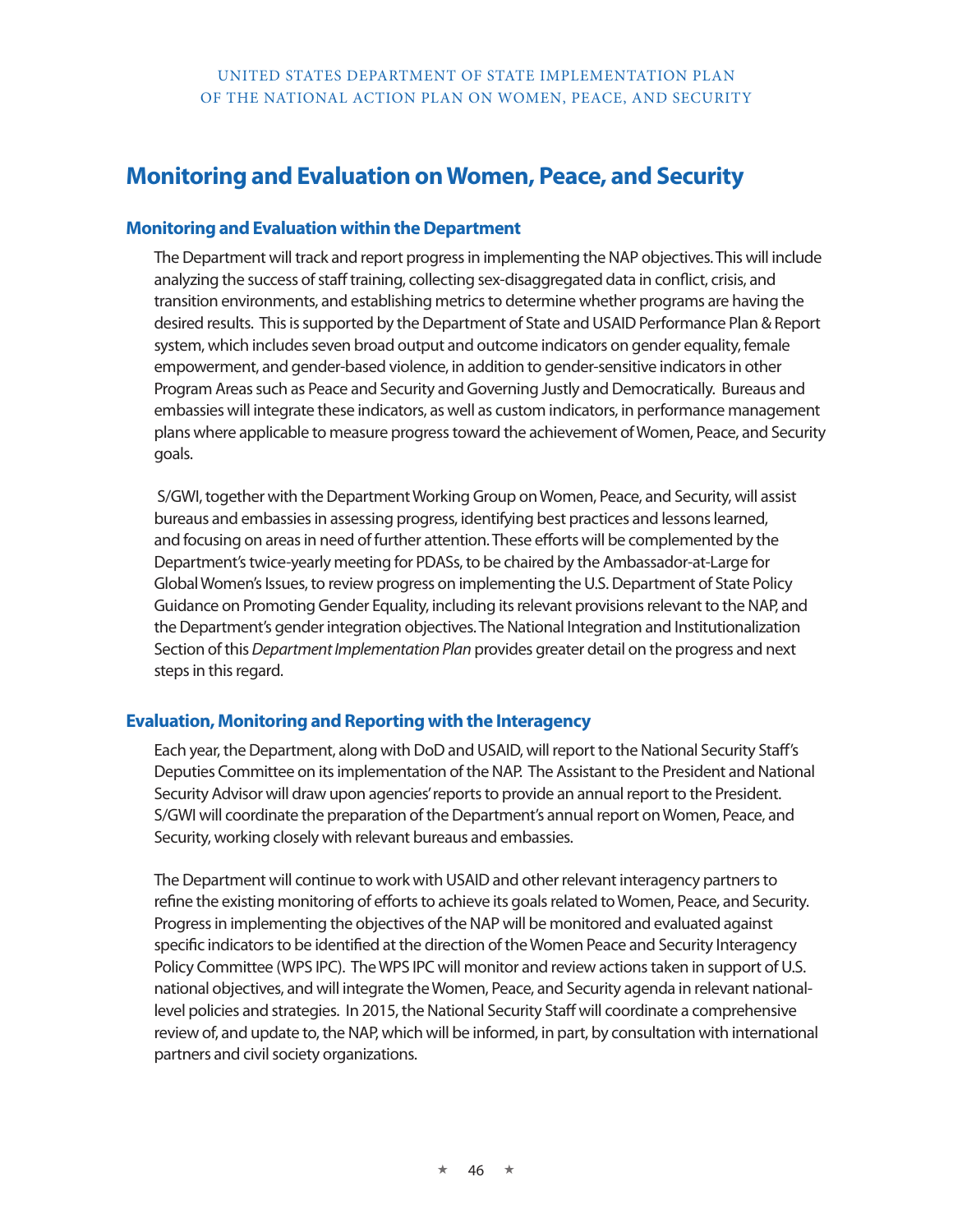# **Partnership and Collaboration on Women, Peace, and Security**

# **Engaging within the Department**

The Department Working Group on Women, Peace, and Security will meet regularly to share ideas on more effectively integrating Women, Peace, and Security into our policies and programs.

The Department will encourage and support the sharing of best practices, tools, indicators, and evaluation methodology through internal websites and other online platforms. S/GWI will expand intranet websites to create an accessible repository for gender related issues, including Women, Peace, and Security. Department personnel are encouraged to post entries and communicate on opportunities for engagement. Furthermore, the Department will post a mapping of bureau and embassy actions, organized by high-level objectives, which identifies lead offices, locations, timeframes, and resources. Department personnel can easily sort this material to identify examples of engagement and opportunities for collaboration.

# **Engaging with the Interagency**

The Department will continue to work closely with USAID, DoD, and other agencies in implementing the NAP and *Department Implementation Plan*—both in Washington and in the field. Collaborating with partner agencies will strengthen and provide strategic coherence to our policies and programs and allow us to more effectively focus our resources—achieving a synergy while avoiding duplication. The Department will collaborate with other departments and agencies on initiatives that are applicable across government, such as training.

# **Engaging with Outside Partners**

The goals set forward in the NAP and *Department Implementation Plan* can only be realized through partnership and collaboration with other governments and multilateral organizations, and civil society actors, as well as innovative partnerships with the private sector. Central among these partners are the men and women and organizations throughout the world working every day to build sustainable peace and security and to champion women as vital, equal partners. Together, we can coordinate and leverage resources, learn from the successes and challenges of others, and design and implement inclusive assistance programs that build local capacity and promote sustainable outcomes.

Through our bilateral diplomacy, development assistance, and security cooperation in countries affected by crisis and conflict, we will support existing national government efforts to protect and empower women as agents of peace and security, and advocate for greater inclusion and efforts in cases where the voices of women need to be amplified and supported.

We will partner with other countries, both donors and those with specific experience dealing with the challenges of conflict, to amplify our bilateral assistance and advocacy efforts and ensure their efficient coordination. These partnerships will reflect the sound principles set forth in the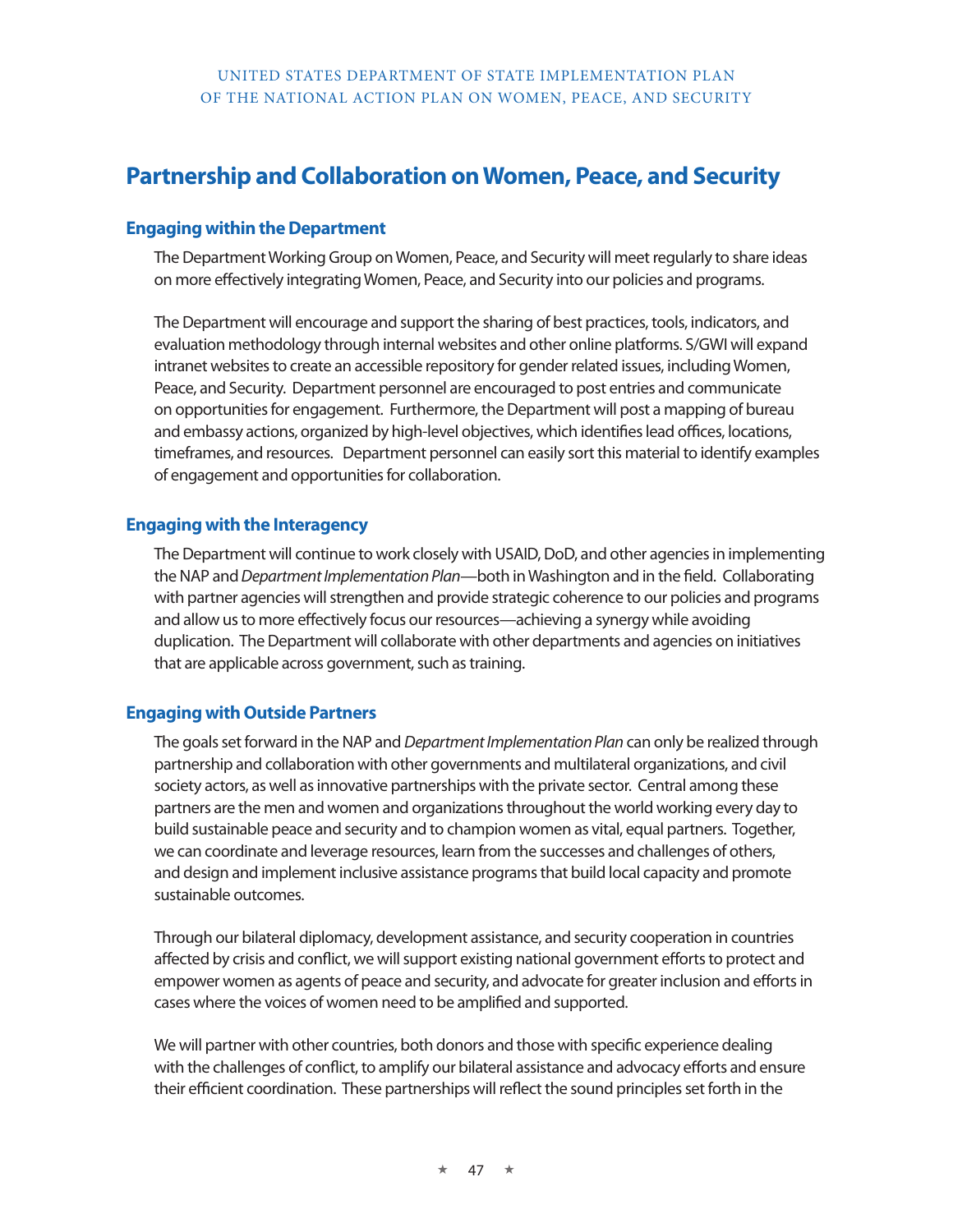Paris Declaration on Aid Effectiveness, the Accra Agenda for Action, and the Busan Partnership for Effective Development Cooperation, which underscore the importance of country ownership, donor coordination, inclusive partnerships, harmonization, alignments, results, and mutual accountability.

Through our multilateral engagement, we will endeavor to ensure that the work of the UN and other international, regional, and sub-regional organizations upholds the principle that women must have an equal voice in addressing challenges to peace and security. When these institutions are themselves engaged as actors in conflict and post-conflict situations, we will, as appropriate, assist and cooperate with them to help ensure that development, humanitarian assistance, and peace and security operations integrate a strong gender perspective and effectively serve the interests of women and girls.

In all our efforts, we will seek collaborative partnerships with NGOs, including foundations, active at the national, regional, and international levels, as well as the private sector. Civil society will play a critical role in monitoring and providing feedback on our implementation. We expect civil society to hold us accountable to our commitments, to help us learn from activities and approaches implemented under the NAP, and to contribute to future revisions of the NAP. We will work with academic and other research institutions and practitioners to understand and expand the information available on the role of women in all aspects of peace and security, so that policymakers across the government can reach more informed decisions, such as how best to invest our resources, and where to direct our efforts. We will enlist public diplomacy to build awareness among the public of the role of women in peace and security and to amplify the efforts of the United States in areas of crisis, conflict, or insecurity.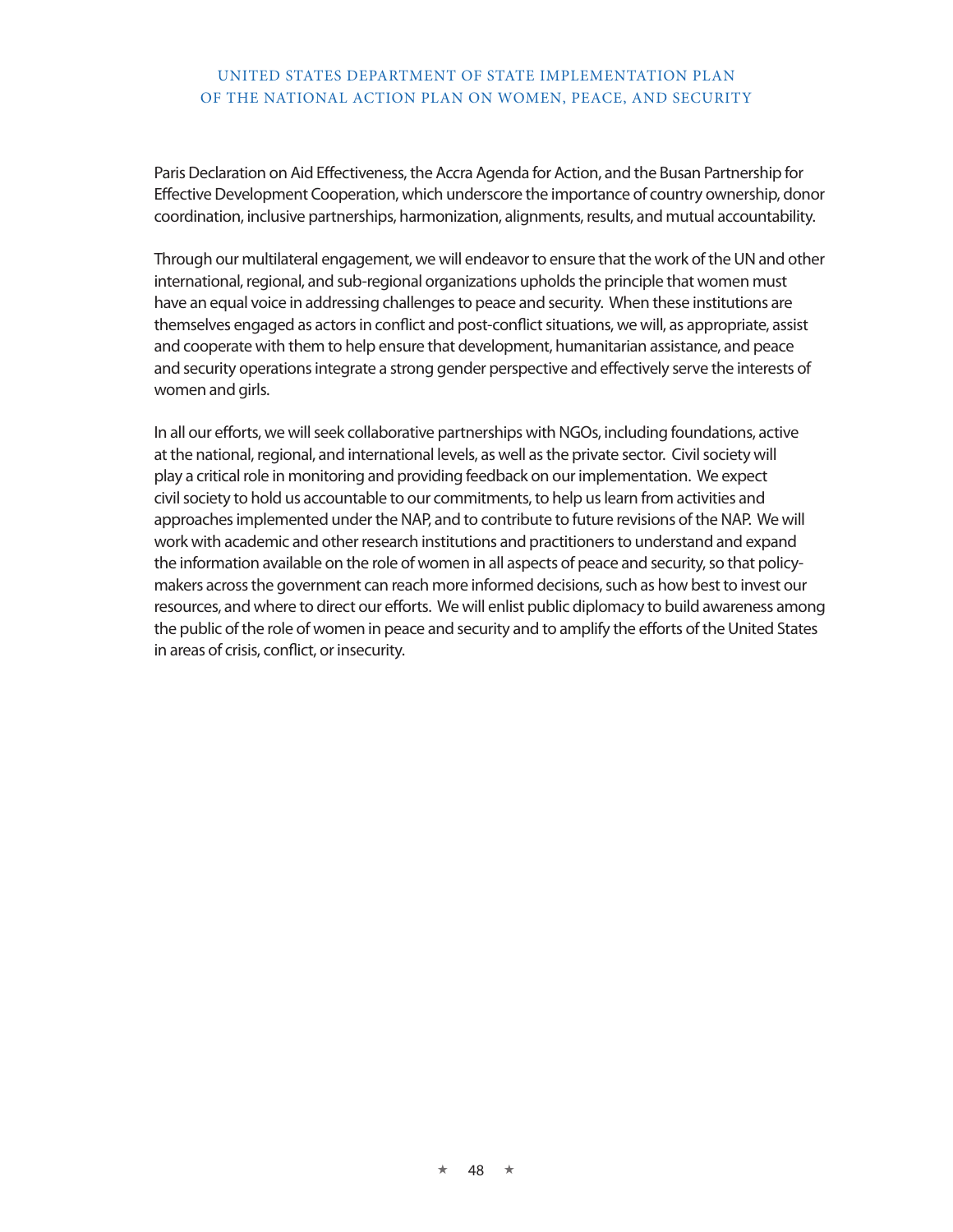# **Matrix of Department of State Actions to Advance Women, Peace, and Security**

This action matrix is a representative but not exhaustive list of Department actions to advance Women, Peace, and Security that are completed, ongoing, or anticipated to begin with existing resources. The matrix includes diplomatic efforts and programmatic activities, as well as non-programmatic activities that support the institutionalization of Women, Peace, and Security in Department and interagency processes. When multiple bureaus and offices are engaged in an activity, the lead bureaus/offices are identified in bold.

|                        | <b>OUTPUT</b>                                                                                                                                                                                                                                                                                                                                                                                                                                                                                                                                                                                                                                                                                                                                                                                 | <b>PROJECTED</b><br><b>START/END</b><br><b>DATE</b> | <b>IMPLEMENTING</b><br><b>OFFICE(S)</b>                                                |  |  |
|------------------------|-----------------------------------------------------------------------------------------------------------------------------------------------------------------------------------------------------------------------------------------------------------------------------------------------------------------------------------------------------------------------------------------------------------------------------------------------------------------------------------------------------------------------------------------------------------------------------------------------------------------------------------------------------------------------------------------------------------------------------------------------------------------------------------------------|-----------------------------------------------------|----------------------------------------------------------------------------------------|--|--|
|                        | NATIONAL OBJECTIVE 1-NATIONAL INTEGRATION AND INSTITUTIONALIZATION: Through interagency<br>coordination, policy development, enhanced professional training and education, and evaluation, the United States<br>Government will institutionalize a gender-sensitive approach to its diplomatic, development, and defense-related work<br>in conflict-affected environments.                                                                                                                                                                                                                                                                                                                                                                                                                   |                                                     |                                                                                        |  |  |
| <b>Outcome</b><br>1.1  | Agencies establish and improve policy frameworks to support achievements in gender equality and<br>women's empowerment throughout our diplomacy, development, and defense work.                                                                                                                                                                                                                                                                                                                                                                                                                                                                                                                                                                                                               |                                                     |                                                                                        |  |  |
| <b>Action</b><br>1.1.1 | Incorporate NAP objectives in strategic and operational planning, as appropriate. Disseminate guidance to<br>all operating units on gender integration.                                                                                                                                                                                                                                                                                                                                                                                                                                                                                                                                                                                                                                       |                                                     |                                                                                        |  |  |
|                        | DoS will integrate gender into strategic planning processes. The<br>Department will continue to enhance gender integration in annual<br>planning and budgeting processes and annual results reporting. This<br>action will include analyzing existing gender inequalities and identifying<br>priority areas of focus and opportunities related to Women, Peace, and<br>Security; and setting concrete goals with clear outcomes and indicators.<br>To assist in implementation, in 2012, the Office of U.S. Foreign Assistance<br>Resources (F), in consultation with S/GWI, included guidance on gender<br>in the Integrated Country Strategy and will continue to work together to<br>provide guidance for the various strategic planning processes and tools<br>for bureaus and embassies. | Ongoing                                             | Regional bureaus and<br>offices, focus country<br>embassies, and<br>functional bureaus |  |  |
|                        | DoS and USAID jointly developed and adopted a Women, Peace, and<br>Security "key issue" (category for planning and reporting) to ensure that<br>Operational Plans and Performance Plan Reviews capture activities that<br>support objectives and outcomes outlined in the NAP. The key issue went<br>into effect in the FY12 Operational Plan and is designated as mandatory<br>for all operating units with applicable activities. The Women, Peace, and<br>Security Key Issue will facilitate tracking and analysis of foreign assistance<br>investments and results supporting objectives in the NAP.                                                                                                                                                                                      | Completed                                           |                                                                                        |  |  |
|                        | Secretary Clinton issued the first ever DoS Secretarial Policy Guidance on<br>Promoting Gender Equality to Achieve our National Security and Foreign<br>Policy Objectives, providing the bureaus and embassies with guidance<br>on how to promote gender equality in service of America's foreign policy.                                                                                                                                                                                                                                                                                                                                                                                                                                                                                     | Completed                                           |                                                                                        |  |  |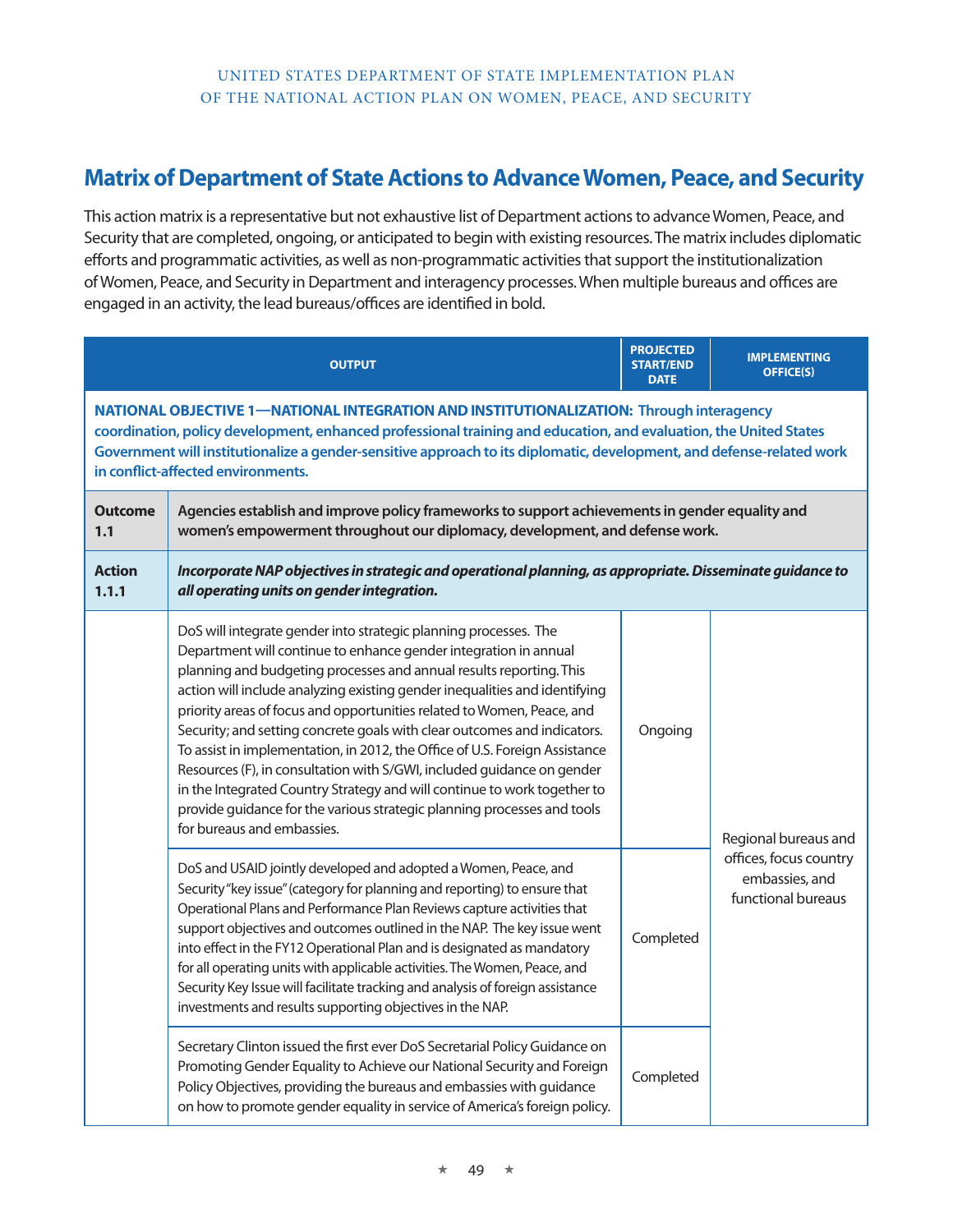|                         | <b>OUTPUT</b>                                                                                                                                                                                                                                                                                                                                                                                                                                                                                                              | <b>PROJECTED</b><br><b>START/END</b><br><b>DATE</b> | <b>IMPLEMENTING</b><br><b>OFFICE(S)</b>                                                |  |
|-------------------------|----------------------------------------------------------------------------------------------------------------------------------------------------------------------------------------------------------------------------------------------------------------------------------------------------------------------------------------------------------------------------------------------------------------------------------------------------------------------------------------------------------------------------|-----------------------------------------------------|----------------------------------------------------------------------------------------|--|
| <b>Outcome</b><br>1.2   | Agencies enhance staff capacity for applying a gender-sensitive approach to diplomacy, development, and<br>defense in conflict-affected environments.                                                                                                                                                                                                                                                                                                                                                                      |                                                     |                                                                                        |  |
| <b>Action</b><br>1.2.1  | Ensure all relevant U.S. personnel and contractors receive appropriate training on Women, Peace, and<br>Security issues, including instruction on the value of inclusive participation in conflict prevention, peace<br>processes, and security initiatives, international human rights law and international humanitarian<br>law, protection of civilians, prevention of SGBV, prevention of sexual exploitation and abuse (SEA), and<br>combating trafficking in persons (TIP). Training mechanisms may include:         |                                                     |                                                                                        |  |
| <b>Action</b><br>1.2.1C | Training for State foreign service and civil service personnel, including senior management, and envoys and<br>mediation team members.                                                                                                                                                                                                                                                                                                                                                                                     |                                                     |                                                                                        |  |
|                         | The Foreign Service Institute (FSI), in coordination with S/GWI and<br>regional and functional bureaus, will develop for foreign and civil<br>service personnel (1) a specific stand-alone training on gender equality<br>and Women, Peace, and Security issues; (2) modules on gender equality<br>and Women, Peace, and Security, which will be integrated in relevant<br>regional, tradecraft, and leadership courses; and (3) an online training<br>course on gender equality and on Women, Peace, and Security issues. | 3Q12/<br>Ongoing                                    | FSI and S/GWI with<br>regional bureaus and<br>offices, focus country<br>embassies, and |  |
|                         | Bureaus and embassies will integrate training modules on gender and<br>WPS, into relevant bureau- and embassy-specific training programs.<br>For example:                                                                                                                                                                                                                                                                                                                                                                  | Ongoing                                             | functional bureaus                                                                     |  |
|                         | • PRM provides training to its program officers and Refugee<br>Coordinators to ensure that they have functional knowledge of<br>gender issues, gender-based violence, and prevention of sexual<br>exploitation and abuse as they relate to PRM programs.                                                                                                                                                                                                                                                                   | Ongoing                                             | <b>PRM</b>                                                                             |  |
|                         | • INL Pre-Deployment Training, which is mandatory for all advisors<br>deploying under contract to serve in INL programs, includes<br>training modules on gender-based violence, human rights,<br>trafficking in persons, legal systems, and ethics.                                                                                                                                                                                                                                                                        | Ongoing                                             | <b>INL</b>                                                                             |  |
|                         | • DoS, together with the Department of Homeland Security (DHS),<br>developed an online, interactive training for the entire federal<br>acquisitions workforce on combating human trafficking, and its<br>contributing factors like the demand for commercial sex, using the<br>pertinent provisions of the Federal Acquisition Regulation (FAR).                                                                                                                                                                           | Ongoing                                             | <b>J/TIP</b>                                                                           |  |
|                         | DoS will aim to raise the awareness among employees and contractors<br>of existing regulations related to the prevention of sexual exploitation<br>and abuse.                                                                                                                                                                                                                                                                                                                                                              | 4Q2012                                              | S/GWI                                                                                  |  |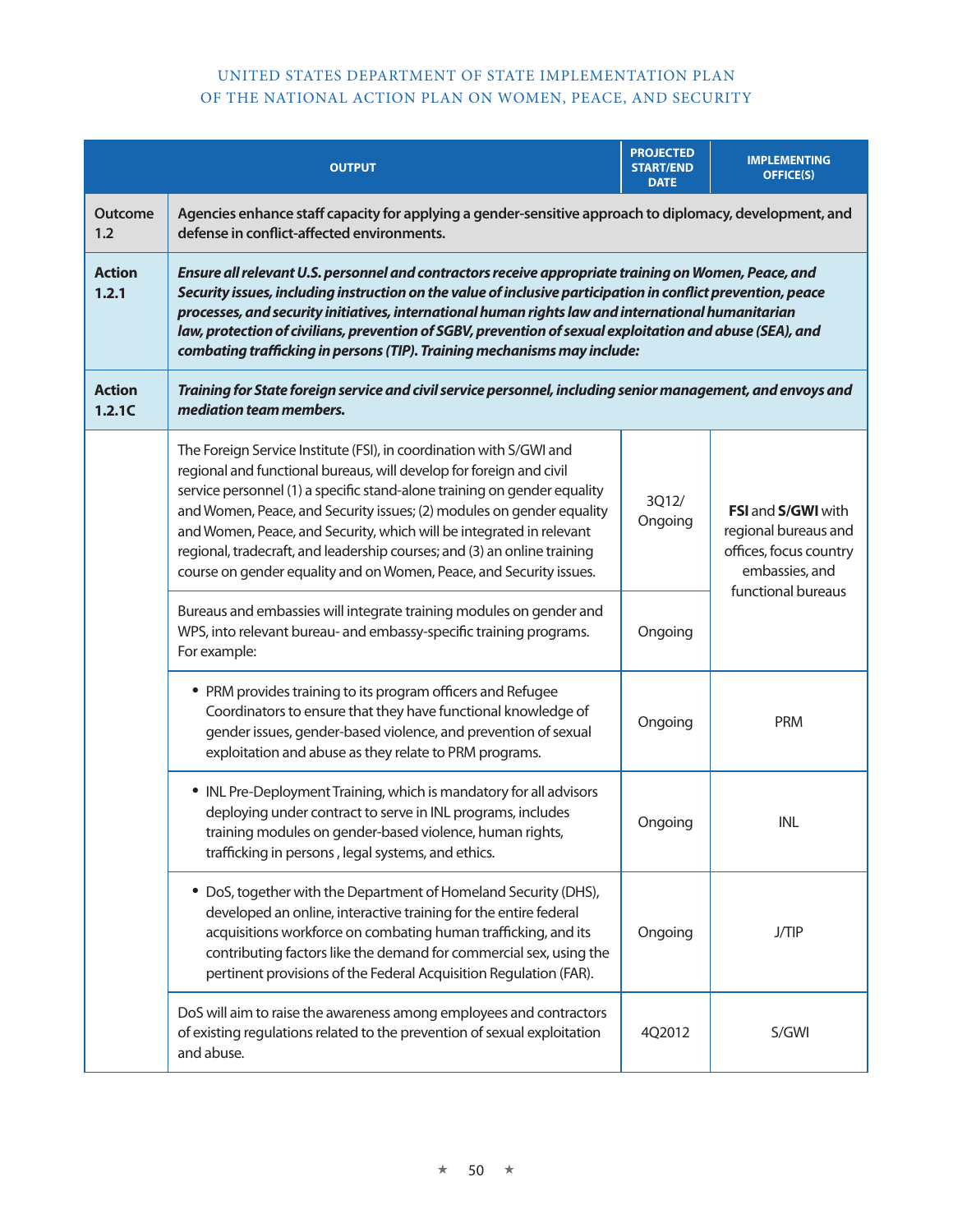|                        | <b>OUTPUT</b>                                                                                                                                                                                                                                                                                                                                                                                                                                                                                                                    | <b>PROJECTED</b><br><b>START/END</b><br><b>DATE</b> | <b>IMPLEMENTING</b><br><b>OFFICE(S)</b>                                                                           |
|------------------------|----------------------------------------------------------------------------------------------------------------------------------------------------------------------------------------------------------------------------------------------------------------------------------------------------------------------------------------------------------------------------------------------------------------------------------------------------------------------------------------------------------------------------------|-----------------------------------------------------|-------------------------------------------------------------------------------------------------------------------|
|                        | PRM has undertaken an assessment of its staff and program<br>management policies to strengthen prevention of and response<br>to sexual exploitation and abuse of beneficiaries by humanitarian<br>workers. underscore the importance of compliance with relevant<br>laws, regulations, and policies applicable to PRM staff, just as PRM does<br>with its implementing partners. With the results of the assessment,<br>PRM is working to strengthen PSEA training, as well as monitoring and<br>evaluation tools for its staff. | 1QFY12/<br>Ongoing                                  | PRM                                                                                                               |
| <b>Action</b><br>1.2.2 | Provide technical assistance to decision-makers in headquarters and in the field on how to develop<br>gender-sensitive programs.                                                                                                                                                                                                                                                                                                                                                                                                 |                                                     |                                                                                                                   |
|                        | PRM will develop a checklist based on internationally-recognized<br>principles and guidelines to ensure that gender issues are being<br>incorporated in crisis response activities.                                                                                                                                                                                                                                                                                                                                              | 1QFY13                                              | <b>PRM</b>                                                                                                        |
|                        | CSO will develop gender guidelines to ensure consideration and<br>integration of gender issues at all stages of in-country engagements,<br>including to support interaction with women's civil society groups<br>and individual women in order to capture their perspectives and pass<br>recommendations to Post and partner governments.                                                                                                                                                                                        | Ongoing                                             | <b>CSO</b>                                                                                                        |
|                        | INL will develop a programmatic guide on gender, justice, and law<br>enforcement to assist INL officers in the design and management of<br>projects that promote the participation and protection of women and<br>girls.                                                                                                                                                                                                                                                                                                         | FY11-FY13                                           | INL                                                                                                               |
|                        | INL developed a comprehensive training manual for rule of law<br>practitioners in Afghanistan that includes practical resources for USG<br>officers and contract employees in the field such as instructions for<br>referring Afghan women to shelters, and contact information for family<br>guidance centers and legal aid offices in the provinces.                                                                                                                                                                           | Completed                                           | INL                                                                                                               |
|                        | The GHI Women, Girls, and Gender Equality Principle was released to<br>provide, for the first time ever, concrete guidance to the field on how<br>to integrate women, girls, and gender equality into country health<br>strategies. This guidance requires that each country team conduct<br>a gender assessment; provide a short narrative on how they will<br>implement the principle; and collect age- and sex-disaggregated data<br>to track progress.                                                                       | Completed                                           | S/GWI, in collabora-<br>tion with over 30<br>members of the<br>WGGE TF across 8<br>agencies (including<br>PEPFAR) |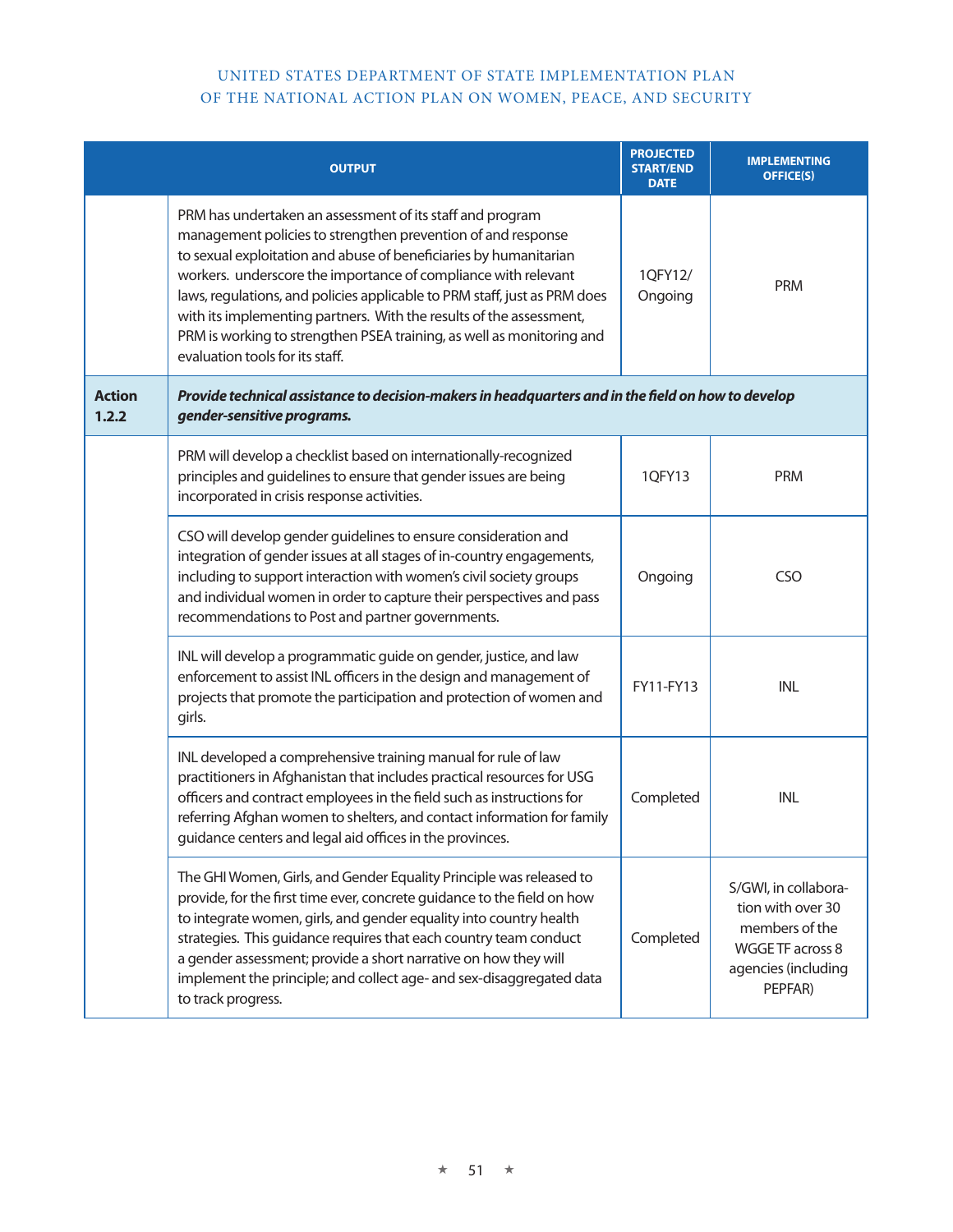|                        | <b>OUTPUT</b>                                                                                                                                                                                                                                                                                                                                                                                                                                                                                                                                                                                                                                                                                                                                                                                                                                                                                                                                                                          | <b>PROJECTED</b><br><b>START/END</b><br><b>DATE</b> | <b>IMPLEMENTING</b><br><b>OFFICE(S)</b>                                                |
|------------------------|----------------------------------------------------------------------------------------------------------------------------------------------------------------------------------------------------------------------------------------------------------------------------------------------------------------------------------------------------------------------------------------------------------------------------------------------------------------------------------------------------------------------------------------------------------------------------------------------------------------------------------------------------------------------------------------------------------------------------------------------------------------------------------------------------------------------------------------------------------------------------------------------------------------------------------------------------------------------------------------|-----------------------------------------------------|----------------------------------------------------------------------------------------|
| Outcome<br>1.3         | Agencies establish mechanisms to promote accountability for implementation of their respective<br>gender-related policies in conflict-affected environments.                                                                                                                                                                                                                                                                                                                                                                                                                                                                                                                                                                                                                                                                                                                                                                                                                           |                                                     |                                                                                        |
| <b>Action</b><br>1.3.1 | Designate one or more officers, as appropriate, as responsible for coordination of implementation of the NAP.                                                                                                                                                                                                                                                                                                                                                                                                                                                                                                                                                                                                                                                                                                                                                                                                                                                                          |                                                     |                                                                                        |
|                        | S/GWI will coordinate implementation of the NAP and its<br>commitments, including gathering bureau and embassy input for<br>annual reporting, through the Department Working Group on Women,<br>Peace, and Security.                                                                                                                                                                                                                                                                                                                                                                                                                                                                                                                                                                                                                                                                                                                                                                   | Ongoing                                             | S/GWI                                                                                  |
|                        | DoS bureaus and embassies will have identified Points of Contact<br>on Women, Peace, and Security, at bureau and embassy levels, with<br>appropriate seniority, expertise, and training on Women, Peace, and<br>Security. Department bureaus and embassies, where appropriate,<br>will establish working groups on promoting gender equality and the<br>status of women and girls, with identified gender Points of Contacts in<br>relevant offices/sections. Points of Contact and Working Groups will<br>aim to provide technical assistance and training on Women, Peace, and<br>Security-related issues, review policies and proposals to ensure they are<br>gender sensitive, and conduct periodic assessment of Women, Peace,<br>and Security-related activity.<br>As applicable, DoS bureaus and embassies will aim to incorporate<br>gender expertise skills and competencies requirements into<br>recruitment, training, and evaluations for foreign and civil service staff, | Ongoing                                             | Regional bureaus and<br>offices, focus country<br>embassies, and<br>functional bureaus |
| <b>Action</b><br>1.3.2 | as well as locally employed staff.<br>Establish an annual award to honor individuals or operating units performing exceptional and innovative<br>work to address gender equality and female empowerment in conflict-affected environments, and to<br>promote the principles embodied in UNSCR 1325.                                                                                                                                                                                                                                                                                                                                                                                                                                                                                                                                                                                                                                                                                    |                                                     |                                                                                        |
|                        | DoS bureaus and embassies will aim to include the promotion of<br>Women, Peace, and Security objectives, along with other key objectives<br>outlined in the Secretarial Policy Guidance on Promoting Gender<br>Equality, among the criteria for bureau and Department awards to<br>foreign and civil service employees and contractors, including the<br>Franklin Award, Meritorious Honor Award, Superior Honor Award,<br>Certificates of Appreciation, and the Extra Mile Award.                                                                                                                                                                                                                                                                                                                                                                                                                                                                                                     | 3Q2012/<br>Ongoing                                  | Regional bureaus and<br>offices, focus country<br>embassies, and<br>functional bureaus |
|                        | Bureaus and embassies will aim to nominate appropriate foreign<br>service, civil service, or foreign service national employees for<br>the Swanee Hunt Award for Advancing Women's Role in Policy<br>Formulation.                                                                                                                                                                                                                                                                                                                                                                                                                                                                                                                                                                                                                                                                                                                                                                      | Ongoing                                             |                                                                                        |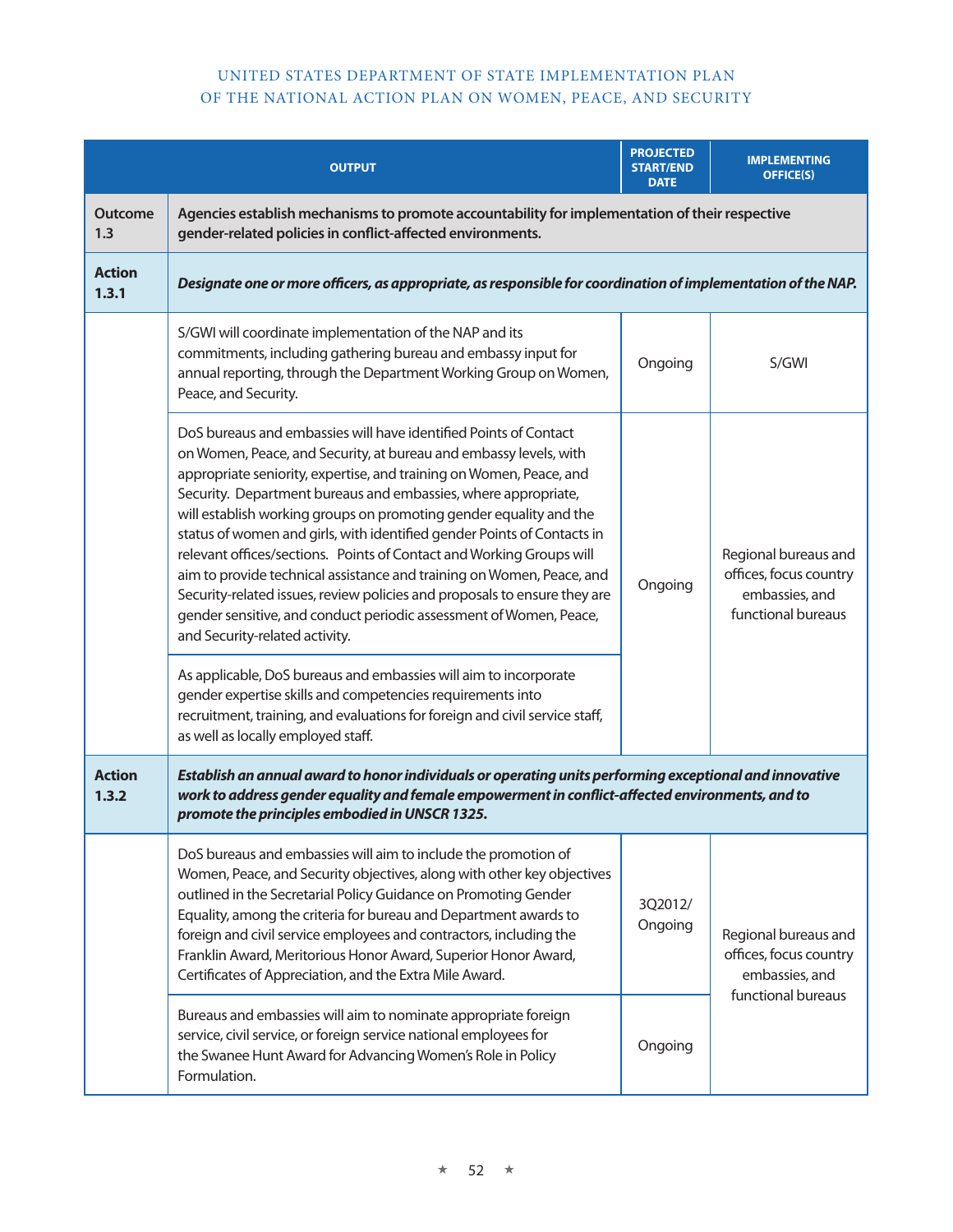|                        | <b>OUTPUT</b>                                                                                                                                                                                                                                                                                                                                                                                                                                                                                                                                                                                                                                                             | <b>PROJECTED</b><br><b>START/END</b><br><b>DATE</b> | <b>IMPLEMENTING</b><br><b>OFFICE(S)</b>                                                                     |  |  |
|------------------------|---------------------------------------------------------------------------------------------------------------------------------------------------------------------------------------------------------------------------------------------------------------------------------------------------------------------------------------------------------------------------------------------------------------------------------------------------------------------------------------------------------------------------------------------------------------------------------------------------------------------------------------------------------------------------|-----------------------------------------------------|-------------------------------------------------------------------------------------------------------------|--|--|
| <b>Action</b><br>1.3.3 | Incorporate an assessment of gender integration into after action reviews, and establish processes for<br>addressing cases where gender issues are not being adequately considered in crisis response and conflict<br>prevention environments.                                                                                                                                                                                                                                                                                                                                                                                                                            |                                                     |                                                                                                             |  |  |
|                        | DoS will incorporate Women, Peace, and Security objectives in<br>program proposals and program design, as appropriate by aiming to<br>(1) encourage applicants, through requests for proposals/applications,<br>to address gender considerations in their program design and to<br>better track gender-relevant information; (2) award extra points in the<br>proposal review process to applicants who are able to address gender<br>issues in a meaningful way; (3) include gender-specific data and<br>recommendations in reports, assessments, and after-action reviews;<br>and (4) design programs to support Women, Peace, and Security<br>objectives. For example: | Ongoing                                             | Regional bureaus and<br>offices, focus country<br>embassies, and<br>functional bureaus                      |  |  |
|                        | • DRL requires, as weighted criteria, that all applicants applying for<br>funds include information on how their programs will address<br>the human rights concerns of at risk and vulnerable populations,<br>including women. DRL will evaluate how proposals identify and<br>address considerations to support and empower women within<br>their program objectives and has requested that applicants<br>provide specific means, measures and corresponding targets, as<br>appropriate.                                                                                                                                                                                 | 3Q2012/<br>Ongoing                                  | <b>DRL</b>                                                                                                  |  |  |
| <b>Outcome</b><br>1.4  | Agencies establish processes to evaluate and learn from activities undertaken in support of WPS initiatives.                                                                                                                                                                                                                                                                                                                                                                                                                                                                                                                                                              |                                                     |                                                                                                             |  |  |
|                        | Bureaus and embassies will adapt the framework on gender analysis<br>outlined in DoS Program Evaluation Policy (February 2012) to<br>implement evaluations of programs, projects, and activities.                                                                                                                                                                                                                                                                                                                                                                                                                                                                         | 3Q2012/<br>Ongoing                                  | <b>S/GWI</b> with regional<br>bureaus and offices,<br>focus country<br>embassies, and<br>functional bureaus |  |  |
|                        | DoS will organize a twice-yearly meeting for PDASs, to be chaired by<br>the Ambassador-at-Large for Global Women's Issues, to review progress<br>on implementing the Secretarial Policy Guidance on Promoting<br>Gender Equality, including its relevant provisions relevant to the NAP,<br>and the Department's gender integration objectives.                                                                                                                                                                                                                                                                                                                           | Twice yearly                                        |                                                                                                             |  |  |
|                        | DoS will expand intranet websites to create an accessible repository for<br>gender related issues, including Women, Peace, and Security.                                                                                                                                                                                                                                                                                                                                                                                                                                                                                                                                  | 4Q2012/<br>Ongoing                                  | S/GWI                                                                                                       |  |  |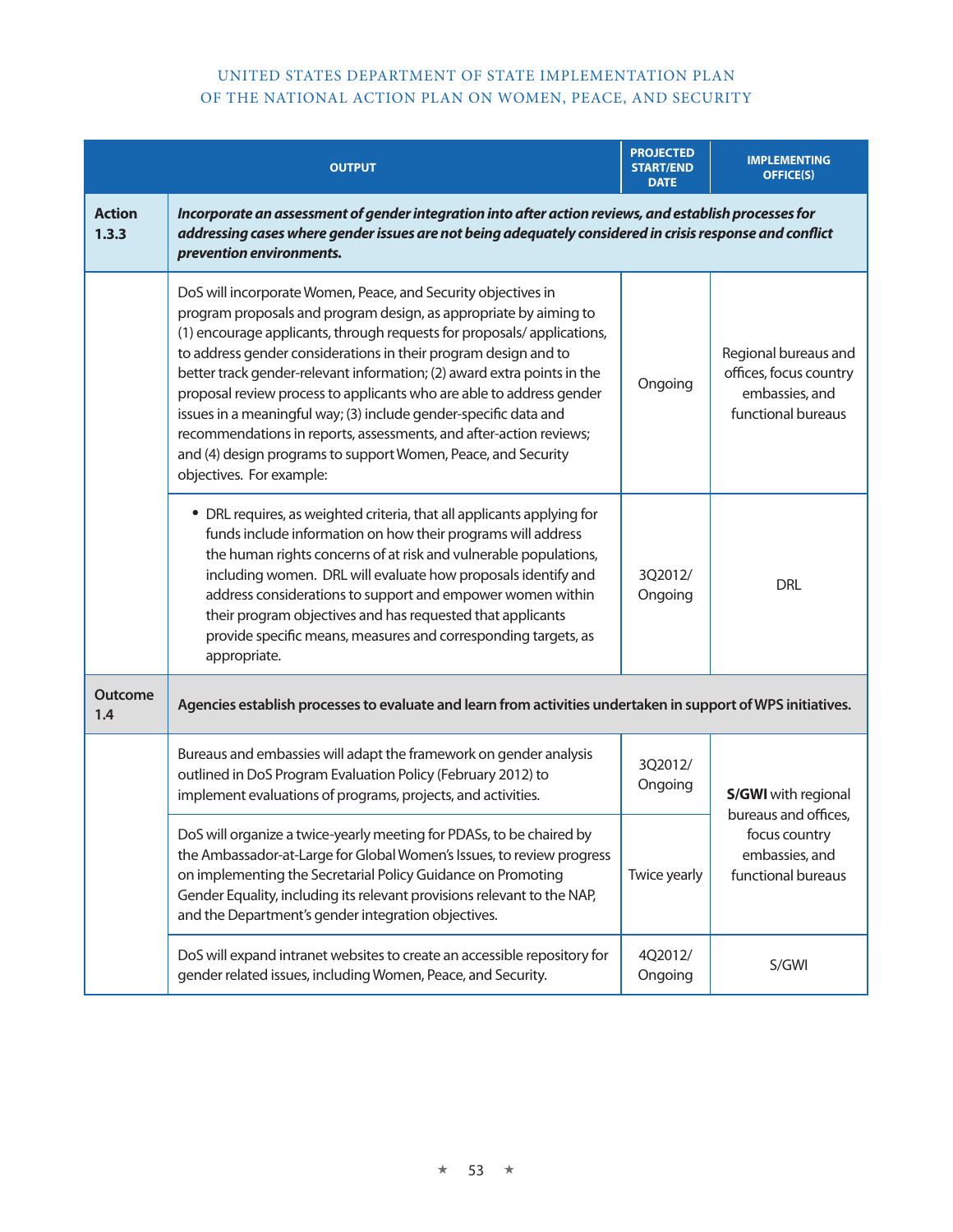|                                                                                                                                                                                                                                                                                                                                                                                                                                                 | <b>OUTPUT</b>                                                                                                                                                                                                                                                                                                                                                                                                                                                                                                                                            | <b>PROJECTED</b><br><b>START/END</b><br><b>DATE</b> | <b>IMPLEMENTING</b><br><b>OFFICE(S)</b>                                                                    |  |  |
|-------------------------------------------------------------------------------------------------------------------------------------------------------------------------------------------------------------------------------------------------------------------------------------------------------------------------------------------------------------------------------------------------------------------------------------------------|----------------------------------------------------------------------------------------------------------------------------------------------------------------------------------------------------------------------------------------------------------------------------------------------------------------------------------------------------------------------------------------------------------------------------------------------------------------------------------------------------------------------------------------------------------|-----------------------------------------------------|------------------------------------------------------------------------------------------------------------|--|--|
| <b>Action</b><br>1.4.1                                                                                                                                                                                                                                                                                                                                                                                                                          | Utilize innovations in foreign assistance coordination and tracking systems where appropriate, including<br>gender cross-cutting indicators, sector-specific gender-sensitive indicators, and revised gender key issue<br>definitions to support budgeting, operational planning, and performance management related to the NAP.                                                                                                                                                                                                                         |                                                     |                                                                                                            |  |  |
|                                                                                                                                                                                                                                                                                                                                                                                                                                                 | DoS and USAID collaborated to ensure that the set of indicators used<br>to measure foreign assistance results includes a range of indicators<br>aligned with core Women, Peace, and Security objectives; these include<br>seven cross-cutting gender indicators addressing gender equality,<br>gender-based violence, and women's empowerment, as well as a<br>broad range of indicators that address Women, Peace, and Security<br>issues in areas such as peace and security; democracy, human rights,<br>and governance; and humanitarian assistance. | Ongoing                                             | F and S/GWI                                                                                                |  |  |
|                                                                                                                                                                                                                                                                                                                                                                                                                                                 | PEPFAR developed Next Generation Gender Indicators to monitor and<br>evaluate male norms and behaviors, gender-based violence, women's<br>legal rights, and women and girls' access to income and productive<br>resources.                                                                                                                                                                                                                                                                                                                               | Completed                                           | <b>PEPFAR</b>                                                                                              |  |  |
|                                                                                                                                                                                                                                                                                                                                                                                                                                                 | Embassy Islamabad will develop a 'gender tracker' to account for<br>agency interventions, progress toward indicators and success/<br>challenges.                                                                                                                                                                                                                                                                                                                                                                                                         | Ongoing                                             | SRAP and Embassy<br>Islamabad                                                                              |  |  |
|                                                                                                                                                                                                                                                                                                                                                                                                                                                 | DoS will establish a Department-wide Gender Monitoring and<br>Evaluation working group to support coordination and synergy across<br>bureaus' gender-specific monitoring and evaluations systems.                                                                                                                                                                                                                                                                                                                                                        | 1Q2013/<br>Ongoing                                  | F and S/GWI with<br>regional bureaus and<br>offices, focus country<br>embassies, and<br>functional bureaus |  |  |
| NATIONAL OBJECTIVE 2-PARTICIPATION IN PEACE PROCESSES AND DECISION-MAKING: The United States<br>Government will improve the prospects for inclusive, just, and sustainable peace by promoting and strengthening<br>women's rights and effective leadership and substantive participation in peace processes, conflict prevention,<br>peacebuilding, transitional processes, and decision-making institutions in conflict-affected environments. |                                                                                                                                                                                                                                                                                                                                                                                                                                                                                                                                                          |                                                     |                                                                                                            |  |  |
| Outcome<br>2.1                                                                                                                                                                                                                                                                                                                                                                                                                                  | More women are effectively engaged in peace negotiations, security initiatives, conflict prevention, peace-<br>building—including formal and informal processes—and decision-making during all phases of conflict<br>prevention and resolution, and transition.                                                                                                                                                                                                                                                                                          |                                                     |                                                                                                            |  |  |
| <b>Action</b><br>2.1.1                                                                                                                                                                                                                                                                                                                                                                                                                          | U.S. Government delegations serve as a model for the inclusion of women in talks and negotiations<br>concerning conflict resolution, peacebuilding, and/or political transitions; and advocate for the integration<br>of women and gender perspectives in processes in which the U.S. is involved.                                                                                                                                                                                                                                                       |                                                     |                                                                                                            |  |  |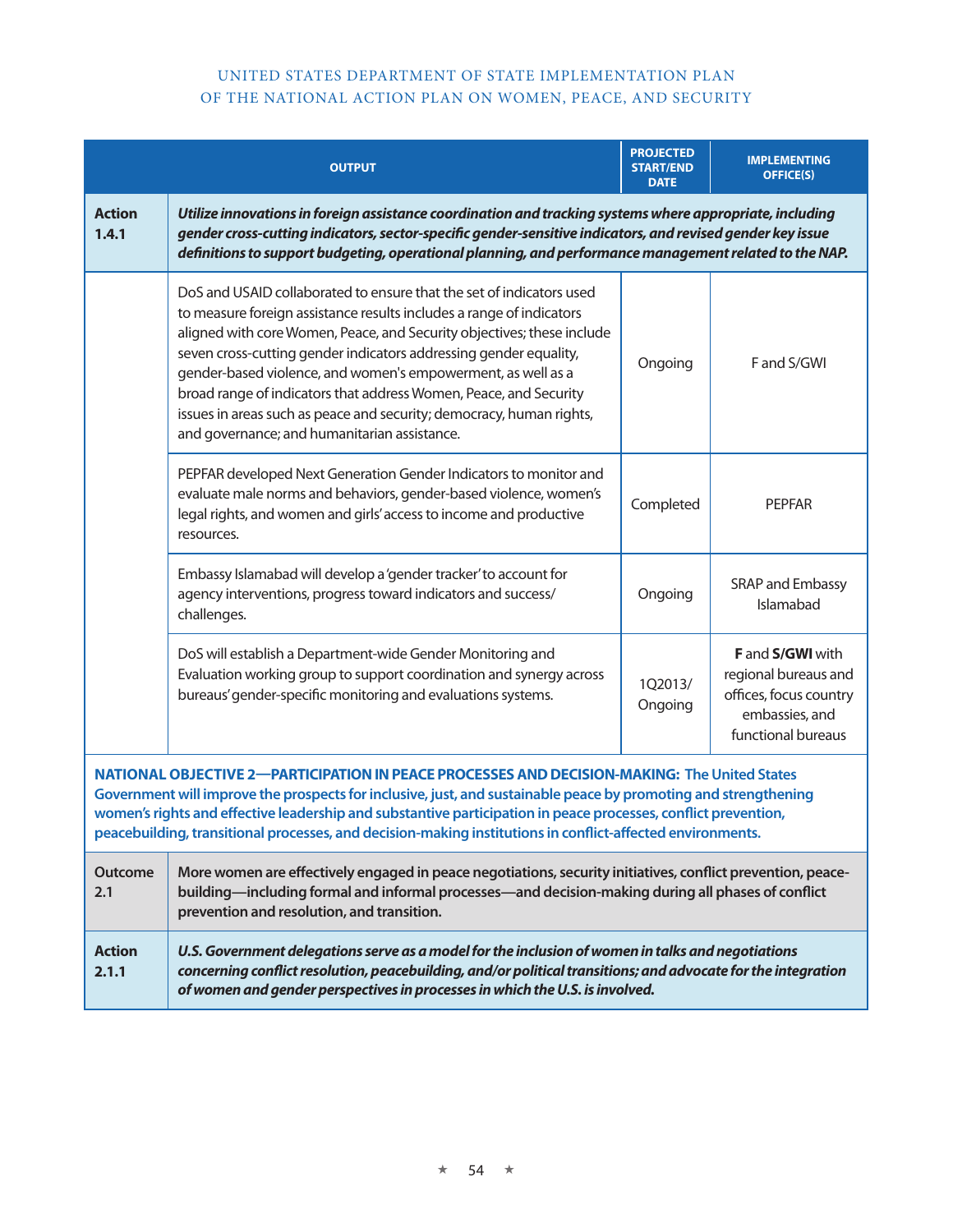|                        | <b>OUTPUT</b>                                                                                                                                                                                                                                                                                                                                                                                                                                                                                                                                                                                                                                                                                                                                                                                                                                                                                                                                                            | <b>PROJECTED</b><br><b>START/END</b><br><b>DATE</b> | <b>IMPLEMENTING</b><br><b>OFFICE(S)</b>                                                |
|------------------------|--------------------------------------------------------------------------------------------------------------------------------------------------------------------------------------------------------------------------------------------------------------------------------------------------------------------------------------------------------------------------------------------------------------------------------------------------------------------------------------------------------------------------------------------------------------------------------------------------------------------------------------------------------------------------------------------------------------------------------------------------------------------------------------------------------------------------------------------------------------------------------------------------------------------------------------------------------------------------|-----------------------------------------------------|----------------------------------------------------------------------------------------|
|                        | U.S. delegations will aim to model the meaningful inclusion of women<br>in talks and negotiations in which the United States participates. DoS<br>officials, including the Secretary of State, aim to lead by example by<br>regularly meeting, at both the working and leadership levels, with<br>women's organizations and by participating in women-focused<br>conferences and events.                                                                                                                                                                                                                                                                                                                                                                                                                                                                                                                                                                                 | Ongoing                                             | Regional bureaus and<br>offices, focus country<br>embassies, and<br>functional bureaus |
| <b>Action</b><br>2.1.2 | Advocate for the inclusion of women in senior UN positions.                                                                                                                                                                                                                                                                                                                                                                                                                                                                                                                                                                                                                                                                                                                                                                                                                                                                                                              |                                                     |                                                                                        |
|                        | DoS will encourage placement of highly qualified women candidates<br>and American citizens into the ranks of the UN, especially in senior<br>positions, and put forward such candidates as appropriate. For<br>example:                                                                                                                                                                                                                                                                                                                                                                                                                                                                                                                                                                                                                                                                                                                                                  | Ongoing                                             | IO, INL, PRM, S/GWI                                                                    |
|                        | • IO will advocate for recruitment and retention of women in all<br>aspects of peacekeeping, and in particular for career development<br>leading to leadership positions, as it participates in relevant UN<br>forums.                                                                                                                                                                                                                                                                                                                                                                                                                                                                                                                                                                                                                                                                                                                                                   | Ongoing                                             | IO                                                                                     |
|                        | • INL serves on UN panels and workgroups to support steps to<br>increase the number of women in peacekeeping operations and<br>establish a network to support female peacekeepers.                                                                                                                                                                                                                                                                                                                                                                                                                                                                                                                                                                                                                                                                                                                                                                                       | Ongoing                                             | <b>INL</b>                                                                             |
| <b>Action</b><br>2.1.3 | Support the participation and leadership roles of women from all backgrounds, including minorities<br>and women with disabilities, in peace negotiations, donor conferences, security sector reform efforts,<br>transitional justice and accountability processes, and other related decision-making forums including those<br>led by the UN and other international and regional organizations, and including capacity building for such<br>actors as female candidates, female members of government, women in the security sector, and women in<br>civil society.                                                                                                                                                                                                                                                                                                                                                                                                     |                                                     |                                                                                        |
|                        | DoS will work to ensure that women are involved in all planning and<br>agenda formation processes of Afghanistan-related conferences. In<br>order to ensure that women's perspectives are sufficiently considered in<br>Afghanistan, DoS, including the U.S. Embassy in Afghanistan, with support<br>from multiple bureaus and together with interagency and international<br>partners, advocates for the inclusion of female Afghan decision-makers,<br>and male and female civil society leaders in all high-level international<br>conferences regarding the future security and economic development of<br>Afghanistan in order to strengthen the political and economic transition<br>process. By engaging with the High Peace Council's Joint Secretariat,<br>the U.S. Embassy is also advocating for the inclusion of Afghan women<br>and civil society representatives in the development of strategies for its<br>Afghanistan Peace and Reconciliation Program. | Ongoing                                             | SRAP and Embassy<br>Kabul with S/GWI,<br>DRL, INL, CT                                  |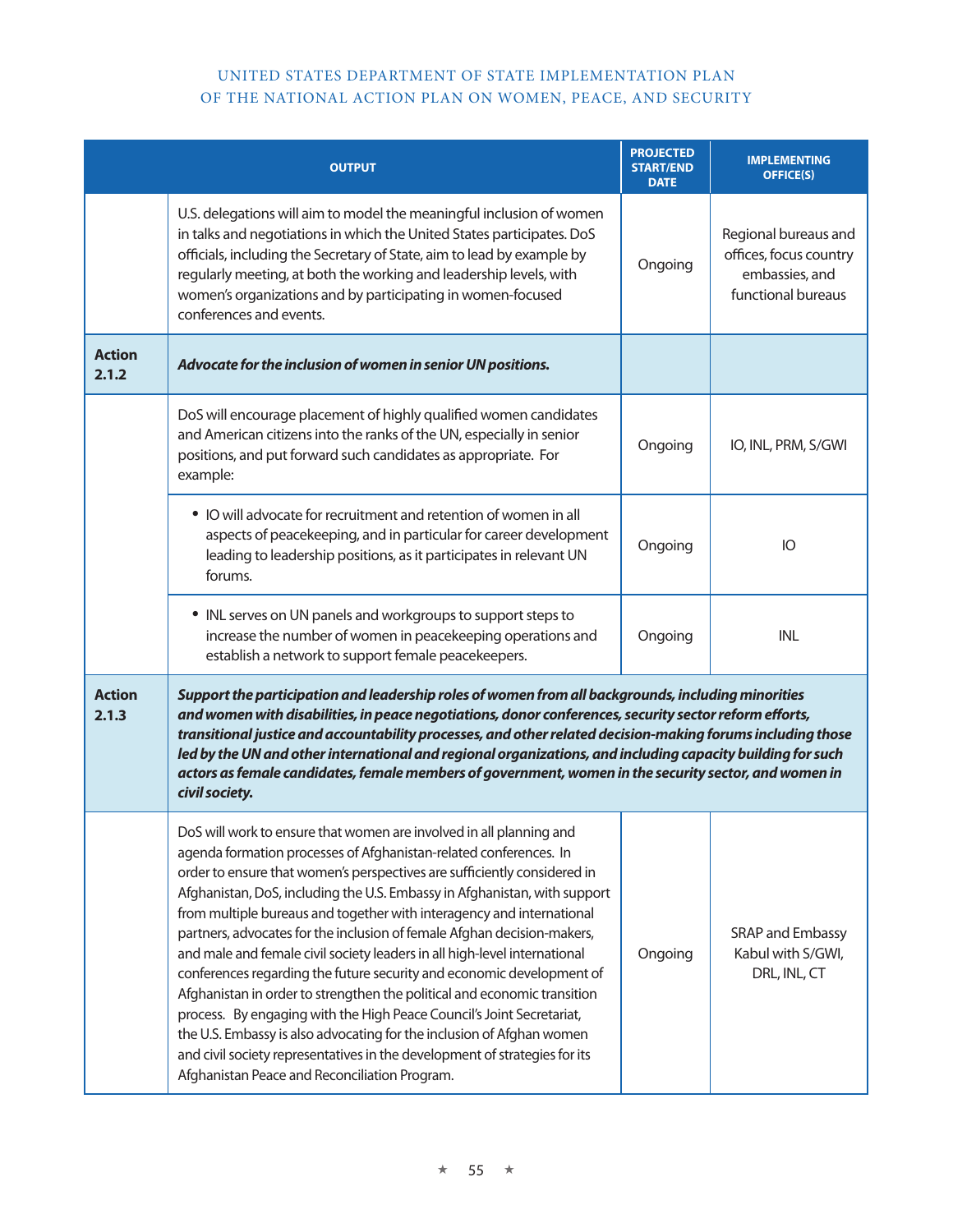|                        | <b>OUTPUT</b>                                                                                                                                                                                                                                                                                                                                                                                                                                                                                                                                                                                                                                                                                                                           | <b>PROJECTED</b><br><b>START/END</b><br><b>DATE</b> | <b>IMPLEMENTING</b><br><b>OFFICE(S)</b>          |
|------------------------|-----------------------------------------------------------------------------------------------------------------------------------------------------------------------------------------------------------------------------------------------------------------------------------------------------------------------------------------------------------------------------------------------------------------------------------------------------------------------------------------------------------------------------------------------------------------------------------------------------------------------------------------------------------------------------------------------------------------------------------------|-----------------------------------------------------|--------------------------------------------------|
|                        | DoS will support the U.S.-Pakistan Strategic Dialogue and Trilateral talks<br>and promote the inclusion of women in all thematic groups and the<br>inclusion of a WPS-specific themed discussion group in the talks.                                                                                                                                                                                                                                                                                                                                                                                                                                                                                                                    | Ongoing                                             | SRAP with S/GWI                                  |
|                        | DoS will work to strengthen women's engagement and empowerment<br>domestically in Sudan and South Sudan - including their ability to<br>participate in international negotiations and in the ongoing constitutional<br>processes in both countries. Targeted programming includes:                                                                                                                                                                                                                                                                                                                                                                                                                                                      | Ongoing                                             | S/USSESSS and AF<br>with S/GWI, DRL, INL         |
|                        | • The Africa Bureau, together with S/GWI, will provide targeted<br>assistance to local partners in South Sudan, in follow-up to the<br>2011 International Engagement Conference, which the U.S. hosted<br>and during which women's participation was featured.                                                                                                                                                                                                                                                                                                                                                                                                                                                                          | 3QFY12                                              | AF with S/GWI,<br>S/USSESSS and<br>Embassy Juba  |
|                        | • The Office of the Special Envoy to Sudan and South Sudan is<br>awarding grants to promote cross-border engagement between<br>women. The intent of this program is to bring together, for<br>training and network building, civil society organizations from<br>both Sudan and South Sudan that focus on gender equality and<br>female empowerment.                                                                                                                                                                                                                                                                                                                                                                                    | 4QFY12                                              | S/USSESSS with<br>Embassies Juba<br>and Khartoum |
|                        | As part of its assessed UN contributions, the United States provides<br>22 percent of the budget for the various UN Special Political Missions<br>worldwide. Many of these missions support the integration and<br>political participation of women in countries emerging from conflict.                                                                                                                                                                                                                                                                                                                                                                                                                                                | Ongoing                                             | IO                                               |
| <b>Action</b><br>2.1.4 | Assist partner governments in improving the recruitment and retention of women, including minorities<br>and other historically marginalized women, into government ministries and the incorporation of women's<br>perspectives into peace and security policy.                                                                                                                                                                                                                                                                                                                                                                                                                                                                          |                                                     |                                                  |
|                        | In South Sudan, DoS is promoting gender mainstreaming in the defense<br>sector and in the South Sudan Development Plan through a Gender<br>Awareness Workshop that aims to create a baseline understanding of<br>the relationship between gender and defense structures and highlight<br>practical steps that can be taken to transform the defense sector into a<br>democratic security service provider in South Sudan.                                                                                                                                                                                                                                                                                                               | 4QFY12/<br>Ongoing                                  | AF and Embassy Juba                              |
|                        | In Kosovo, the U.S. Embassy, together with USAID Mission, works with<br>key justice sector councils and ministries to ensure that administration of<br>justice sector personnel is free of gender bias and does not discriminate<br>on the basis of sex, marital status, pregnancy or parenthood, and to<br>ensure that recruitment, education and training practices encourage<br>substantial and meaningful participation by women. The Embassy and<br>USAID Mission also support the government in providing training on<br>topics of particular importance to women's equality in Kosovo, including<br>property rights, marital relations and family law, inheritance, labor and<br>employment law, and criminal law and procedure. | Ongoing                                             | <b>EUR</b>                                       |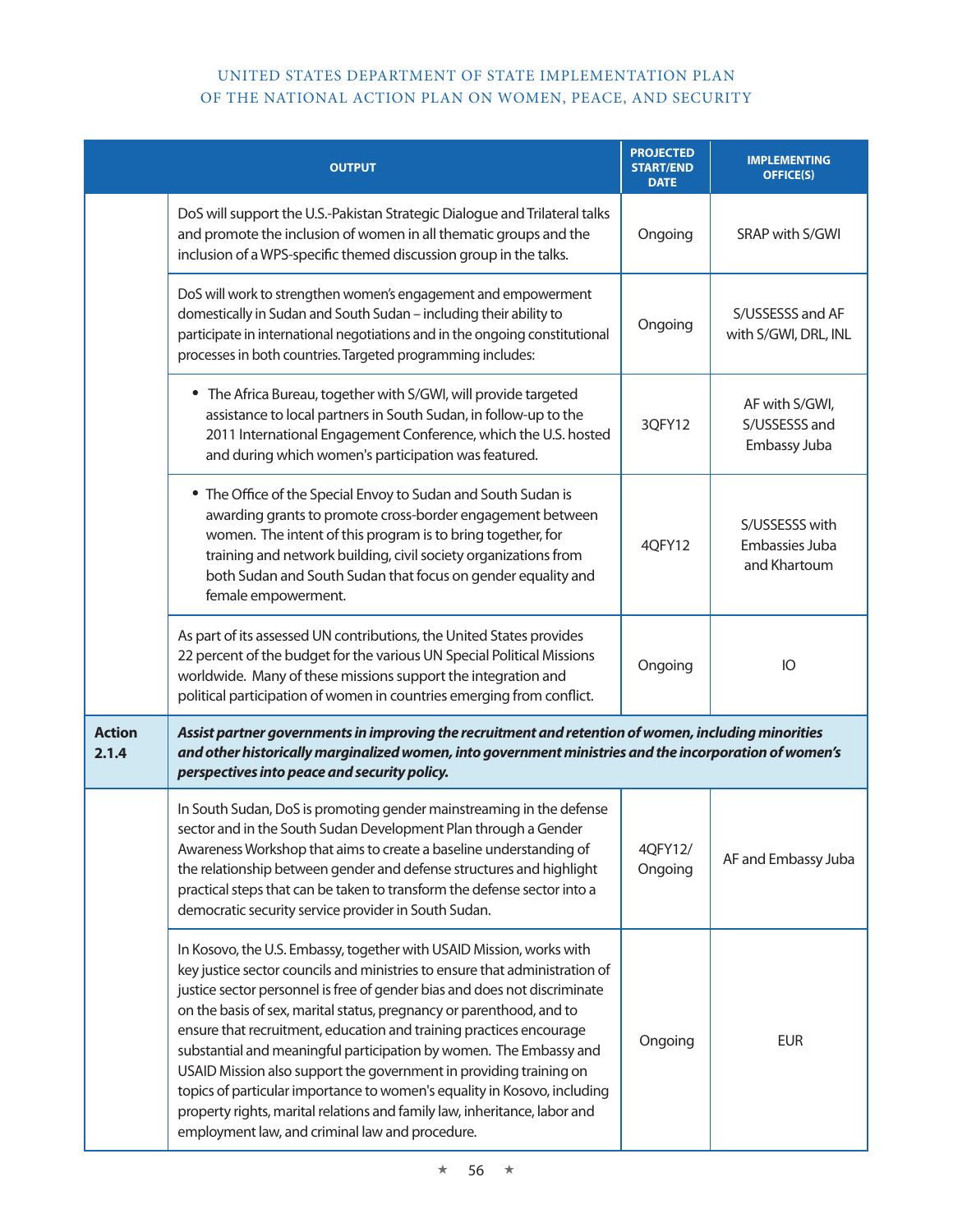|                        | <b>OUTPUT</b>                                                                                                                                                                                                                                                                                                                                                                                                                                            | <b>PROJECTED</b><br><b>START/END</b><br><b>DATE</b> | <b>IMPLEMENTING</b><br><b>OFFICE(S)</b> |
|------------------------|----------------------------------------------------------------------------------------------------------------------------------------------------------------------------------------------------------------------------------------------------------------------------------------------------------------------------------------------------------------------------------------------------------------------------------------------------------|-----------------------------------------------------|-----------------------------------------|
| <b>Action</b><br>2.1.5 | Provide assistance to support women's political participation and leadership in fragile environments and<br>during democratic transitions, including capacity building for such actors as female candidates, female<br>members of government, women in the security sector, and women in civil society.                                                                                                                                                  |                                                     |                                         |
|                        | In Bosnia and Herzegovina, DoS supports a three-year leadership<br>development program for women politicians across parties. The<br>curriculum includes training on political communication, media relations,<br>platform development, economic and demographic research, policy<br>work, strategic planning, political management, advocacy, and leadership.                                                                                            | FY12/FY14                                           | <b>EUR</b>                              |
|                        | The U.S. Embassy in Kosovo partners with the USAID Mission to<br>support the Women's Caucus of the Assembly on drafting and<br>implementing an annual workplan, and by providing research and<br>organizational resources for the Caucus' roundtable policy discussions<br>and legislative hearings. The Embassy further supports the Caucus<br>as it monitors the implementation of the Gender Equality Law and<br>conducts public outreach activities. | FY11/FY14                                           | <b>EUR</b>                              |
|                        | In the Middle East and North Africa, the Middle East Partnership Initiative<br>(MEPI) supports the Arab Women's Leadership Institute, which trains<br>women leaders in order to maximize their political gains during periods<br>of transition. AWLI beneficiaries include women from Bahrain, Egypt, Iraq,<br>Jordan, Kuwait, Lebanon, Oman, Saudi Arabia, Tunisia and Yemen.                                                                           | Ongoing/<br>3QFY13                                  | <b>NEA</b>                              |
|                        | In Libya, the MEPI program, "Strengthening Political Processes through<br>Women and Youth Engagement," provides technical assistance to<br>a network of Libyan CSOs in mobilizing young men and women to<br>conduct the country's first-ever nationwide, nonpartisan election<br>monitoring effort, and to develop strategies and tools to monitor the<br>National Public Congress and other state institutions between elections.                       | 3QFY12/<br>1QFY14                                   | NEA and Embassy<br>Tripoli              |
|                        | In Egypt, a Middle East Partnership Initiative (MEPI) project enhances<br>women's ability to participate in politics by increasing their knowledge<br>of election campaigns and public life. A center works with a number of<br>young women in North Sinai to develop their leadership skills in order<br>to potentially run for public office.                                                                                                          | Ongoing                                             | NEA and Embassy<br>Cairo                |
|                        | In Egypt, the U.S. Embassy in Cairo supports dozens of talented<br>Egyptian women of all ages who use their songs and voices to<br>advocate for an increased and equitable role for women in society.<br>This program has attracted a half-million Egyptian fan visits, multiple<br>positive media stories and a dedicated core of talented women<br>supporting the Embassy's message of women's empowerment.                                            | Ongoing<br>4QFY12                                   | NEA and Embassy<br>Cairo                |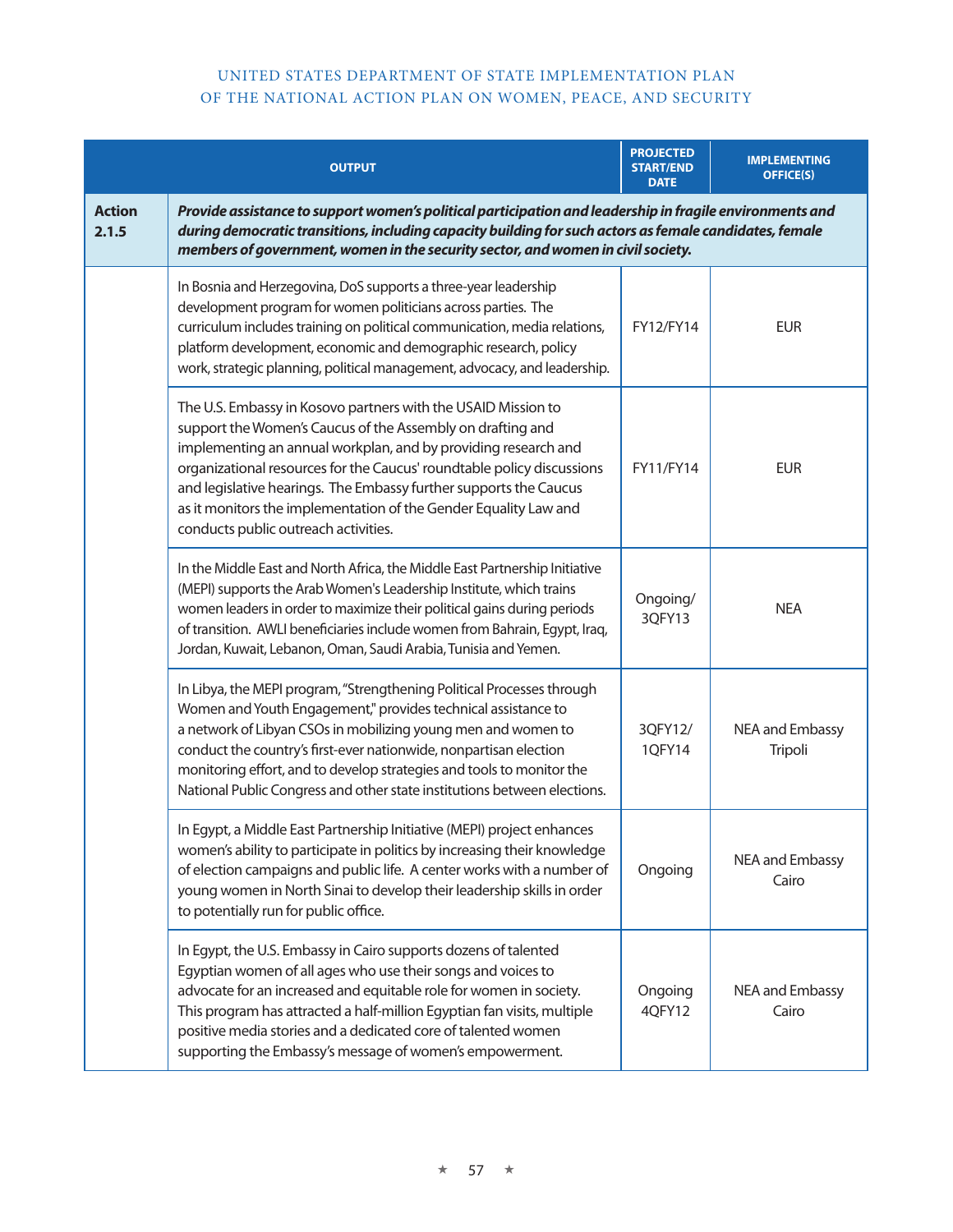|                        | <b>OUTPUT</b>                                                                                                                                                                                                                                                                                                                                                                                                                                                                  | <b>PROJECTED</b><br><b>START/END</b><br><b>DATE</b> | <b>IMPLEMENTING</b><br><b>OFFICE(S)</b>                                                |
|------------------------|--------------------------------------------------------------------------------------------------------------------------------------------------------------------------------------------------------------------------------------------------------------------------------------------------------------------------------------------------------------------------------------------------------------------------------------------------------------------------------|-----------------------------------------------------|----------------------------------------------------------------------------------------|
|                        | DoS will provide financial and diplomatic support to multilateral<br>organizations, including UN Women and the UN Democracy Fund, to<br>promote capacity building related to women's political participation and<br>leadership in fragile environments and during democratic transitions.                                                                                                                                                                                      | Ongoing                                             | IO and DRL                                                                             |
|                        | SCA jointly with S/GWI sponsored an effort to bring ethnic Uzbek<br>and Kyrgyz women together after the unrest of 2010 in Kyrgyzstan<br>and expose them to successful models of grassroots economic<br>development in India. The Kyrgyz participants received training in<br>management, marketing, and supply chain logistics from an Indian<br>NGO. Participants also interacted with artisans, farmers, and small-<br>business owners throughout Gujarat.                   | 2QFY12                                              | SCA and S/GWI                                                                          |
|                        | As part of the follow-on activities after the Central Asia and Afghanistan<br>Women's Economic Symposium, SCA funded a grant in Kazakhstan<br>designed to increase the political participation at the local level.<br>According to the surveys conducted by the Association prior to and<br>after the trainings, the number of women who were running in<br>elections for local government offices increased between three and 14<br>percent in the regions that participated. | Ongoing                                             | <b>SCA</b>                                                                             |
|                        | ECA conducts professional exchange programs, including TechWomen,<br>TechGirls, Fortune/U.S. State Department Global Women's Mentoring<br>Partnership, and Empowering Women and Girls Through Sports Initiative.<br>These exchanges encourage women's leadership and confidence in a<br>variety of fields in which they can promote peace and stability.                                                                                                                       | Ongoing                                             | <b>ECA</b>                                                                             |
| <b>Action</b><br>2.1.6 | Provide common guidelines and training to assist partner nations to integrate women and their perspectives<br>into their security sectors.                                                                                                                                                                                                                                                                                                                                     |                                                     |                                                                                        |
|                        | DoS will provide diplomatic support and capacity building for women<br>working in the justice and security sectors, including prosecutors and<br>corrections officers. For example:                                                                                                                                                                                                                                                                                            |                                                     |                                                                                        |
|                        | DoS supports the work of OSCE's Office for Democratic<br>Institutions and Human Rights to train security sector personnel<br>across Europe and Eurasia with a view to improving compliance<br>with gender equality standards among defense and law<br>enforcement agencies; to improve respect for the rights of security<br>personnel; and to increase the number of women in leadership<br>positions in the security sector.                                                 | Ongoing                                             | Regional bureaus and<br>offices, focus country<br>embassies, and<br>functional bureaus |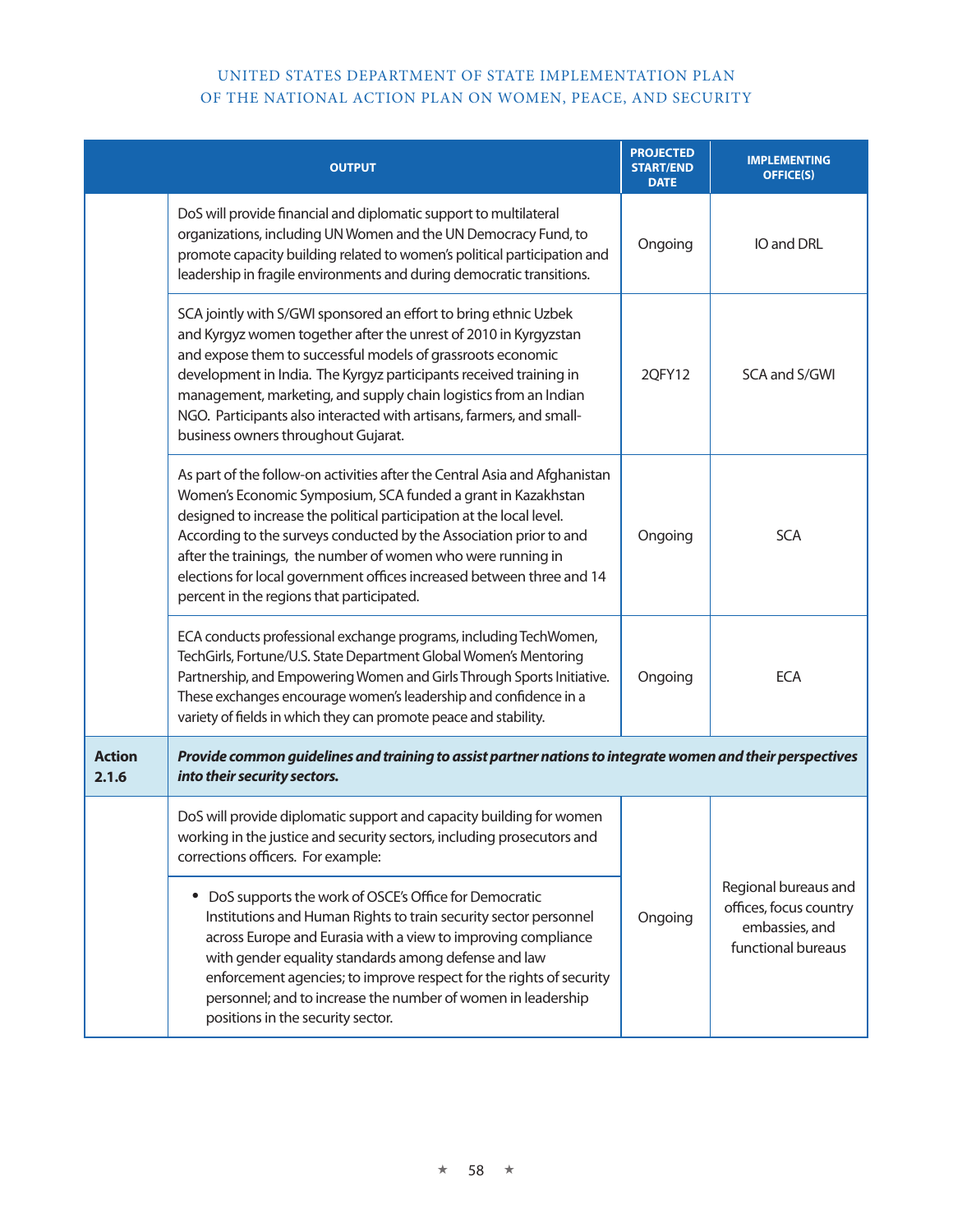|                        | <b>OUTPUT</b>                                                                                                                                                                                                                                                                                                                                                                                                                                                                                                                                                                  | <b>PROJECTED</b><br><b>START/END</b><br><b>DATE</b> | <b>IMPLEMENTING</b><br><b>OFFICE(S)</b>                                                      |
|------------------------|--------------------------------------------------------------------------------------------------------------------------------------------------------------------------------------------------------------------------------------------------------------------------------------------------------------------------------------------------------------------------------------------------------------------------------------------------------------------------------------------------------------------------------------------------------------------------------|-----------------------------------------------------|----------------------------------------------------------------------------------------------|
|                        | In Pakistan, INL will continue the provision of training, equipment,<br>and infrastructure support to female police, particularly those<br>serving in Women's Police Stations. For example, INL funds training<br>for female police in criminal investigation, instructor development,<br>and first aid courses; provides ambulances, radios, protective gear<br>and other equipment; and funded infrastructure refurbishment to<br>Women's Police Stations. INL also provides ongoing training to female<br>prosecutors to enhance their ability to prosecute criminal cases. | FY10/<br>Ongoing                                    | INL, SCA, and<br>Embassy Islamabad                                                           |
| <b>Action</b><br>2.1.7 | Provide support for NGOs to track, analyze, and advocate on behalf of the engagement of women and<br>women's organizations in peace processes.                                                                                                                                                                                                                                                                                                                                                                                                                                 |                                                     |                                                                                              |
|                        | DoS will provide diplomatic support and training for women's<br>networks, including representatives across civil society, government,<br>and the private sector. For example:                                                                                                                                                                                                                                                                                                                                                                                                  | Ongoing                                             |                                                                                              |
|                        | • In Afghanistan, CT provides opportunities for female leaders in<br>civil society and female police to interact in order to bridge gaps<br>between women in civil society and the security sector in order to<br>build trusted networks of women across communities committed<br>to countering the spread of violent extremism.                                                                                                                                                                                                                                               |                                                     | Regional bureaus and<br>offices, focus country<br>embassies, and<br>functional bureaus       |
|                        | • In Iraq, DRL's program aims to strengthen a nationwide network of<br>grassroots-based women leaders committed to advocating for the<br>advancement of women's rights in Iraq.                                                                                                                                                                                                                                                                                                                                                                                                |                                                     |                                                                                              |
|                        | DoS supports alumni networks of women who have participated in<br>U.S. government-sponsored programs, seminars, and conferences,<br>including by hosting/facilitating network gatherings and providing<br>targeted funding.                                                                                                                                                                                                                                                                                                                                                    | Ongoing                                             | ECA and AF, EAP,<br>EUR, NEA, SCA, SRAP,<br>SUSSESSS, WHA,<br>and Focus Country<br>Embassies |
|                        | DoS will support opportunities for women leaders from different<br>countries to connect in order to share common challenges and<br>exchange best practices. For example:                                                                                                                                                                                                                                                                                                                                                                                                       |                                                     | Regional bureaus and<br>offices, focus country<br>embassies, and<br>functional bureaus       |
|                        | • In Eastern Europe and Eurasia, through the Invest for the Future<br>women's entrepreneurship program, EUR seeks to build networks<br>among female entrepreneurs in conflict, crisis, and transition<br>environments to promote women's economic empowerment.                                                                                                                                                                                                                                                                                                                 | Ongoing                                             |                                                                                              |
|                        | Multiple DoS offices, in partnership with several women's<br>universities, are supporting the Women in Public Service Project,<br>which brings emerging young female leaders from around the<br>world to the U.S. to discuss global challenges and cultivate their<br>leadership skills.                                                                                                                                                                                                                                                                                       |                                                     |                                                                                              |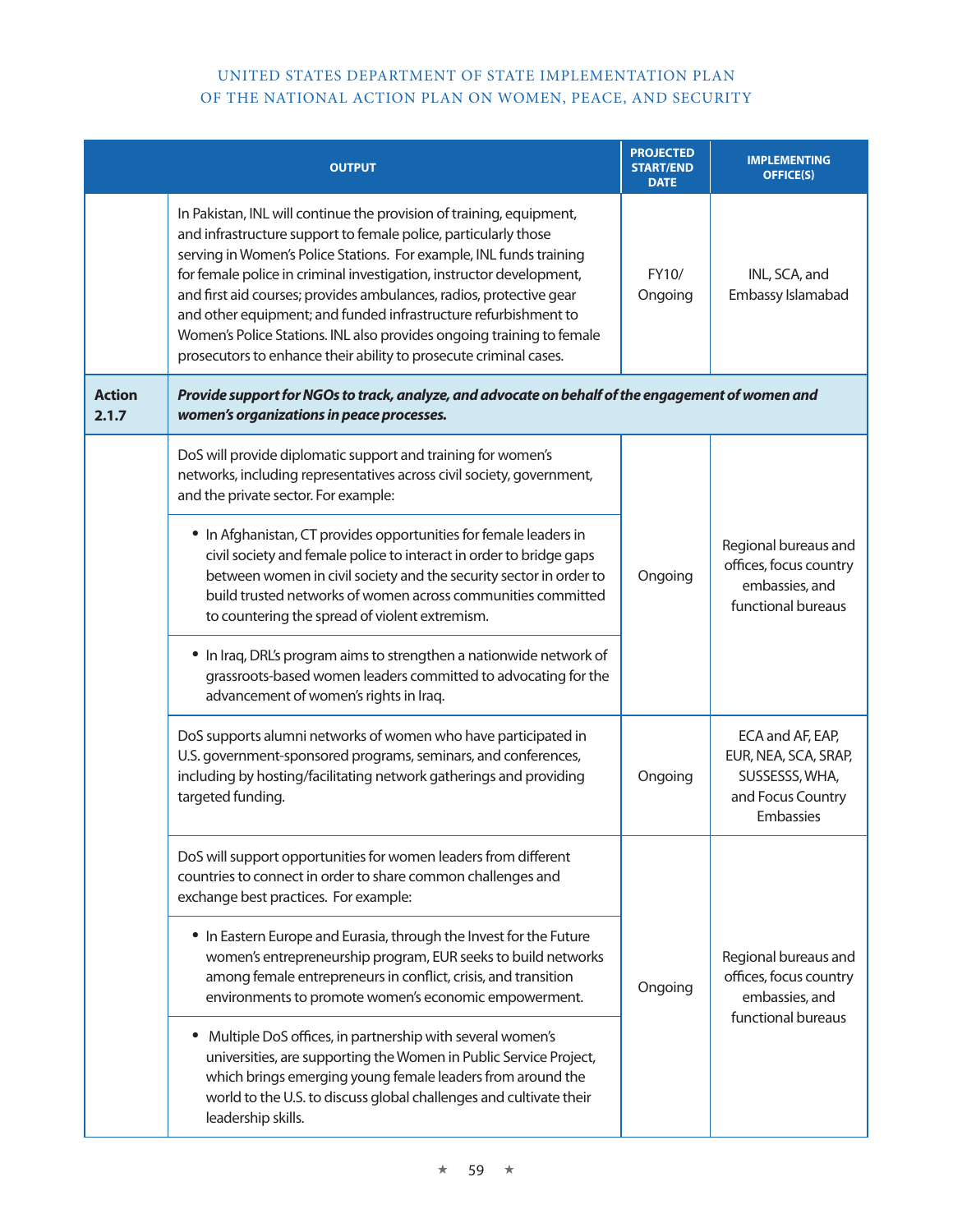|                         | <b>OUTPUT</b>                                                                                                                                                                                                                                                                                                                                                                                                                                                                               | <b>PROJECTED</b><br><b>START/END</b><br><b>DATE</b> | <b>IMPLEMENTING</b><br><b>OFFICE(S)</b>                                                      |  |
|-------------------------|---------------------------------------------------------------------------------------------------------------------------------------------------------------------------------------------------------------------------------------------------------------------------------------------------------------------------------------------------------------------------------------------------------------------------------------------------------------------------------------------|-----------------------------------------------------|----------------------------------------------------------------------------------------------|--|
| <b>Action</b><br>2.1.8  | Expand emphasis on gender analysis and support to local organizations, including women's peacebuilding<br>organizations, in conflict mitigation and reconciliation programming.                                                                                                                                                                                                                                                                                                             |                                                     |                                                                                              |  |
|                         | Bureaus and embassies will engage with civil society in host countries<br>and will provide a venue for women's organizations to meet with U.S.<br>and partner nation officials.                                                                                                                                                                                                                                                                                                             | Ongoing                                             | Regional bureaus and<br>offices, focus country<br>embassies, and<br>functional bureaus       |  |
|                         | In Pakistan, DRL supports an initiative to set up a core working group of<br>women's rights organizations and existing cooperatives. An advocacy<br>desk will be established to advocate for the approval of laws and<br>policies for the protection of workers in the informal sector. The lobby<br>will work with home-based worker networks, cooperatives and women<br>associations and unions at the district and provincial level.                                                     | 1QFY12/<br>3QFY13                                   | <b>DRL</b>                                                                                   |  |
| <b>Action</b><br>2.1.9  | Leverage the participation of female U.S. military personnel to encourage and model gender integration<br>and reach out to female and male populations in partner nations.                                                                                                                                                                                                                                                                                                                  |                                                     |                                                                                              |  |
|                         | The U.S. Embassy in Serbia supported a program on Women in the<br>Professional Armed Forces focused on integrating women into career<br>positions in the Serbian Armed Forces. The Ohio National Guard<br>organized the event under the State Partnership Program, a National<br>Guard program which links partner countries with U.S. states for<br>the purpose of building the capacity of partner armed forces and<br>supporting U.S. national interests and security cooperation goals. | 4QFY12                                              | <b>EUR</b> and<br>Embassy Belgrade                                                           |  |
| <b>Action</b><br>2.1.10 | Increase partner nation women's participation in U.S. funded training programs including for foreign<br>police, judicial, and military personnel, including professional military education (PME), as well as exchange<br>programs, conferences, and seminars.                                                                                                                                                                                                                              |                                                     |                                                                                              |  |
|                         | DoS will develop model criteria for the inclusion of female candidates<br>in U.S.-funded training programs, which bureaus and embassies can<br>adapt to meet their own purposes. Bureaus and embassies will identify<br>and share the best practices of ways to increase the participation of<br>women in training programs. For example:                                                                                                                                                   | 4QFY12/<br>Ongoing                                  | Regional bureaus and<br>offices, focus country<br>embassies, and<br>functional bureaus       |  |
|                         | • In Nepal, the U.S. Embassy ensures that INL-funded police<br>programs have at least 15 percent participation from women.                                                                                                                                                                                                                                                                                                                                                                  |                                                     |                                                                                              |  |
|                         | ECA will run targeted International Visitor Leadership Programs (IVLPs)<br>and Voluntary Visitor Programs (Volvis) related to Women, Peace,<br>and Security priorities; and ensure gender balance in speakers for its<br>programs. For example:                                                                                                                                                                                                                                             | Ongoing                                             | ECA and AF, EAP,<br>EUR, NEA, SCA, SRAP,<br>SUSSESSS, WHA,<br>and Focus Country<br>Embassies |  |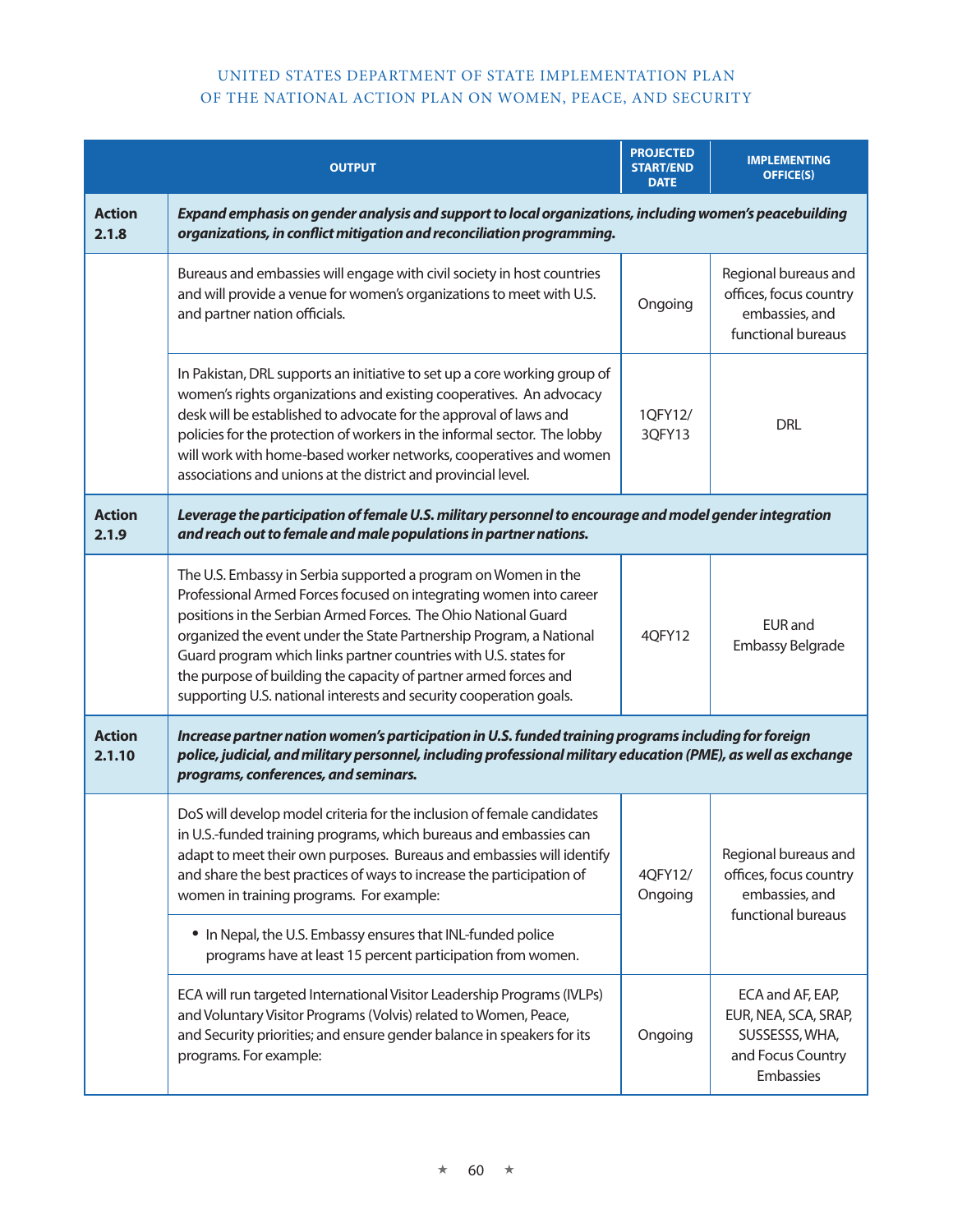|                         | <b>OUTPUT</b>                                                                                                                                                                                                                                                                                                                                                                                                                                                                                                            | <b>PROJECTED</b><br><b>START/END</b><br><b>DATE</b> | <b>IMPLEMENTING</b><br><b>OFFICE(S)</b>                                                                              |
|-------------------------|--------------------------------------------------------------------------------------------------------------------------------------------------------------------------------------------------------------------------------------------------------------------------------------------------------------------------------------------------------------------------------------------------------------------------------------------------------------------------------------------------------------------------|-----------------------------------------------------|----------------------------------------------------------------------------------------------------------------------|
|                         | • In Honduras, the U.S. Embassy has nominated women to<br>participate in capacity building IVLP projects on women and<br>justice; journalism; citizen activism; community policing;<br>administration of justice; and foreign policy.                                                                                                                                                                                                                                                                                    | Ongoing                                             | ECA and AF, EAP,<br>EUR, NEA, SCA, SRAP,<br>SUSSESSS, WHA,<br>and Focus Country<br>Embassies                         |
| <b>Action</b><br>2.1.11 | Mobilize men as allies in support of women's leadership and participation in security-related processes and<br>decision-making.                                                                                                                                                                                                                                                                                                                                                                                          |                                                     |                                                                                                                      |
|                         | Through diplomatic engagement and outreach, DoS will advocate<br>to male politicians, decision-makers, influential community leaders,<br>religious leaders, among others, on the value of women's roles in peace<br>and security.                                                                                                                                                                                                                                                                                        | Ongoing                                             | Regional bureaus and<br>offices, focus country<br>embassies, and<br>functional bureaus                               |
|                         | DoS will develop a set of standard talking points on the value of<br>women's participation in public and political life for bureaus and<br>embassies to adapt as DoS principals and embassy officers engage<br>with their counterparts and civil society.                                                                                                                                                                                                                                                                | 4QFY12/<br>Ongoing                                  | S/GWI                                                                                                                |
| <b>Outcome</b><br>2.2   | Laws, policies, and practices in partner states promote and strengthen gender equality at national<br>and local levels.                                                                                                                                                                                                                                                                                                                                                                                                  |                                                     |                                                                                                                      |
| <b>Action</b><br>2.2.1  | Through high level diplomacy and technical assistance, encourage nations to develop laws that promote<br>and protect women's rights, including through the criminalization of violence against women and girls<br>and adoption of effective procedural laws, as well as through laws and policies that advance women's<br>participation in parliaments, the judicial sector, and other political, peace, and/or security decision-making<br>bodies, including those calling for affirmative measures, where appropriate. |                                                     |                                                                                                                      |
|                         | DoS encourages partner governments to mitigate the use of women's<br>rights as bargaining chips to achieve counterterrorism goals and of<br>"counterterrorism measures" as vehicles to restrict civil society organizations<br>working on women's issues. DoS ensures that counterterrorism dialogues<br>with partner governments include discussions on how to effectively protect<br>civilians, including women and girls.                                                                                             | Ongoing                                             | CT and DRL with AF,<br>EAP, EUR, NEA, SCA,<br>SRAP, SUSSESSS, WHA,<br>and Focus Country<br>Embassies                 |
|                         | DoS will use public diplomacy and outreach capabilities to help ensure<br>that women understand the rights and opportunities afforded to<br>them. To advance these efforts, DoS will develop a package of outreach<br>materials for public diplomacy officers to engage on WPS.                                                                                                                                                                                                                                          | Ongoing                                             | ECA, IIP, and S/GWI<br>with AF, EAP, EUR, NEA,<br>SCA, SRAP, SUSSESSS,<br>WHA, and Focus<br><b>Country Embassies</b> |
| <b>Action</b><br>2.2.2  | Provide diplomatic, development, and technical assistance to build the capacity of legislative, judicial, and<br>law enforcement actors to develop, implement, and enforce laws that promote and protect women's rights;<br>and civil society to advocate for the development and implementation of such laws.                                                                                                                                                                                                           |                                                     |                                                                                                                      |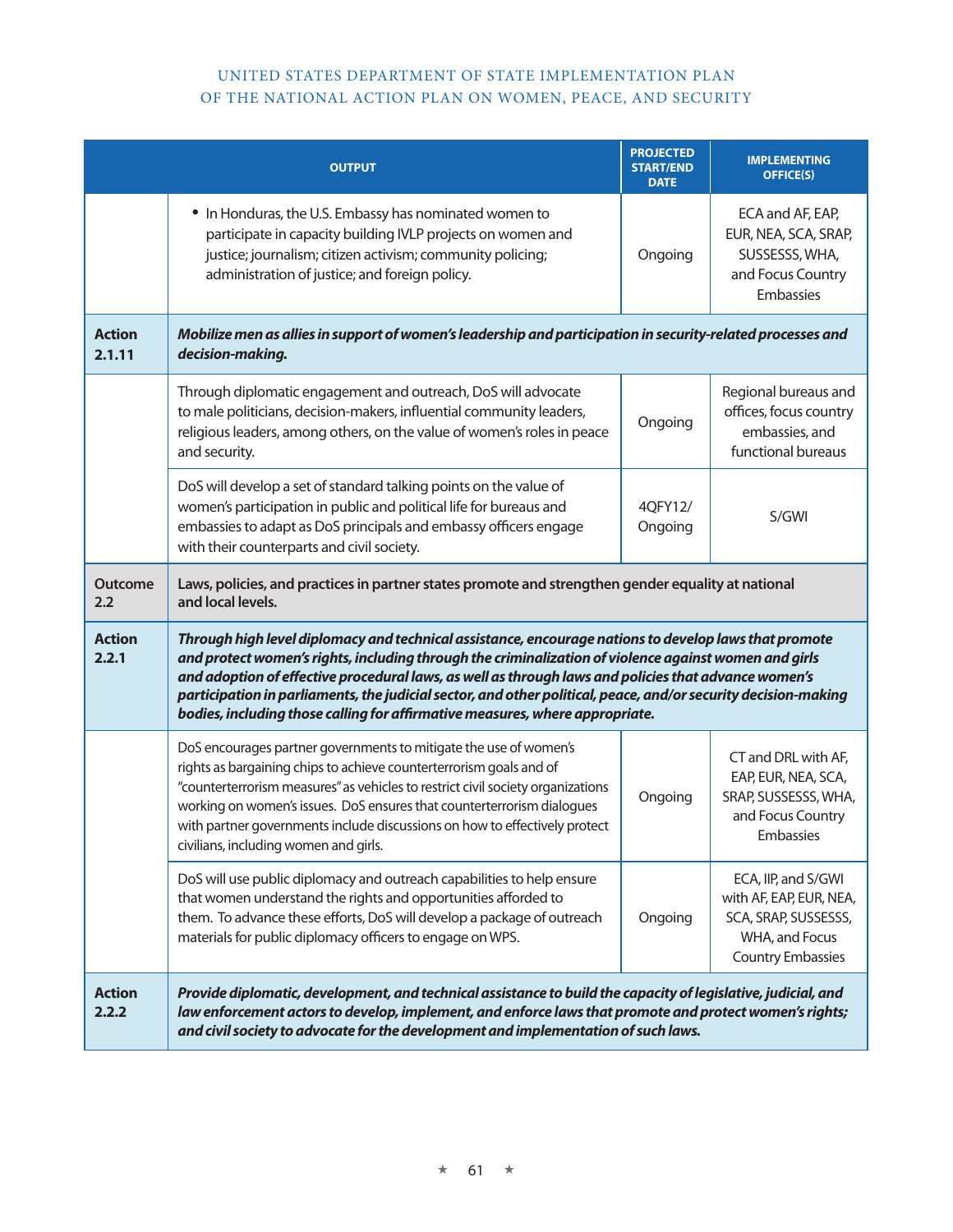|                        | <b>OUTPUT</b>                                                                                                                                                                                                                                                                                                                                                                                                                                                                                                                                                                                                                                  | <b>PROJECTED</b><br><b>START/END</b><br><b>DATE</b> | <b>IMPLEMENTING</b><br><b>OFFICE(S)</b>                          |
|------------------------|------------------------------------------------------------------------------------------------------------------------------------------------------------------------------------------------------------------------------------------------------------------------------------------------------------------------------------------------------------------------------------------------------------------------------------------------------------------------------------------------------------------------------------------------------------------------------------------------------------------------------------------------|-----------------------------------------------------|------------------------------------------------------------------|
|                        | In Guatemala, through the multi-year Model Police Precinct Program, DoS<br>is supporting the development of a network of Femicide Courts, a multi-<br>institutional initiative promoted by the President of the Supreme Court.<br>The U.S. Embassy participates in the permanent commission established<br>by the Government of Guatemala to monitor the development of the<br>project and has supported the creation of procedural manuals and<br>training for judges, prosecutors and police officers. The embassy has<br>provided office equipment, as well as printed brochures with pertinent<br>information for distribution to victims. | Ongoing                                             | <b>WHA and Embassy</b><br>Guatemala City<br>with INL             |
|                        | SCA funds property rights educational seminars to increase knowledge<br>of property rights among women in several countries, including<br>Kyrgyzstan, strengthening their ability to become economically viable<br>and independent. Young women aged 18-30, older women between<br>30-65, and village government officials and elders together learned<br>about women's property rights, including specific laws and procedures<br>for protecting these rights.                                                                                                                                                                                | Ongoing                                             | <b>SCA</b>                                                       |
|                        | In Iraq, DRL funds a program to build the capacity of Iraqi sub-national<br>legislatures to enact critical legislation to promote women's rights by<br>taking a comprehensive approach that engages research institutions,<br>provincial councils, civil society organizations and the Iraqi electorate.                                                                                                                                                                                                                                                                                                                                       | 4QFY11-<br>3QFY13                                   | <b>DRL</b>                                                       |
| environments.          | NATIONAL OBJECTIVE 3-PROTECTION FROM VIOLENCE: The United States Government will strengthen its efforts<br>to prevent-and protect women and children from-harm, exploitation, discrimination, and abuse, including sexual<br>and gender-based violence and trafficking in persons, and to hold perpetrators accountable in conflict-affected                                                                                                                                                                                                                                                                                                   |                                                     |                                                                  |
| <b>Outcome</b><br>3.1  | Risks of SGBV in crisis and conflict-affected environments are decreased through the increased capacity of<br>individuals, communities, and protection actors to address the threats and vulnerability associated with<br><b>SGBV</b>                                                                                                                                                                                                                                                                                                                                                                                                          |                                                     |                                                                  |
| <b>Action</b><br>3.1.1 | Work to improve the capacity of the UN system and key protection and humanitarian actors, including<br>members of the Humanitarian Cluster system, to prevent and respond to SGBV in conflict affected and crisis<br>settings, to include development and implementation of training, guidance, and other operational tools;<br>and promote better coordination and sharing of information across UN country teams in order to develop<br>and implement holistic strategies on SGBV.                                                                                                                                                           |                                                     |                                                                  |
|                        | DoS will bolster UN and regional peacekeeping missions' abilities to<br>understand and assess baseline vulnerabilities for civilians, including<br>women, and the range of threats in the region.                                                                                                                                                                                                                                                                                                                                                                                                                                              | Ongoing                                             | <b>IO</b> with regional<br>bureaus and offices,<br>focus country |
|                        | DoS will encourage and support multilateral partners' efforts to better<br>monitor, analyze, and report on gender-based violence. For example:                                                                                                                                                                                                                                                                                                                                                                                                                                                                                                 |                                                     | embassies, and<br>functional bureaus                             |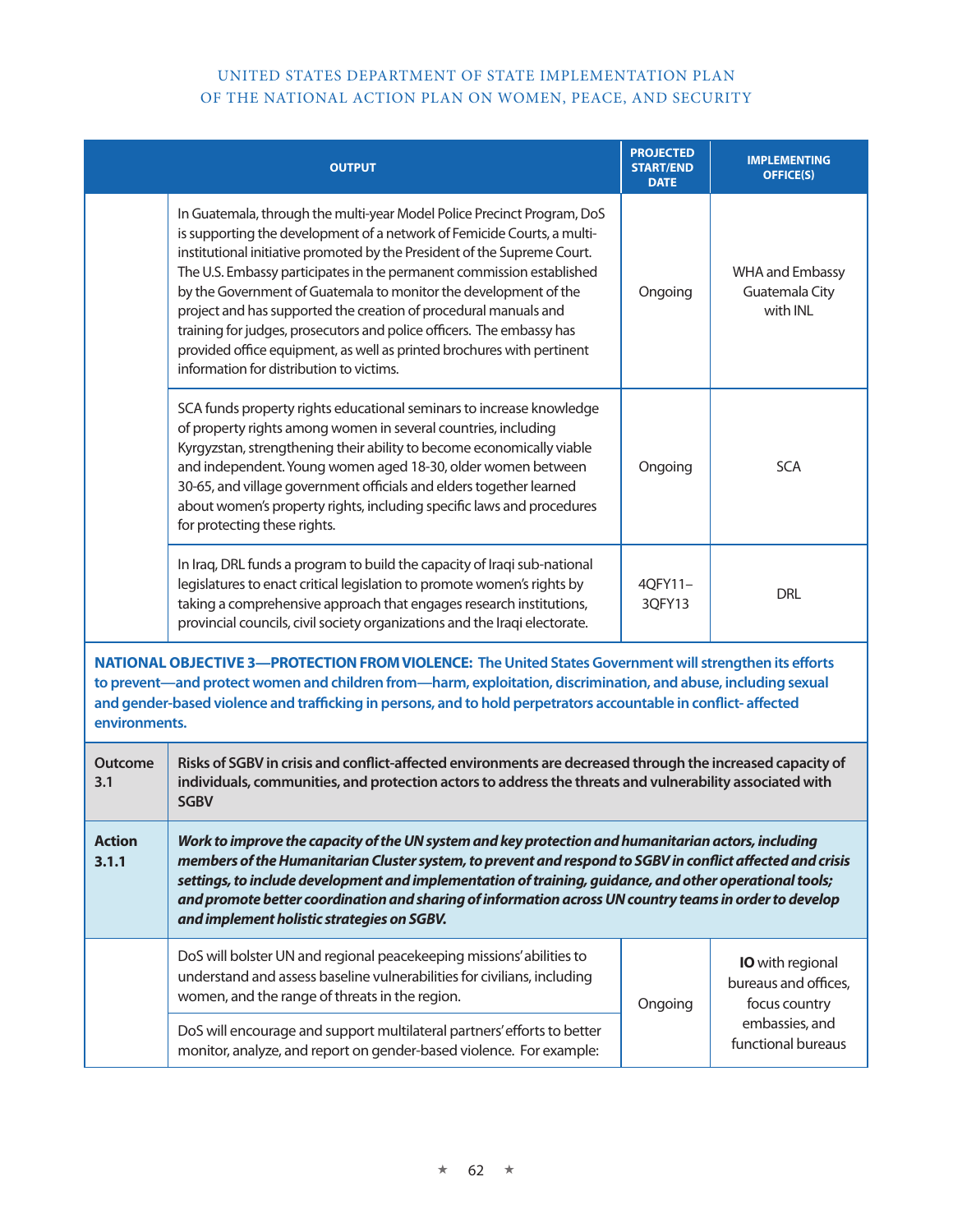|                        | <b>OUTPUT</b>                                                                                                                                                                                                                                                                                                                                                                                                                                                                                                                                                                                                                                                                                               | <b>PROJECTED</b><br><b>START/END</b><br><b>DATE</b> | <b>IMPLEMENTING</b><br><b>OFFICE(S)</b>                                                                  |  |
|------------------------|-------------------------------------------------------------------------------------------------------------------------------------------------------------------------------------------------------------------------------------------------------------------------------------------------------------------------------------------------------------------------------------------------------------------------------------------------------------------------------------------------------------------------------------------------------------------------------------------------------------------------------------------------------------------------------------------------------------|-----------------------------------------------------|----------------------------------------------------------------------------------------------------------|--|
|                        | • IO supported the UN's development of indicators on Women,<br>Peace, and Security and the UN Security Council supported in its<br>Presidential Statement PRST/2010/22 UN agencies' taking forward<br>these indicators, many of which track women's physical security,<br>for use as an initial framework. The bureau will continue to work<br>with UN Women in developing and tracking these indicators.                                                                                                                                                                                                                                                                                                   | Ongoing                                             | <b>IO</b> with regional<br>bureaus and offices,<br>focus country<br>embassies, and<br>functional bureaus |  |
|                        | DoS will support UN and regional organizations' training programs on<br>the protection of civilians, including from gender-based violence.                                                                                                                                                                                                                                                                                                                                                                                                                                                                                                                                                                  |                                                     |                                                                                                          |  |
|                        | DoS will promote better coordination and sharing of information<br>across UN country teams, agencies, bodies, and mechanisms in order<br>to develop and implement holistic strategies to prevent and respond<br>to gender-based violence. For example:                                                                                                                                                                                                                                                                                                                                                                                                                                                      |                                                     |                                                                                                          |  |
|                        | • In Haiti, NAS Port-au-Prince promoted gender-based violence as a<br>focus of US UNPOL response activities. U.S. UNPOL are part of the<br>UN's roving gender-based violence unit in the displaced persons<br>camps. They provide training and mentoring to the Haitian National<br>Police on gender-based violence, and support response to complaints<br>of gender-based violence and/or domestic violence in the camps.                                                                                                                                                                                                                                                                                  | $FY10-$<br>Ongoing                                  | <b>INL and Embassy</b><br>Port-au-Prince                                                                 |  |
| <b>Action</b><br>3.1.2 | Advocate for UN peacekeeping missions to have strong mandates on protection of civilians (POC), including<br>on sexual and gender-based violence (SGBV), and provide diplomatic support for initiatives in the UN<br>General Assembly Special Committee on Peacekeeping Operations (C-34) and budget committees to build<br>the capacity and provide operational tools for POC and prevention of SGBV.                                                                                                                                                                                                                                                                                                      |                                                     |                                                                                                          |  |
|                        | DoS will prioritize diplomatic engagement with multilateral partners<br>as key levers in the prevention of and response to gender-based<br>violence in countries affected by crisis, conflict, and transition. DoS<br>advances these objectives through engagement with, inter alia, the<br>United Nations Security Council; in the relevant committees of the<br>General Assembly; in the Human Rights Council; at the Commission<br>on the Status of Women; through participation in UN Executive Board<br>meetings, including UN Women; in the Humanitarian Partners Working<br>Group's Protection Sub-Working Group; as well as at country level<br>through direct engagement with the UN Country Team. | Ongoing                                             | <b>IO</b> with regional<br>bureaus and offices,<br>focus country<br>embassies, and<br>functional bureaus |  |
|                        | DoS will continue to advocate for UN peacekeeping missions to have<br>strong mandates on protection of civilians, including on protecting<br>civilians from sexual violence.                                                                                                                                                                                                                                                                                                                                                                                                                                                                                                                                |                                                     |                                                                                                          |  |
|                        | DoS supports the UN Office of the Special Representative of the UN<br>Secretary General (SRSG) on Sexual Violence in Conflict, including<br>through funding for the Team of Experts.                                                                                                                                                                                                                                                                                                                                                                                                                                                                                                                        | Ongoing                                             | <b>IO</b> with regional<br>bureaus and offices,<br>focus country<br>embassies, and<br>functional bureaus |  |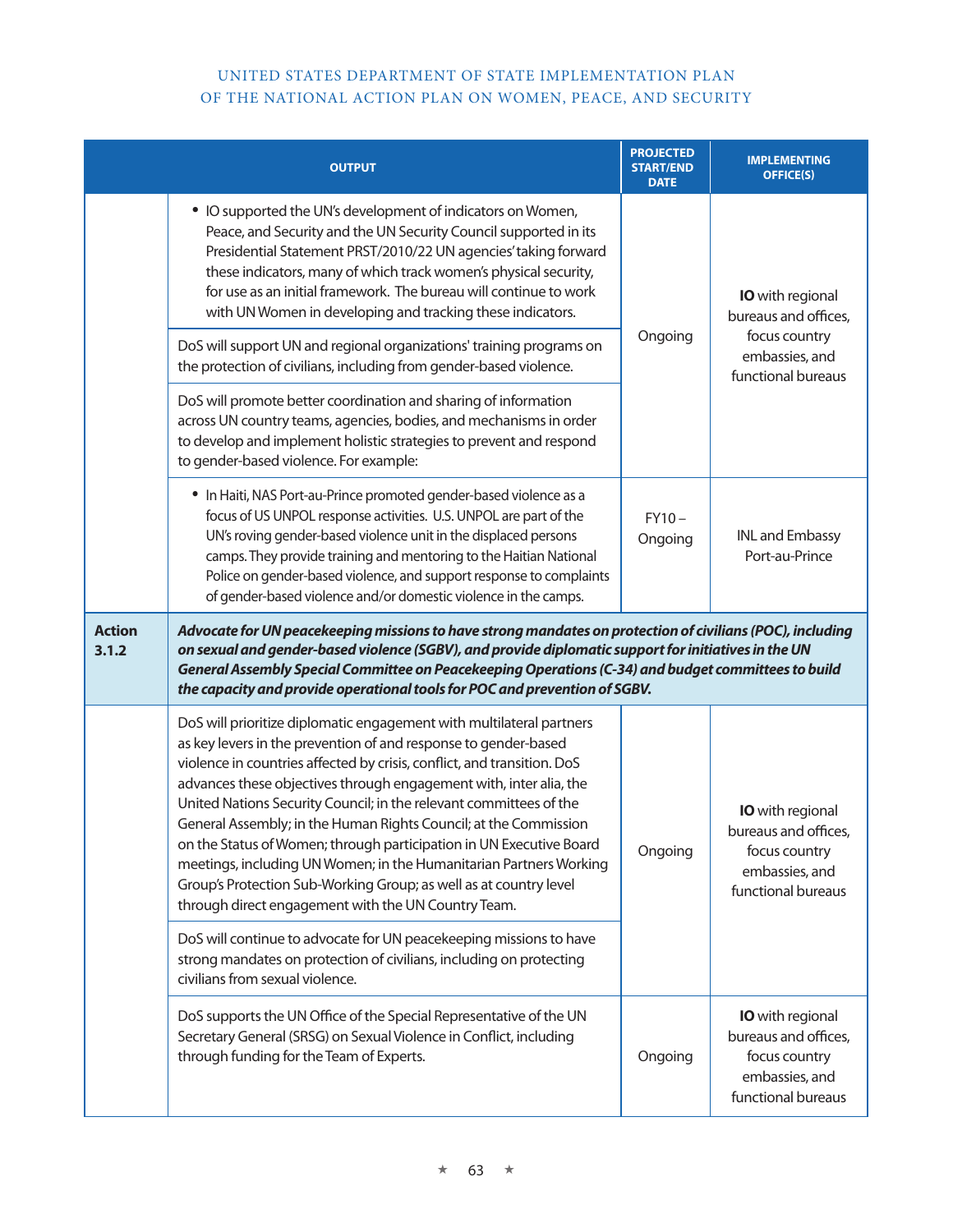|                        | <b>OUTPUT</b>                                                                                                                                                                                                                                                                                                                                                                                                                                                                                                                                                                                                                                                                                                     | <b>PROJECTED</b><br><b>START/END</b><br><b>DATE</b> | <b>IMPLEMENTING</b><br><b>OFFICE(S)</b>                                                                                 |
|------------------------|-------------------------------------------------------------------------------------------------------------------------------------------------------------------------------------------------------------------------------------------------------------------------------------------------------------------------------------------------------------------------------------------------------------------------------------------------------------------------------------------------------------------------------------------------------------------------------------------------------------------------------------------------------------------------------------------------------------------|-----------------------------------------------------|-------------------------------------------------------------------------------------------------------------------------|
| <b>Action</b><br>3.1.3 | Incorporate modules on protection, rights, and specific needs of women in conflict into training provided to<br>partner militaries and security personnel.                                                                                                                                                                                                                                                                                                                                                                                                                                                                                                                                                        |                                                     |                                                                                                                         |
|                        | DoS will increase training and capacity building to support human<br>rights, address gender-based violence, combat trafficking in persons,<br>and for other Women, Peace, and Security-related topics for the<br>security and judicial sectors in partner countries to strengthen gender<br>equality and prevent violence. For example:<br>• The Global Peace Operations Initiative (GPOI) will support<br>instruction on protection of civilians (POC), including prevention<br>of gender-based violence, and human rights training in its 62<br>partner countries and in most of the 43 peace support operations<br>training centers (PSOTCs) it supports around the world.                                     | Ongoing                                             | <b>INL</b> and <b>PM</b> with<br>regional bureaus and<br>offices, focus country<br>embassies, and<br>functional bureaus |
|                        | • INL integrates women, peace, and security into its training for<br>partner nation police and international police officers. For<br>example, in Nepal, INL supports training for the police on<br>human rights and democratic policing principles, including on<br>women's roles in community policing and mediation, as well as<br>on issues related to domestic violence and trafficking in persons.<br>Targeted training has been developed across a broad range<br>of topics, including on enhancing procedural protections for<br>female and male survivors of gender-based violence, in order<br>to professionalize support services; as well as on human rights<br>concerns when searching and arresting. | Ongoing                                             | <b>INL</b> and <b>PM</b> with<br>regional bureaus and<br>offices, focus country<br>embassies, and<br>functional bureaus |
| <b>Action</b><br>3.1.4 | Require USG humanitarian assistance implementing partners to have Codes of Conduct consistent with<br>the Inter-Agency Standing Committee's (IASC) core principles on protection of beneficiaries from sexual<br>exploitation and abuse, and monitor and promote partner compliance.                                                                                                                                                                                                                                                                                                                                                                                                                              |                                                     |                                                                                                                         |
|                        | PRM has required since 2003 that implementing partners for<br>humanitarian assistance maintain Codes of Conduct consistent with<br>the UN Secretary General's Bulletin and the Inter-Agency Standing<br>Committee's (IASC) six core principles on protection of beneficiaries<br>from sexual exploitation and abuse.                                                                                                                                                                                                                                                                                                                                                                                              | Ongoing                                             | <b>PRM</b>                                                                                                              |
|                        | PRM will share best practices in training and program management<br>with respect to supporting international standards on PSEA and<br>partner accountability with other bureaus, offices, and embassies with<br>programmatic functions                                                                                                                                                                                                                                                                                                                                                                                                                                                                            | <b>FY12</b>                                         | <b>PRM</b>                                                                                                              |
| <b>Action</b><br>3.1.5 | Support education and awareness initiatives for U.S. Government civilian contractors and aid workers on<br>the prevention of sexual exploitation and abuse in crisis and conflict-affected environments.                                                                                                                                                                                                                                                                                                                                                                                                                                                                                                          |                                                     |                                                                                                                         |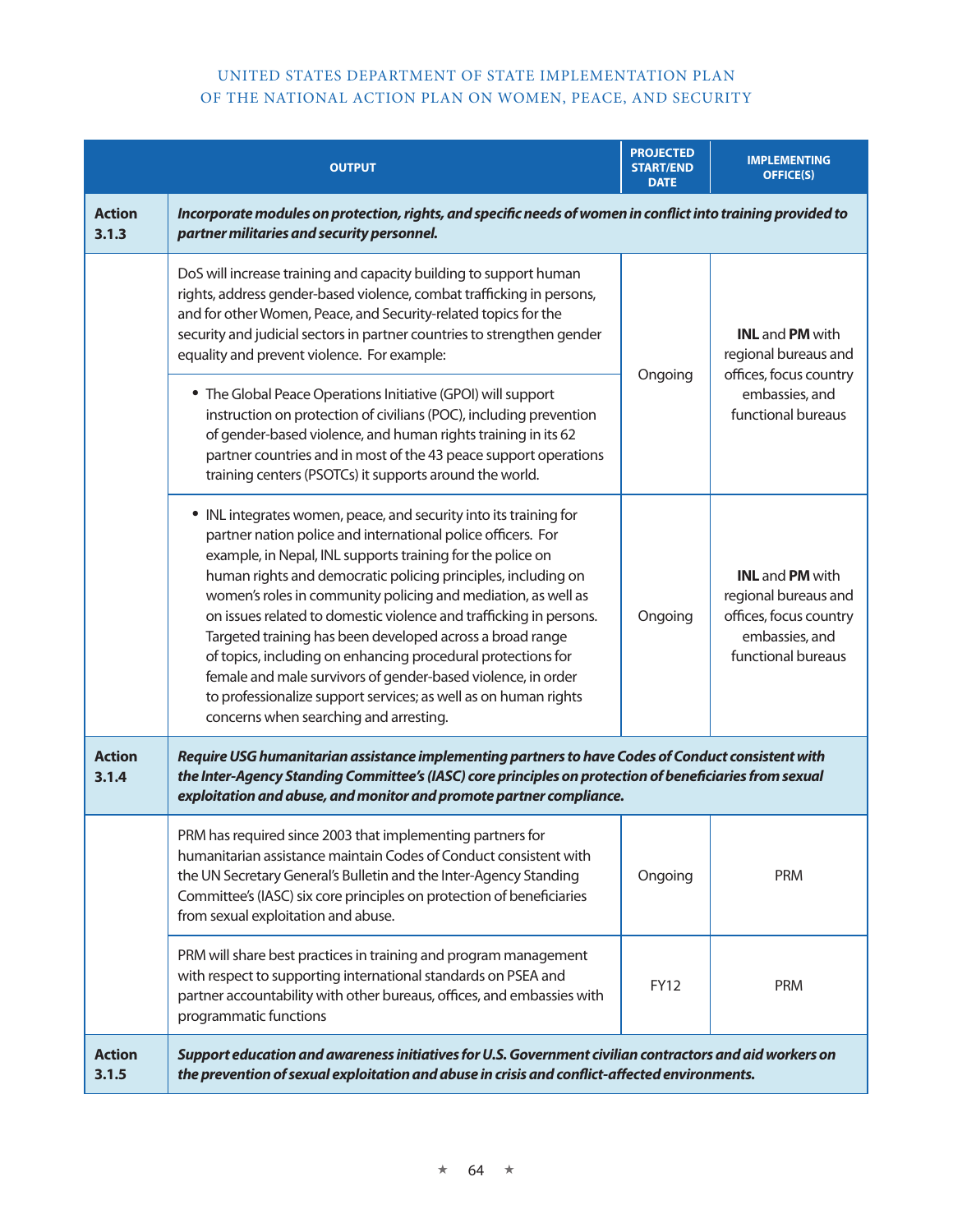|                        | <b>OUTPUT</b>                                                                                                                                                                                                                                                                                                                                                                                                                              | <b>PROJECTED</b><br><b>START/END</b><br><b>DATE</b> | <b>IMPLEMENTING</b><br><b>OFFICE(S)</b> |
|------------------------|--------------------------------------------------------------------------------------------------------------------------------------------------------------------------------------------------------------------------------------------------------------------------------------------------------------------------------------------------------------------------------------------------------------------------------------------|-----------------------------------------------------|-----------------------------------------|
|                        | PRM supports training, including the development of e-learning tools,<br>for international organization and NGO partners on preventing sexual<br>exploitation and abuse.                                                                                                                                                                                                                                                                   | Ongoing                                             | <b>PRM</b>                              |
| <b>Action</b><br>3.1.6 | Support research, programming and learning on the use of technology with the potential to improve the<br>safety of women and girls in conflict settings (e.g. solar lighting, solar or methane-conversion cook stoves,<br>provision of cell phones as part of an early warning system, and mobile justice mechanisms), consistent with<br>available best practices and international guidelines.                                           |                                                     |                                         |
|                        | The Department will support research, programming, and learning on<br>technological approaches to protection, such as the Global Alliance for<br>Clean Cookstoves' efforts to learn more about how the implementation<br>of improved cookstoves may reduce women's vulnerability to gender-<br>based violence.                                                                                                                             | Ongoing                                             | S/GWI and PRM                           |
|                        | DRL is funding a program to incorporate communications<br>technology—including satellite phones, cell phones, an early warning<br>system, a reporting hotline, digital mapping, satellite-internet, and<br>video-conferencing-into current programming to increase civilian<br>protection and enhance the investigation and prosecution of SGBV<br>cases in remote areas of North and South Kivu in the Democratic<br>Republic of Congo.   | Ongoing                                             | <b>DRL</b>                              |
|                        | PRM co-funds with USAID/OFDA a World Food Programme project to<br>evaluate the uptake and efficiency of improved cookstoves in refugee<br>camps in Kenya, with a view to adapting stove distribution plans<br>accordingly.                                                                                                                                                                                                                 | <b>FY11</b>                                         | <b>PRM</b>                              |
| <b>Action</b><br>3.1.7 | Provide support for a range of appropriate services and tools to assist and empower vulnerable women<br>and girls, including medical services, psychosocial services, and legal services, as well as opportunities for<br>livelihood training, education, and rest and recreation (e.g. athletics, art, and play); promote equitable<br>access to these services for women and girls with disabilities.                                    |                                                     |                                         |
|                        | In conflict-affected and refugee-hosting countries around the world,<br>PRM will continue to support non-governmental organizations that<br>provide health, vocational and livelihood skills, education, and child<br>and legal protection activities for refugee and returnee populations,<br>including building the capacities of local mental health and social<br>service providers on combating and addressing gender-based violence. | Ongoing                                             | <b>PRM</b>                              |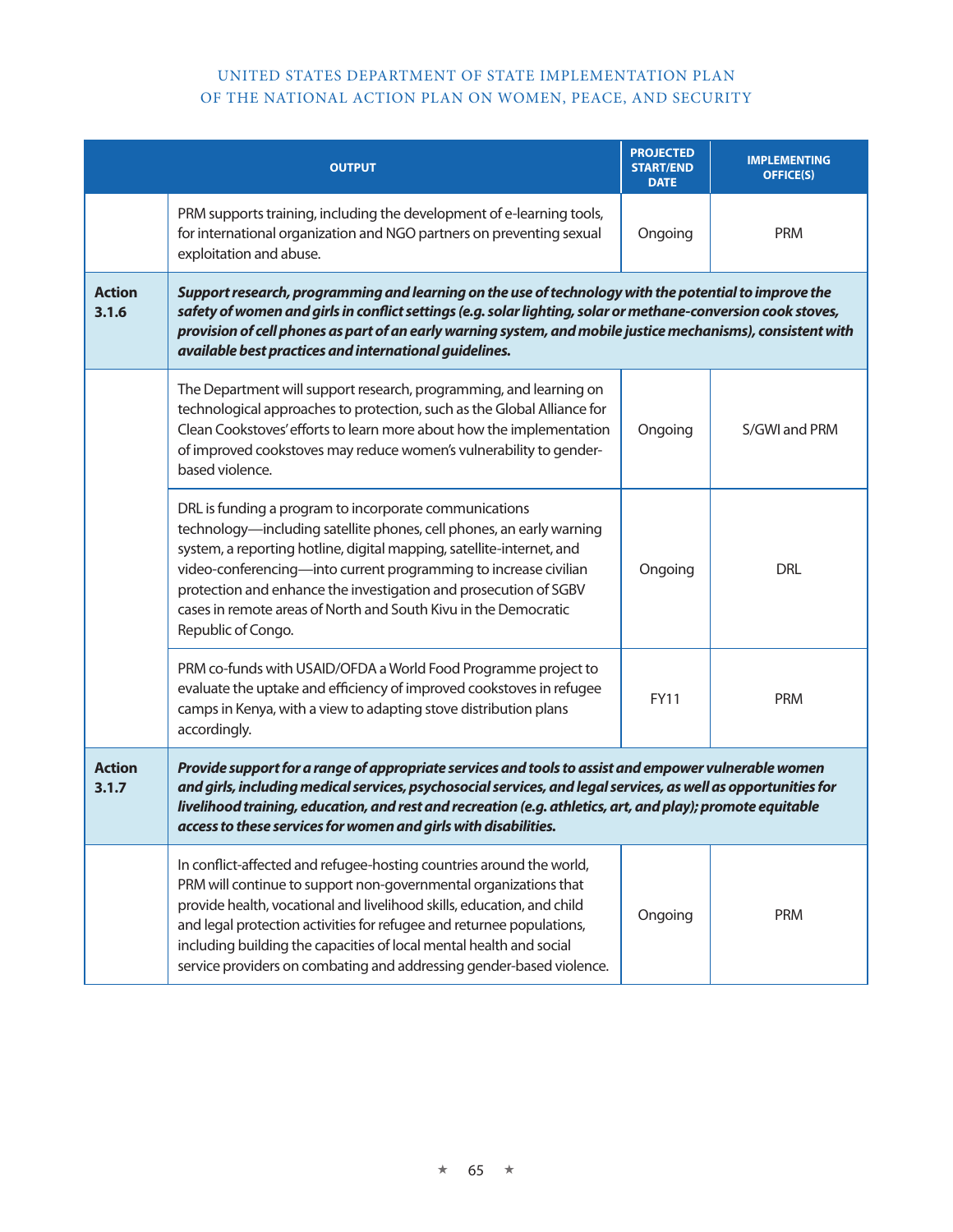|                        | <b>OUTPUT</b>                                                                                                                                                                                                                                                                                                                                                                                                                                                                                                                                                                                                                                                                                                                                                                                                                                                                                                                                                                                         | <b>PROJECTED</b><br><b>START/END</b><br><b>DATE</b> | <b>IMPLEMENTING</b><br><b>OFFICE(S)</b>                                                             |
|------------------------|-------------------------------------------------------------------------------------------------------------------------------------------------------------------------------------------------------------------------------------------------------------------------------------------------------------------------------------------------------------------------------------------------------------------------------------------------------------------------------------------------------------------------------------------------------------------------------------------------------------------------------------------------------------------------------------------------------------------------------------------------------------------------------------------------------------------------------------------------------------------------------------------------------------------------------------------------------------------------------------------------------|-----------------------------------------------------|-----------------------------------------------------------------------------------------------------|
|                        | In the DRC, the PEPFAR-funded Gender-Based Violence Scale-Up<br>Initiative, implemented through an interagency U.S. government<br>effort, is committed to improving and scaling up activities that prevent<br>and respond to gender-based violence. Activities include engaging<br>health and legal service providers at the clinic and community levels,<br>as well as government representatives, to improve coordination<br>and integration of gender-based violence responses, and increase<br>availability, utilization and quality of services. Concurrently, a range of<br>community mobilization and outreach activities will seek to transform<br>the underlying attitudes and behaviors that perpetuate gender-based<br>violence and increase awareness about its costs and consequences,<br>including its relationship to HIV risk, and strengthen the capacity of<br>social institutions, civil society organizations, and communities to<br>respond to and ultimately end such violence. | Ongoing                                             | <b>PEPFAR</b>                                                                                       |
|                        | In Iraq, DRL will fund programs to assess prevalence, knowledge,<br>attitudes, and practices related to GBV, provide holistic services to<br>survivors, and build the capacity of local organizations to address GBV.                                                                                                                                                                                                                                                                                                                                                                                                                                                                                                                                                                                                                                                                                                                                                                                 | FY12/FY13                                           | <b>DRL</b>                                                                                          |
|                        | In El Salvador, the Embassy and USAID Mission support the<br>Government of El Salvador's Ciudad Mujer (Women's City) program,<br>which provides holistic services to gender-based violence survivors,<br>including health and counseling services, and support to police in<br>evidence collection and the submission of police reports.                                                                                                                                                                                                                                                                                                                                                                                                                                                                                                                                                                                                                                                              | xxQFY12/<br>Ongoing                                 | <b>WHA and Embassy</b><br>San Salvador                                                              |
| <b>Outcome</b><br>3.2  | Laws, policies, and reconciliation, transitional justice, and accountability mechanisms designed to combat<br>exploitation, abuse, discrimination, and violence against women and girls are developed and implemented<br>at national and locals.                                                                                                                                                                                                                                                                                                                                                                                                                                                                                                                                                                                                                                                                                                                                                      |                                                     |                                                                                                     |
| <b>Action</b><br>3.2.1 | Support the development of effective accountability and transitional justice mechanisms that address<br>crimes committed against women and girls and reduce impunity.                                                                                                                                                                                                                                                                                                                                                                                                                                                                                                                                                                                                                                                                                                                                                                                                                                 |                                                     |                                                                                                     |
|                        | In Libya, DoS supports Libyan authorities and civil society (including<br>through the Informal Steering Committee) in documenting wartime<br>human rights abuses, and charting a strategy to support prosecutions,<br>restitution, and reconciliation. Close attention will be paid to address<br>crimes committed against women and girls.                                                                                                                                                                                                                                                                                                                                                                                                                                                                                                                                                                                                                                                           | Ongoing                                             | NEA, DRL, and<br>Embassy Tripoli                                                                    |
|                        | DoS will aim to ensure that counterterrorism dialogues with partner<br>governments include discussions on how to effectively protect<br>civilians, including women and girls.                                                                                                                                                                                                                                                                                                                                                                                                                                                                                                                                                                                                                                                                                                                                                                                                                         | Ongoing                                             | <b>CT</b> with AF, EAP,<br>EUR, NEA, SCA, SRAP,<br>SUSSESSS, WHA,<br>and Focus Country<br>Embassies |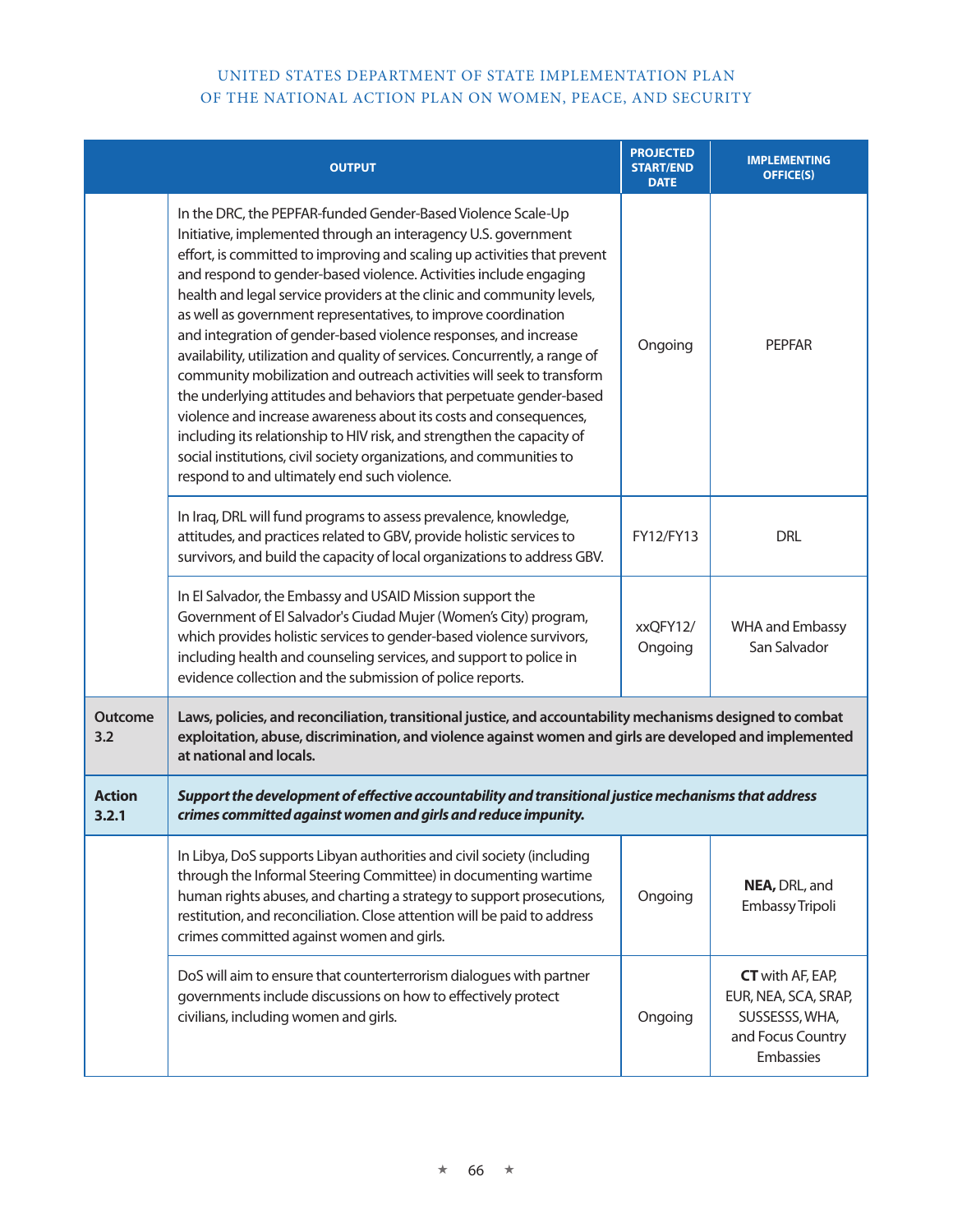|                        | <b>OUTPUT</b>                                                                                                                                                                                                                                                                                                                                                                                                                                                                                                                                                                                                             | <b>PROJECTED</b><br><b>START/END</b><br><b>DATE</b> | <b>IMPLEMENTING</b><br><b>OFFICE(S)</b>  |
|------------------------|---------------------------------------------------------------------------------------------------------------------------------------------------------------------------------------------------------------------------------------------------------------------------------------------------------------------------------------------------------------------------------------------------------------------------------------------------------------------------------------------------------------------------------------------------------------------------------------------------------------------------|-----------------------------------------------------|------------------------------------------|
| <b>Action</b><br>3.2.2 | Support through diplomatic efforts and development and technical assistance the creation of effective<br>measures to investigate SGBV promptly, effectively, independently, and impartially; and to bring those<br>responsible for SGBV to justice. Support the establishment of mechanisms for survivors and witnesses of<br>SGBV so that they can make complaints safely and confidentially, and build capacity so that there can be<br>appropriate follow-up to these complaints. Where appropriate, support compensation or reparations for<br>survivors and their families.                                          |                                                     |                                          |
|                        | In Afghanistan, DoS uses diplomatic tools to encourage the<br>implementation of the Elimination of Violence Against Women (EVAW)<br>law by the Afghan government as well as development of effective<br>accountability and justice mechanisms that address crimes committed<br>against women and girls.                                                                                                                                                                                                                                                                                                                   | Ongoing                                             | SRAP and Embassy<br>Kabul                |
|                        | In the DRC, DoS builds the capacity of health, legal and law<br>enforcement professionals to assist gender-based violence survivors;<br>supports improvement of investigations and prosecutions of gender-<br>based violence crimes; trains selected security forces on how to<br>address gender-based violence crimes; and assists the Congolese<br>military justice system to better investigate and prosecute cases of<br>conflict-related sexual violence and other serious crimes.                                                                                                                                   | Ongoing                                             | INL, AF, and DRL                         |
|                        | In El Salvador, DoS and USAID fund four Domestic Violence Units in the<br>Salvadoran Justice Centers, a model that combines the National Police,<br>Attorney General's office and judges in one location. The Domestic<br>Violence Units are unique in offering additional services to survivors -<br>medical and psychological assistance, as well as connecting the<br>survivors to local NGOs that provide additional services (i.e. educational<br>support and counseling for children and professional training for<br>women to increase independence). The Government of El Salvador is<br>providing ongoing funds. | Ongoing                                             | <b>WHA</b>                               |
|                        | In Haiti, DoS supports cross-trainings of penal chain actors (police,<br>magistrates, prosecutors) on gender-based violence to raise<br>stakeholders' awareness about gender-based violence, provided an<br>overview of legislation, introduce techniques for medical evidence<br>collection and victim assistance, and increase collaboration between<br>relevant actors.                                                                                                                                                                                                                                                | Ongoing                                             | <b>WHA and Embassy</b><br>Port-au-Prince |
| <b>Action</b><br>3.2.3 | Use public diplomacy and outreach capabilities to help ensure that survivors of SGBV understand the<br>accountability options available to them and to disseminate the message that perpetrators of SGBV are held<br>accountable and that impunity will not be tolerated.                                                                                                                                                                                                                                                                                                                                                 |                                                     |                                          |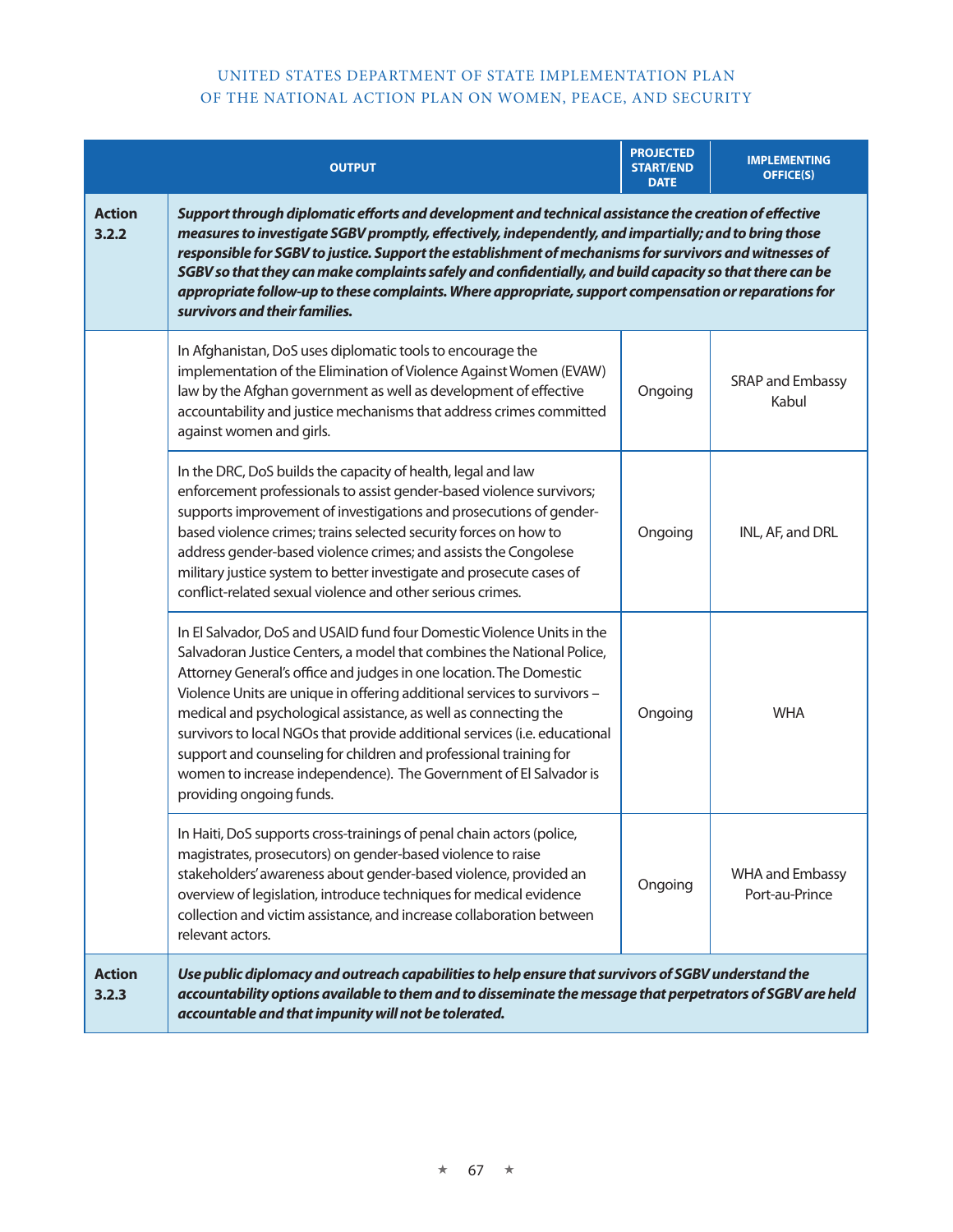|                        | <b>OUTPUT</b>                                                                                                                                                                                                                                                                                                                                                                                                                                                                                                                                                  | <b>PROJECTED</b><br><b>START/END</b><br><b>DATE</b> | <b>IMPLEMENTING</b><br><b>OFFICE(S)</b>  |
|------------------------|----------------------------------------------------------------------------------------------------------------------------------------------------------------------------------------------------------------------------------------------------------------------------------------------------------------------------------------------------------------------------------------------------------------------------------------------------------------------------------------------------------------------------------------------------------------|-----------------------------------------------------|------------------------------------------|
|                        | In Afghanistan, DRL supports a program that is working to improve<br>provincial human rights monitoring by enabling Afghan women-<br>focused human rights organizations/institutions to use media<br>technology for monitoring; to use radio programming and journalism<br>training to create a more conducive environment for the work of these<br>organizations; and to inform women about their rights and how to<br>report and track violations.                                                                                                           | 4QFY11/<br>4QFY13                                   | DRL, SRAP                                |
|                        | In Guatemala, the Embassy supported the development of a<br>documentary film chronicling the story of one Guatemalan woman's<br>successful fight for justice after her sister was murdered by her<br>husband. The Embassy supported more than 60 screenings country-<br>wide, followed by discussion with trained volunteers who educated<br>audiences about their rights under the law and services available to<br>victims of domestic violence.                                                                                                             | FY11-FY12                                           | <b>WHA and Embassy</b><br>Guatemala City |
|                        | In northern Iraq, S/GWI in coordination with DRL is funding a<br>multidimensional program composed of integrating victim services<br>and a successful educational campaign for village residents and<br>political and religious leaders to address harmful traditional practices<br>such as female genital mutilation/cutting, especially in post-conflict<br>settings.                                                                                                                                                                                        | Ongoing                                             | S/GWI, DRL                               |
| <b>Action</b><br>3.2.4 | Assist multilateral and international organizations in developing appropriate mechanisms for sexual<br>assault prevention, response, and accountability, and combating sexual exploitation and abuse (SEA)<br>among their own personnel. Establish standard operating procedures for USG to follow up on cases of SEA<br>by international personnel to ensure accountability.                                                                                                                                                                                  |                                                     |                                          |
|                        | PRM supports training, including the development of e-learning tools,<br>for international organization and NGO partners on preventing sexual<br>exploitation and abuse.                                                                                                                                                                                                                                                                                                                                                                                       | Ongoing                                             | <b>PRM</b>                               |
| <b>Outcome</b><br>3.3  | Interventions are improved to prevent trafficking in persons and protect trafficking survivors in conflict and<br>crisis-affected areas.                                                                                                                                                                                                                                                                                                                                                                                                                       |                                                     |                                          |
| <b>Action</b><br>3.3.1 | Engage with international and/or civil society organizations to ensure that standard operating procedures<br>are in place to prevent human trafficking, especially among refugees and internally displaced persons<br>(IDPs), including appropriate assistance and procedures for unaccompanied minors, to identify potential<br>trafficked persons, and to refer survivors to appropriate service providers. As appropriate, provide support<br>to international and civil society organizations to set up emergency care services for trafficking survivors. |                                                     |                                          |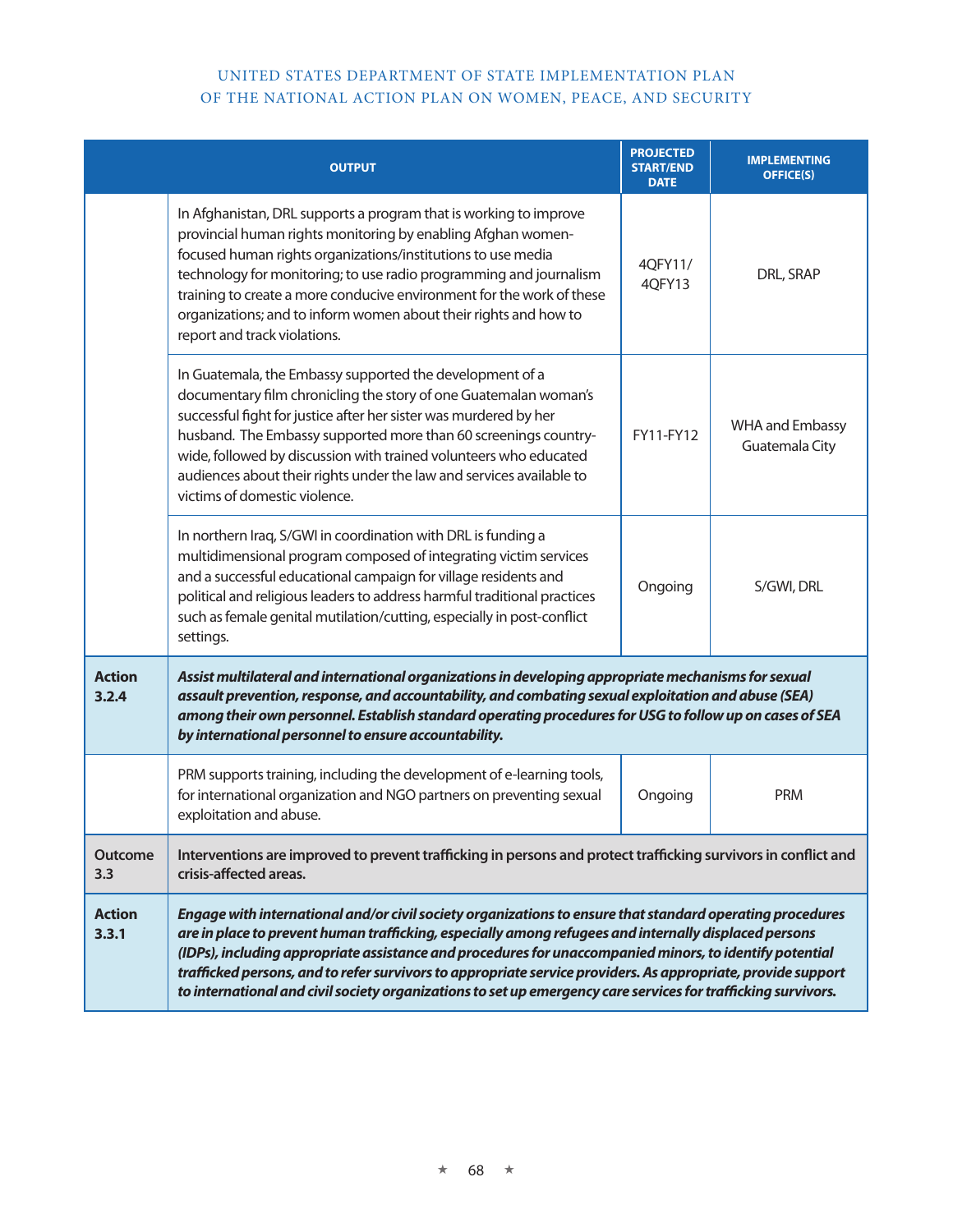|                        | <b>OUTPUT</b>                                                                                                                                                                                                                                                                                                                                                                                                                                                                                                                                                                                                                                                                                                                                                                                                                                                                            | <b>PROJECTED</b><br><b>START/END</b><br><b>DATE</b> | <b>IMPLEMENTING</b><br><b>OFFICE(S)</b>                                                                                   |
|------------------------|------------------------------------------------------------------------------------------------------------------------------------------------------------------------------------------------------------------------------------------------------------------------------------------------------------------------------------------------------------------------------------------------------------------------------------------------------------------------------------------------------------------------------------------------------------------------------------------------------------------------------------------------------------------------------------------------------------------------------------------------------------------------------------------------------------------------------------------------------------------------------------------|-----------------------------------------------------|---------------------------------------------------------------------------------------------------------------------------|
|                        | DoS is integrating attention to TIP in countries in conflict or crisis at<br>every level, from embassies to the U.S. Presidential Interagency Task<br>Force to Monitor and Combat Trafficking in Persons and the Senior<br>Policy Operating Group on Trafficking in Persons. Whenever possible<br>and appropriate, the TIP Office will: 1) include countries in conflict or<br>crisis as priority countries for funding in the Office's annual solicitation<br>for proposals; 2) incorporate the establishment of national taskforces<br>in country narratives as part of the TIP Report Recommendations<br>and/or in TIP Office-prepared action plans that are given to foreign<br>governments as guidelines for their future anti-TIP efforts; and 3) meet<br>with new governments in post-conflict countries to ensure anti-TIP<br>measures are included in criminal justice reforms. | Ongoing                                             | J/TIP with AF, EAP,<br>EUR, NEA, SCA, SRAP,<br>SUSSESSS, WHA,<br>and Focus Country<br>Embassies                           |
|                        | Regional and functional bureaus provide grants to organizations to<br>study or fight TIP in specific regions; organizing conferences or public<br>awareness events on the subject of TIP; making public statements<br>against TIP in speeches or on Embassy blogs and websites; and<br>providing technical assistance and training to law enforcement and<br>public officials to enhance countries' anti-TIP laws and prevention/<br>prosecution efforts on this front.                                                                                                                                                                                                                                                                                                                                                                                                                  | Ongoing                                             | Regional bureaus and<br>offices, focus country<br>embassies, and<br>functional bureaus                                    |
|                        | In Timor Leste, the Embassy advocates for the passage of anti-<br>trafficking legislation and implementation of the National Action<br>Plan on Human Trafficking. The Embassy coordinates with local and<br>international NGOs as well as relevant government agencies to push<br>for increased trafficking enforcement and provision of services to<br>victims of trafficking.                                                                                                                                                                                                                                                                                                                                                                                                                                                                                                          | Ongoing                                             | EAP and Embassy Dili                                                                                                      |
|                        | In Burma, the Embassy through the Small Grants Program supports<br>local organizations that engage women and girls from IDP camps in<br>training on anti-trafficking, peacebuilding and human rights.                                                                                                                                                                                                                                                                                                                                                                                                                                                                                                                                                                                                                                                                                    | Ongoing                                             | EAP and Embassy<br>Rangoon                                                                                                |
| <b>Action</b><br>3.3.2 | Advocate for the inclusion of language in UN peacekeeping operations mandates directing a responsibility<br>to report on trafficking, as appropriate.                                                                                                                                                                                                                                                                                                                                                                                                                                                                                                                                                                                                                                                                                                                                    |                                                     |                                                                                                                           |
|                        | DoS will advocate in the Security Council and other relevant UN<br>bodies for reporting by UN agencies, offices and operations on<br>trafficking, as appropriate. In April 2012, the United States drafted and<br>successfully negotiated a Security Council Presidential Statement that<br>acknowledged the evolving challenges and threats to international<br>peace and security specifically including human trafficking.                                                                                                                                                                                                                                                                                                                                                                                                                                                            | Ongoing                                             | <b>IO</b> and <b>J/TIP</b> with<br>regional bureaus and<br>offices, focus country<br>embassies, and<br>functional bureaus |
|                        | DoS will encourage members of the Inter-Agency Coordination Group<br>against Trafficking in Persons to review ways they can improve their<br>anti-TIP coordination efforts in conflict and crisis-affected areas.                                                                                                                                                                                                                                                                                                                                                                                                                                                                                                                                                                                                                                                                        | Ongoing                                             | J/TIP                                                                                                                     |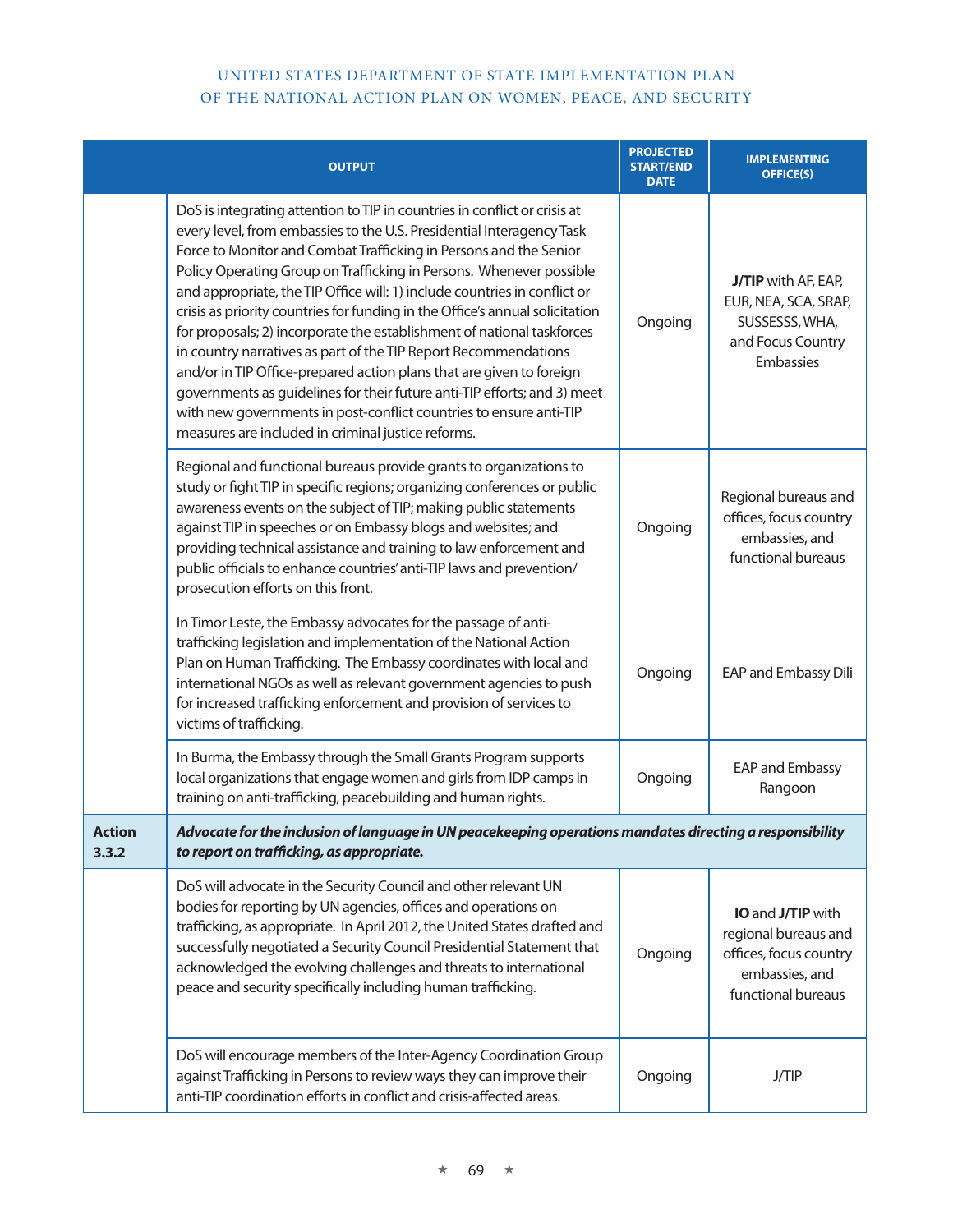|                        | <b>QUTPUT</b>                                                                                                                                                                                                                                                                                                                                                                                                                          | <b>PROJECTED</b><br><b>START/END</b><br><b>DATE</b> | <b>IMPLEMENTING</b><br><b>OFFICE(S)</b>  |
|------------------------|----------------------------------------------------------------------------------------------------------------------------------------------------------------------------------------------------------------------------------------------------------------------------------------------------------------------------------------------------------------------------------------------------------------------------------------|-----------------------------------------------------|------------------------------------------|
| <b>Action</b><br>3.3.3 | Promote establishment of local coalitions or taskforces comprised of relevant government authorities and<br>civil society organizations to combat human trafficking as part of the justice reform measures in post-<br>conflict areas.                                                                                                                                                                                                 |                                                     |                                          |
|                        | In Sierra Leone, DoS supports creation and enhancement of networks<br>among community anti-trafficking groups, local law enforcement and<br>victim service providers; improvement of legal response to trafficking<br>in persons in Sierra Leone; improvement of comprehensive services for<br>victims of trafficking in persons; and the creation and establishment of<br>Village Parent Groups to protect children from trafficking. | FY08/<br>Ongoing                                    | J/TIP, AF, and<br>Embassy Freetown       |
| <b>Action</b><br>3.3.7 | Advance collaborative efforts to prevent trafficking in persons by sharing training and public awareness<br>resources with U.S. personnel abroad, embassy staff and other international partners, and by additionally<br>sharing investigative resources with foreign law enforcement counterparts as appropriate.                                                                                                                     |                                                     |                                          |
|                        | In Guatemala, DoS through the Guatability Project seeks to pair<br>Government of Guatemala agents, officers, and attorneys, with their<br>U.S. counterparts who are involved in processing the same type of<br>cases in the U.S. The teams, initially in Guatemala and then in the<br>U.S., will shadow each other using real case scenarios involving child<br>exploitation, trafficking, and cybercrimes.                            | Ongoing                                             | <b>WHA and Embassy</b><br>Guatemala City |
|                        | In Serbia, Embassy Belgrade implemented a Serbia-Ohio reciprocal expert<br>exchange program on trafficking in persons focusing on inter-agency<br>cooperation in investigation and prosecution of trafficking in persons and<br>organized crime cases, with particular stress on "victim-centered" and<br>"task force" approaches to prosecuting traffickers and other criminals.                                                      | Ongoing                                             | EUR, Embassy<br>Belgrade, INL            |
| <b>Action</b><br>3.3.8 | Coordinate implementation of the anti-trafficking-related items of the NAP with the ongoing work of the<br>U.S. Presidential Interagency Task Force to Monitor and Combat Trafficking in Persons and the Senior Policy<br><b>Operating Group on Trafficking in Persons.</b>                                                                                                                                                            |                                                     |                                          |
|                        | At the annual President's Interagency Task Force to Monitor and<br>Combat Trafficking in Persons and at the Senior Policy Operating<br>Group (SPOG), DoS will raise the NAP and its focus on preventing<br>human trafficking of women and children as a result of conflict and to<br>provide assistance to victims.                                                                                                                    | Ongoing                                             | <b>J/TIP</b>                             |
| <b>Outcome</b><br>3.4  | Men and boys are themselves better protected from SGBV, and are mobilized as partners in the prevention<br>of SGBV and other risks of harm, exploitation, and abuse in their communities.                                                                                                                                                                                                                                              |                                                     |                                          |
| <b>Action</b><br>3.4.1 | Provide support for advocacy campaigns and programs designed to reduce family and community level<br>violence.                                                                                                                                                                                                                                                                                                                         |                                                     |                                          |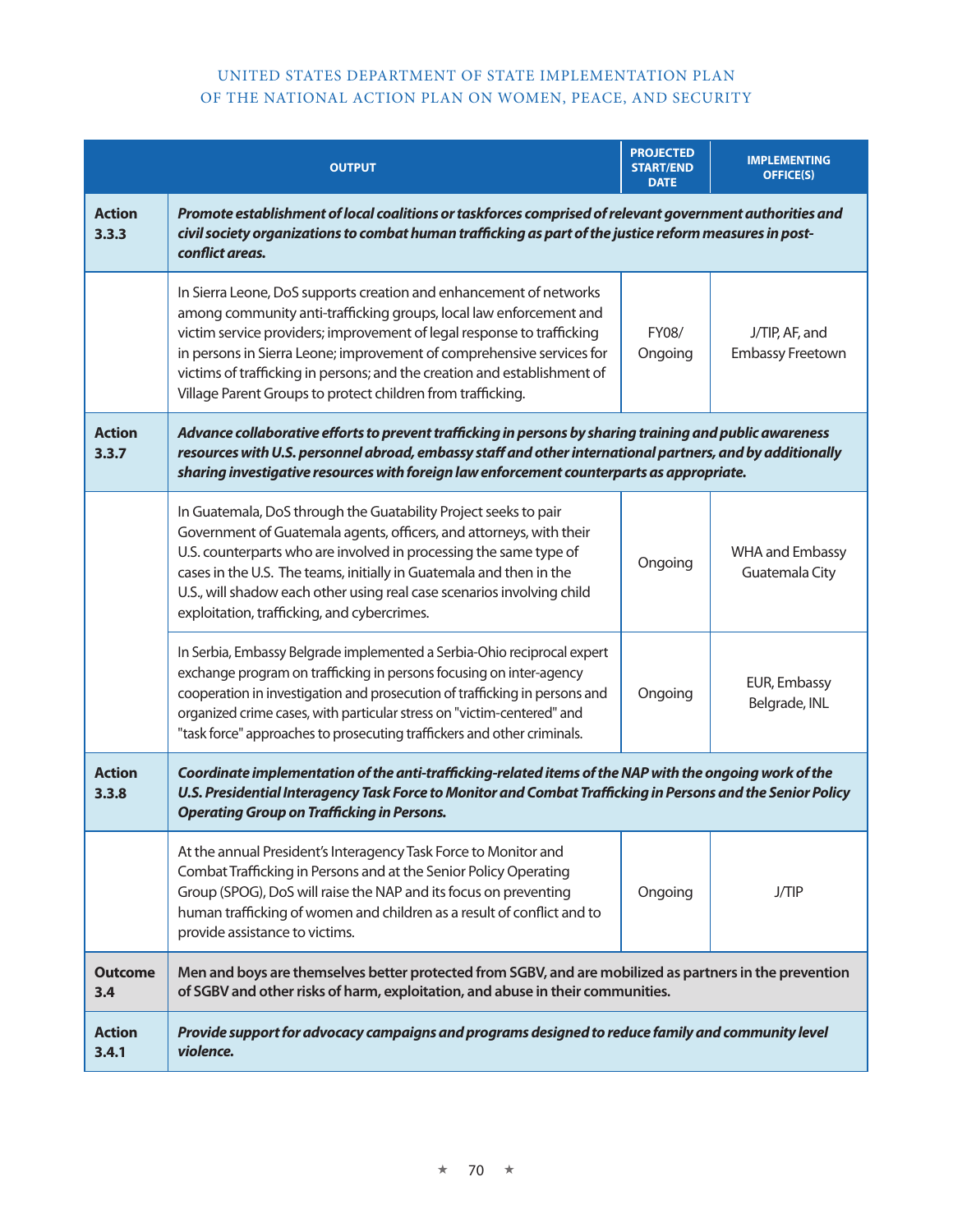|                        | <b>OUTPUT</b>                                                                                                                                                                                                                                                                                                                                                                                                                                                                                                                                                                                                                                                                                                                                      | <b>PROJECTED</b><br><b>START/END</b><br><b>DATE</b> | <b>IMPLEMENTING</b><br><b>OFFICE(S)</b>                                                |
|------------------------|----------------------------------------------------------------------------------------------------------------------------------------------------------------------------------------------------------------------------------------------------------------------------------------------------------------------------------------------------------------------------------------------------------------------------------------------------------------------------------------------------------------------------------------------------------------------------------------------------------------------------------------------------------------------------------------------------------------------------------------------------|-----------------------------------------------------|----------------------------------------------------------------------------------------|
|                        | DoS supports community-level approaches to facilitate discussion<br>among families, community organizations, religious and traditional<br>leaders, and other community leaders on human rights and gender-<br>based violence.                                                                                                                                                                                                                                                                                                                                                                                                                                                                                                                      | Ongoing                                             | Regional bureaus and<br>offices, focus country<br>embassies, and<br>functional bureaus |
| <b>Action</b><br>3.4.2 | Increase attention to the needs of male survivors in SGBV prevention and response programs.                                                                                                                                                                                                                                                                                                                                                                                                                                                                                                                                                                                                                                                        |                                                     |                                                                                        |
|                        | DoS will integrate the needs of male survivors and males as agents of<br>change in gender-based violence prevention and response programs.<br>For example:                                                                                                                                                                                                                                                                                                                                                                                                                                                                                                                                                                                         |                                                     | Regional bureaus and<br>offices, focus country<br>embassies, and<br>functional bureaus |
|                        | • DoS will integrate discussion of the needs of male survivors and<br>males of agents of change in diplomatic engagement, including<br>with Ministries of Interior, Justice, and Health.                                                                                                                                                                                                                                                                                                                                                                                                                                                                                                                                                           | Ongoing                                             |                                                                                        |
|                        | DoS will integrate discussion of the needs of male survivors and<br>males of agents of change in diplomatic engagement, including with<br>Ministries of Interior, Justice, and Health.                                                                                                                                                                                                                                                                                                                                                                                                                                                                                                                                                             |                                                     |                                                                                        |
| <b>Action</b><br>3.4.3 | Develop programs that address harmful norms and practices contributing to SGBV and other forms of<br>exploitation and abuse, through the engagement of a broad range of potential allies, including religious and<br>tribal leaders, youth, the business community, and men and boys.                                                                                                                                                                                                                                                                                                                                                                                                                                                              |                                                     |                                                                                        |
|                        | DoS supports community-level approaches to change behaviors and<br>attitudes about violence and to facilitate discussion among families,<br>community organizations, religious and traditional leaders and other<br>community leaders about human rights and gender-based violence,<br>and ways to address it. DoS targets and engage men and boys;<br>female leaders; grassroots women's groups; religious, faith-based,<br>and community leaders; and youth. DoS also seeks to engage men in<br>government, including in the security sector, and in the private sector.<br>For example:                                                                                                                                                         |                                                     | Regional bureaus and                                                                   |
|                        | • DRL works with religious and traditional community leaders in<br>Afghanistan, Pakistan, and Bangladesh to promote women's rights<br>by training 450 imams using a curriculum on the compatibility of<br>women's rights and Islam. Anecdotal evidence from a series of<br>key-informant interviews and focus group discussions showed that<br>community members have seen an increase in the number of imams<br>speaking out about women's rights in Islam, women's inheritance<br>rights, and condemning violence against women. Further, focus<br>group participants agreed that since their local imams have started<br>discussing women's rights to education in Friday sermons, the<br>barriers for women going to school have been reduced. | Ongoing                                             | offices, focus country<br>embassies, and<br>functional bureaus                         |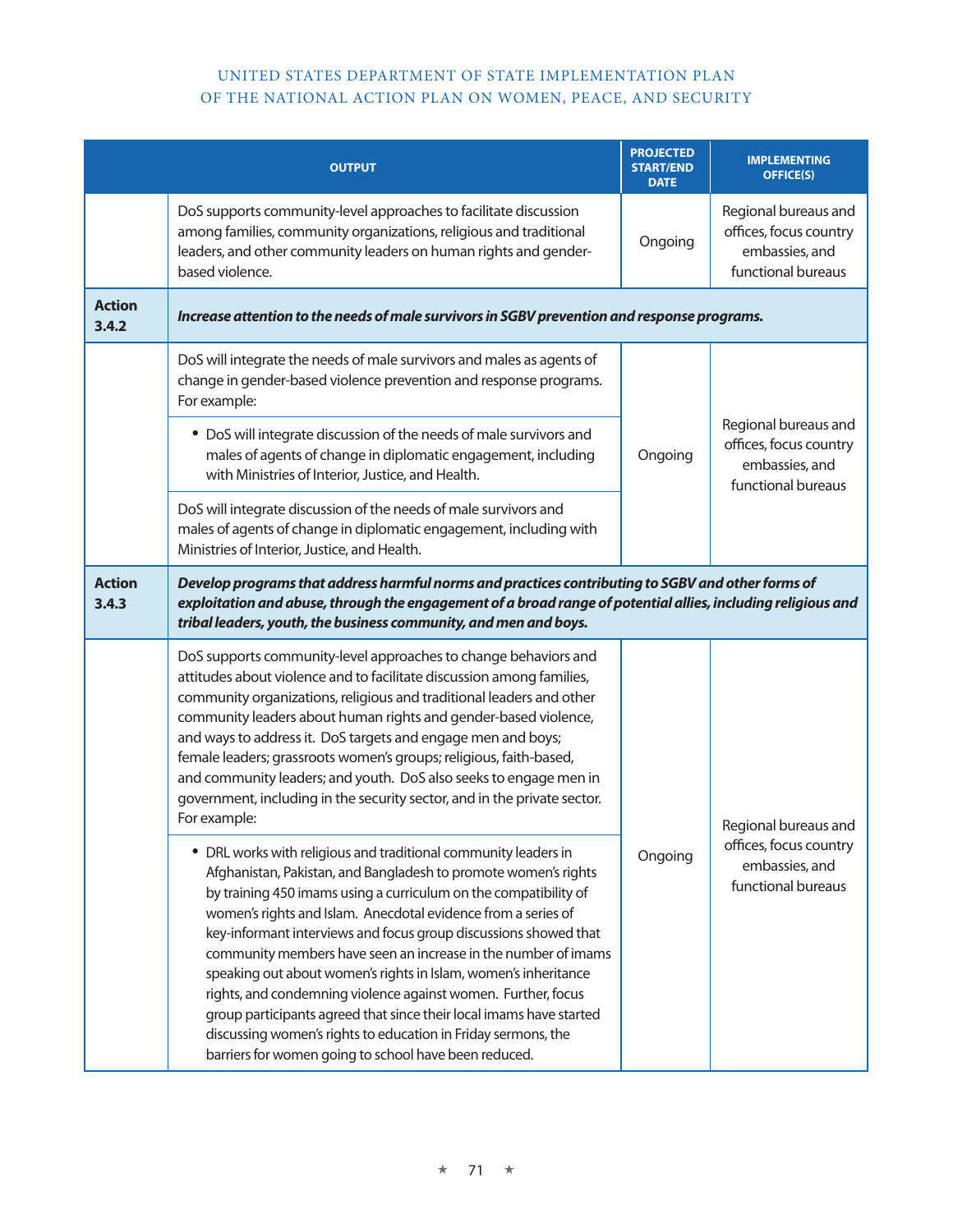|                        | <b>OUTPUT</b>                                                                                                                                                                                                                                                                                                                                                                                                                                                                                       | <b>PROJECTED</b><br><b>START/END</b><br><b>DATE</b> | <b>IMPLEMENTING</b><br><b>OFFICE(S)</b>                                                                                           |
|------------------------|-----------------------------------------------------------------------------------------------------------------------------------------------------------------------------------------------------------------------------------------------------------------------------------------------------------------------------------------------------------------------------------------------------------------------------------------------------------------------------------------------------|-----------------------------------------------------|-----------------------------------------------------------------------------------------------------------------------------------|
|                        | NATIONAL OBJECTIVE 4-CONFLICT FROM VIOLENCE: The United States Government will promote women's<br>roles in conflict prevention, improve conflict early-warning and response systems through the integration of gender<br>perspectives, and invest in women and girls' health, education, and economic opportunity to create conditions for<br>stable societies and lasting peace.                                                                                                                   |                                                     |                                                                                                                                   |
| <b>Outcome</b><br>4.1  | Conflict early warning and response systems include gender-specific data and are responsive to SGBV, and<br>women participate in early warning, preparedness, and response initiatives.                                                                                                                                                                                                                                                                                                             |                                                     |                                                                                                                                   |
| <b>Action</b><br>4.1.1 | Integrate protocols and support opportunities to share best practices for gender analysis in conflict<br>mapping and reporting, including for mass atrocity prevention and stabilization funding. Review conflict<br>early warning systems and conflict assessment methodologies, including the Interagency Conflict<br>Assessment Framework, to assess and strengthen the integration of gender in these tools.                                                                                    |                                                     |                                                                                                                                   |
|                        | CSO will ensure that gender considerations are incorporated in<br>revisions of the Interagency Conflict Assessment Framework (ICAF) -<br>an internal tool to assess conflict situations systematically and<br>collaboratively to inform interagency planning for conflict prevention,<br>mitigation and stabilization. CSO will share the ICAF with the<br>Department.                                                                                                                              | Ongoing                                             | CSO                                                                                                                               |
| <b>Action</b><br>4.1.2 | Ensure the inclusion of a broad range of perspectives from women and youth to inform policy, strategy<br>and programming decisions.                                                                                                                                                                                                                                                                                                                                                                 |                                                     |                                                                                                                                   |
|                        | CSO strives to ensure that in all conflict assessments, including the<br>ICAF, 50 percent of people interviewed in each host country are<br>women/girls and that all demographics are represented (e.g., elites<br>and non-elites, urban and rural). CSO also is developing guidelines for<br>integrating gender analysis in all stages of operations to ensure conflict<br>dynamics and resiliencies affecting or driven by women are recognized<br>in designing and implementing each engagement. | Ongoing                                             | <b>CSO</b> with support<br>of AF, EAP, EUR, NEA,<br>SCA, SRAP, SUSSESSS,<br>WHA, and Focus<br><b>Country Embassies</b>            |
|                        | CSO, when developing policy recommendations for host-countries<br>based on the core grievances and resiliencies identified in conflict<br>assessments and facilitated meetings with local residents and civil<br>society, will ensure inclusion of both men's and women's perspectives<br>in conflict prevention policy.                                                                                                                                                                            |                                                     |                                                                                                                                   |
| <b>Action</b><br>4.1.4 | Actively engage women in planning and implementing disaster and emergency preparedness and risk<br>reduction activities, including regarding how police can better interact with women in their role as first<br>responders.                                                                                                                                                                                                                                                                        |                                                     |                                                                                                                                   |
|                        | INL and CT will expand support for women's roles in community-<br>policing.                                                                                                                                                                                                                                                                                                                                                                                                                         | Ongoing                                             | <b>INL</b> and <b>CT</b> with<br>support of AF, EAP,<br>EUR, NEA, SCA, SRAP,<br>SUSSESSS, WHA,<br>and Focus Country<br>Embassies. |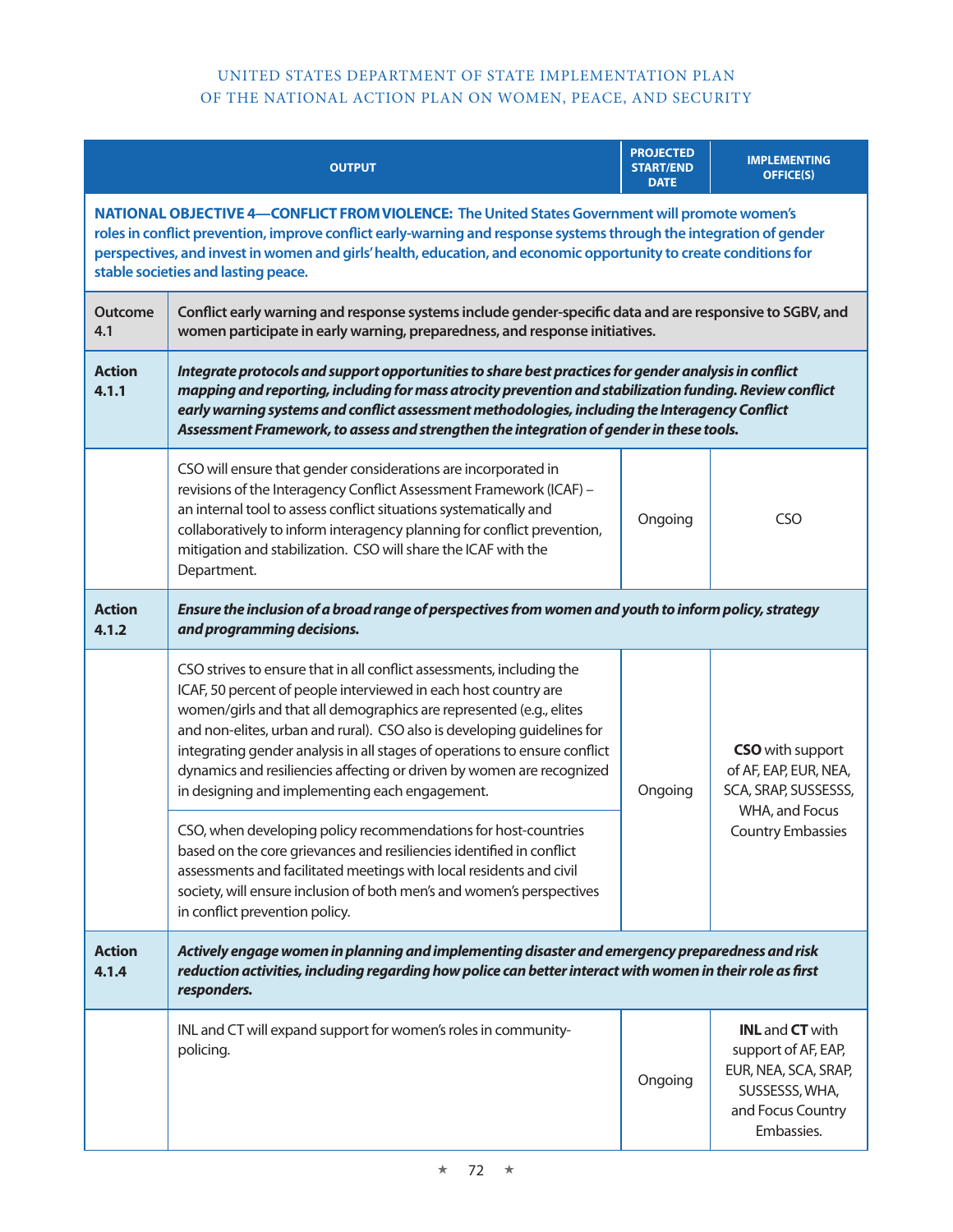|                        | <b>OUTPUT</b>                                                                                                                                                                                                                                                                                                                                                                                                                                                                                                                                      | <b>PROJECTED</b><br><b>START/END</b><br><b>DATE</b> | <b>IMPLEMENTING</b><br><b>OFFICE(S)</b>                                                |
|------------------------|----------------------------------------------------------------------------------------------------------------------------------------------------------------------------------------------------------------------------------------------------------------------------------------------------------------------------------------------------------------------------------------------------------------------------------------------------------------------------------------------------------------------------------------------------|-----------------------------------------------------|----------------------------------------------------------------------------------------|
| <b>Action</b><br>4.1.5 | Provide diplomatic and development support for community-based early warning and response activities,<br>such as empowering local communities to develop strategies to prevent and respond to outbreaks or<br>escalations of violence and conflict.                                                                                                                                                                                                                                                                                                |                                                     |                                                                                        |
|                        | DoS will promote the empowerment of women's coalitions working<br>in conflict prevention and peacebuilding, and promote their inclusion<br>in formal host government conflict prevention processes. This<br>includes identifying and supporting existing indigenous mediation<br>and negotiation capacities, bringing them to the attention of the host<br>government to develop policy to strengthen these resiliencies and<br>harness them as a part of the host government's conflict prevention<br>policy, where appropriate                   | Ongoing                                             | Regional bureaus and<br>offices, focus country<br>embassies, and<br>functional bureaus |
|                        | IO supports UN peacekeeping engagement with local communities<br>through Security Council mandates and through close consultation<br>with the mission and UN headquarters on appropriate action.                                                                                                                                                                                                                                                                                                                                                   | Ongoing                                             | <b>IO</b>                                                                              |
|                        | CT will build the capacity of women in civil society and the security<br>sector to prevent the spread of violent extremism. This includes<br>building the capacity of local, national, and multinational women's<br>and peace groups committed to working against violent extremism to<br>more effectively conduct public outreach; to provide train-the-trainer<br>opportunities to help sensitize women to the role that they can play<br>in countering violent extremism within their communities; and to<br>recognize signs of radicalization. | Ongoing                                             | <b>CT</b>                                                                              |
| <b>Action</b><br>4.1.6 | Provide diplomatic and development support for women's coalitions working to mitigate conflict and<br>related activity, helping to ensure active participation by minorities and other particularly marginalized<br>women.                                                                                                                                                                                                                                                                                                                         |                                                     |                                                                                        |
|                        | CT supports training to Afghan women in civil society and in the<br>Ministry of Interior on women's roles in preventing the spread of<br>violent extremism ideologies, including education about their<br>resources for reporting potential violent extremism activity.                                                                                                                                                                                                                                                                            | Ongoing                                             | <b>CT</b>                                                                              |
|                        | CT supports a Countering Violent Extremism Local Grants Program,<br>which provides positive alternatives to individuals and communities<br>susceptible to recruitment and radicalization, including local activities<br>specifically tailored for women. These programs range from training<br>exercises to alert women to signs of radicalization, to law enforcement<br>capacity building that offers women the opportunity to help develop<br>community engagement programs.                                                                    | Ongoing                                             | <b>CT</b>                                                                              |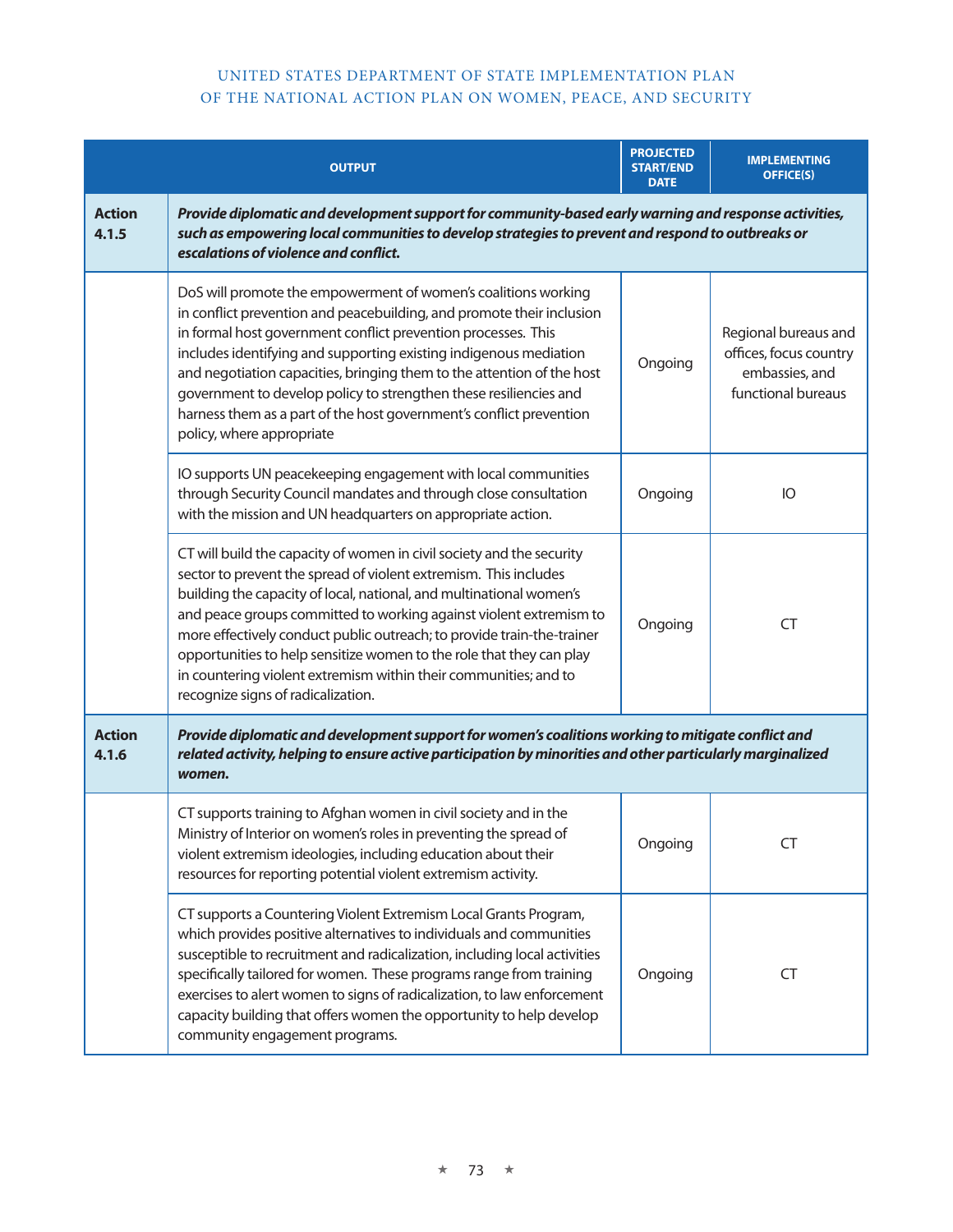|                        | <b>OUTPUT</b>                                                                                                                                                                                                                                                                                                                                                                                                                                                                                                                                                                                                                                                                        | <b>PROJECTED</b><br><b>START/END</b><br><b>DATE</b> | <b>IMPLEMENTING</b><br><b>OFFICE(S)</b>           |
|------------------------|--------------------------------------------------------------------------------------------------------------------------------------------------------------------------------------------------------------------------------------------------------------------------------------------------------------------------------------------------------------------------------------------------------------------------------------------------------------------------------------------------------------------------------------------------------------------------------------------------------------------------------------------------------------------------------------|-----------------------------------------------------|---------------------------------------------------|
|                        | The U.S. Embassy in Georgia supported a local Women's Center's efforts<br>to train up to one thousand volunteers, civil society activists, media,<br>and local government representatives on gender and minority rights.<br>The project aims to support integration of ethnic Azeri minorities<br>through promotion of women's rights, to advocate for implementation<br>of international law and domestic legislation and policies, and to<br>educate women about existing legislation, and discuss the importance<br>of human rights.                                                                                                                                              | Ongoing                                             | EUR, ECA, and<br>Embassy Tbilisi                  |
|                        | In Burma, the U.S. Embassy Small Grants program works with<br>ethnic minority women's organization in Kachin State to enhance<br>women's participation in ceasefire negotiations, empowering women<br>to participate in peace talks through trainings and establishing<br>connections between marginalized women and community leaders.                                                                                                                                                                                                                                                                                                                                              | Ongoing                                             | EAP and<br>Embassy Rangoon                        |
|                        | The U.S. Embassy in Pakistan sponsors documentaries on the impact<br>of suicide bombings and supports media narratives that focus on<br>women's stories and initiatives, including Think Twice Pakistan, which<br>focused on the impact of terrorism on families and highlighted the<br>profound achievements of women survivors. The U.S. Embassy in<br>Pakistan will also fund a project moderating extremism in Khyber<br>Pakhtunkhwa and Federally Administered Tribal Areas to gather data<br>on the role of mothers in the process of radicalization and support for<br>holding public discourses on the menace of extremism through the<br>use of print and electronic media. | Ongoing                                             | SCA and<br>Embassy<br>Pakistan                    |
| <b>Action</b><br>4.1.7 | Identify and share relevant multilateral development bank databases, such as the World Bank's Gender<br>Stats, a one-stop source of information on gender at the country level, drawn from national statistics<br>agencies, UN databases, World Bank surveys, and other sources.                                                                                                                                                                                                                                                                                                                                                                                                     |                                                     |                                                   |
|                        | EB and S/GWI will share, through intranet sites, links relevant to<br>multilateral development bank databases.                                                                                                                                                                                                                                                                                                                                                                                                                                                                                                                                                                       | Ongoing                                             | EB and<br>S/GWI                                   |
| <b>Outcome</b><br>4.2  | Women and girls participate in economic recovery, and have increased access to health care and education<br>services.                                                                                                                                                                                                                                                                                                                                                                                                                                                                                                                                                                |                                                     |                                                   |
| <b>Action</b><br>4.2.1 | Provide diplomatic and development support to advance women's economic empowerment, including<br>through cash for work programs, increased access to land, credit, and other enterprise support activities.                                                                                                                                                                                                                                                                                                                                                                                                                                                                          |                                                     |                                                   |
|                        | In Iraq, DoS funds the Iraqi Women's Democracy Initiative (\$3 million<br>in FY11) and the Secretary's War Widows Program (\$5 million in FY11)<br>to non-governmental organizations working in Iraq to advance the<br>political, legal, economic and social status of women and single female<br>heads of household. Efforts under the two tranches of Economic<br>Support Funds will focus on advancing economic protection, political<br>participation and prevention of conflict.                                                                                                                                                                                                | 2QFY12/<br>Ongoing                                  | DRL and S/GWI,<br>with NEA and<br>Embassy Baghdad |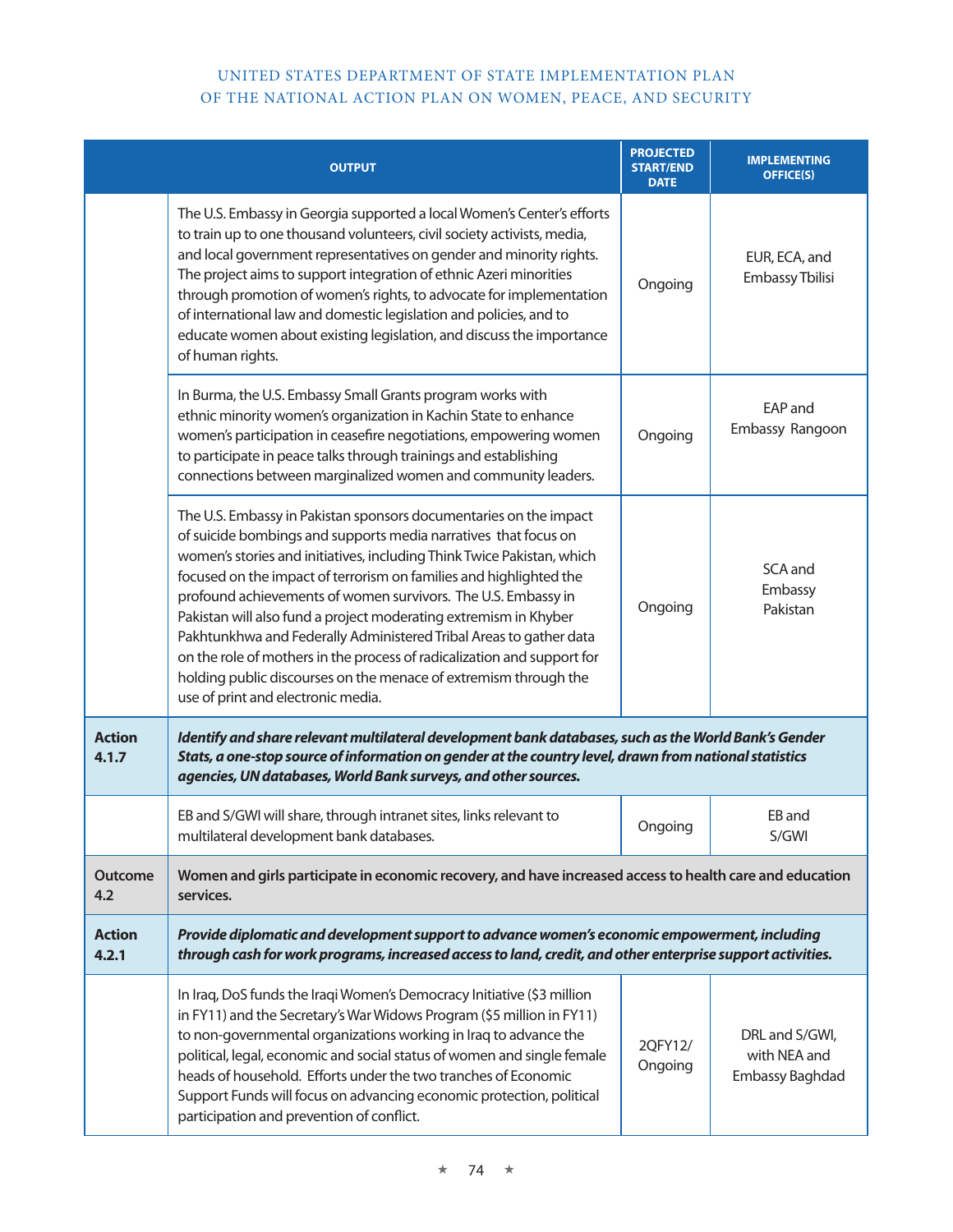| <b>OUTPUT</b>                                                                                                                                                                                                                                                                                                                                                                                                                                                                                                                                                                                                                     | <b>PROJECTED</b><br><b>START/END</b><br><b>DATE</b> | <b>IMPLEMENTING</b><br><b>OFFICE(S)</b>   |
|-----------------------------------------------------------------------------------------------------------------------------------------------------------------------------------------------------------------------------------------------------------------------------------------------------------------------------------------------------------------------------------------------------------------------------------------------------------------------------------------------------------------------------------------------------------------------------------------------------------------------------------|-----------------------------------------------------|-------------------------------------------|
| In Iraq, DoS launched a public-private partnership to expand<br>women's economic opportunities. Participants will take coursework<br>in entrepreneurship, complete an externship with the private sector<br>partner, and have access to mentoring and leadership development<br>with the goal of launching an entrepreneurship center at a university in<br>Iraq to support the education of future female entrepreneurs.                                                                                                                                                                                                         | Ongoing                                             | S/GWI with NEA<br>and Embassy<br>Badghdad |
| In Tunisia, MEPI will fund the Women's Enterprise for Sustainability<br>(WES) project, which will provide targeted training in the areas<br>of technology, social media, entrepreneurship, leadership, and<br>organizational management skills to indigenous women-led<br>organizations. Tunisian beneficiaries of this project are women<br>entrepreneurs who are working to launch, build and grow their own<br>businesses.                                                                                                                                                                                                     | <b>FY12</b>                                         | <b>NEA</b>                                |
| Women's Entrepreneurship in the Americas was launched at the<br>Summit of the Americas. It emphasizes addressing three key barriers<br>women entrepreneurs in the region face when starting and growing<br>their businesses: 1) Access to training and networks; 2) Access to<br>markets; and 3) Access to credit and finance.                                                                                                                                                                                                                                                                                                    | 2QFY12/<br>Ongoing                                  | <b>WHA</b>                                |
| In Guatemala, the U.S. Embassy supports training for and outreach to<br>women business-owners to help grow their businesses, including by<br>designing and starting a Pathways to Prosperity Women Entrepreneurs'<br>Network (WEN), which included the formation of a steering committee<br>with representatives from the private sector and prominent<br>economic associations, and the identification of one hundred female<br>microentrepreneurs from all over Guatemala to participate in the<br>network.                                                                                                                     | Ongoing                                             | <b>WHA and Embassy</b><br>Guatemala       |
| The Central Asia and Afghanistan Women's Economic Symposium<br>(WES) was launched in 2011 by SCA and S/GWI and in partnership with<br>leading international organizations, universities and foundations, and<br>the private sector. It brought together almost 200 women leaders and<br>global experts to discuss challenges and devise strategies to advance<br>women's economic participation. Follow-on support will promote<br>women's enterprise and trade, equal property rights, training for<br>women on how to run for government offices (including for disabled<br>women), and protection of vulnerable elderly women. | Ongoing                                             | SCA and S/GWI                             |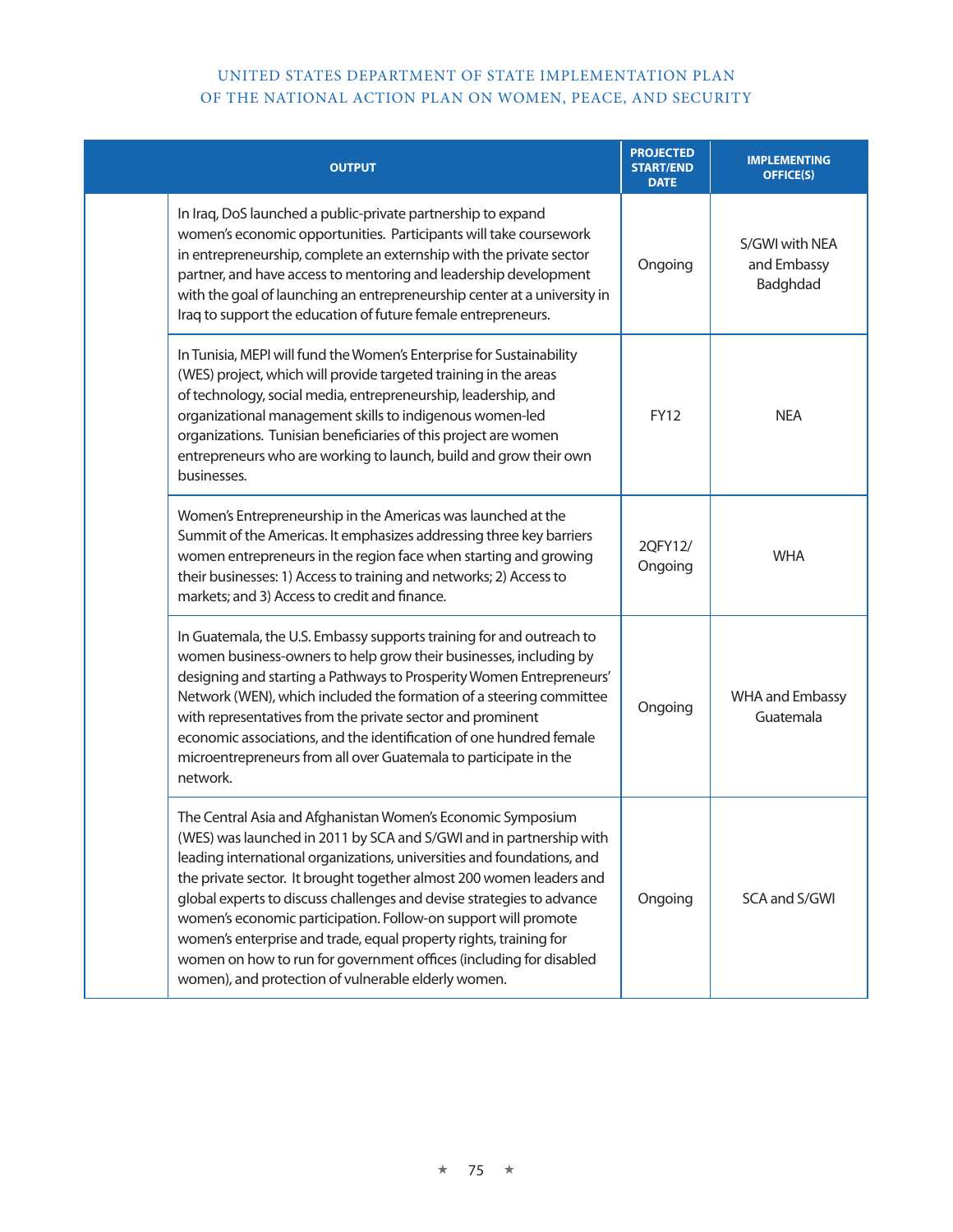| <b>OUTPUT</b>                                                                                                                                                                                                                                                                                                                                                                                                                                                                                                                                                                                                                                                                                                                                                                                                                                                                                                                                                                                                                                                                                                                                                                                                                                         | <b>PROJECTED</b><br><b>START/END</b><br><b>DATE</b> | <b>IMPLEMENTING</b><br><b>OFFICE(S)</b> |
|-------------------------------------------------------------------------------------------------------------------------------------------------------------------------------------------------------------------------------------------------------------------------------------------------------------------------------------------------------------------------------------------------------------------------------------------------------------------------------------------------------------------------------------------------------------------------------------------------------------------------------------------------------------------------------------------------------------------------------------------------------------------------------------------------------------------------------------------------------------------------------------------------------------------------------------------------------------------------------------------------------------------------------------------------------------------------------------------------------------------------------------------------------------------------------------------------------------------------------------------------------|-----------------------------------------------------|-----------------------------------------|
| SCA, in collaboration with S/GWI and USAID, will support cross-<br>border regional textile and apparel trade hubs focused on women<br>entrepreneurs in each of the five Central Asian countries and<br>Afghanistan. The hubs will focus on value chain development,<br>increasing cross-border sector specific trade, and expanding access<br>to international and regional markets. The goal is to increase women's<br>economic opportunity, which has been proven to reduce their risk of<br>domestic violence, and increase regional economic ties, which will also<br>increase stability.                                                                                                                                                                                                                                                                                                                                                                                                                                                                                                                                                                                                                                                         | 3QFY12/<br>Ongoing                                  | SCA and S/GWI                           |
| SCA is sponsoring a Voluntary Visitors Program that will bring women<br>entrepreneurs from Central Asia and Afghanistan to the U.S. to illustrate<br>the success and impact of business associations and networks in<br>the U.S. The program will focus on the mechanisms required to<br>build successful entrepreneur networks to expand their businesses<br>regionally and internationally, advocate for regulatory reform helpful to<br>small businesses, and explore the use of technology.                                                                                                                                                                                                                                                                                                                                                                                                                                                                                                                                                                                                                                                                                                                                                       | Ongoing                                             | <b>SCA</b>                              |
| The African Women's Entrepreneurship Program (AWEP) was launched<br>in 2010 is as an outreach, education, and engagement initiative that<br>targets African women entrepreneurs to promote business growth,<br>increase trade both regionally and to U.S. markets through the<br>African Growth and Opportunity Act (AGOA), create better business<br>environments, and empower African women entrepreneurs to become<br>voices of change in their communities. Together, AF, EB, ECA, and S/<br>GWI, along with USAID, support professional exchanges, training, and<br>public-private partnerships to identify and build networks of women<br>entrepreneurs across Sub-Saharan Africa who are poised to transform<br>their communities by owning; running; and operating small and<br>medium businesses, and to drive social and economic progress in their<br>communities and countries. AWEP alumnae also have the opportunity<br>to work with the USAID's three regional trade hubs in Botswana, Kenya,<br>and Ghana (and its satellite in Senegal) to increase international export<br>competitiveness and intra-regional trade. Women participate from<br>a range of countries, including many affected by conflict, crisis, or<br>transition. | FY10/<br>Ongoing                                    | AF, EB, ECA,<br>and S/GWI               |
| In Serbia, the U.S. Embassy works closely with the Serbian Association<br>of Business Women, an organization working to empower women<br>entrepreneurs throughout Serbia. Association representatives are<br>regularly nominated for PD programs to leverage their individual<br>talents.                                                                                                                                                                                                                                                                                                                                                                                                                                                                                                                                                                                                                                                                                                                                                                                                                                                                                                                                                             | Ongoing                                             | <b>EUR</b>                              |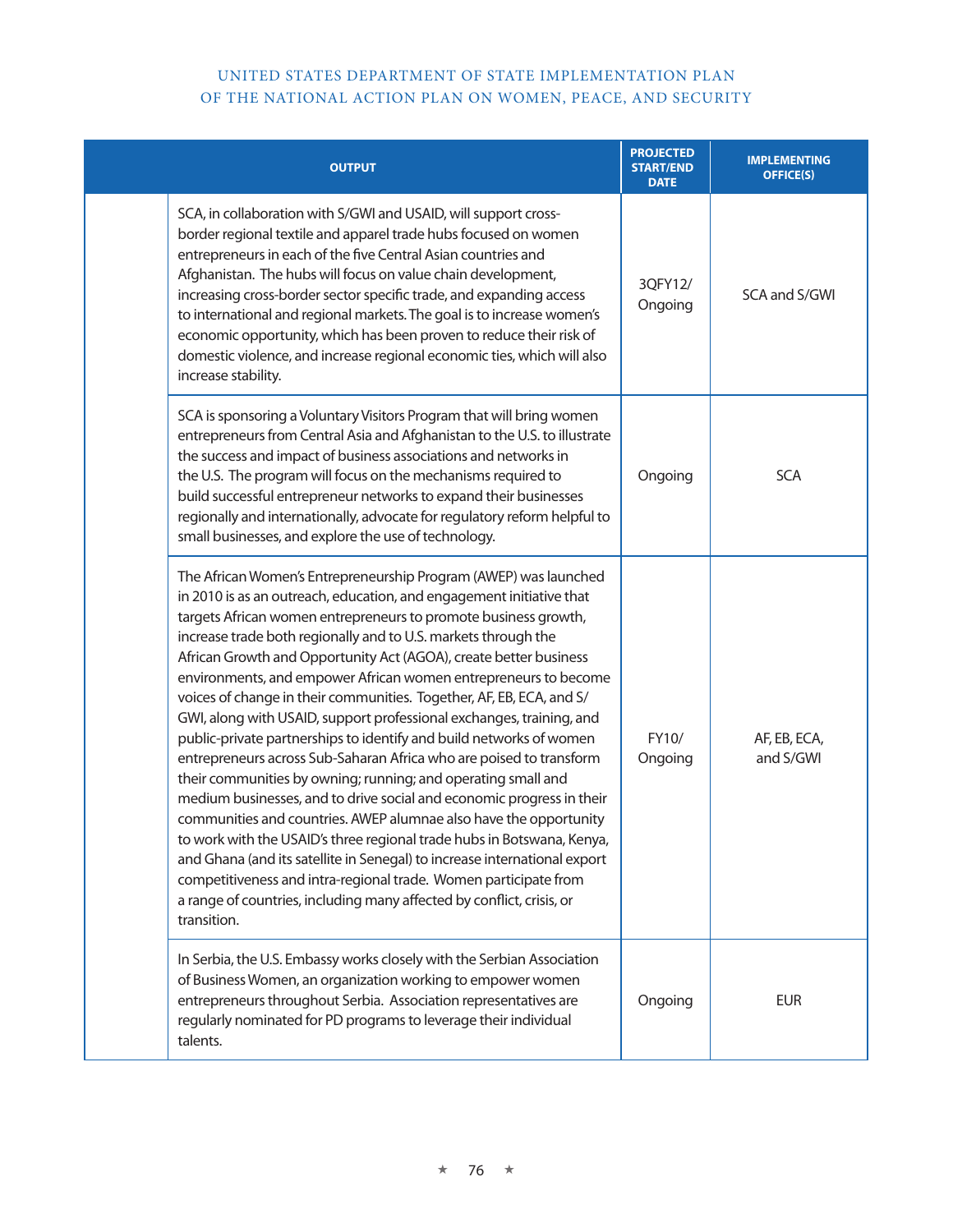|                        | <b>OUTPUT</b>                                                                                                                                                                                                                                                                                                                                                                                                                                                                                                     | <b>PROJECTED</b><br><b>START/END</b><br><b>DATE</b> | <b>IMPLEMENTING</b><br><b>OFFICE(S)</b> |  |
|------------------------|-------------------------------------------------------------------------------------------------------------------------------------------------------------------------------------------------------------------------------------------------------------------------------------------------------------------------------------------------------------------------------------------------------------------------------------------------------------------------------------------------------------------|-----------------------------------------------------|-----------------------------------------|--|
| <b>Action</b><br>4.2.2 | Promote access to primary, secondary and vocational education for children and youth in countries affected<br>by violence or conflict, with special incentives for the attendance and retention of girls, taking into account<br>related special protection needs.                                                                                                                                                                                                                                                |                                                     |                                         |  |
|                        | The U.S. Embassy in Nepal supports teacher training, English by Radio,<br>and the Embassy Speaker Program, all of which have significant<br>components targeting girls for educational opportunities.                                                                                                                                                                                                                                                                                                             | Ongoing                                             | <b>SCA</b>                              |  |
|                        | In South and Southeast Asia, SCA supports a non-governmental<br>organization to expand the local school library, publish local language<br>children's books, and support girls' education.                                                                                                                                                                                                                                                                                                                        | FY09/FY13                                           | <b>SCA</b>                              |  |
|                        | ECA supports both TechWomen and TechGirls, international exchange<br>programs that use technology as a means to empower women<br>and girls worldwide by pairing them with American women in the<br>technology sector who serve as professional and cultural mentors.<br>TechGirls, a DoS initiative, is designed to encourage young girls in<br>the Middle East and North Africa to pursue careers in the science and<br>technology sectors.                                                                      | Ongoing                                             | <b>ECA</b>                              |  |
| <b>Action</b><br>4.2.3 | Support women's and girls' increased access to health services, including reproductive and maternal health<br>care.                                                                                                                                                                                                                                                                                                                                                                                               |                                                     |                                         |  |
|                        | In order to support investments in women's health, S/GAC through<br>the President's Emergency Plan for AIDS Relief (PEPFAR), is committed<br>to investing in women's and girls' health, education, and economic<br>opportunity to create conditions for healthy and stable societies. This<br>commitment is reflected in PEPFAR's Gender Strategy, which integrates<br>gender throughout prevention, care, and treatment programs, with<br>a focus on increasing gender equity in HIV/AIDS programs and services. | Ongoing                                             | <b>PEPFAR</b>                           |  |
| <b>Action</b><br>4.2.4 | Advocate for the operationalization within the multilateral development banks of the relevant information<br>from the 2011 and 2012 World Development Reports on the role women can play both in preventing conflict<br>and in promoting stability in post-conflict situations.                                                                                                                                                                                                                                   |                                                     |                                         |  |
|                        | Working in cooperation with the Department of Treasury, DoS will<br>advocate for continued operationalization within the multilateral<br>development banks of the relevant information from the 2011 and<br>2012 World Development Reports.                                                                                                                                                                                                                                                                       | Ongoing                                             | EB                                      |  |
| <b>Action</b><br>4.2.5 | Create and strengthen private sector activities and new market opportunities through U.S. trade and<br>investment programs, such as preference programs and Trade and Investment Framework Agreements, to<br>assist women entrepreneurs grow their businesses.                                                                                                                                                                                                                                                    |                                                     |                                         |  |
|                        | In our trade-related dialogues, including with crisis and conflict affected<br>countries, DoS will encourage a discussion on how our partners are<br>assisting women in business and increasing the capacity of women-<br>owned businesses to trade with the United States and regionally.                                                                                                                                                                                                                        | Ongoing                                             | EB                                      |  |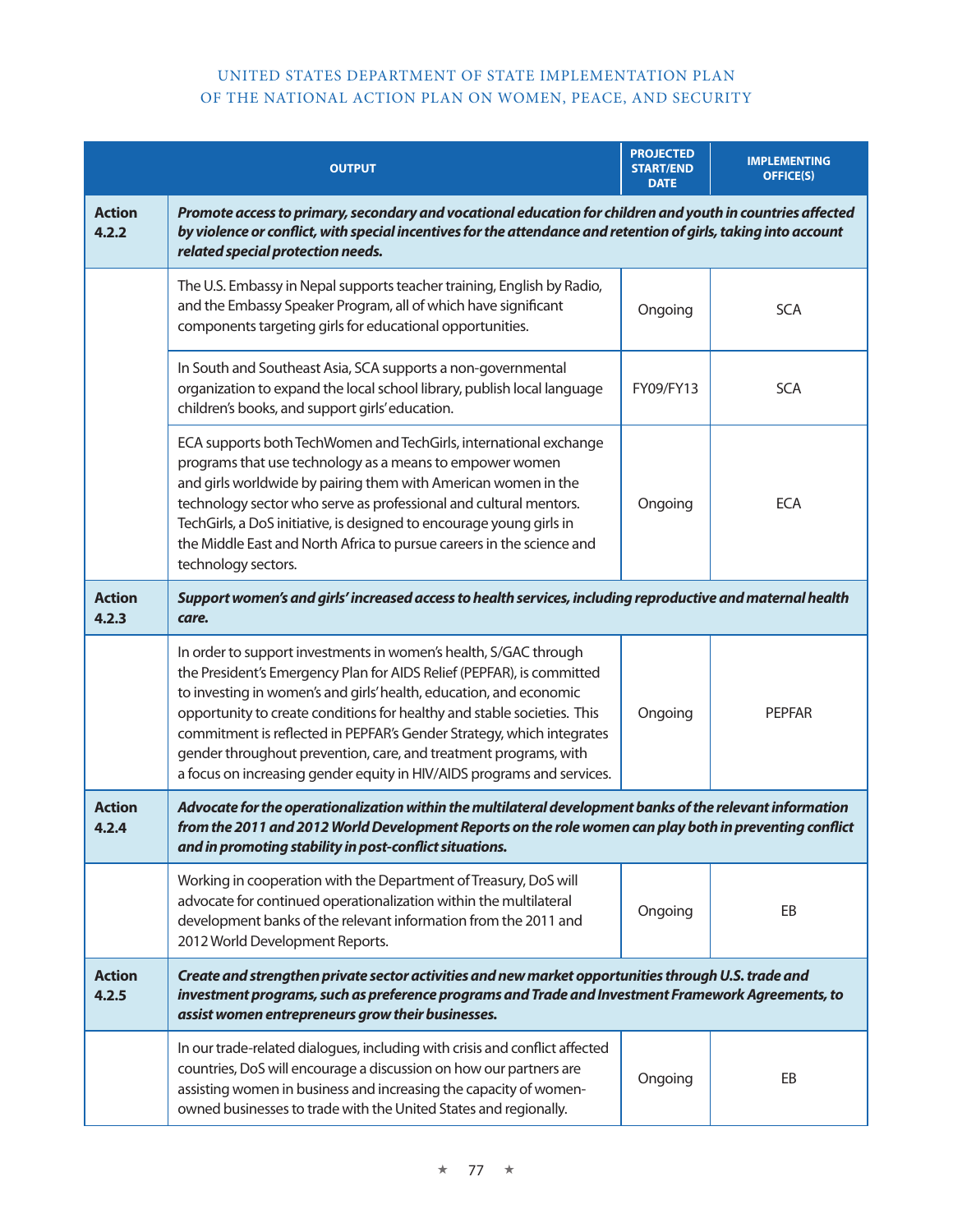|                        | <b>OUTPUT</b>                                                                                                                                                                                                                                                                                                                                            | <b>PROJECTED</b><br><b>START/END</b><br><b>DATE</b> | <b>IMPLEMENTING</b><br><b>OFFICE(S)</b>                                                |  |
|------------------------|----------------------------------------------------------------------------------------------------------------------------------------------------------------------------------------------------------------------------------------------------------------------------------------------------------------------------------------------------------|-----------------------------------------------------|----------------------------------------------------------------------------------------|--|
|                        | NATIONAL OBJECTIVE 5-ACCESS TO RELIEF AND RECOVERY: The United States Government will respond to the<br>distinct needs of women and children in conflict-affected disasters and crises, including by providing safe, equitable<br>access to humanitarian assistance.                                                                                     |                                                     |                                                                                        |  |
| <b>Outcome</b><br>5.1  | Gender and protection issues are explicitly and systematically integrated and evaluated as part of<br>responses to crisis and disaster.                                                                                                                                                                                                                  |                                                     |                                                                                        |  |
| <b>Action</b><br>5.1.1 | Promote women's, men's, and children's equal access to aid distribution mechanisms and services, including<br>establishing or strengthening protocols for the safe and equitable delivery of humanitarian assistance.                                                                                                                                    |                                                     |                                                                                        |  |
|                        | PRM supports many programs and directs diplomatic energies to<br>promote women's equal access to resources and their participation in<br>managing those resources.                                                                                                                                                                                       | Ongoing                                             | <b>PRM</b>                                                                             |  |
|                        | In Iraq, a PRM-funded NGO, in coordination with the Ministry of<br>Women's Affairs, is creating a network of local Iraqi NGOs working<br>with female members of the internally displaced, returnee, and host<br>community on gender-based violence and sexual exploitation and<br>abuse issues, aimed at increasing coordination with local authorities. | 3QFY2011                                            | <b>PRM</b>                                                                             |  |
| <b>Action</b><br>5.1.2 | Support capacity building for local and international NGOs and multilateral organizations involved<br>in disaster and crisis response to address the specific protection needs of women and girls, including<br>preventing and responding to SGBV.                                                                                                       |                                                     |                                                                                        |  |
|                        | DoS will special protection considerations for the most vulnerable,<br>including women, children and youth, the disabled, and lesbian,<br>bisexual, gay, and transgender persons in crisis response and<br>programming.                                                                                                                                  | Ongoing                                             | Regional bureaus and<br>offices, focus country<br>embassies, and<br>functional bureaus |  |
|                        | DoS will support the work of international organization partners<br>involved in disaster and crisis response to protect women and girls,<br>including UNHCR, ICRC, UNRWA, UNFPA, and IOM.                                                                                                                                                                |                                                     |                                                                                        |  |
|                        | DoS will explore opportunities to introduce resolution language in<br>international forums to underscore the need to integrate and evaluate<br>gender and protection issues explicitly and systematically as part of<br>responses to crisis and disaster.                                                                                                |                                                     |                                                                                        |  |
| <b>Action</b><br>5.1.3 | Support access to reproductive health in emergencies and humanitarian settings.                                                                                                                                                                                                                                                                          |                                                     |                                                                                        |  |
|                        | PRM will emphasize the importance of inclusion of and access to<br>reproductive healthcare when supporting health interventions.                                                                                                                                                                                                                         | Ongoing                                             | <b>PRM</b>                                                                             |  |
| <b>Action</b><br>5.1.4 | Promote access to education in emergencies consistent with international guidelines and best practices.                                                                                                                                                                                                                                                  |                                                     |                                                                                        |  |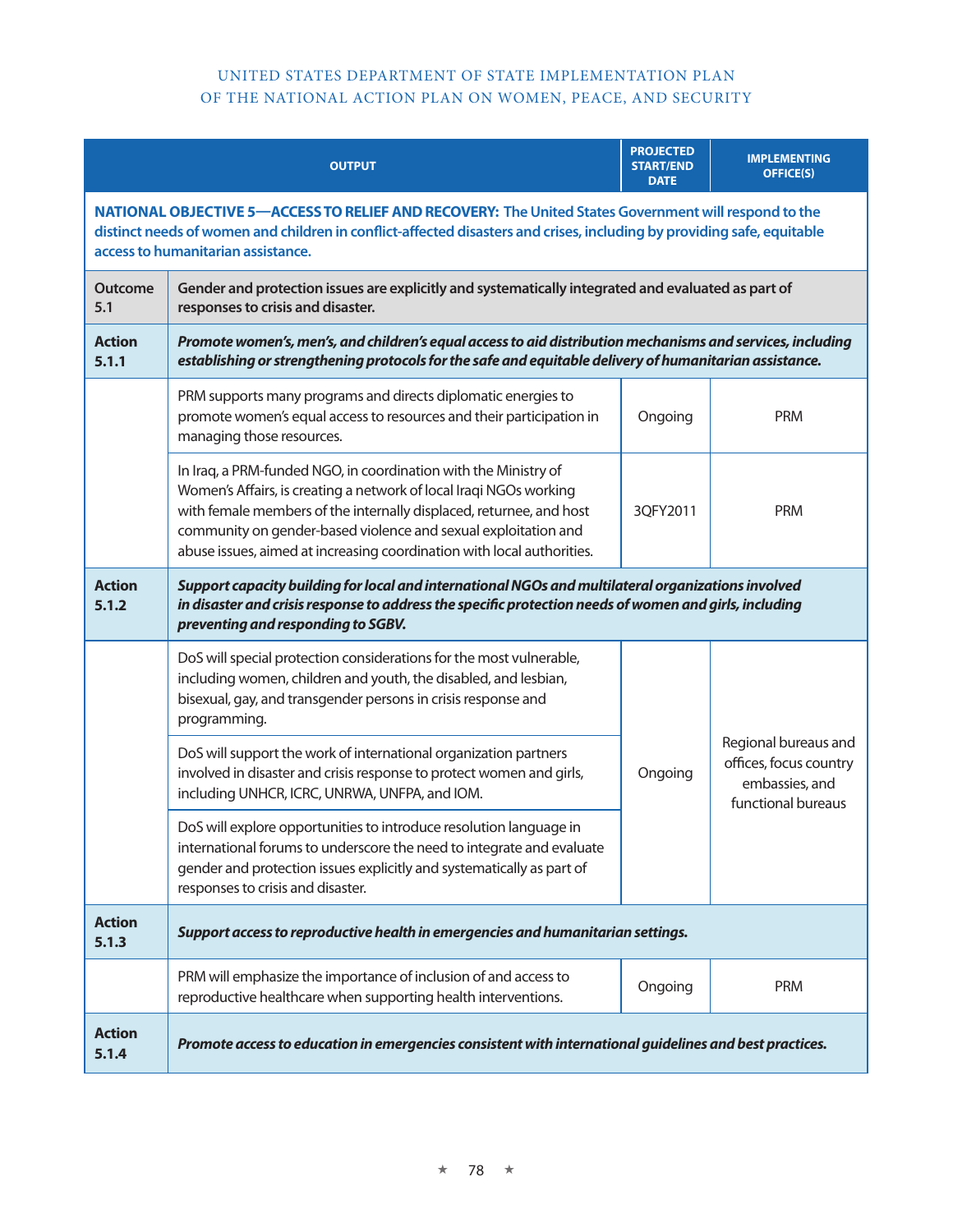|                        | <b>OUTPUT</b>                                                                                                                                                                                                                                                                                                                                                                                                                                                            | <b>PROJECTED</b><br><b>START/END</b><br><b>DATE</b> | <b>IMPLEMENTING</b><br><b>OFFICE(S)</b> |  |
|------------------------|--------------------------------------------------------------------------------------------------------------------------------------------------------------------------------------------------------------------------------------------------------------------------------------------------------------------------------------------------------------------------------------------------------------------------------------------------------------------------|-----------------------------------------------------|-----------------------------------------|--|
|                        | PRM will support the work of multilateral and NGO implementing<br>partners to protect conflict-affected children, including through<br>UNHCR's recently launched 2012-2016 Education Strategy and its<br>development of a Protection Agenda for Children and the Child<br>Protection Working Group's Minimum Standards for Child Protection in<br>Emergency Response.                                                                                                    | Ongoing                                             | <b>PRM</b>                              |  |
| <b>Action</b><br>5.1.5 | Support measures for the social and economic empowerment of women as part of crisis and disaster<br>response, including support for livelihood activities.                                                                                                                                                                                                                                                                                                               |                                                     |                                         |  |
|                        | In Iraq, a PRM-funded international organization assists women in<br>registering for state-provided social assistance and also provides<br>women with small grants to set up businesses. In 2011, it provided<br>humanitarian relief to over 2,000 female-headed households through<br>micro-enterprise projects, legal and transportation assistance to<br>register for the government's Welfare State Allowance, and up to six<br>months of interim financial support. | 10FY11/<br>1QFY12                                   | <b>PRM</b>                              |  |
| <b>Action</b><br>5.1.6 | Ensure that U.S. Government crisis response and recovery teams have access to appropriate gender<br>expertise, such as a designated gender advisor, to integrate gender considerations in U.S. Government-<br>supported relief and recovery efforts.                                                                                                                                                                                                                     |                                                     |                                         |  |
|                        | CSO provides gender guidelines and tools for staff deploying to<br>emergency situations to ensure that gender considerations are well<br>integrated in U.S. Government-supported relief and recovery efforts.                                                                                                                                                                                                                                                            | Ongoing                                             | <b>CSO</b>                              |  |
|                        | Office of the U.S. Global AIDS Coordinator (OGAC), the Centers for<br>Disease Control and Prevention (CDC), PRM, and UNHCR will work<br>together to conduct gender analysis for PEPFAR-funded refugee<br>programs.                                                                                                                                                                                                                                                       | Ongoing                                             | <b>PRM</b>                              |  |
| <b>Action</b><br>5.1.8 | Advocate that multilateral development banks' post-conflict assessments, country assistance strategies,<br>and operational programs in countries prone to or emerging from conflict reflect sound gender analysis and<br>address the specific needs of women and girls.                                                                                                                                                                                                  |                                                     |                                         |  |
|                        | Working in cooperation with the Department of Treasury, DoS will<br>review multilateral development banks' assessments, strategies, and<br>proposed programs when circulated for Board approval, and will<br>advocate for the inclusion of gender analysis and actions to address the<br>specific needs of women and girls, where lacking.                                                                                                                               | Ongoing                                             | EB                                      |  |
| <b>Outcome</b><br>5.2  | Relief and recovery assistance includes enhanced measures to prevent and respond to SGBV in conflict and<br>post-conflict environments.                                                                                                                                                                                                                                                                                                                                  |                                                     |                                         |  |
| <b>Action</b><br>5.2.1 | Provide support for survivors of conflict, torture, and sexual violence, to include persons with disabilities,<br>their families, and communities, through direct services, including trauma-informed services and sexual and<br>reproductive healthcare.                                                                                                                                                                                                                |                                                     |                                         |  |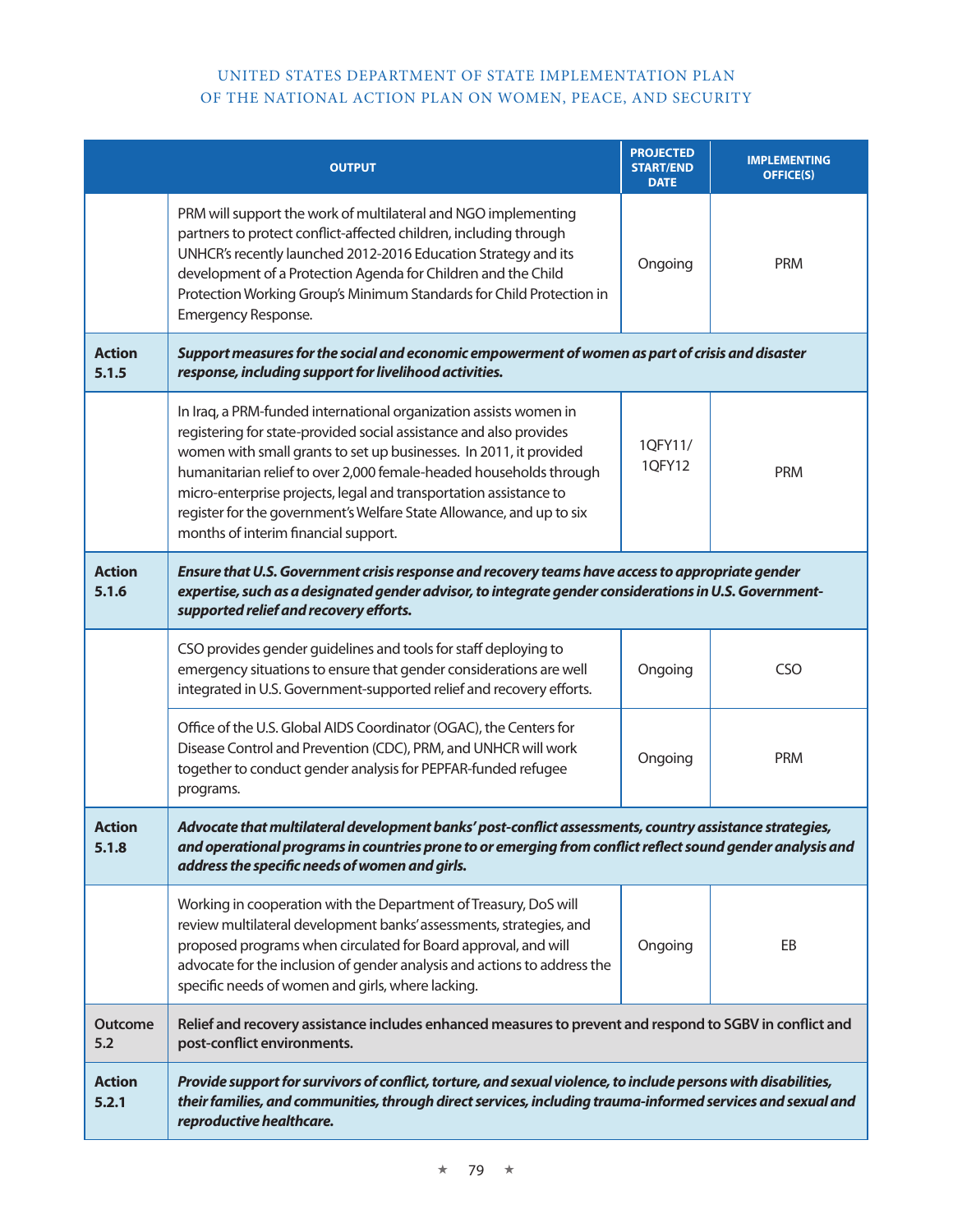|                        | <b>OUTPUT</b>                                                                                                                                                                                                                                                                                                                                                                                                                                                                                                                                                                                                                                                                               | <b>PROJECTED</b><br><b>START/END</b><br><b>DATE</b> | <b>IMPLEMENTING</b><br><b>OFFICE(S)</b> |
|------------------------|---------------------------------------------------------------------------------------------------------------------------------------------------------------------------------------------------------------------------------------------------------------------------------------------------------------------------------------------------------------------------------------------------------------------------------------------------------------------------------------------------------------------------------------------------------------------------------------------------------------------------------------------------------------------------------------------|-----------------------------------------------------|-----------------------------------------|
|                        | PRM supports projects in the DRC and in Kenya developing community<br>resources for providing mental health services for traumatized refugees<br>and refugee returnee populations and receiving communities while<br>building the capacities of local mental health and social service<br>providers to serve this population, including to better respond to<br>incidences of gender-based violence. The Department recognizes<br>that often, men and women of different ages have different needs and<br>perspectives and therefore may require special outreach, to include<br>adolescents as well as the elderly.                                                                        | 1QFY2012-<br>1QFY2013                               | <b>PRM</b>                              |
| <b>Action</b><br>5.2.2 | Encourage international organization and NGO partners to provide gender and SGBV training to staff<br>members on existing international guidelines, such as the IASC Guidelines on GBV in Humanitarian Settings,<br>the Sphere Project, and Standards Recommended by the IASC Task Force on Protection from Sexual<br><b>Exploitation and Abuse (PSEA) in Humanitarian Crises.</b>                                                                                                                                                                                                                                                                                                          |                                                     |                                         |
|                        | PRM promotes, in its programmatic and diplomatic engagements, the<br>use of the IASC Plan of Action to protect beneficiaries of humanitarian<br>assistance from sexual exploitation and abuse, adherence to Sphere<br>standards, and application of the IASC Guidelines on gender-based<br>violence.                                                                                                                                                                                                                                                                                                                                                                                        | Ongoing                                             | <b>PRM</b>                              |
|                        | S/RAP utilizes traditional diplomatic tools to encourage international<br>organizations and NGO partners to provide gender sensitivity training,<br>including on gender-based violence, to staff members.                                                                                                                                                                                                                                                                                                                                                                                                                                                                                   | Ongoing                                             | <b>SRAP</b>                             |
| <b>Outcome</b><br>5.3  | Reintegration and early recovery programs address the distinct needs of men and women.                                                                                                                                                                                                                                                                                                                                                                                                                                                                                                                                                                                                      |                                                     |                                         |
| <b>Action</b><br>5.3.1 | Support return and reintegration programs for refugees and internally displaced persons (IDPs) that address<br>the needs of female returnees.                                                                                                                                                                                                                                                                                                                                                                                                                                                                                                                                               |                                                     |                                         |
|                        | As the single largest donor to the United Nations High Commissioner for<br>Refugees (UNHCR), DoS supports UNHCR's work in aiming to place its<br>persons of concern at the center of decision-making with regard to their<br>own protection and welfare. As a means to ensure better participation,<br>UNHCR has developed a Tool for Participatory Assessment in Operations<br>as part of its Age, Gender, and Diversity Mainstreaming Strategy. The<br>UNHCR tool outlines ten basic steps to ensure that women, girls, boys and<br>men participate in analyzing protection problems together; in discussing<br>capacities to face protection problems; and in finding solutions together | Ongoing                                             | <b>PRM</b>                              |
|                        | In conjunction with UNHCR, the EU, the OSCE, the governments of<br>Bosnia & Herzegovina, Croatia, Montenegro, and Serbia, as well as<br>international donor countries, PRM helped organize and support the<br>Balkans Regional Housing Program. The project will provide durable<br>housing solutions to up to 74,000 refugees and IDPs using vulnerability<br>criteria that include targeting vulnerable women (single mothers,<br>elderly and disabled or chronically ill).                                                                                                                                                                                                               | 4Q/FY2012                                           | <b>PRM</b>                              |